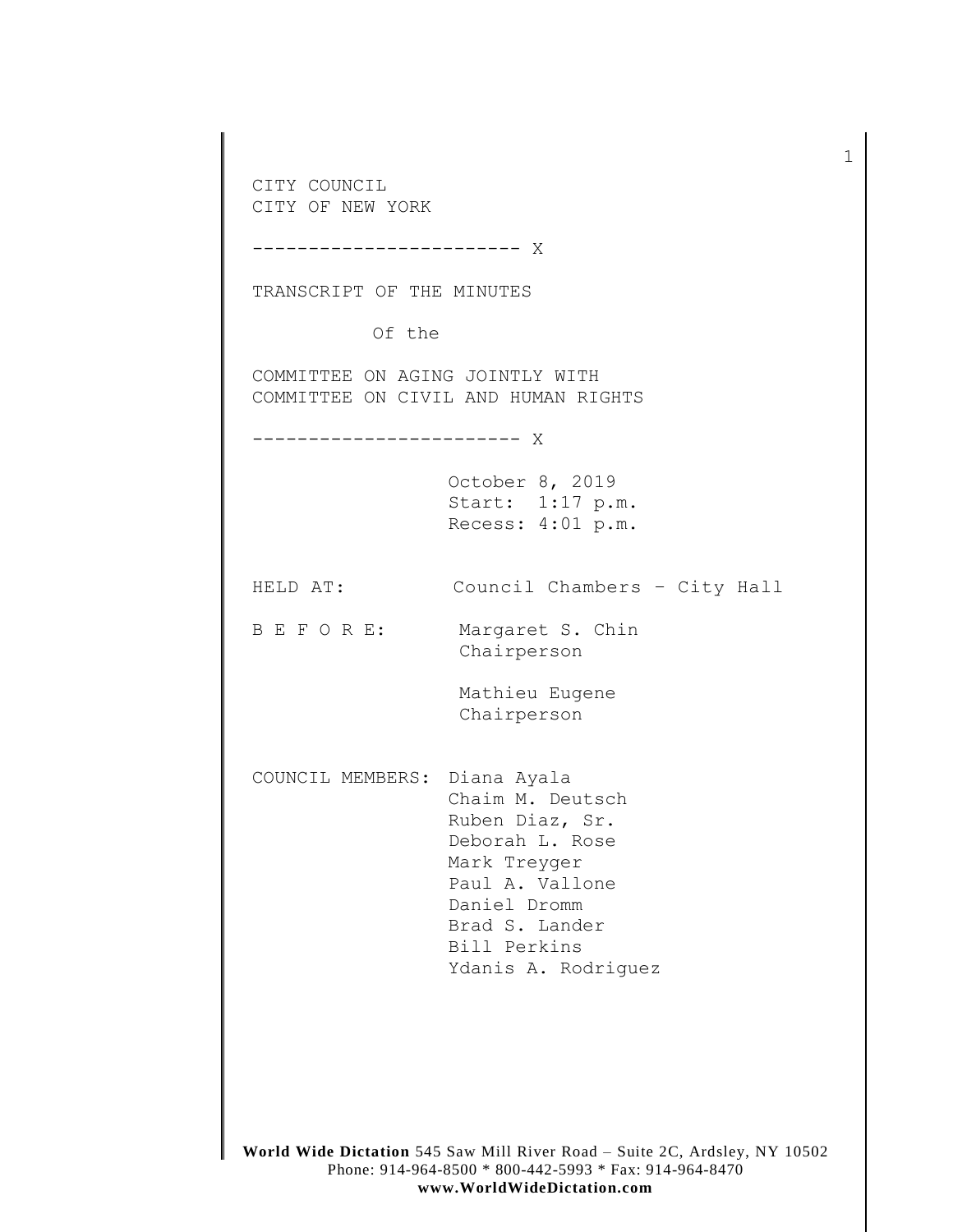## A P P E A R A N C E S (CONTINUED)

Marisol Salceda, Journalist

Vivian Lee, Reporter and Anchor at New York 1

Amanda Farinacci

David Gotleib, Wigdor LLP Attorneys for Amanda Farinacci & Vivian Lee

Julia Elmaleh-Sachs, Wigdor, LLP, Attorneys for Amanda Farinacci and Vivian Lee

Edgar J. Yu, Chief of Staff, New York City Department for the Aging on behalf of Commissioner Lorraine Cortes Vazquez

Maria Serrano, Director, Senior Employment Unit Department for the Aging, DFTA

Dana Sussman, Deputy Commissioner for Policy and Intergovernmental Affairs, City Commission on Human Rights, CCHR

Sapna V. Raj, Deputy Commissioner for Law Enforcement Bureau, City Commission on Human Rights, CCHR

Bobbie Sackman, Radical Age Movement and New York State Alliance for Retired Americans

Ruth Finkelstein, Executive Director of Hunter College's Brookdale Center on Aging

Christian Gonzalez Rivera, DFPCirector of Strategic Policy Initiatives, Hunter College's Brookdale Center on Aging

Jenna Gladfelter, Representing Live on New York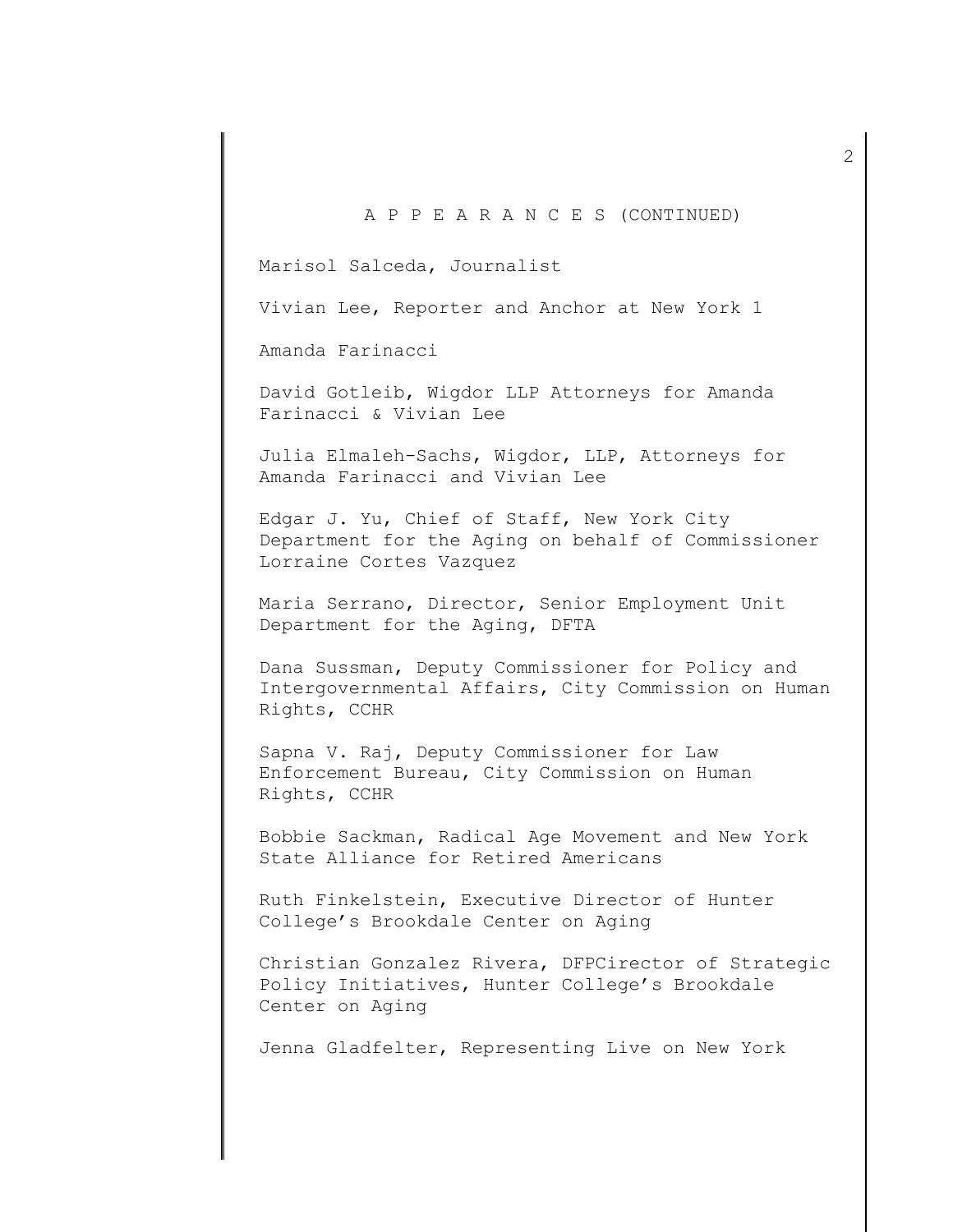Karen Cacace, Director, Employment Law Unit, Legal Aid Society

Katie Malkatarski, Teacher & Coach, Department of Education's Office of Adult and Continuing Education

Lila Malamute, Paralegal, Employment Law Project New York Legal Assistance Group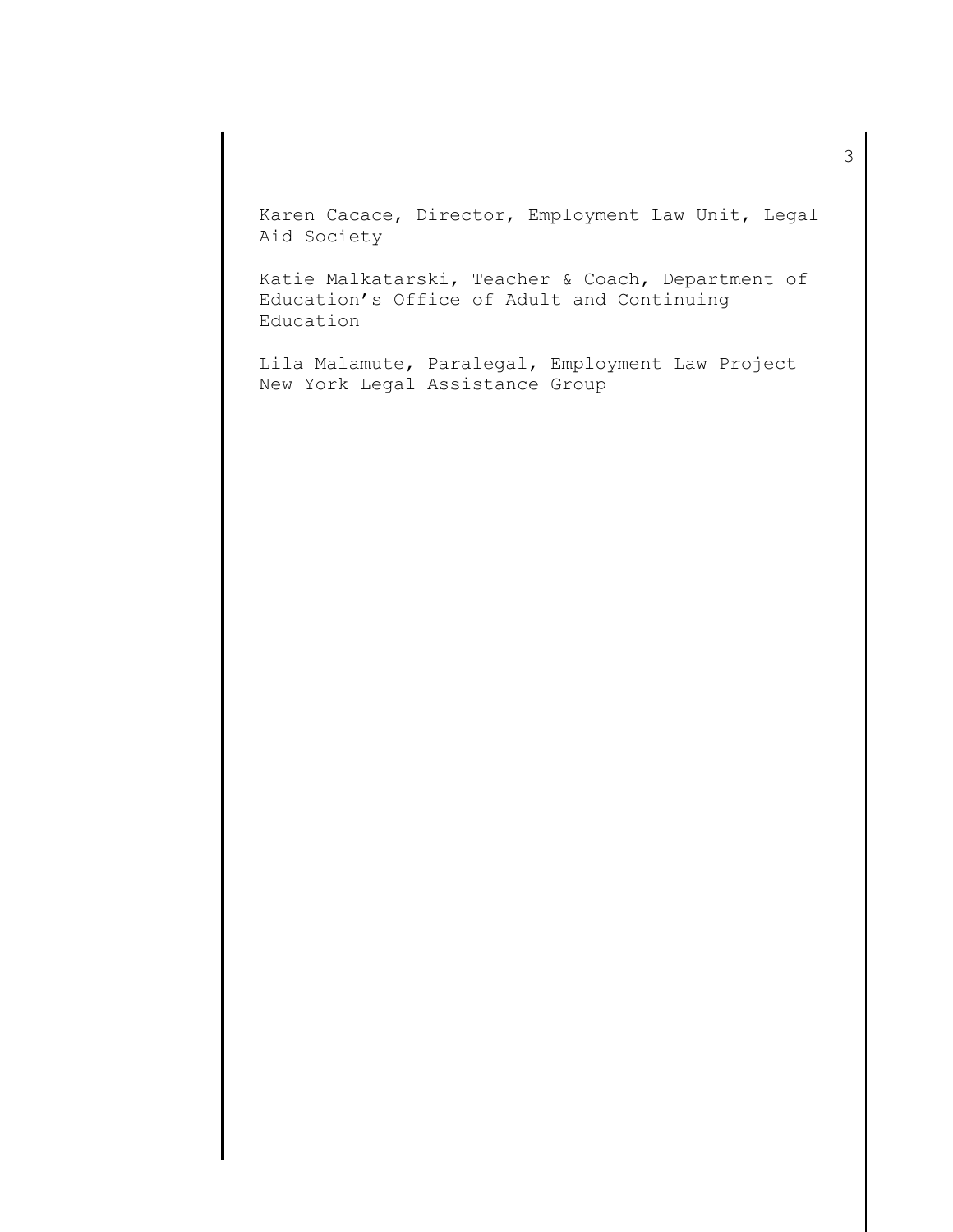1 2 3 4 5 6 7 8 9 10 11 12 13 14 15 16 17 18 19 20 21 22 23 24 25 COMMITTEE ON AGING JOINTLY WITH COMMITTEE ON CIVIL AND HUMAN RIGHTS Council Member Margaret Chin, Chair of the Committee [sound check] CHAIRPERSON CHIN: Good afternoon. I'm on Aging. Thank you for joining us today for our joint oversight hearing on age discrimination in the workplace held by the Committee on Aging and the Committee on Civil and Human Rights. Just last fall the Commit—the Committees held the first ever hearing on age discrimination in the workplace, and today's hearing is a follow-up on a number of pressing issues and critical pieces of legislation to protect our city's seniors from age discrimination in the workplace. Today the committee will hear testimony on introduction No. 1693, 1694 and 1695 all of which I am proud to sponsor. We will also hear testimony on Introduction No. 1684 and 1685 sponsored by Council Member Ayala. During last year's hearing on age discrimination in the workforce, we heard disheartening stories from older adults about their experience being discriminated in the workplace. Sometimes this discrimination happens while an older adult is employed. Sometimes it happens before they can even get their foot in the door. Unfortunately, their experiences are not unique. According to the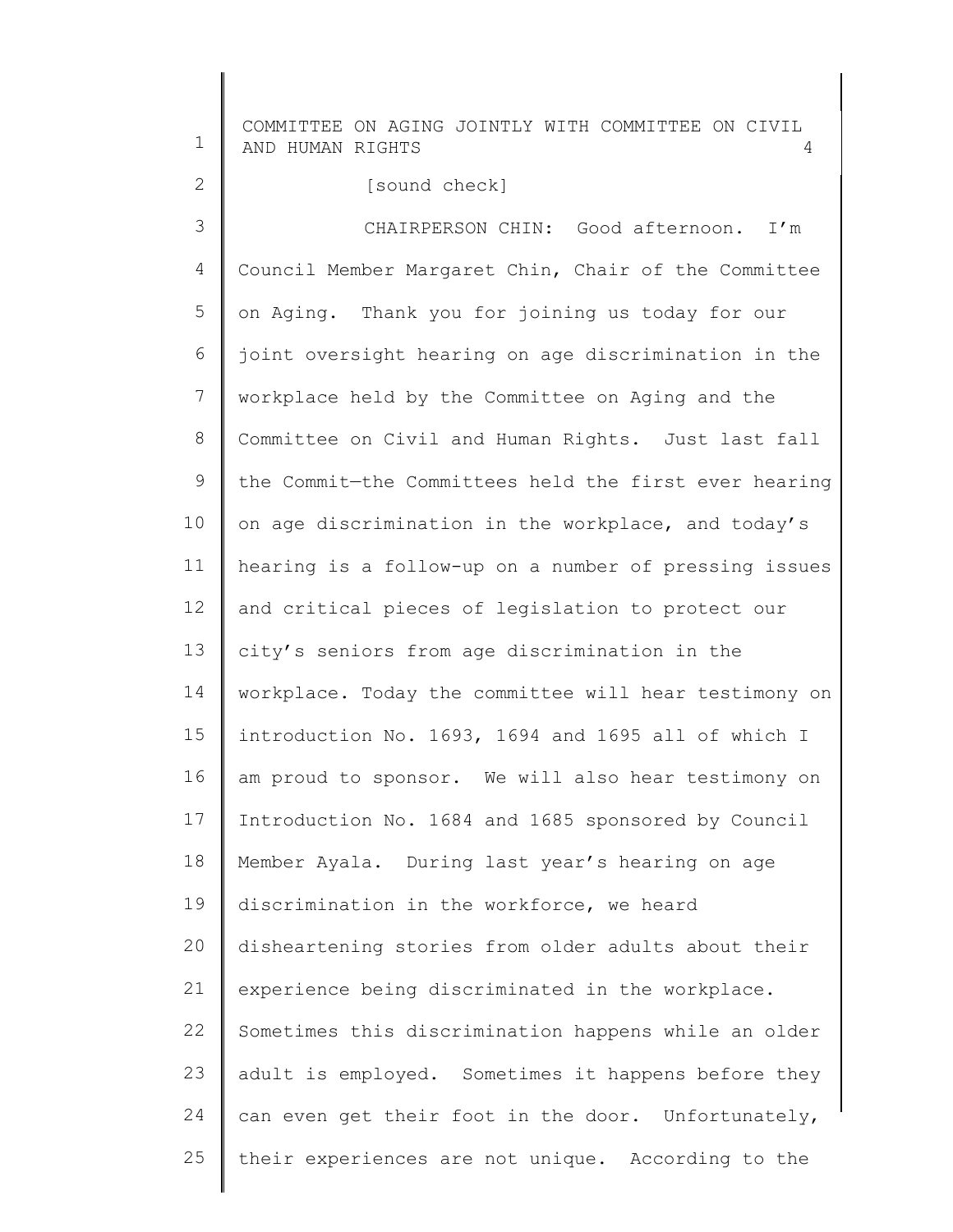1 2 3 4 5 6 7 8 9 10 11 12 13 14 15 16 17 18 19 20 21 22 23 24 25 COMMITTEE ON AGING JOINTLY WITH COMMITTEE ON CIVIL AND HUMAN RIGHTS 5 United States Equal Employment Opportunity Commission or EEOC, during Fiscal Year 2018 age discrimination accounted for more 22% of complaints made to the EEOC with nearly 17,000 total complaints filed. The New York City Commission on Human Rights or CCHR reported that in 2017 about 2% of just 193 of the inquiries fielded by frontline staff at the Commission were age discrimination inquiries. Of these 193 queries, 119 were related to age discrimination in employment. Despite the large number of inquiries received, CCHR filed only 29 claims of age discrimination related to employment that same year. These figures are incredibly low for a city of over 1.1 million adults over the age of 65. As acknowledged by the Administration last year, these lone figures may be because age discrimination often occurs during the hiring stage, which is very difficult for victims to prove. They may also be due to the fact that many older adults are simply unaware of their rights or who to turn to in order to file a complaint. At last year's hearing, the committee learned that the Department for the Aging of DFTA and CCHR engaged in a number of programming to increase awareness of age discrimination in the workplace including providing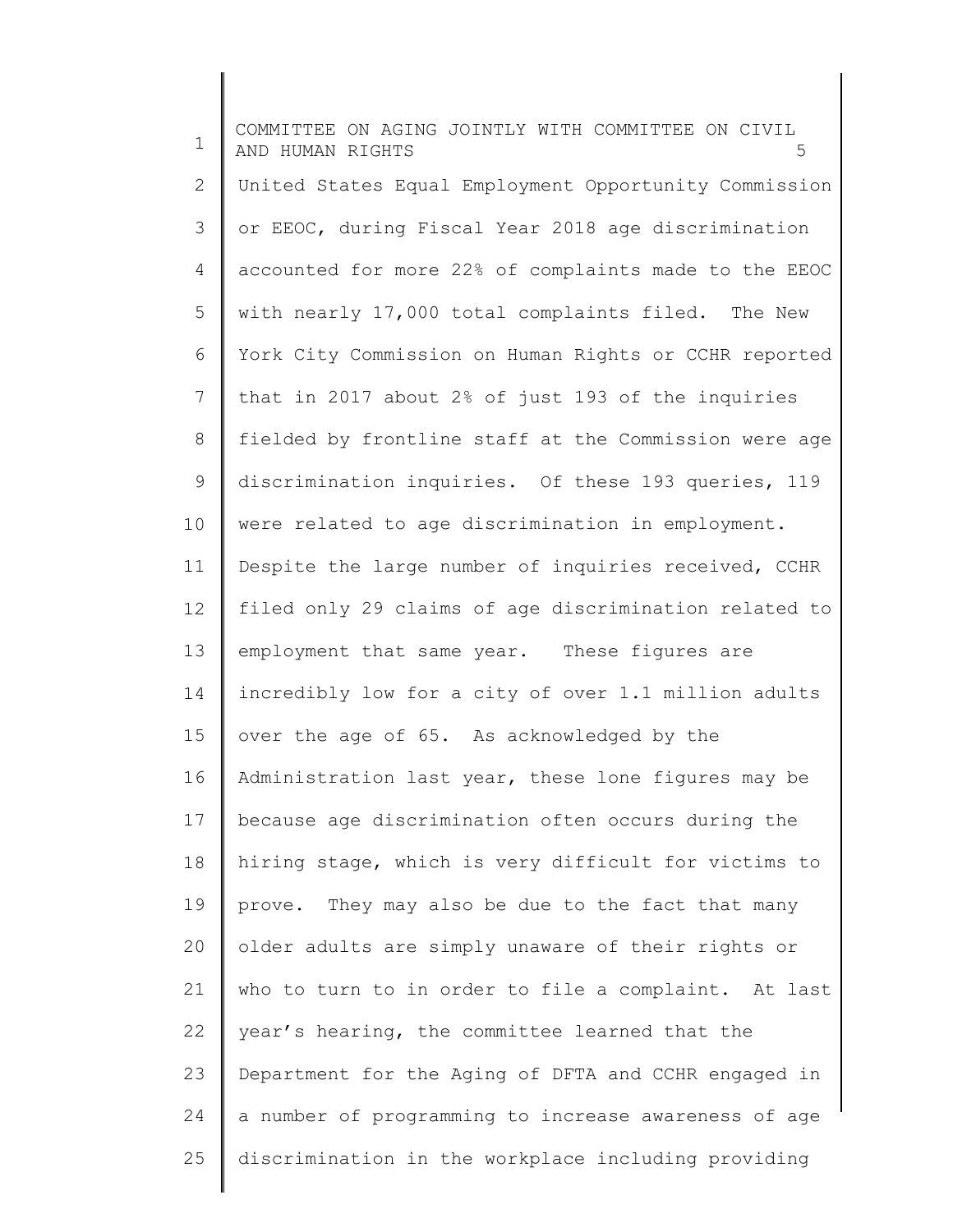1 2 3 4 5 6 7 8 9 10 11 12 13 14 15 16 17 18 19 20 21 22 23 24 25 COMMITTEE ON AGING JOINTLY WITH COMMITTEE ON CIVIL AND HUMAN RIGHTS 6 frequent know your rights information at communitybased organizations and senior centers. Despite the Administration's efforts citywide seniors are enduring age discrimination in the workforce and many of them are still not reporting these injustice. We cannot allow the current trends to continue. This is why I am proud to sponsor critical legislation that will move our city forward by providing important protection for older workers—older adult workers and aspiring workers. Along with Council Member Ayala, I am proud to support and sponsor the Age Discrimination package. First, Introduction No. 1684 sponsored by Council Member Ayala will require the City Human Right Commission to create as poster on age discrimination including how to identify it and how to file complaints, and require every city agency to display this poster. Introduction 1685 also sponsored by Council Member Ayala, would require CCHR to provide age discrimination training to city agencies. City employees would be required to make this training through their agency annually. Introduction No. 1693, which I sponsored would create a task force to study age discrimination in the workplace. This task force would be staffed by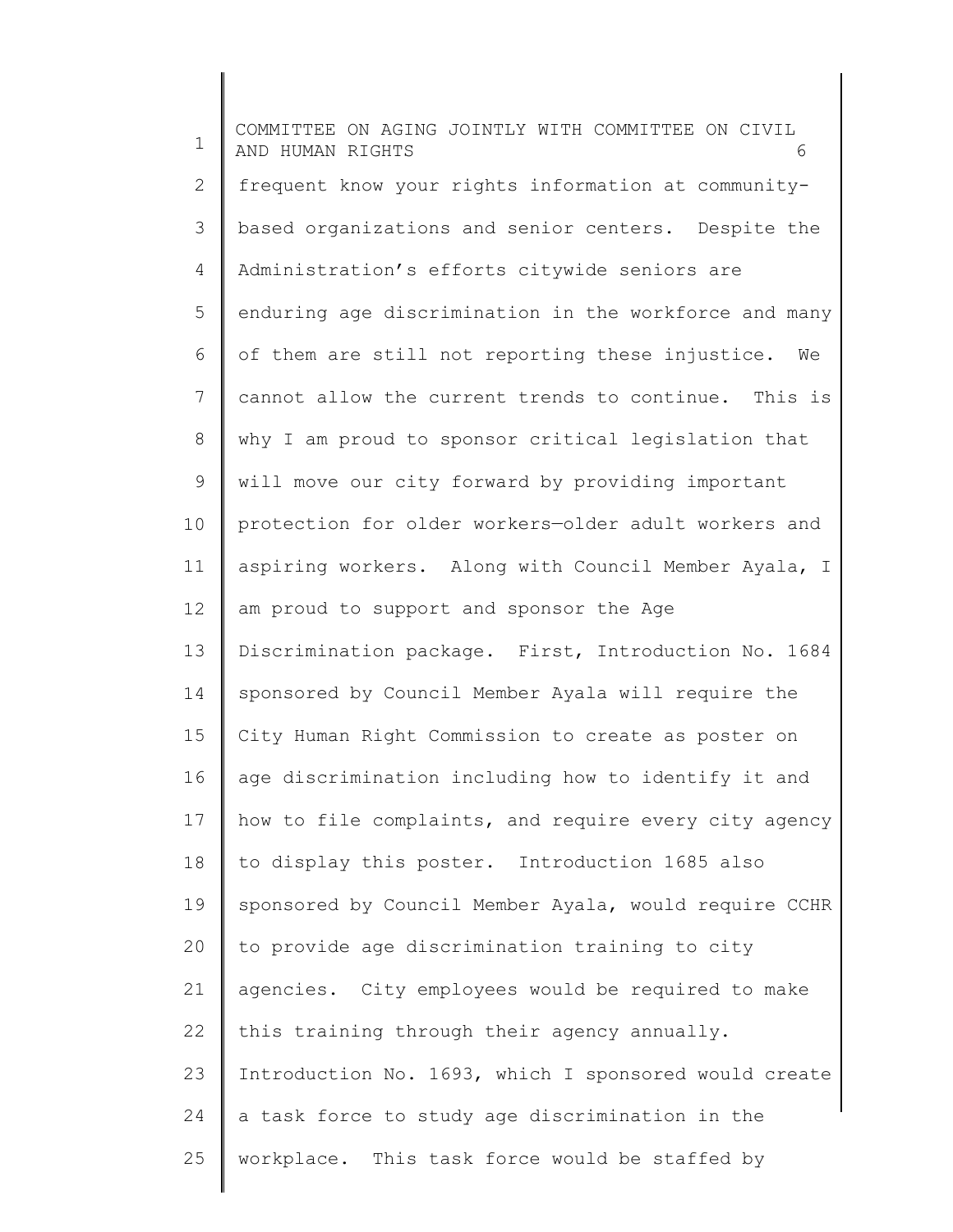1 2 3 4 5 6 7 8 9 10 11 12 13 14 15 16 17 18 19 20 21 22 23 24 25 COMMITTEE ON AGING JOINTLY WITH COMMITTEE ON CIVIL AND HUMAN RIGHTS 7 members of CCHR and DFTA, the Department of Small Business Services and other advocates and members of the business community. This bill requires the task force to issue recommendations within 12 months about how the city can help to address and eliminate age discrimination in the workplace. Introduction No. 1694 would create an office or older adult workforce development, which would be tasked with coordinating and centralizing city efforts of connecting older adults to jobs and careers. And finally, Introduction No. 1694 would require CCHR to conduct investigations of age discrimination in the workplace in an employment testing program. I look forward to having a thoughtful conversation about the comprehensive package of age discrimination bills put forth by the committee and about how they might be made stronger. I also look forward to learning about the progress DFTA and CCHR have made since last year's hearing with ensuring that instances of age discrimination are reported by older adults and such discrimination is effectively addressed. I'd like to thank the committee staff for their help in organizing this hearing, our Counsel Nuzhat Chaudhary; Policy Analyst Calima Johnson, and Final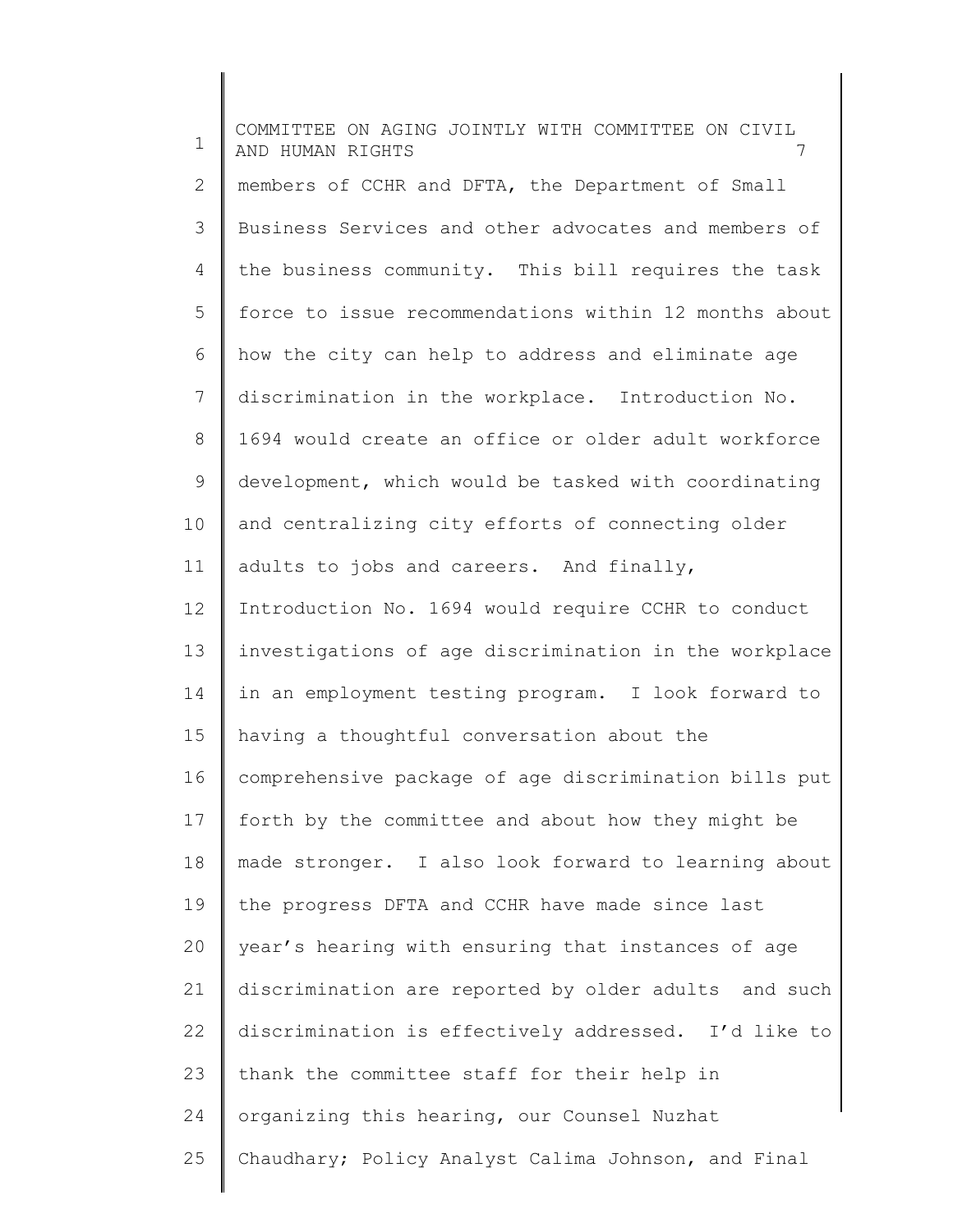1 2 3 4 5 6 7 8 9 10 COMMITTEE ON AGING JOINTLY WITH COMMITTEE ON CIVIL AND HUMAN RIGHTS 8 Analyst—Finance Analyst Daniel Kroop, and Finance Unit Head Dohini Sompura. I'd also like to thank my Legislative Director Marina Guerra, and also like to thank the other members of the committee who have joined us today. We have Council Member Vallone, Council Member Diaz, Council Member Rose, Council Member Perkins, and now I would like to turn the floor over to my Co-Chair Council Member Eugene for some opening remarks. Thank you.

11 12 13 14 15 16 17 18 19 20 21 22 23 24 25 CHAIRPERSON EUGENE: Thank every much Council Member Chin. Good afternoon. My name is Mathieu Eugene, and I am the Chair of the Civil and Human Rights Committee. I would like to thank my colleague Chairman Margaret Chin of the Committee on Aging for making this joint hearing possible. Today our committees will be hearing testimony on five bills that aim to tackle the issues of age discrimination against older workers. Even though New York City has some of the strongest antidiscrimination laws in the country, we still hear stories about older workers being discriminated against while either working or trying to gain employment. Some of these issues were highlighted at the previous joint oversight hearing we held on this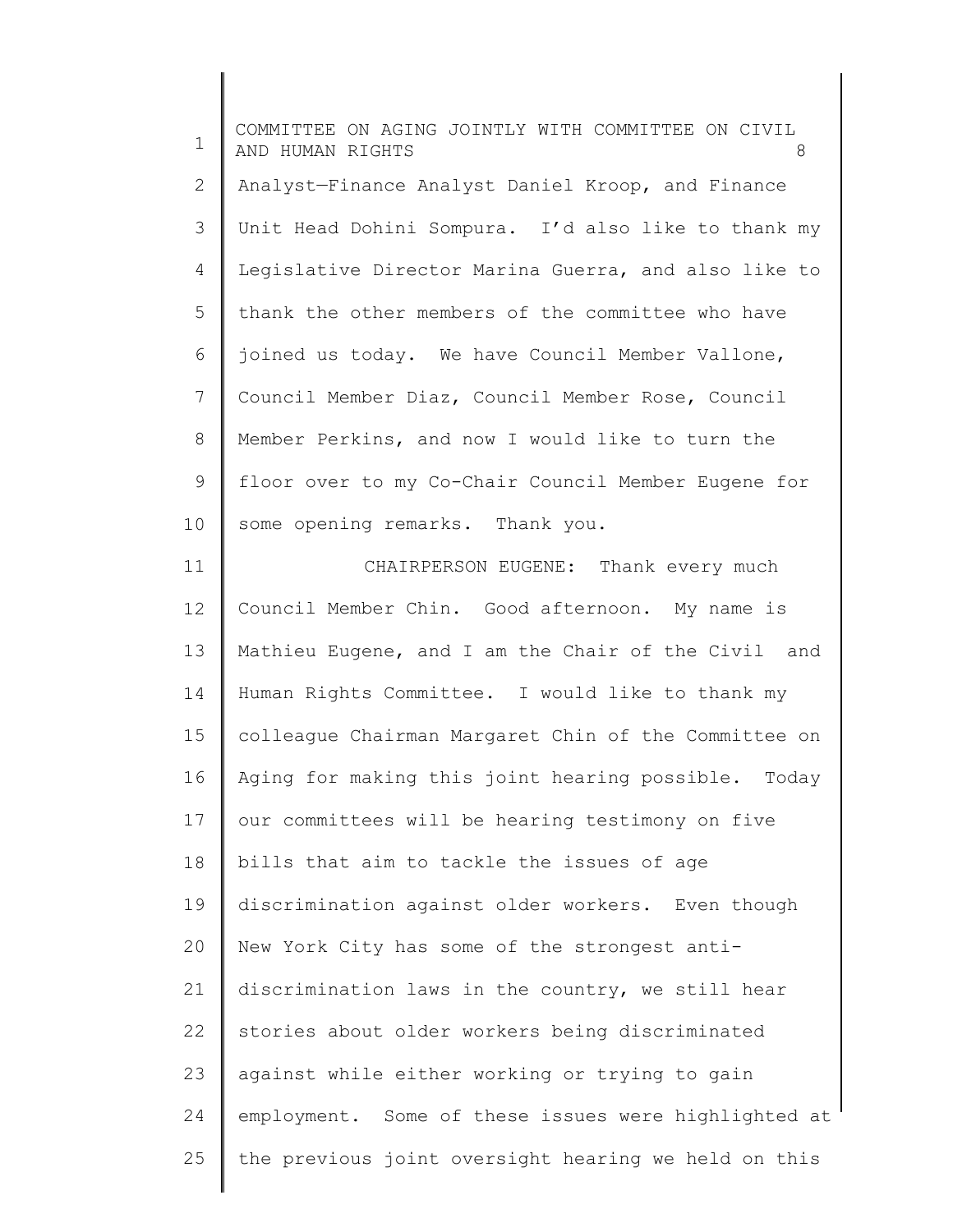1 2 3 4 5 6 7 8 9 10 11 12 13 14 15 16 17 18 19 20 21 22 23 24 25 COMMITTEE ON AGING JOINTLY WITH COMMITTEE ON CIVIL AND HUMAN RIGHTS 9 topic last year. We have identified the range of legislation measures that gave us instructing protection for these workers. Three of the five bills that the City Commission on Human Rights to give up give valuable measure to tackle age discrimination in the workplace. While we are acknowledging the good work that the Commission already does, we believe that this bill can give the city more tools to tackle the problem. For example Introductory Bill No. 1684 would require the Commission to create a poster that explains age discrimination and provides examples of forbidden conduct. These posters will then have to be displayed by every city agency, and introductory No. 1685 also focuses on education materials. If passed, it would require the Commission in conjunction with the Department for the Aging to give opportunity and material on age discrimination. In addition to making this available on their website, the Commission would also provide annual tuning to each city agency. Lastly, under the Introductory Bill No. 1695, the Commission would be required to conduct testing especially the way to identify cases of age discrimination. The Commissioner will then undertake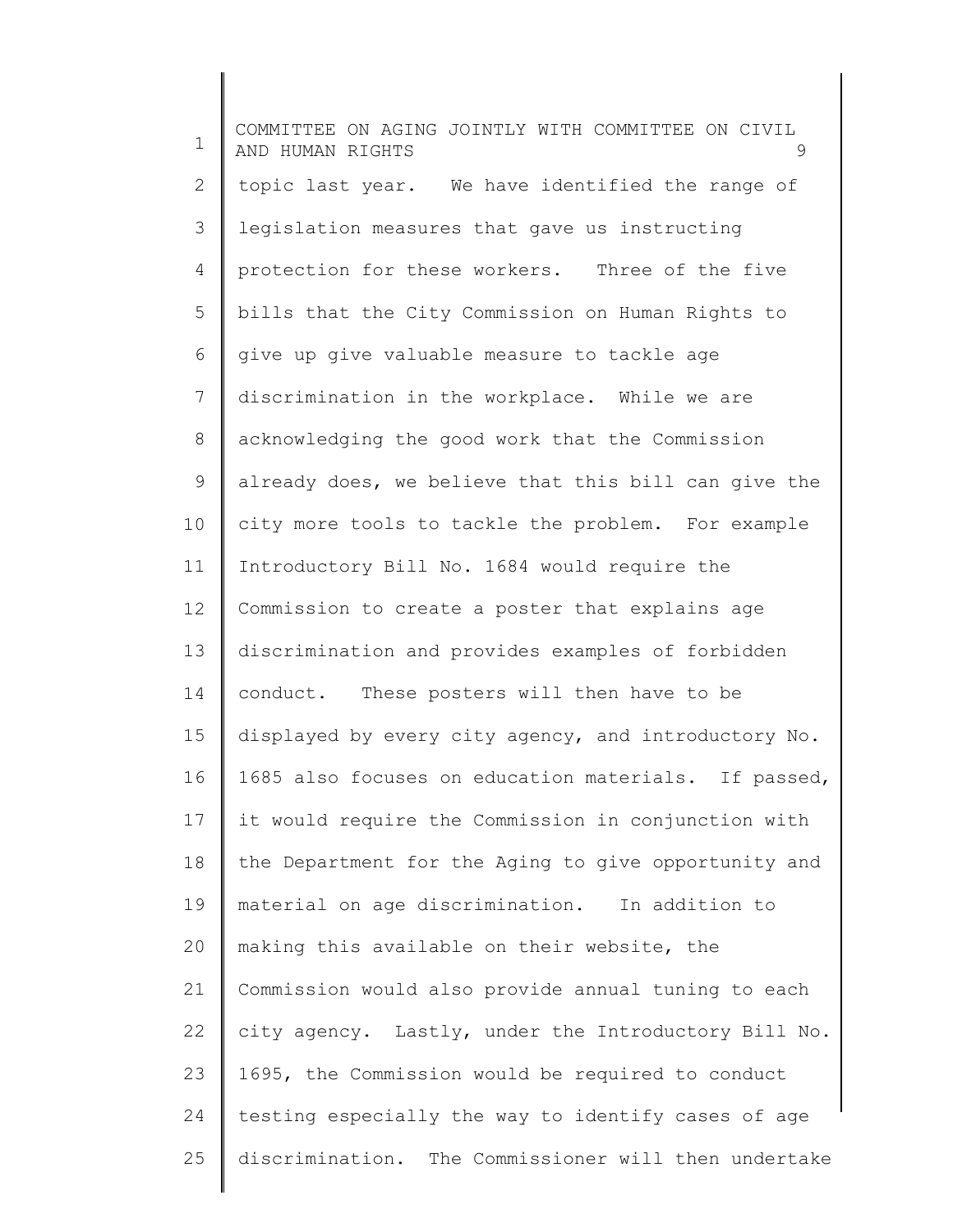| $\mathbf 1$ | COMMITTEE ON AGING JOINTLY WITH COMMITTEE ON CIVIL<br>AND HUMAN RIGHTS<br>10 |
|-------------|------------------------------------------------------------------------------|
| 2           | this step of investigation for other forms of                                |
| 3           | discrimination, and he has helped detect many bad                            |
| 4           | actors. The finalthe final two bills 1693 and 1694                           |
| 5           | would respectively establish a task force and Office                         |
| 6           | of Older Adult Workforce Development to ensure that                          |
| 7           | this issue remains the focus for the city action. We                         |
| 8           | look forward to hearing testimony on this bill today                         |
| 9           | from the Commission on Human Rights, the Department                          |
| 10          | for the Aging, advocates and stakeholders. Before we                         |
| 11          | begin, I think that my colleagues have been                                  |
| 12          | recognized already, but now I would like to thank the                        |
| 13          | Committee staff, Becky Nouri (sp?) Senior Counsel to                         |
| 14          | the Committee; Leah Skrzypiec, Policy Analyst, and                           |
| 15          | Nevin Singh, Finance Analyst as well as my staff                             |
| 16          | David Wise and Dean Fagan. Now, I would like to turn                         |
| 17          | it back to our-my Co-Chair Margaret Chin.                                    |
| 18          | CHAIRPERSON CHIN: Thank you, Chair                                           |
| 19          | Eugene. We would like to call up our first panel,                            |
| 20          | Amanda Farinacci-Farinacci; Marisol Salceda, Vivian                          |
| 21          | Lee, David Gotlet, and Julia Almatti-Sack.                                   |
| 22          | [background comments/pause].                                                 |
| 23          | CHAIRPERSON CHIN: Please identify                                            |
| 24          | yourself before you testify. You may begin. Thank                            |
| 25          | you.                                                                         |
|             |                                                                              |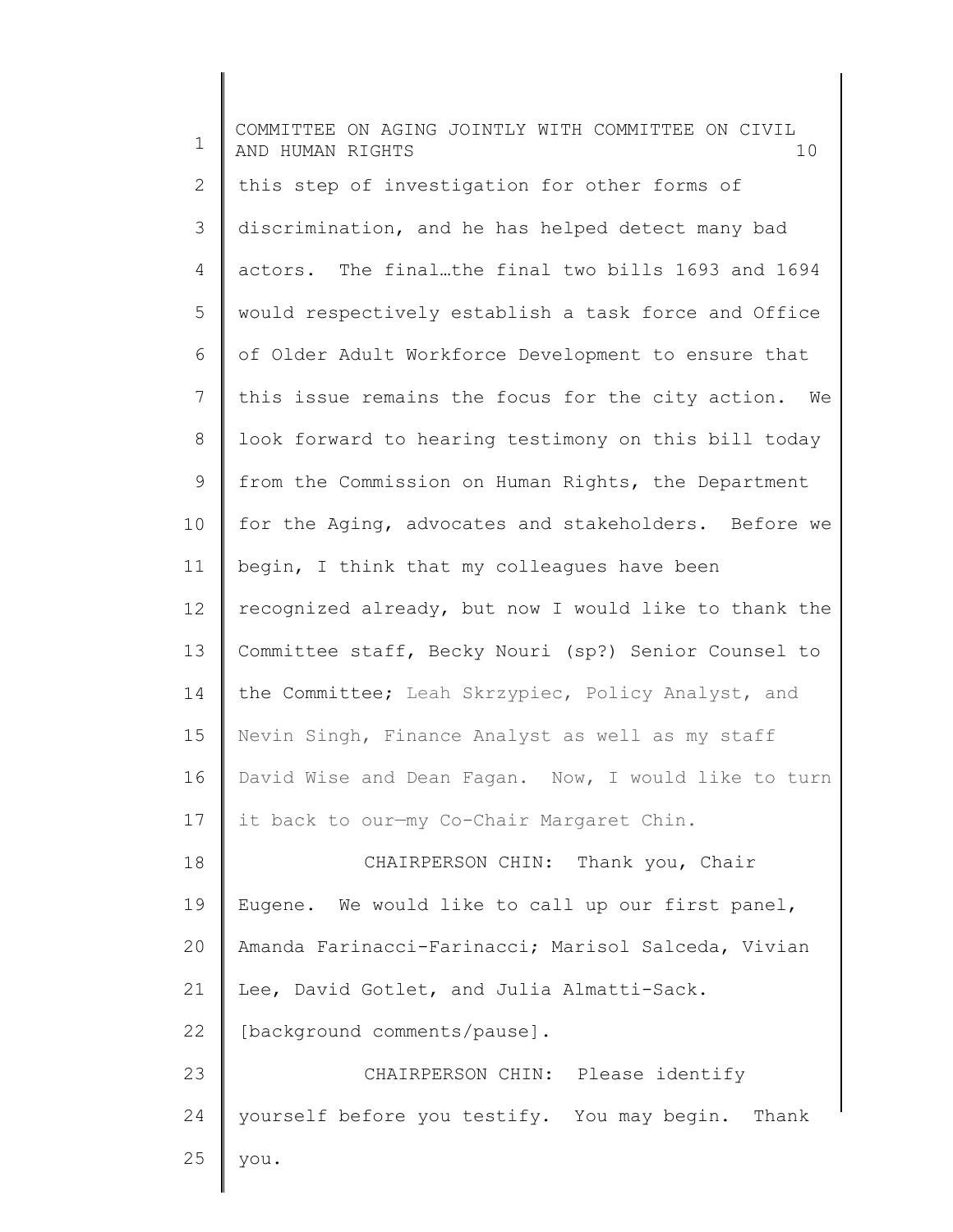1 2 3 4 5 6 7 8 9 10 11 12 13 14 15 16 17 18 19 20 21 22 23 24 25 COMMITTEE ON AGING JOINTLY WITH COMMITTEE ON CIVIL AND HUMAN RIGHTS 11 MARISOL SALCEDA: Sorry. Good afternoon. Buenos tardes. My name is Marisol Salceda and I am 52 years old. [background comments/pause] Thank you for inviting us on the record Council Member Margaret Chin, members of the Women's Caucus, all of you for the introduction of this historic legislative package. I came here to cover your work, but I never imagined having to be on this side. I know by experience how essential and vital is your work. I have no doubt that this is needed and the need is urgent. I hope that other cities follow your leadership, your commitment with senior workers, our livelihood and how it consequently affects our families, and even the economy. I also want to publicly thank my larger client Heller and Dan Coville from Schwartz, Perry and Heller for their commitment to justice. When researching gender and more specifically age discrimination, what I have found has been appallingly and discouraging. Here are some phases, and you can find them all over the Internet. Proving age discrimination is difficult. While you might think you have an air-tight case, the odds against winning could be low. What's more, you could wind up paying a high price not just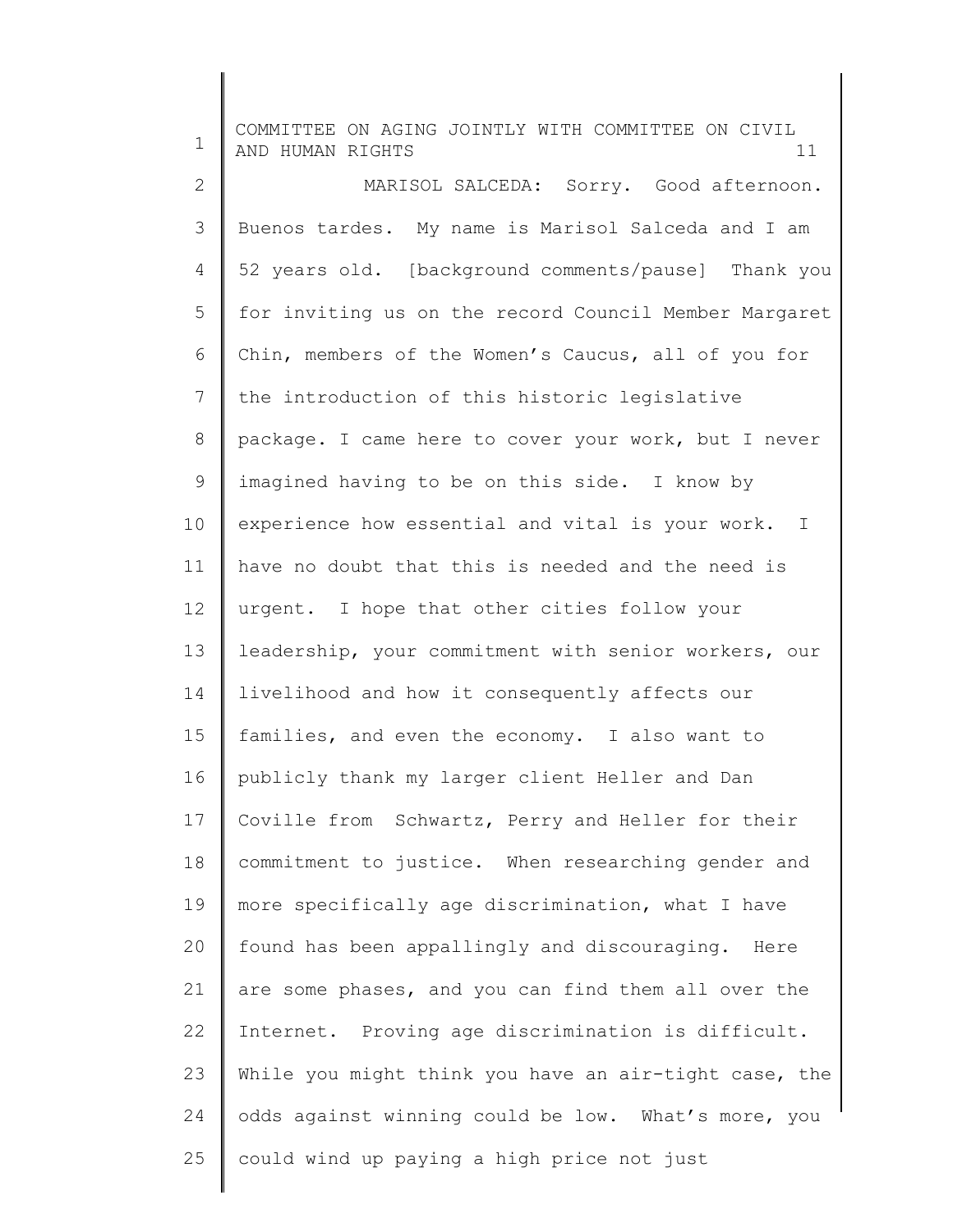1 2 3 4 5 6 7 8 9 10 11 12 13 14 15 16 17 18 19 20 21 22 23 24 25 COMMITTEE ON AGING JOINTLY WITH COMMITTEE ON CIVIL AND HUMAN RIGHTS 12 monetarily, by going to court. More phrases. Even if you have grounds for a suit, career experts say going to court could be a mistake. Suing your employer for age discrimination is basically playing Russian roulette for your career future. You burned your bridges and may never get hired again. Imagine this: You're in your 50s. You have kids in college with student loans. The situation is so difficult the that when they graduate you tell them that it is okay to come back and live in your basement, but then you're discriminated by age and gender. I heard this story multiple times, too many times. Our society is aging. The system is broken, and not only for senior workers but for young workers who have recently graduated with intense debt student loans while watching their parents suffer a huge life change not being able to fulfill their basic living needs. I'm going to say some things in Spanish as well if you allow me to. [Speaking Spanish] And this is basically a translation. I graduated from the university of Puerto Rico School of Public Communications my cum laude in 1990. I founded the Association of Journalists—Journalists and Students and was awarded a leadership award on my graduation. But I started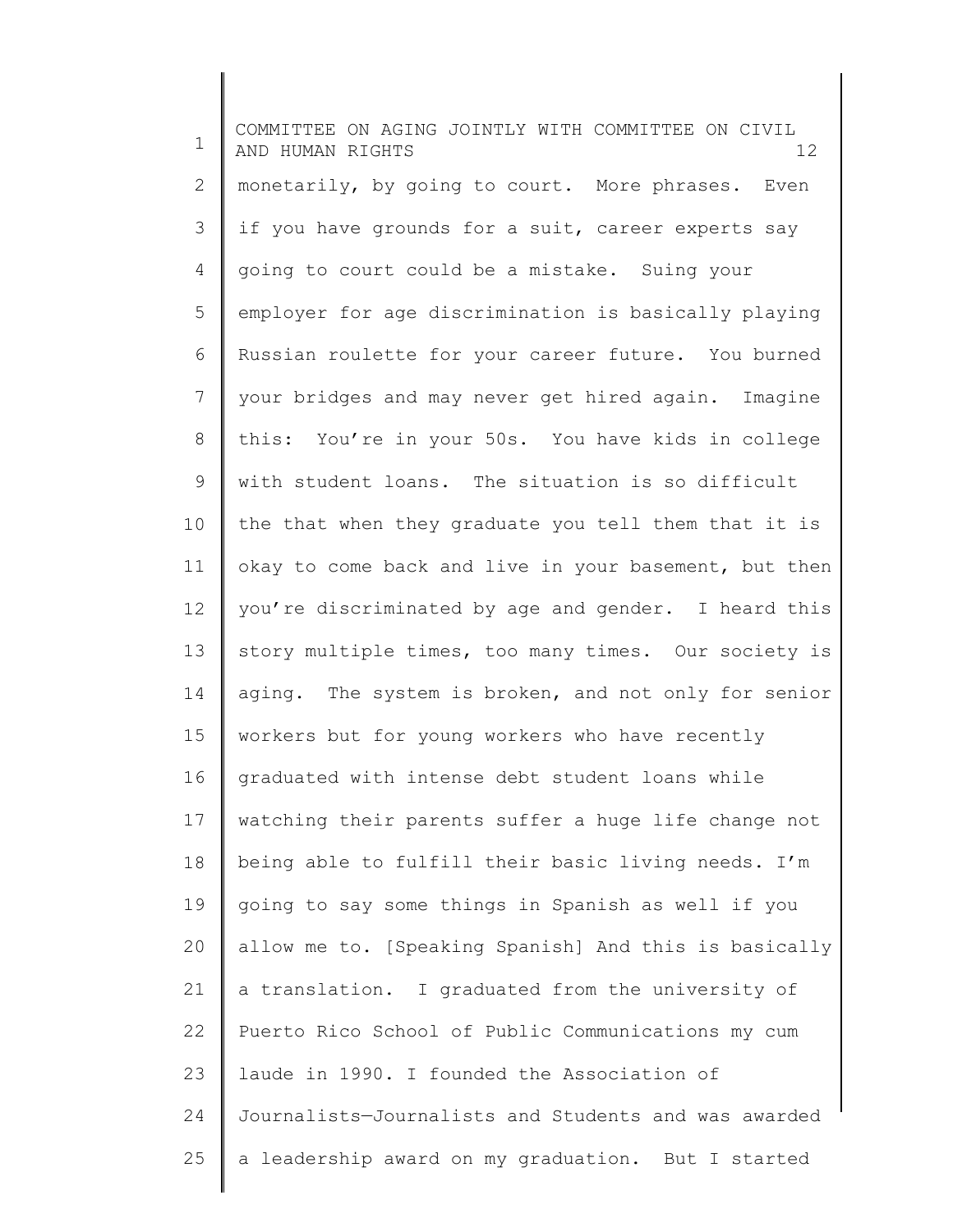1 2 3 4 5 6 7 8 9 10 11 12 13 14 15 16 17 18 19 20 21 22 23 24 25 COMMITTEE ON AGING JOINTLY WITH COMMITTEE ON CIVIL AND HUMAN RIGHTS 13 working in 1989 at one of the main media in my beloved Puerto Rico. My country has extraordinary journalists. I have worked as a reporter investigative reporter on their tanning (sic) for news, news director for these service—these directors and I mean they are first are journalists, too. I've been a senior leader journalist. I have supervise news rooms. I've been accountant strategies, consultant, speaker at the Excellence in Journalism Convention on how to establish an investigative and consumer unit. I have multiple nomination for NATAS (sic) and I can keep going. I have something else. As I've been—I have served as a member of the National Academy of Television Arts and Sciences in two boards in Chicago Midwest Chapter and for the New York Chapter. I'm a journalist at heart and to the core, and I have never in my life seen the bold manner in which my former employer destroys careers based on genders and age. Furthermore and worst of all, how they choose to close their eyes and ears to the loud multiple cases asking them only to investigate and to change their ways it's been ignored. [Speaking Spanish] They went effect in good faith [Speaking Spanish] That is why I was—I also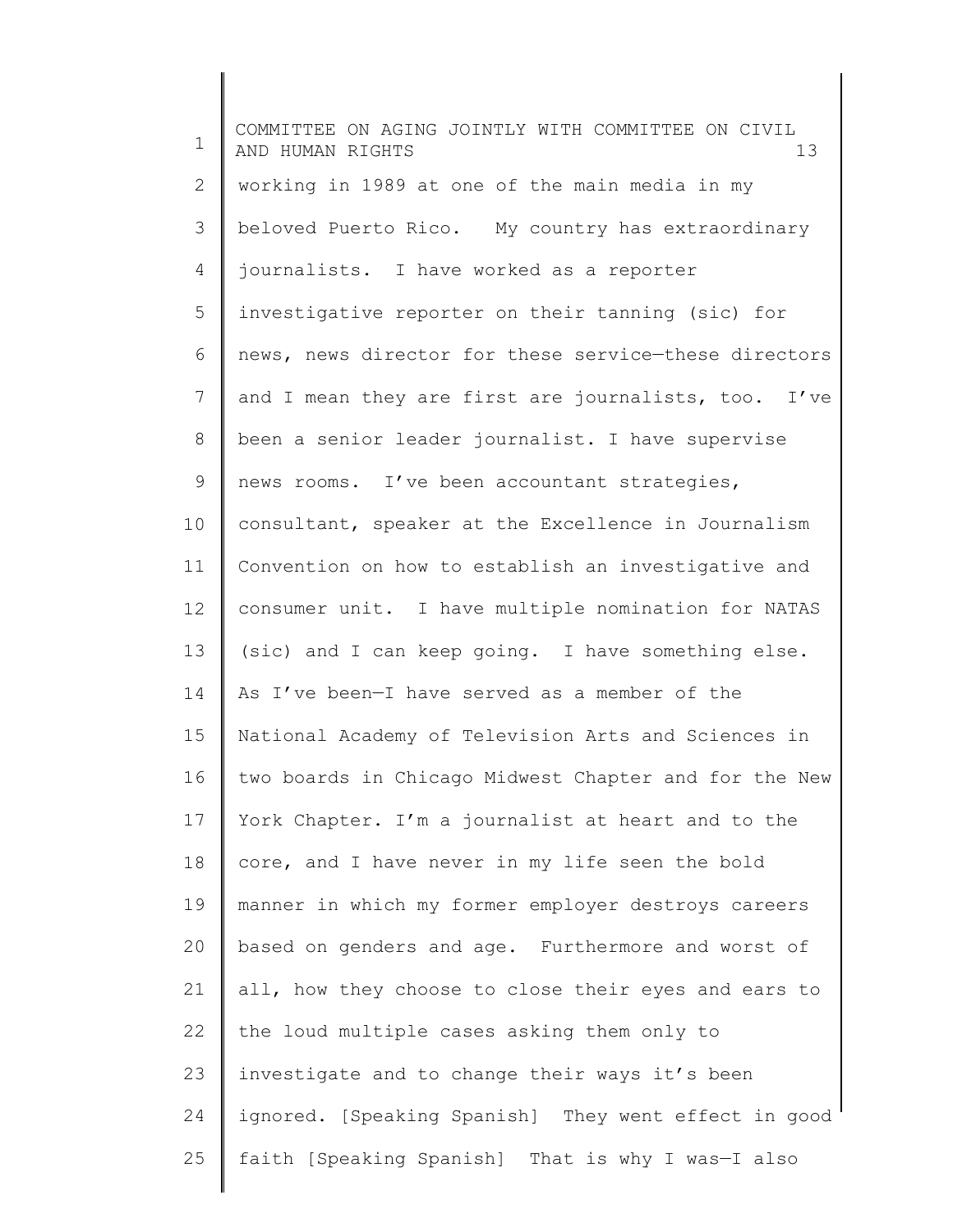1 2 3 4 5 6 7 8 9 10 11 12 13 14 15 16 17 18 19 20 21 22 23 24 COMMITTEE ON AGING JOINTLY WITH COMMITTEE ON CIVIL AND HUMAN RIGHTS 14 want to thank Romato Ray, Janine Radiess (sp?) Christian Shaughnessy, and Janine Ramirez, Christian Shaughnessy, and Julie Farinacci. Vivian Lee, you Pelia Paris, Mitchell Greenstein, you have exposed yourself. You have been vulnerable. You have had to ensure great distress to also pave the way for a new future. Thank you. You're courageous, brave, seekers of truth, which is who we are as journalists. Your actions are shedding light to what needs to be exposed, discussed, resolved and in Spanish [Speaking Spanish] I mean my invitation to other broadcast journalists to come out to expose injustice and advocate for change in our industry, and to other people because this is epidemic. May corporations and institutions have beautiful statements about their core values. They talk about integrity, respect, about diversity and diversity is also great, but it is also only a pretty statement to show on paper not demonstrated in actions. Finally, I want to remind American Civil Rights activists and poet Maya Angelou's words: Each time a woman stands up for herself, she's stands up for all women. Thank you.

25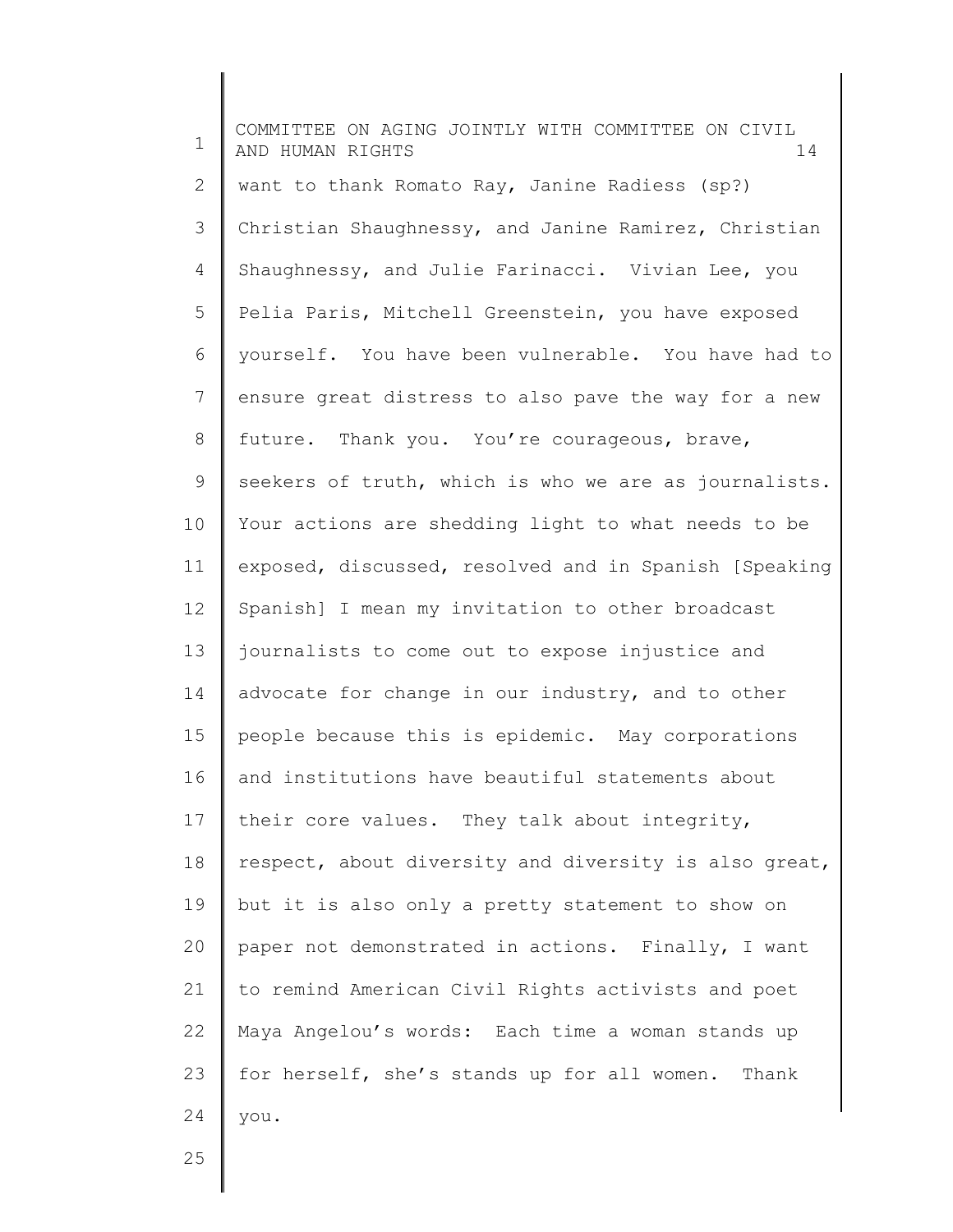1 2 3 4 5 6 7 8 9 10 11 12 13 14 15 16 17 18 19 20 21 22 23 24 25 COMMITTEE ON AGING JOINTLY WITH COMMITTEE ON CIVIL AND HUMAN RIGHTS 15 VIVIAN LEE: Thank you Marissa. [off mic] Thank you Marissa. [on mic] My name is Vivian Lee. [background comments/pause] AMANDA FARINACCI: My name is Amanda Farinacci. DAVID GOTLEIB: I'm David Gotleib from Wigdor, LLP, Attorneys for Ms. Farinacci and for Ms. Lee. JULIA ELMALEH-SACHS: I'm Julia Elmaleh-Sachs from Wigdor, LLP, attorneys for Ms. Farinacci and Ms. Lee. VIVIAN LEE: Good morning, good afternoon. [laughs] It's been a long day so far. Thank you to Council Member Margaret Chin and the entire City Council Committee on Aging for inviting us to speak to you today. We are very grateful to this committee for choosing to shed light on the critical issue of age discrimination in our city. I am 44 years old. I am a reporter and anchor at New York 1. For nearly 20 years more than half of them at New York 1, I've covered issues revolving around or stemming from the work of this City Council and its committees. I sit before you with my long-time colleague and friend Amanda Farinacci, and Marisol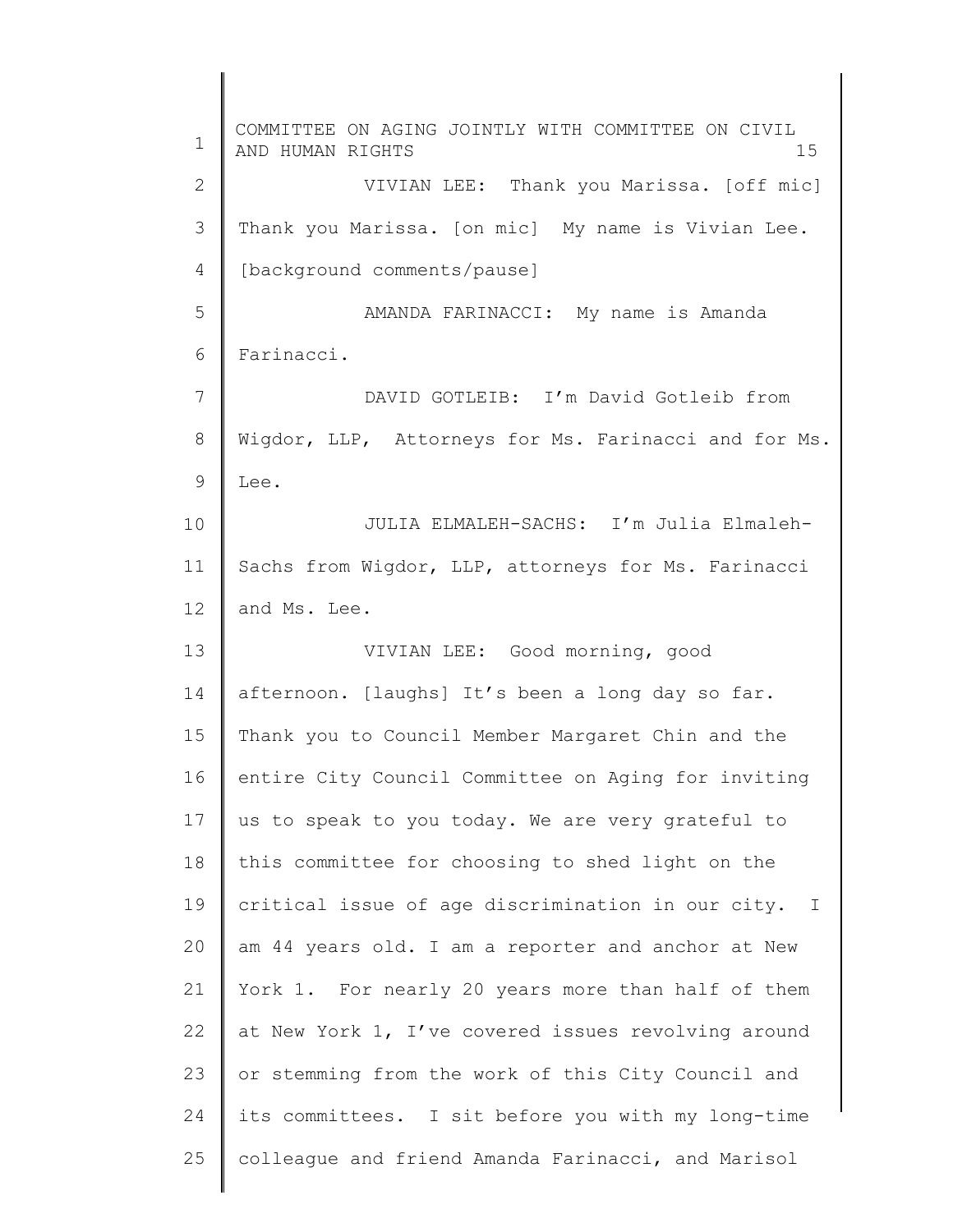1 2 3 4 5 6 7 8 9 10 11 12 13 14 15 16 17 18 19 20 21 22 23 24 25 COMMITTEE ON AGING JOINTLY WITH COMMITTEE ON CIVIL AND HUMAN RIGHTS 16 Salceda, and as you well know, Amanda and I along with three of our colleagues: Roma Torre, Christian Shaughnessy and Janine Ramirez have filed a lawsuit alleging systemic age and gender discrimination against New York 1, which owned by Charter Communications. Charter employs thousands of employees in New York State and tens of thousands across the U.S. Starting in the fall of 2017, a movement occurred in this country. Women started coming forward with allegations of sexual misconduct against numerous powerful and seemingly untouchable men. These courageous women helped give others the strength to come forward who in turn gave even more women the courage to speak out. Of course, I am talking about the Me, Too Movement, which has been life changing to women here and around the world. More on why this informed our commitment to fighting ageism in a moment. During the same time period I began experiencing latent age and gender discrimination at New York 1. I soon realized I was not alone. My co-plaintiffs and I are all anchors and reporters and we have been there for ten years ranging 11 to 27 years. So, collectively more than a century. However, after Charter took over New York 1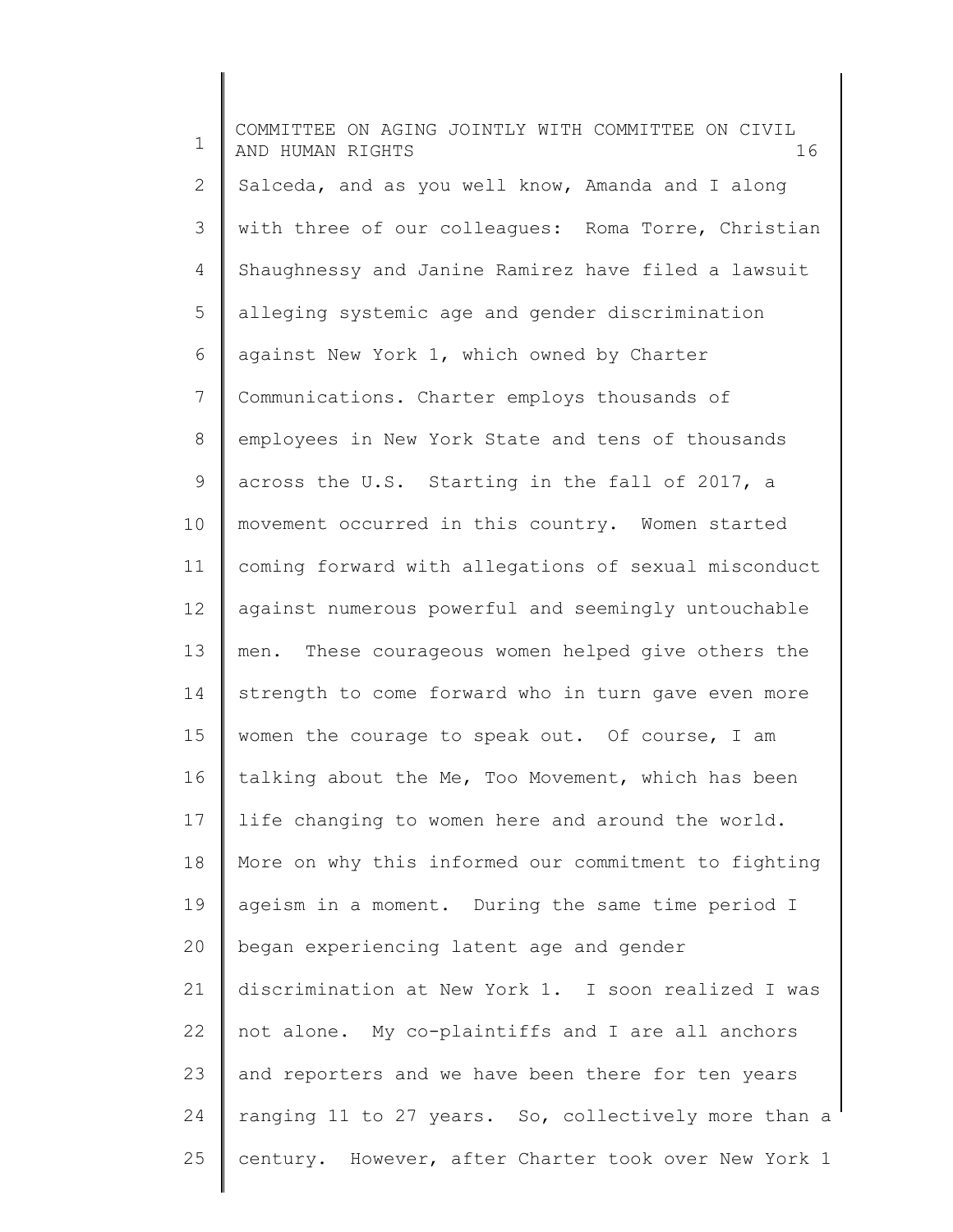1 2 3 4 5 6 7 8 9 10 11 12 13 14 15 16 17 18 19 20 21 22 23 24 25 COMMITTEE ON AGING JOINTLY WITH COMMITTEE ON CIVIL AND HUMAN RIGHTS 17 from Time Warner Cable in 2016, we became marginalized in every imaginable way, New prime time anchoring positions were created and given exclusively to younger women and men. Prime anchoring slots, which previously been ours were also given to younger women and men. Promotional efforts were focused entirely on younger women and men. The list goes on and on from there. The complaint we filed in court is more than 80 pages long with examples. We made numerous complaints to management about this conduct, and were all repeatedly told essentially to stop complaining. Many people have asked us whether we were scared to file a public lawsuit, and the answer is yes. Without a doubt we all love what we do information New Yorkers about the important issues of the day, what to think about, what to care about, what's happening down the street from you, and over many years we had all gotten very good at our jobs. We never expected to become the news, but what was scarier is what would have happened if we did nothing, and the lessons of the Me, Too Movement helped to give us the courage to come forward, and tell our story. Media coverage of our case and support from various organizations who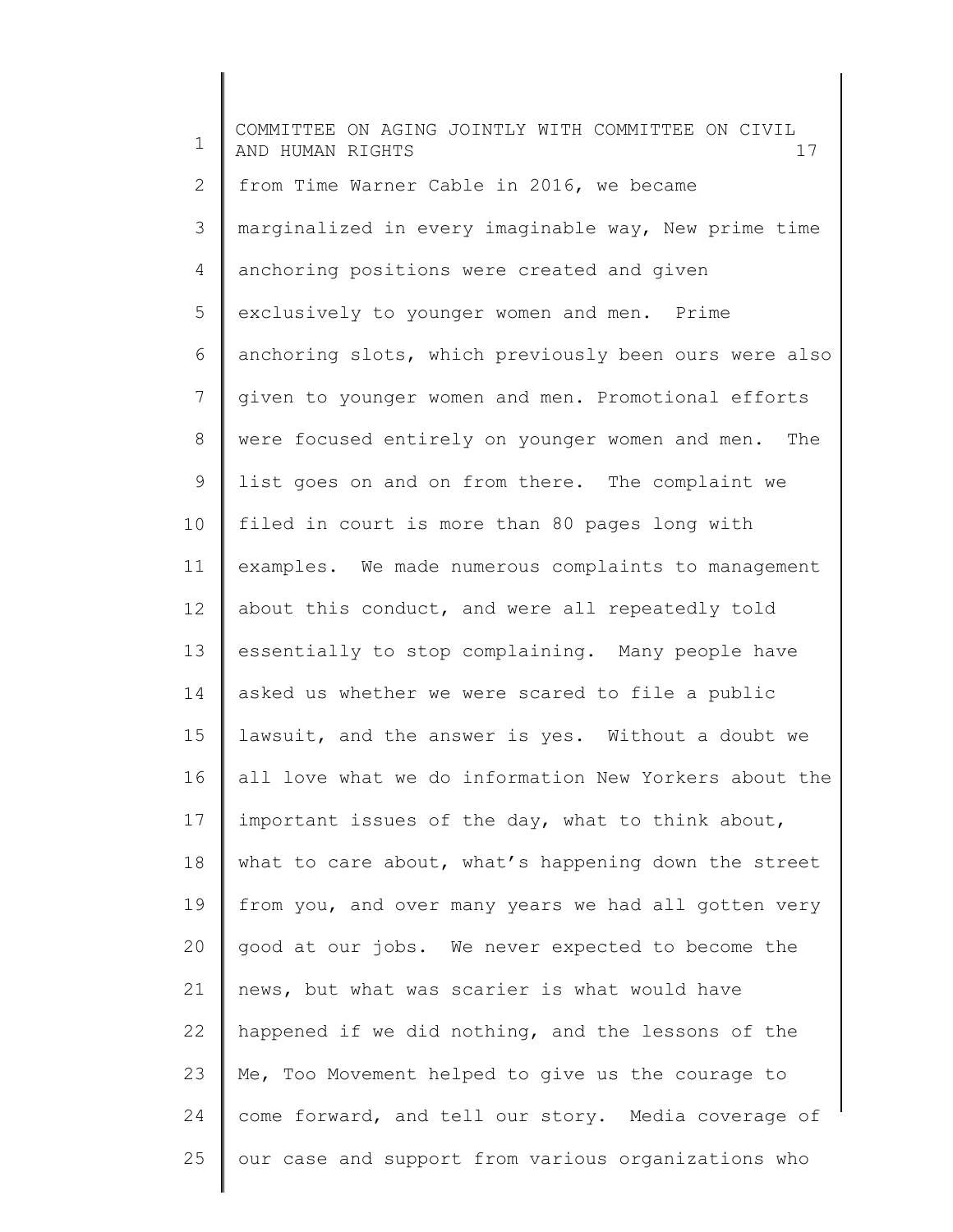1 2 3 4 5 6 7 8 9 10 11 12 13 14 15 16 17 18 19 20 21 22 23 COMMITTEE ON AGING JOINTLY WITH COMMITTEE ON CIVIL AND HUMAN RIGHTS 18 fight for gender equity have expressed how the issues raised in our lawsuit while different from allegations raised in numerous Me, Too stories are undeniably related, separate but linked. The common denominating factor between our case and Me, Too, as is that women are not treated as equals. It is not secret that TV news has long disfavored older women, but perhaps naively felt it wouldn't happen to us. I, Amanda and my fellow colleagues naively thought things would change by the time we approached middle age, but men are still allowed to age with dignity, and grace. Gray hair and wrinkles give them more gravitas while it makes us more disposable. I only wish that when I was in my 20s I wasn't lulled into thinking ageist would never affect me, and we know our industry is not the only ones where these stereotypes are felt. We sympathize with all women who are looked down upon and treated as second class citizens as they age. Thank you Vivian. Good afternoon again. My name is Amanda Farinacci. I am also a reporter and fill in anchor sometimes at New York 1. I am 40

years old. As Vivian stated, we are so grateful to

the City Council and to the Committee on Aging for

24

25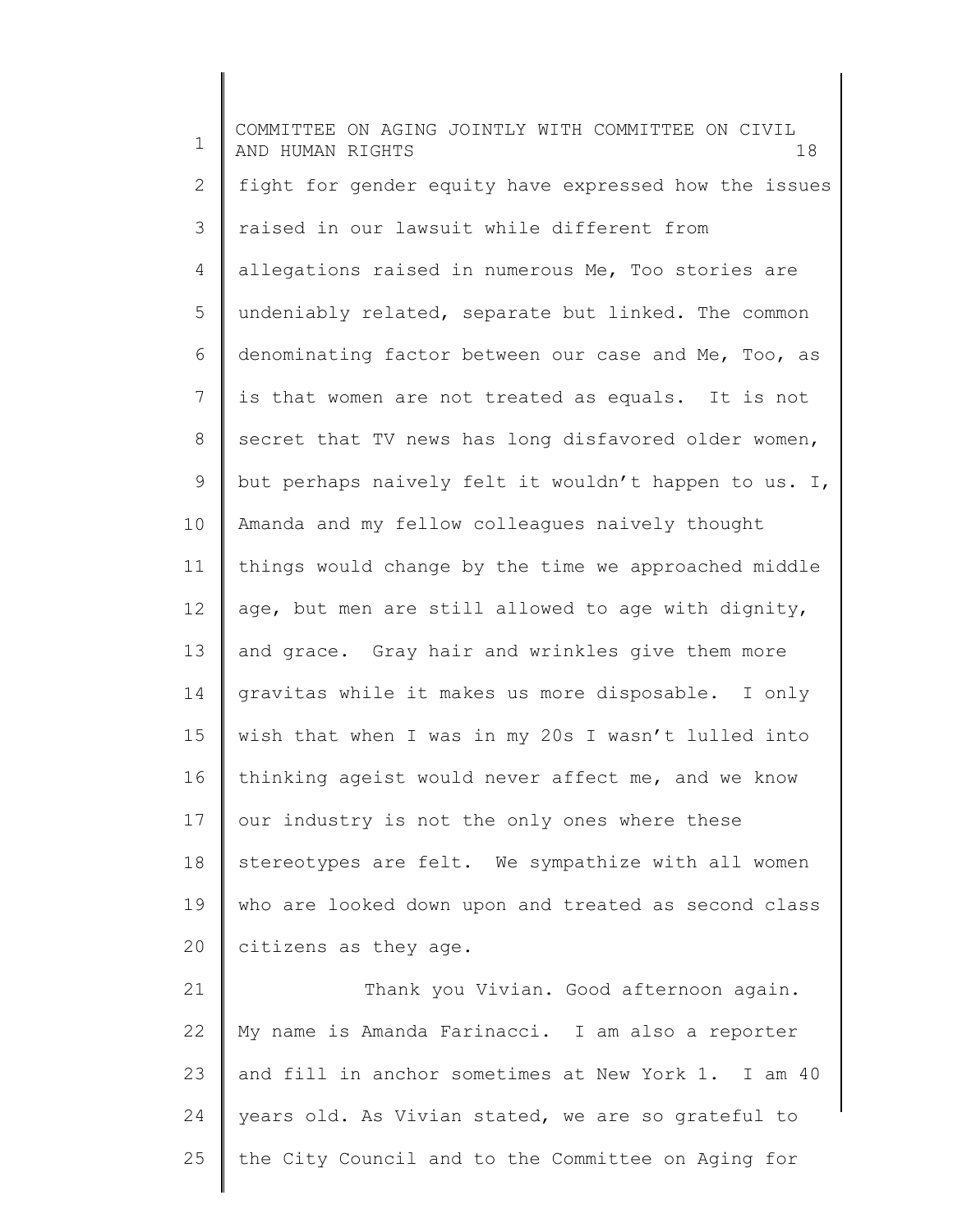1 2 3 4 5 6 7 8 9 10 11 12 13 14 15 16 17 18 19 20 21 22 23 24 25 COMMITTEE ON AGING JOINTLY WITH COMMITTEE ON CIVIL AND HUMAN RIGHTS 19 introducing legislation that will help combat age discrimination in the workplace. We are honored and eternally grateful to be given the opportunity to testify before you today, and hope that our lawsuit has helped to shine a light on this serious and pervasive problem. I can tell you that in 19 years of work at New York 1, I have covered literally dozens of these hearings standing right over there on the other side of this room. I never, ever in my wildest dreams imagined that I would be any place else in this room besides on that riser reporting on the issues, and obviously because of the urgency and the weight and importance of this issue is the reason why I'm not part of this testimony. By creating a task force to study the consequences of discrimination in the workplace and requiring the New York City Commission on Human Rights to investigate ageism, the City Council is sending a powerful, powerful message to employers like New York 1 that ageism has a very real impact on employees like Vivian and me and Marisol and our three other coplaintiffs. In addition, the bill's mandate for the city's Commission on Human Rights to develop training materials that would help identify, prevent and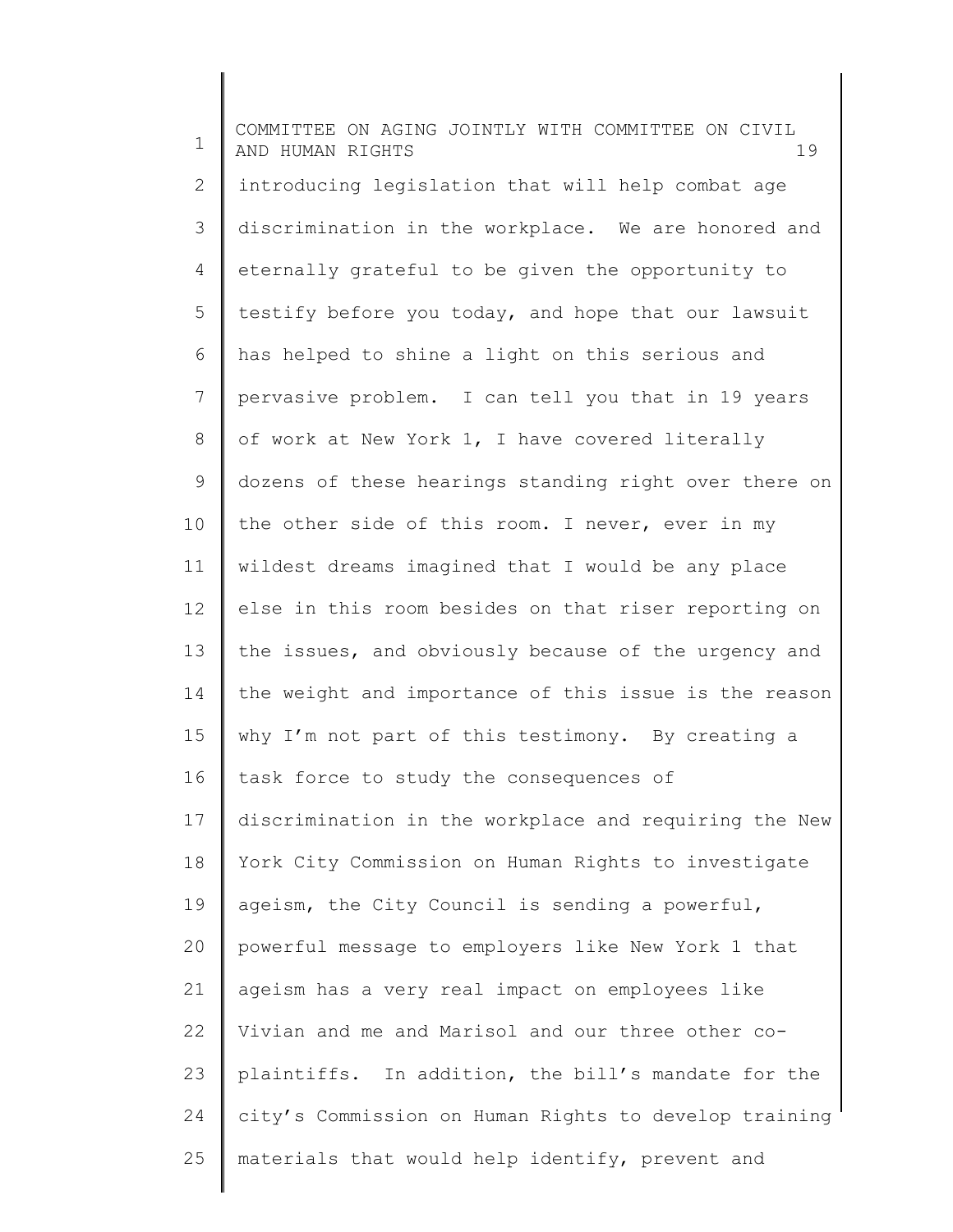1 2 3 4 5 6 7 8 9 10 11 12 13 14 15 16 17 18 19 20 21 22 23 24 25 COMMITTEE ON AGING JOINTLY WITH COMMITTEE ON CIVIL AND HUMAN RIGHTS 20 eliminate age discrimination in the workplace, gives us hope that New Yorkers will become increasingly aware of—aware of and sensitive to this problematic and unlawful form of discrimination. As Council Member Ayala noted in her statement, that age discrimination disproportionately impacts women, and as Vivian mentioned, we've witnessed this first hand. It is personal for each of us who have come forward with this suit, and I can guarantee that if you bring this issue home to your families, to your friends to women co-workers, to anyone in this room, you will find a woman who can identify with this problem, and you're shaking your heads, and this is personal for all of us. So, this is a conversation that is far too long in—in being spoke about. . Clearly, this issue at its core is a women's rights issue because it especially affects women. The problem really if you dumb it down is that nobody gets younger, but we all get older. Those 20-year-old women who are replacing me on air today will one day be me. They'll be 40 and they will be thrust aside in favor of men and women younger than themselves if we don't take a stand and highlight this issue now. So once again we'd like to express our thanks to this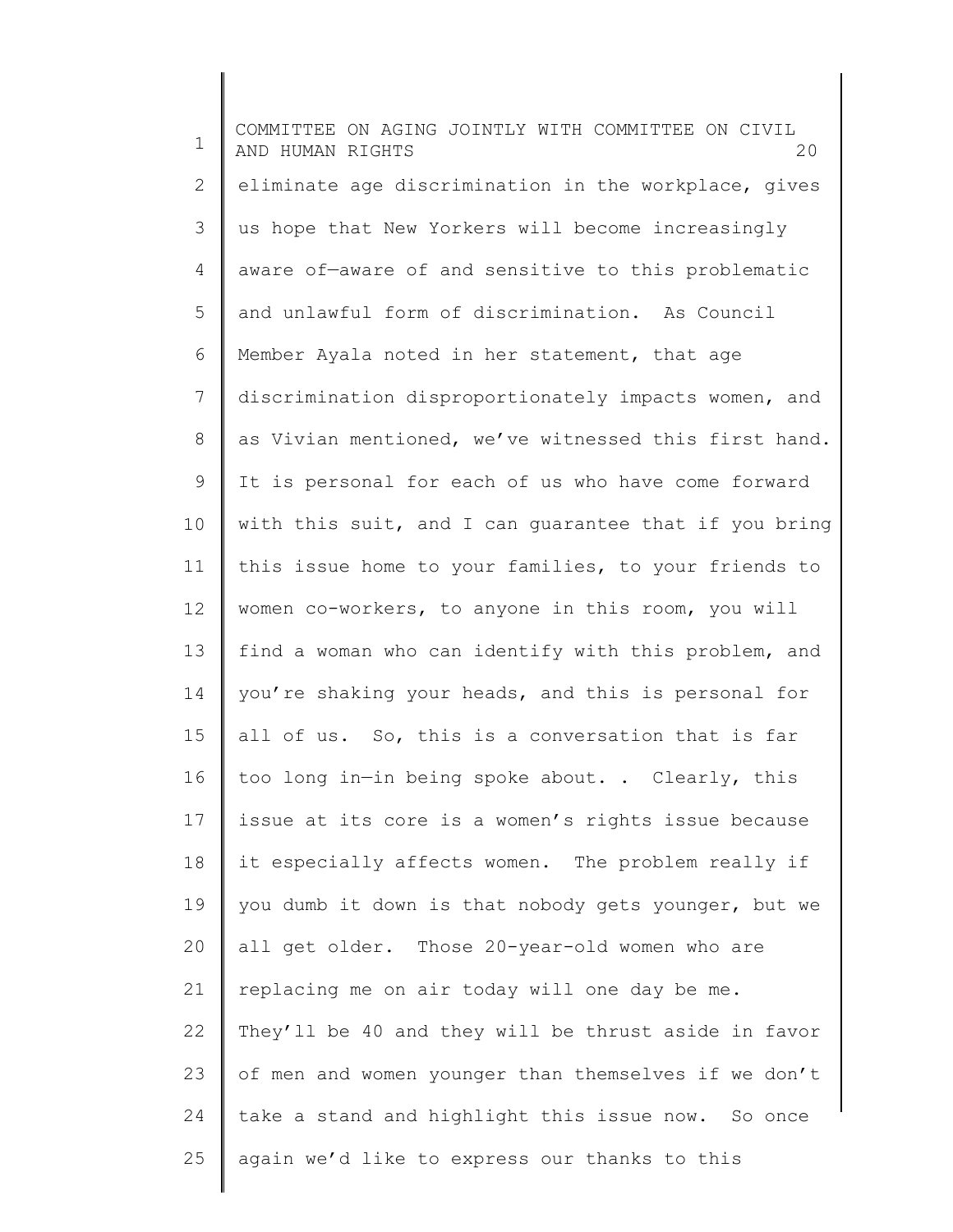1 2 3 4 5 6 7 8 9 10 11 12 13 14 15 16 17 18 19 20 21 22 23 24 25 COMMITTEE ON AGING JOINTLY WITH COMMITTEE ON CIVIL AND HUMAN RIGHTS 21 committee for doing just that for giving us an opportunity to speak about this and thank you to everyone who is here today sharing their inspiring and their brave personal stories. It is. You'd think I'd know about microphones by now right? [laughter] It is truly unfortunate that our society continues to be reluctant to place value on older workers and especially on older women. As the number of working older adults continues to grow in our city, it is our hope that we as a community will increase our respect, our appreciation for both men and women of a certain age ,and that employers will learn they cannot discriminate against someone for their age. We commend Council Member Chin for leading the fight against age discrimination, and introducing this crucial legislation, which will help to destigmatize aging by bringing it further into the public discourse. Thank you for your passion and hard work and we look forward to seeing our city lead the country on this issue. CHAIRPERSON CHIN: I wanted to really thank the panel especially all of you who testified and thank you for your courage, and thank you for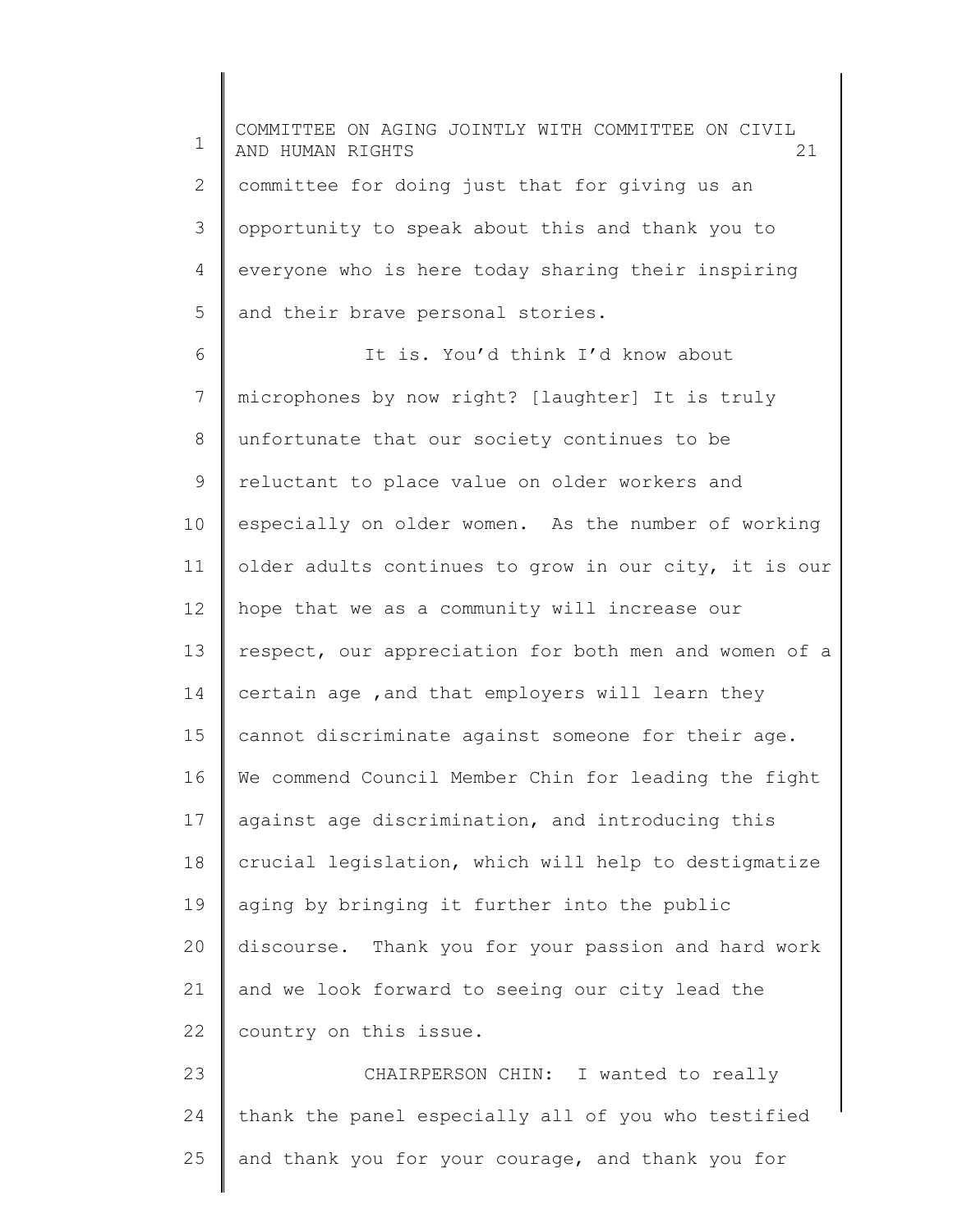1 2 3 4 5 6 7 8 9 10 11 12 13 14 15 16 17 18 19 20 21 22 23 24 COMMITTEE ON AGING JOINTLY WITH COMMITTEE ON CIVIL AND HUMAN RIGHTS 22 supporting our fight because we have to once and for all eliminate age discrimination. Ageism should not exist in our city, and I look forward to continue to work with you for justice, you know, and older workers our numbers are growing. So, we thank everyone for joining us today, and—and thank you for testifying. We are also joined by Council Member Lander. We—we're not asking any questions. COUNCIL MEMBER LANDER: Okay. I won't ask a question then. I will just say thank you to the chairs and thank you to the panel for your courage in bringing this testimony forward. You know I just—I turned 50 a few months ago, and my wife is turning 50 shortly, but we're, you know, not as young as when we started, but I can feel distinctly the difference in the ways that aging affects how the two of us are related to in the workplace, and the ways in which age and gender discrimination compound. It gets clear and clearer and we have a responsibility then especially to stand up and join in the cause, and I just want to say thanks to all of you and thanks to Margaret, and I will be signing onto all five of these bills.

25

CHAIRPERSON CHIN: Thank you very much.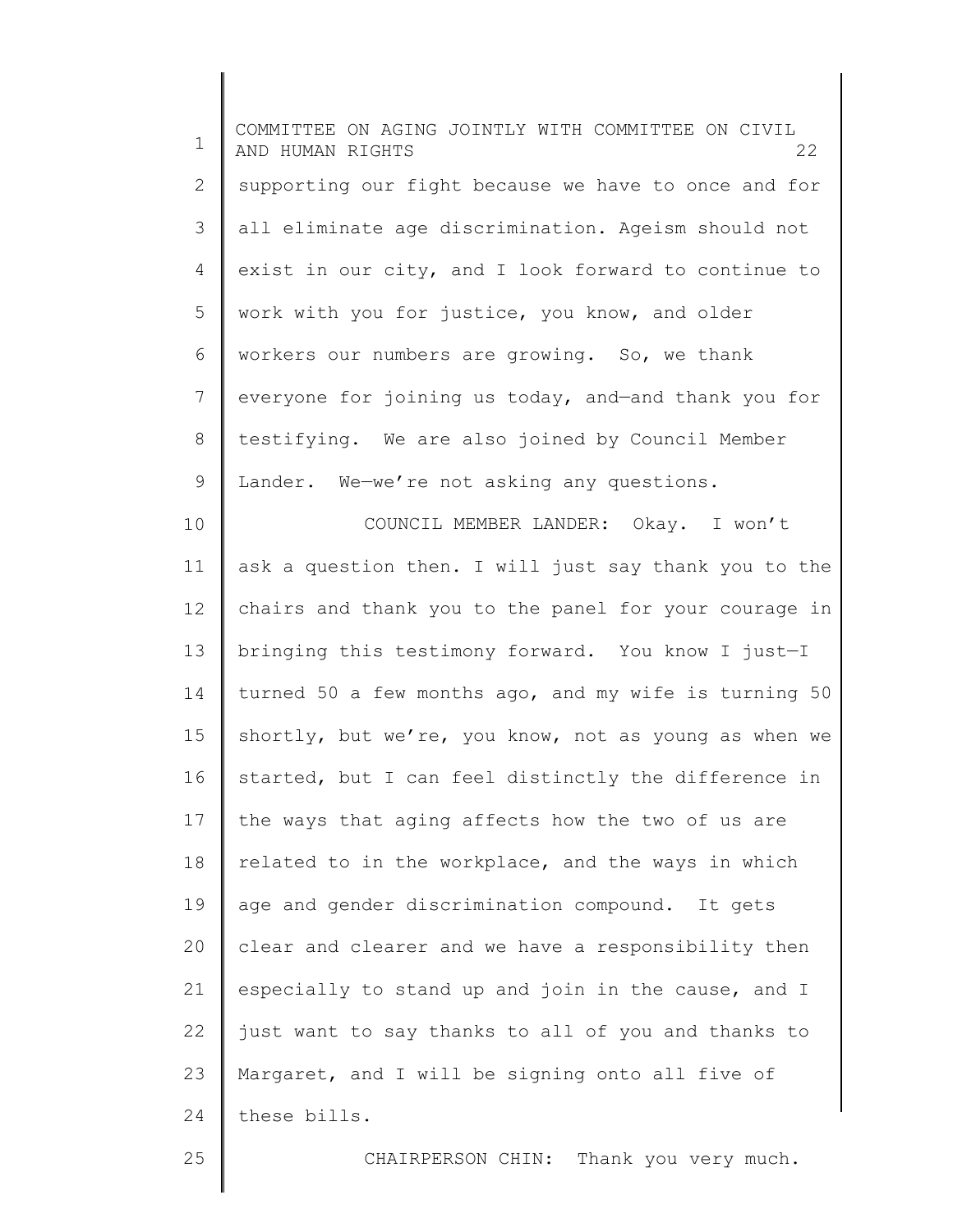| 1            | COMMITTEE ON AGING JOINTLY WITH COMMITTEE ON CIVIL<br>AND HUMAN RIGHTS<br>23 |
|--------------|------------------------------------------------------------------------------|
| $\mathbf{2}$ | CHAIRPERSON EUGENE: I just want to take                                      |
| 3            | the opportunity also to thank all of you on the pane                         |
| 4            | for your courage, and also for you advocacy because                          |
| 5            | you are speaking for many other people who cannot be                         |
| 6            | here to speak. You are speaking on their behalf, but                         |
| 7            | there is something very important that I believe that                        |
| 8            | Ms. Marisol Salceda (sic) say that at first the                              |
| 9            | difficulty to go forward and to fight against the age                        |
| 10           | discrimination when you are working, and also you                            |
| 11           | mentioned something very important that, and I was                           |
| 12           | thinking about that. Also you say it in Spanish. You                         |
| 13           | say that the children when the see the-the path for                          |
| 14           | us so freely, and you say also that then there are                           |
| 15           | consequences-consequences to all of us. So, that                             |
| 16           | means the impact or the result of fighting for your                          |
| 17           | right as a worker can be really a big challenge that                         |
| 18           | will affect people not only financially, but also                            |
| 19           | emotionally and mentally and this is a big issue that                        |
| 20           | I believe that all of us we have to come together to                         |
| 21           | fight against. Thank you again for your courage and                          |
| 22           | your testimony. Thank you so much.                                           |
| 23           | CHAIRPERSON CHIN: Thank you. We would                                        |
| 24           | like to invite up the Administration, and thank you                          |
| 25           | to the Administration Department for the Aging and                           |

║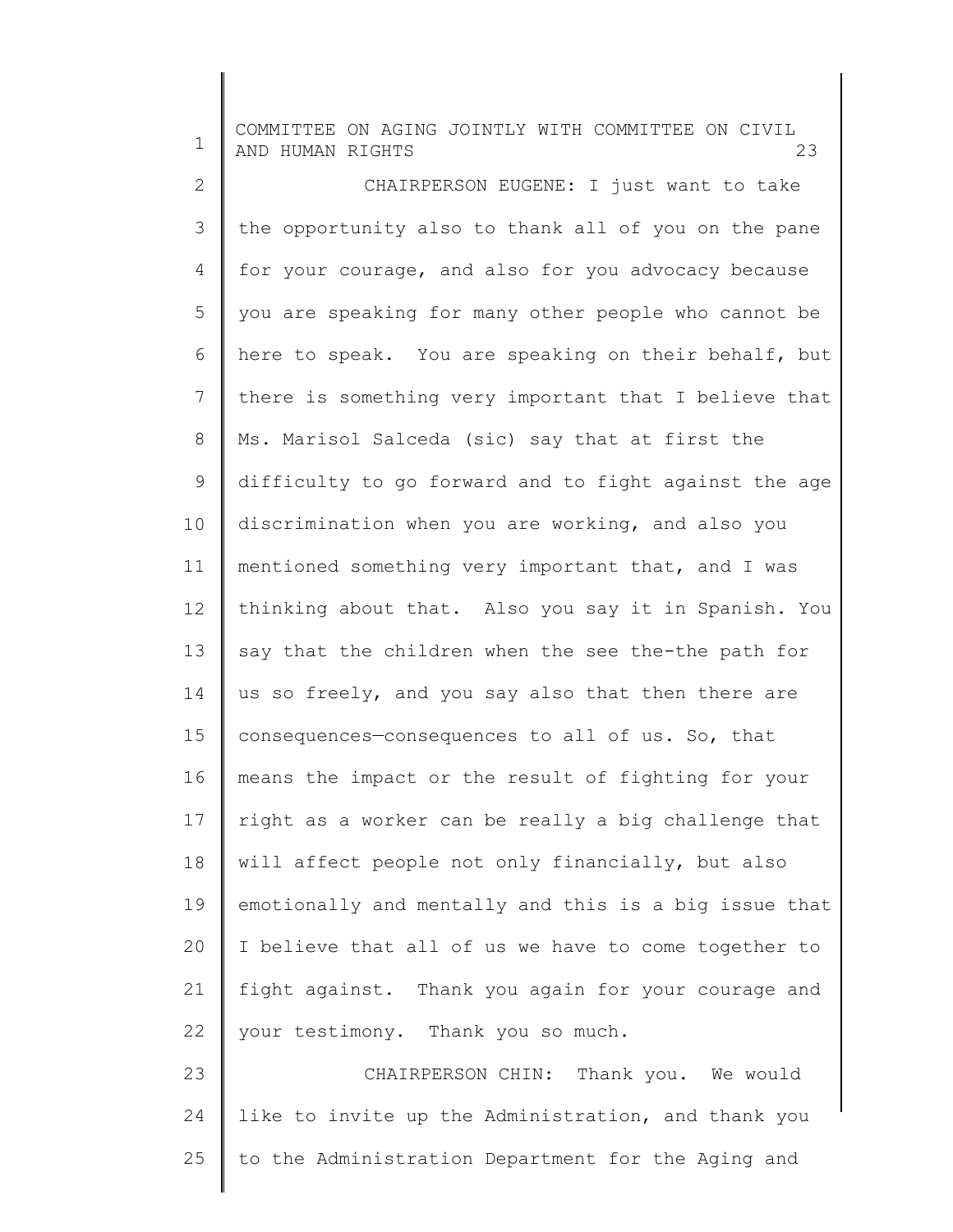| $\mathbf 1$ | COMMITTEE ON AGING JOINTLY WITH COMMITTEE ON CIVIL<br>AND HUMAN RIGHTS<br>24 |
|-------------|------------------------------------------------------------------------------|
| 2           | the New York City Civil Rights Commission. We have                           |
| 3           | Maria Serrrano from DFTA, Edgar Yu (sp?) from DFTA;                          |
| 4           | Dana Sussman, Deputy Commissioner of New York City                           |
| 5           | Human Rights, Sapna V. Raj, yeah, New York City Human                        |
| 6           | Rights, Deputy Commissioner of Law Enforcement. Oh,                          |
| 7           | we've been joined by Council Member Rodriquez. Thank                         |
| 8           | you. The Counsel will swear you in.                                          |
| 9           | LEGAL COUNSEL: Please raise your right                                       |
| 10          | hand. Do you affirm to tell the truth, the whole                             |
| 11          | truth and nothing but the truth in your testimony                            |
| 12          | before this committee, and to respond honesty to                             |
| 13          | Council Member questions?                                                    |
| 14          | MARIA SERRANO: Yes.                                                          |
| 15          | EDGAR YU: Good afternoon Chair Chin,                                         |
| 16          | Chair Eugene and members of the Aging and Civil and                          |
| 17          | Human Rights Committees. I'm Edgar Yu, Chief of                              |
| 18          | Staff at the New York City Department for the Aging.                         |
| 19          | I'm joined today by Maria Serrano, Director or DFTA's                        |
| 20          | Senior Employment Unit. On behalf of Commissioner                            |
| 21          | Lorraine Cortes Vazquez, I'd like to thank you for                           |
| 22          | this opportunity to provide testimony again on the                           |
| 23          | important subject of age discrimination in the                               |
| 24          | workforce. I'm also joined this afternoon by Dana                            |
| 25          | Sussman, Deputy Commissioner for Policy and                                  |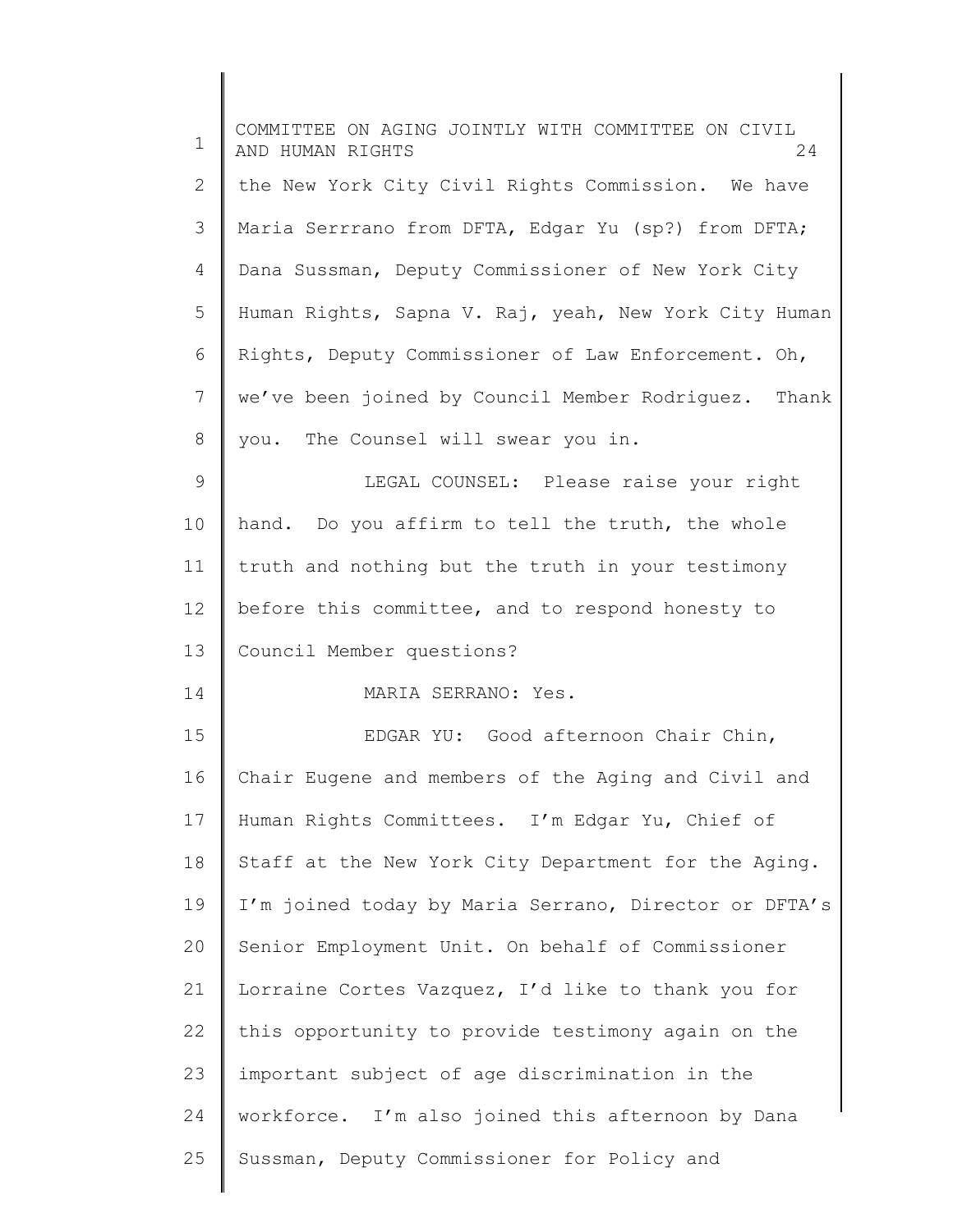1 2 3 4 5 6 7 8 9 10 11 12 13 14 15 16 17 18 19 20 21 22 23 24 25 COMMITTEE ON AGING JOINTLY WITH COMMITTEE ON CIVIL AND HUMAN RIGHTS 25 Intergovernmental Affairs and Sapna Raj, Deputy Commissioner for Law Enforcement both at the City Commission on Human Rights. CCHR. DFTA recognizes the broad intersectionality of age-based discrimination, with other protected classes including gender, gender identity, race, citizenship and disability just to name a few. We also acknowledge that this type of discrimination unfortunately transcend sector and industry. Thus it is grateful for CCHR's partnership in our ongoing work in this area and their enforcement of the country's most robust human rights law. As DFTA testified in September of 2018 before these two committees on this very topic, combatting ageism is among the department's top priorities, and remains an important part of our commitment to serve the 1.64 million older adults who call New York City home. Rather than simply reiterating last year's testimony, which in detail describe our Senior Employment Programs and services. I will provide a brief update on those services and then share the Commissioner's commitment and efforts in combatting ageism across all the ways we work to ensure older adults are safe and thriving. As you know, beyond the wide range of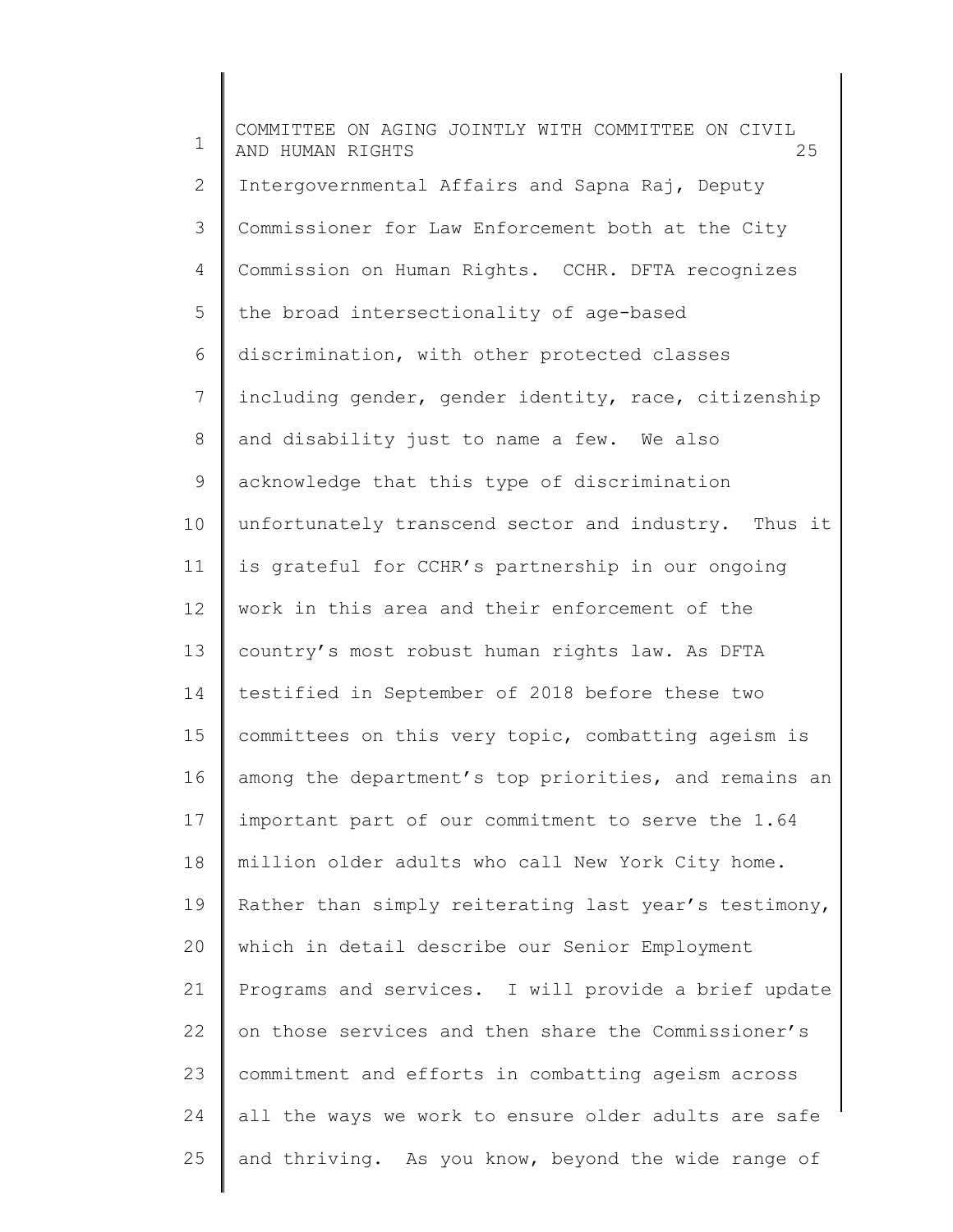1 2 3 4 5 6 7 8 9 10 11 12 13 14 15 16 17 18 19 20 21 22 23 24 25 COMMITTEE ON AGING JOINTLY WITH COMMITTEE ON CIVIL AND HUMAN RIGHTS 26 DFTA programs and services including our network of congregate centers, case management, home delivered meals, caregiver resources, geriatric mental health services, older adults can avail themselves of services through our Senior Employment Services Unit. This includes the Title V Senior Community Service Employment Programs, CSEP, and the reserve program. Through the federal grant funded CSEP, income eligible New Yorkers age 55 and older can access job training, job placement assistance and other invaluable services all while earning a wage. The program has partnership contracts with 400 community based organizations, non-profits, and city government agencies to offer our Title V participants subsidized placements for up to four years. Additionally, our job development staff worked with 300 business entities to facilitate unsubsidized placement of our participants, which is the ultimate goal of this program, direct employment. Through these critical partnerships, participants are directly integrated into workforce, and offered real live professional training opportunities and experiences. Among the most common job types are home health aid, security guard, and administrative assistant. In Fiscal Year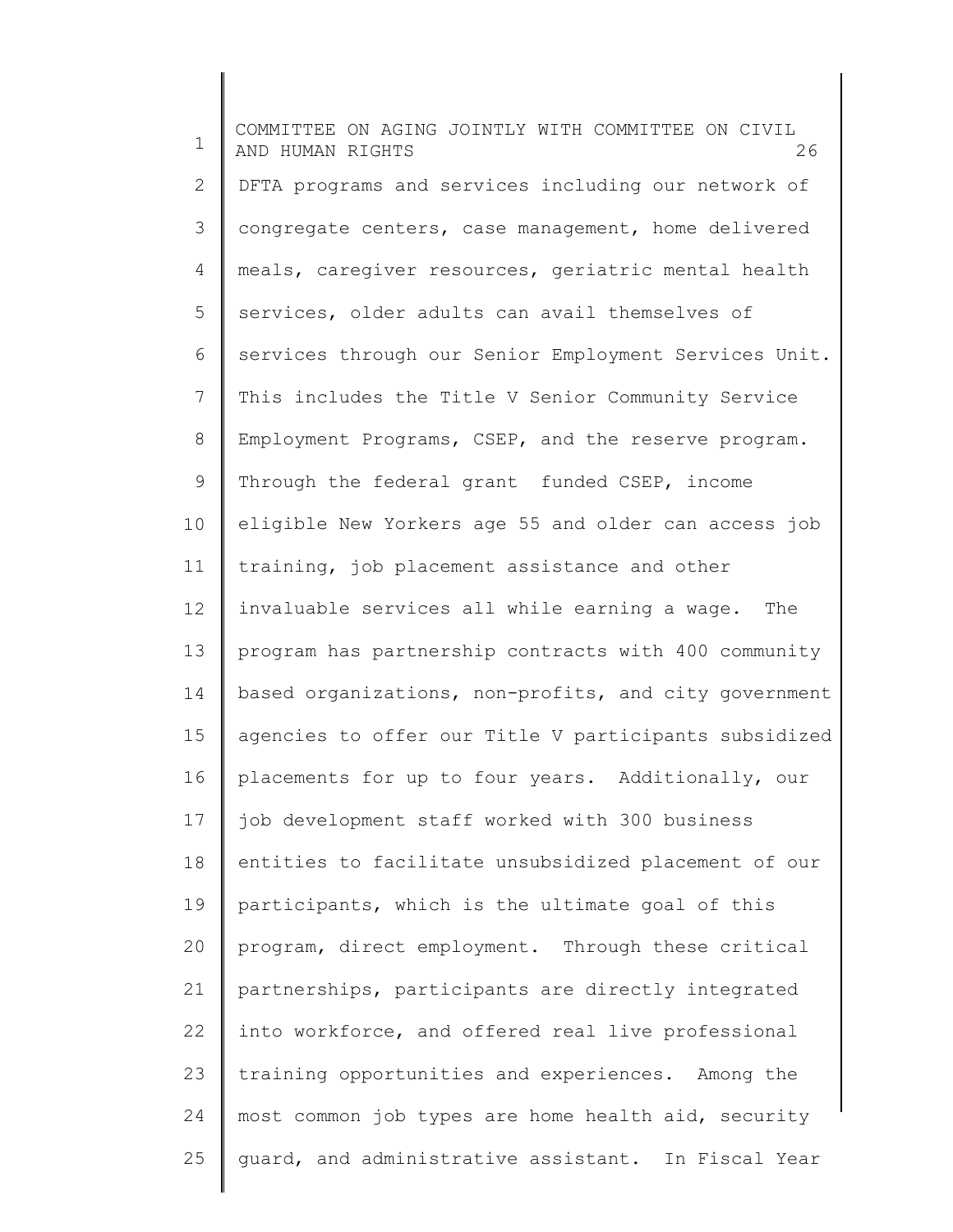1 2 3 4 5 6 7 8 9 10 11 12 13 14 15 16 17 18 19 20 21 22 23 24 25 COMMITTEE ON AGING JOINTLY WITH COMMITTEE ON CIVIL AND HUMAN RIGHTS 27 '19 a total of 440 Title V participants were placed in community assignments or direct employment. For over a decade DFTA has also partnered and been a partner in the Reserve Program through which retired professionals referred to as reservists can be placed in short-term assignments to help one of our employment partners fill critical gaps. Reservists often have background in law, social work, teaching, accounting, foundation outreach and IT administration. The term for these assignments typically range between three months to 12 months with the option to expand it based on the need of the assigned agency. At present the city has 242 reservists. Beyond these core senior employment services DFTA also puts it—provides opportunities for older adults to engage in meaningful civic causes through our foster grandparent program. New Yorkers age 55 and older are offered a paid non-taxable stipend to serve as mentors or tutors or caregivers for children and youth. Some of them have special needs. Our foster grandparents serve 20 hours per week at community based organizations, such as daycare centers, after school programs, elementary schools, and hospitals. In FY19, we had 321 foster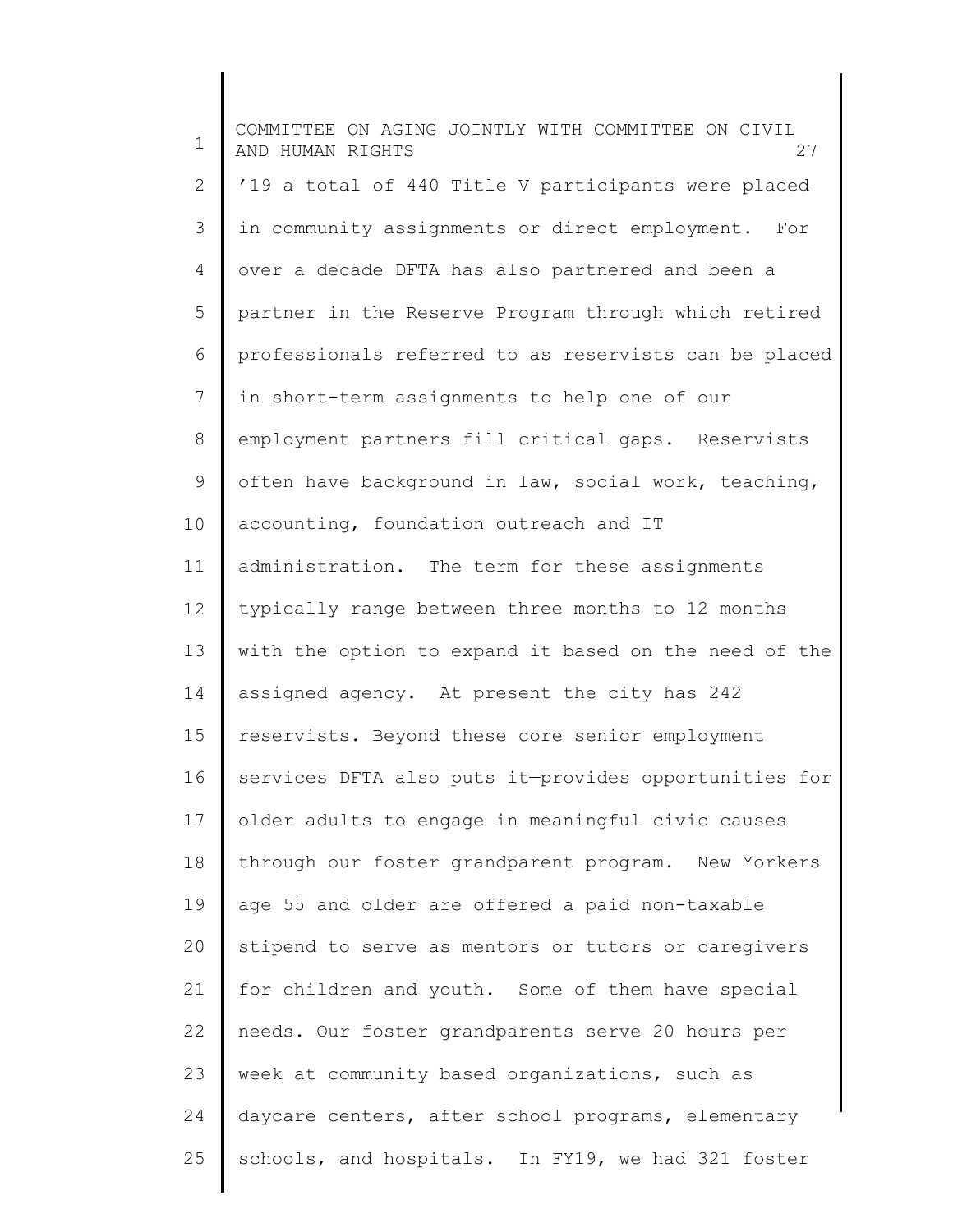1 2 3 4 5 6 7 8 9 10 11 12 13 14 15 16 17 18 19 20 21 22 23 24 25 COMMITTEE ON AGING JOINTLY WITH COMMITTEE ON CIVIL AND HUMAN RIGHTS 28 grandparents placed at host sites across the city. While the city has-is home to 1.64 million older New Yorkers as I mentioned earlier. We are keenly aware that this population is project to reach 1.86 million by 2040, which represents a little mere than 20% growth. This workforce and civic engagement programs intend to increase opportunities for these other adults to remain in the workforce. With the growing population, however, there is an increased need to ensure we have the right approaches and supports to first prevent ageism, and then address instances that occur. Moreover, since DFTA's employment—senior employment population is overwhelmingly women, older women of color that need and the other related factors at the root of discrimination is exponentially larger. In our ongoing effort to combat this problem all of our employment participants in addition to job retention and career advancement support receive annual mandated equal employment opportunity trainings, and on identifying ageism and how to get help if faced with age-based discrimination. Equally important is our work with our participating employers, which are carefully screened, and selected to ensure that they are case—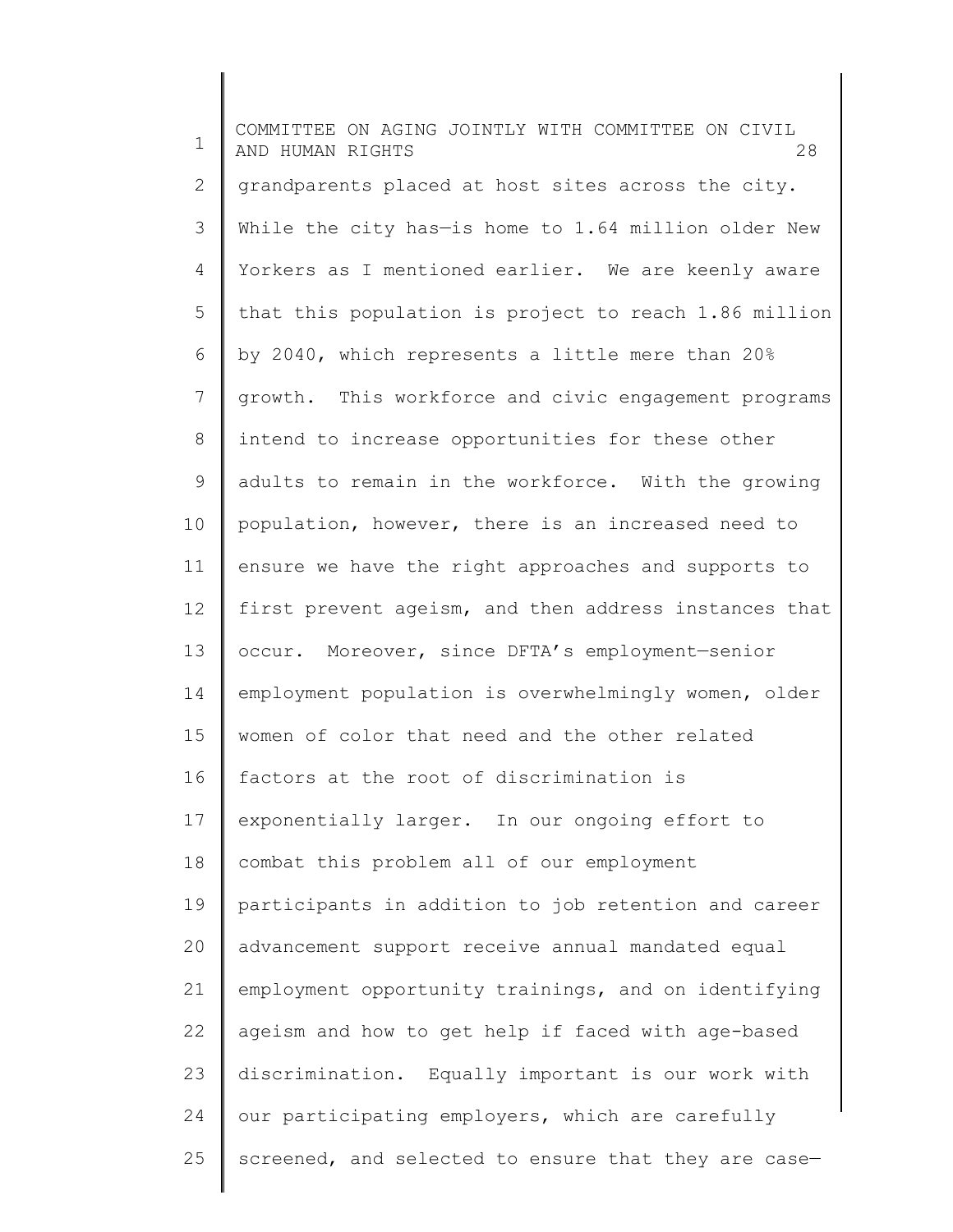1 2 3 4 5 6 7 8 9 10 11 12 13 14 15 16 17 18 19 20 21 22 23 24 25 COMMITTEE ON AGING JOINTLY WITH COMMITTEE ON CIVIL AND HUMAN RIGHTS 29 rather age sensitive, age competent and recognize the incredible value and benefits older workers bring to their organizations. We firmly believe that this exposure and experience with older workers benefit our employers far beyond just the Title V placement. The City of New York is itself a participating employer. The New York City Department of Education, Human Resources Administration, Department of Parks and Recreation and over a dozen other city agencies serve as partners in our CSEP and offer placement to our participants. Additionally, DFTA regularly hosts public forums and presentations on ageism awareness and prevention. Our Commission—our Commissioner sees combatting ageism and making New York a city for all agencies are core tenants of her vision. She has since stepping into her role work not only to maintain important interagency partnerships, but to consider new avenues to support older adults through our sister agencies. Most recently Commissioner Cortes Vazquez participated in CCHR's stakeholder roundtable, which convened community-based organizations and advocates from across the city to discuss the subject of age discrimination. These interagency collaborations underscores the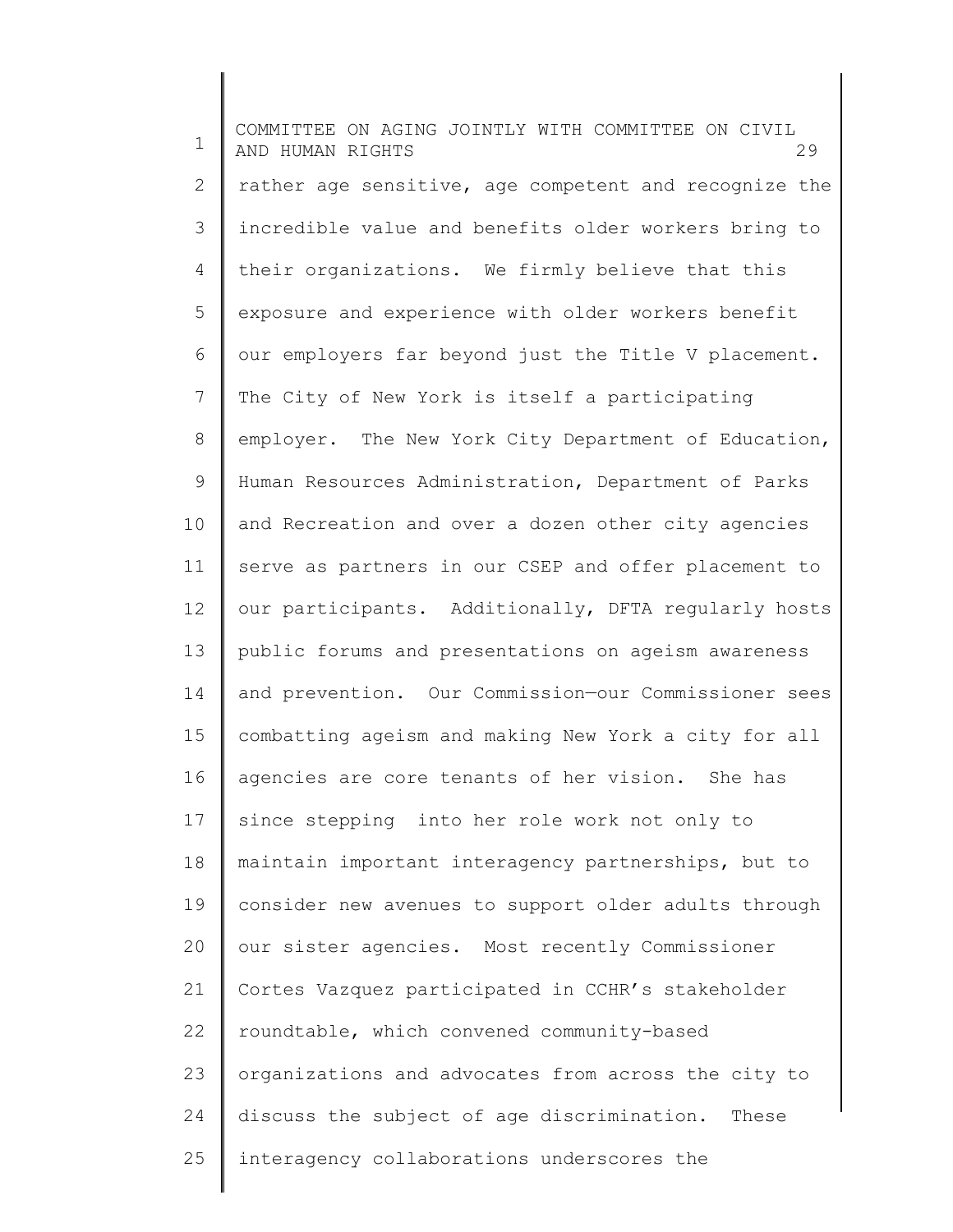1 2 3 4 5 6 7 8 9 10 11 12 13 14 15 16 17 18 19 20 21 22 23 24 COMMITTEE ON AGING JOINTLY WITH COMMITTEE ON CIVIL AND HUMAN RIGHTS 30 Administration's years long commitment to combatting ageism. On behalf of Commissioner Cortez Vazquez, thank you for this—for your advocacy. We are incredibly grateful to the Commission on Aging as well as the Commission on Civil and Human Rights for championing this important issue. The Council's partnership is a critical part of the city's response to ageism. We also acknowledge the Council's intent in the package of these bills introduced to address age discrimination particularly Intro 1693 and 1694, which directly implicate DFTA and our work in this area. There is great alignment it seems with—between DFTA and Council in this regard, and we look forward to our continue dialogue with the Council to discuss the nuances, practicality, and implementation implications of these bills. Thank you and following Deputy Commissioner Sussman's and Deputy Commissioner Raj's testimony, Maria and I are happy to answer any questions you may have. DEPUTY COMMISSIONER SUSSMAN: Thank you. Good afternoon. Before I begin I'm must going to go a little bit off script, and just convey our appreciation to the panelists before us who really

crystalized for us some of the—the core work that the

25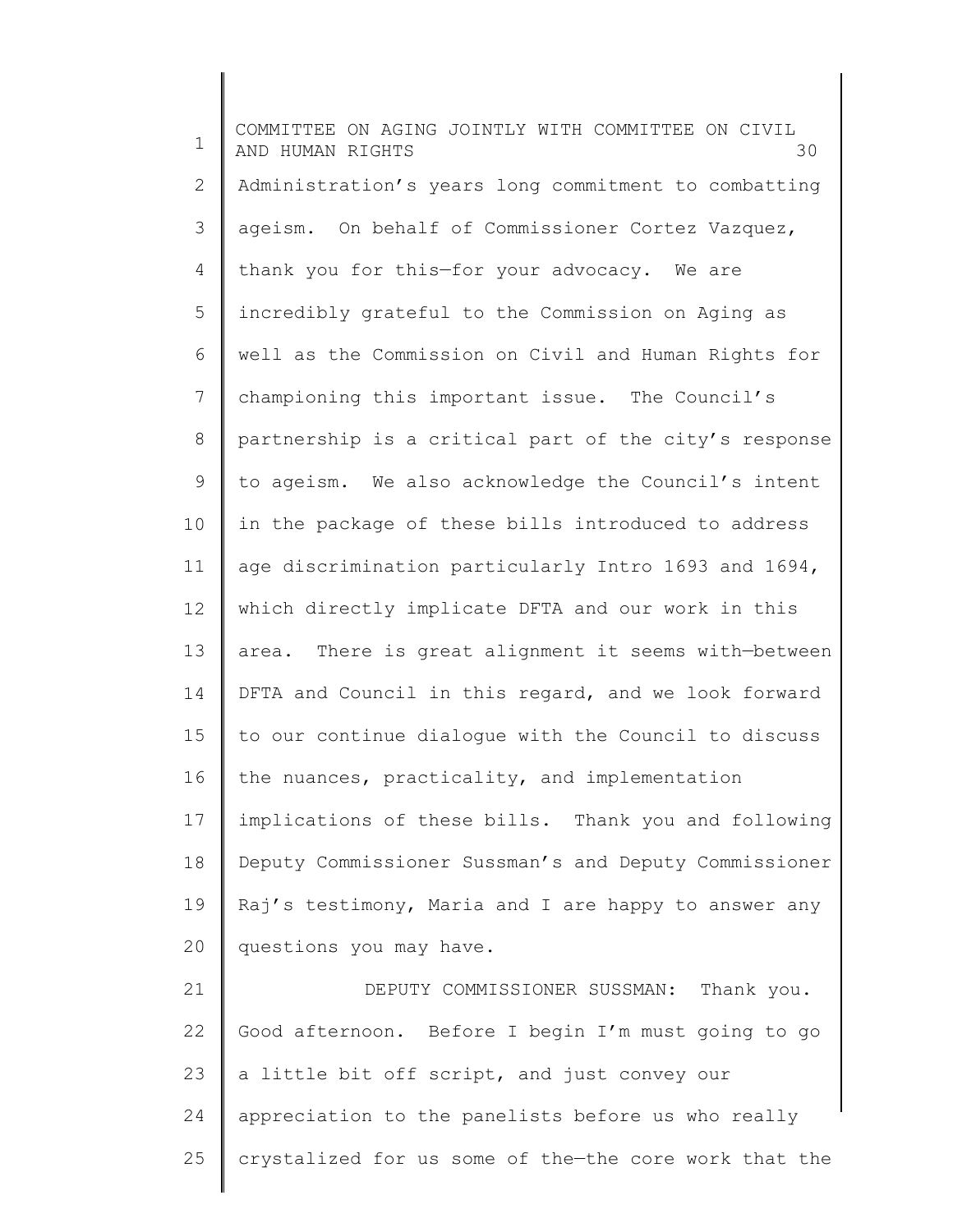1 2 3 4 5 6 7 8 9 10 11 12 13 14 15 16 17 18 19 20 21 22 23 24 25 COMMITTEE ON AGING JOINTLY WITH COMMITTEE ON CIVIL AND HUMAN RIGHTS 31 Commission is doing and-and just personally dedicating my career now over a decade of working on gender just related issues and anti-discrimination issues and seeing how there is a true intersection and vulnerability for workers based on gender, based on race, based on disability, and other protected categories, and that there's a recognition that while we've had age protections in the City Human Rights Law for decades, sometimes law proceeds culture shift. Sometimes it's—it's the—it's the standard there and—and society needs to catch up, and other ways the law needs to catch up to society, and I think we are in one of those moments where this has been the law on paper for a very long time, and we are in a moment and thanks to many of the people in the room here today, we are understanding in some ways for the first time the depth and the complexity of this problem, and I think we need to think very creatively and strategically about how we address it. So, that was not in my remarks, and I'm sure my colleagues are—their pulses are racing, but I will now go back to the scripted remarks. So, good afternoon Chairs Chin and Eugene and members of the Committee on Aging and Civil and Human Rights. I am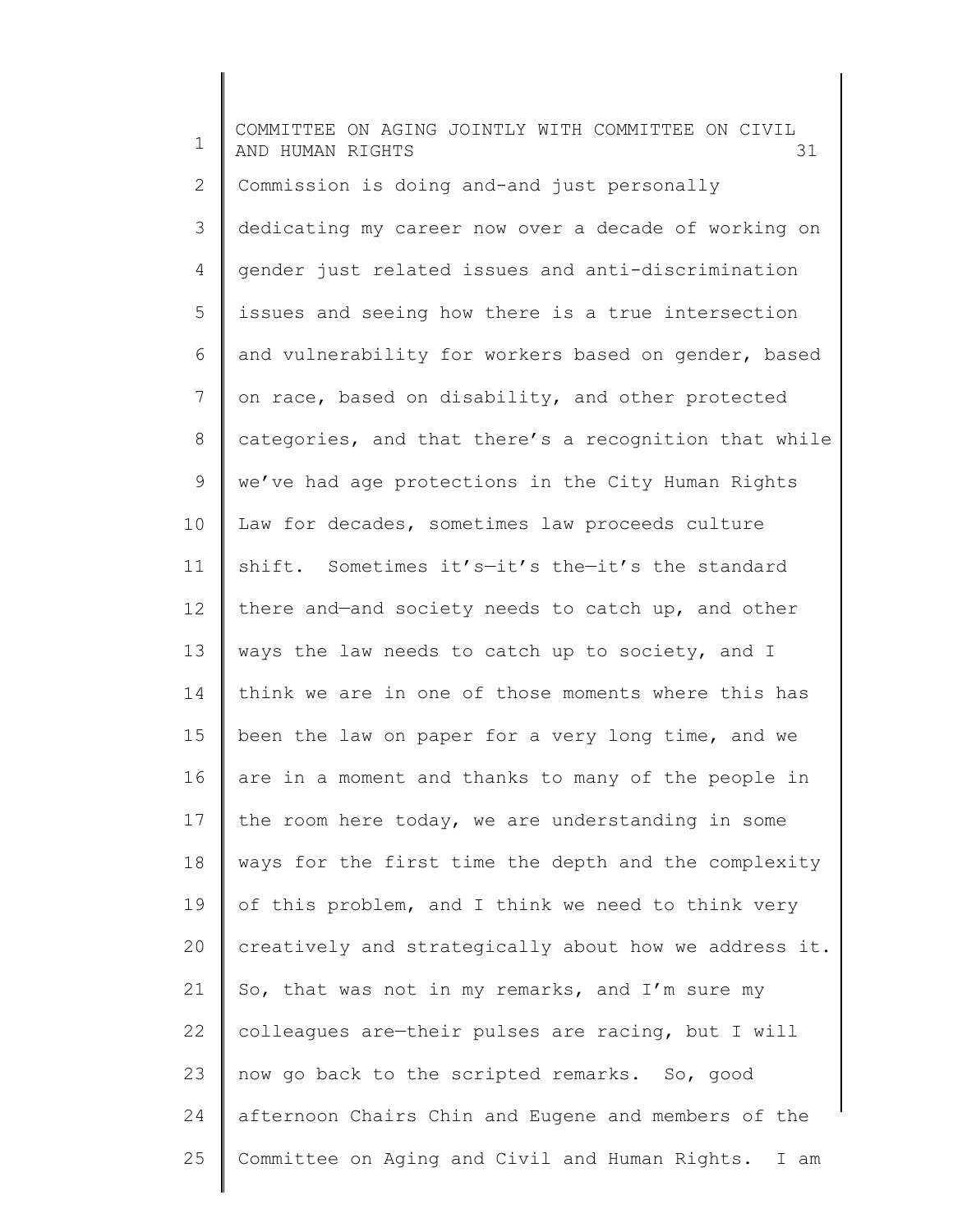1 2 3 4 5 6 7 8 9 10 11 12 13 14 15 16 17 18 19 20 21 22 23 24 25 COMMITTEE ON AGING JOINTLY WITH COMMITTEE ON CIVIL AND HUMAN RIGHTS 32 Dana Sussman Deputy Commissioner for Policy and Intergovernmental Affairs at the New York City Commission on Human Rights, and I am honored to be joined today by my colleague Sapna V. Raj, Deputy Commissioner for the Law Enforcement Bureau at the agency. I'm also honored to be sitting next to my colleagues Edgar J. Yu and Maria Serrano from the Department for the Aging, key partners and collaborators in this work. Thank you for convening this hearing on Intros 1684, 85, 1693, 94 and 1695, five pieces of legislation that seek to address age discrimination in the workplace. Before I turn to the legislation, I want to highlight some of the Commission's recent work. As you know, the Commission is a local civil rights enforcement agency that enforces the New York City Human Rights Law one of the broadest and most protective antidiscrimination and anti-harassment laws in the country now totaling 26 protected categories across nearly all aspects of city living, housing, employment, and public accommodations in addition to discriminatory harassment and bias based profiling by law enforcement. Over the past 4-1/2 years since Commissioner Carmelyn P. Malalis took the helm of the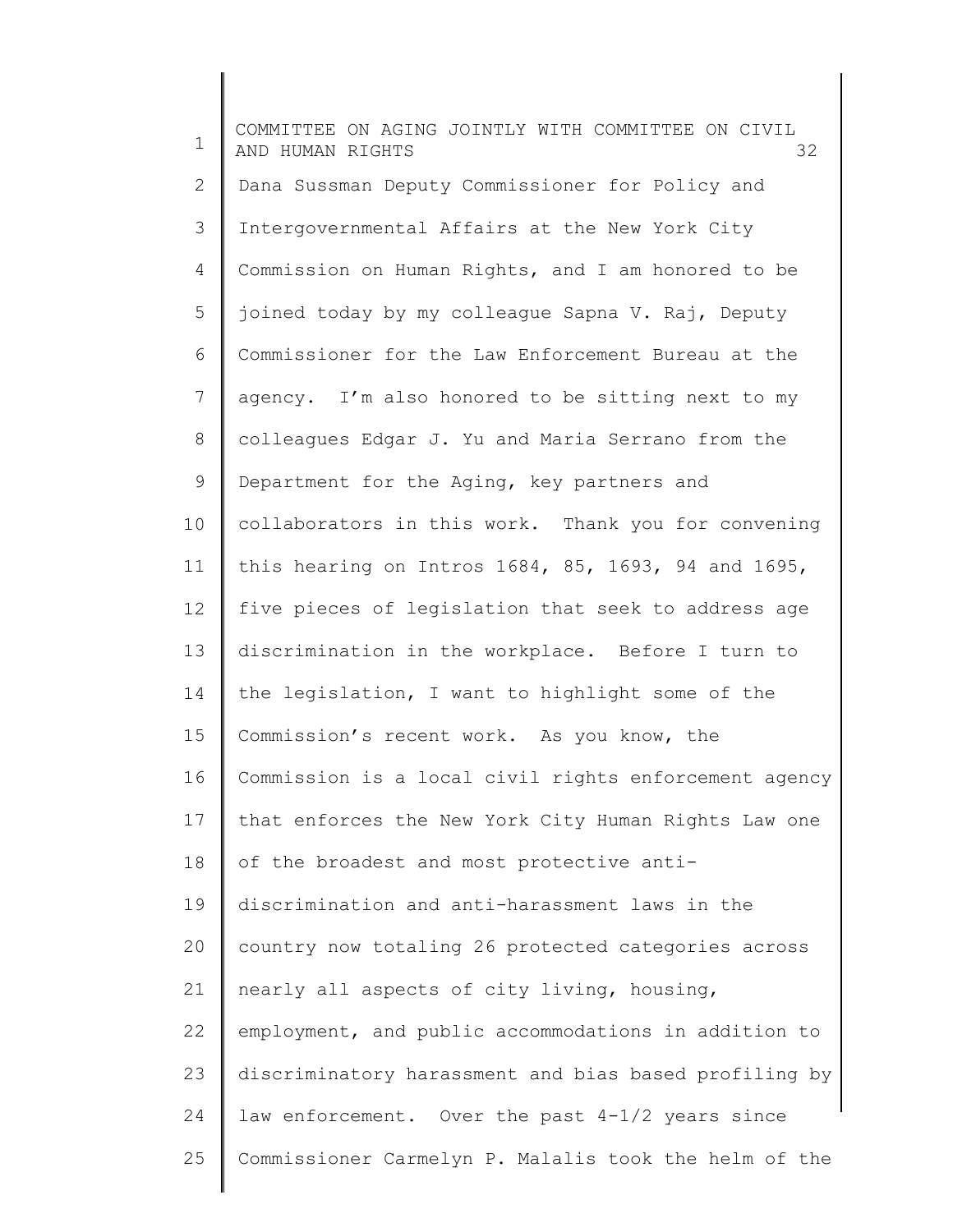1 2 3 4 5 6 7 8 9 10 11 12 13 14 15 16 17 18 19 20 21 22 23 24 25 COMMITTEE ON AGING JOINTLY WITH COMMITTEE ON CIVIL AND HUMAN RIGHTS 33 agency, the Commission has implemented 28 changes to the New York City Human Rights Law including seven new substantive areas of protection and other statutory expansions of the agency's mandate and scope. At the same time the Commissions is increasingly becoming the preferred venue for victims of discrimination. In Fiscal Year 2019, the Commission fielded nearly 10,000 inquiries from members of the public via calls, emails, and inperson intakes, the highest in commission history resulting in 785 complaints filed and 396 precomplaint interventions. Also in Fiscal Year 2019, the agency obtained over \$5.3 million in damages for complainants, and nearly \$800,000 in civil penalties paid to the general fund of the city of New York for a combined total of over \$6 million, the highest in the Commission's history and over five times the amount of damages and penalties recovered in 2014 the year prior to the start of Commissioner Malalis' tenure. In the fast two fiscal years, age discrimination case accounted for nearly \$1.3 million in damages and penalties assessed. Over the past two years the Commissioner has filed 110 cases on behalf of individuals alleging age discrimination, and the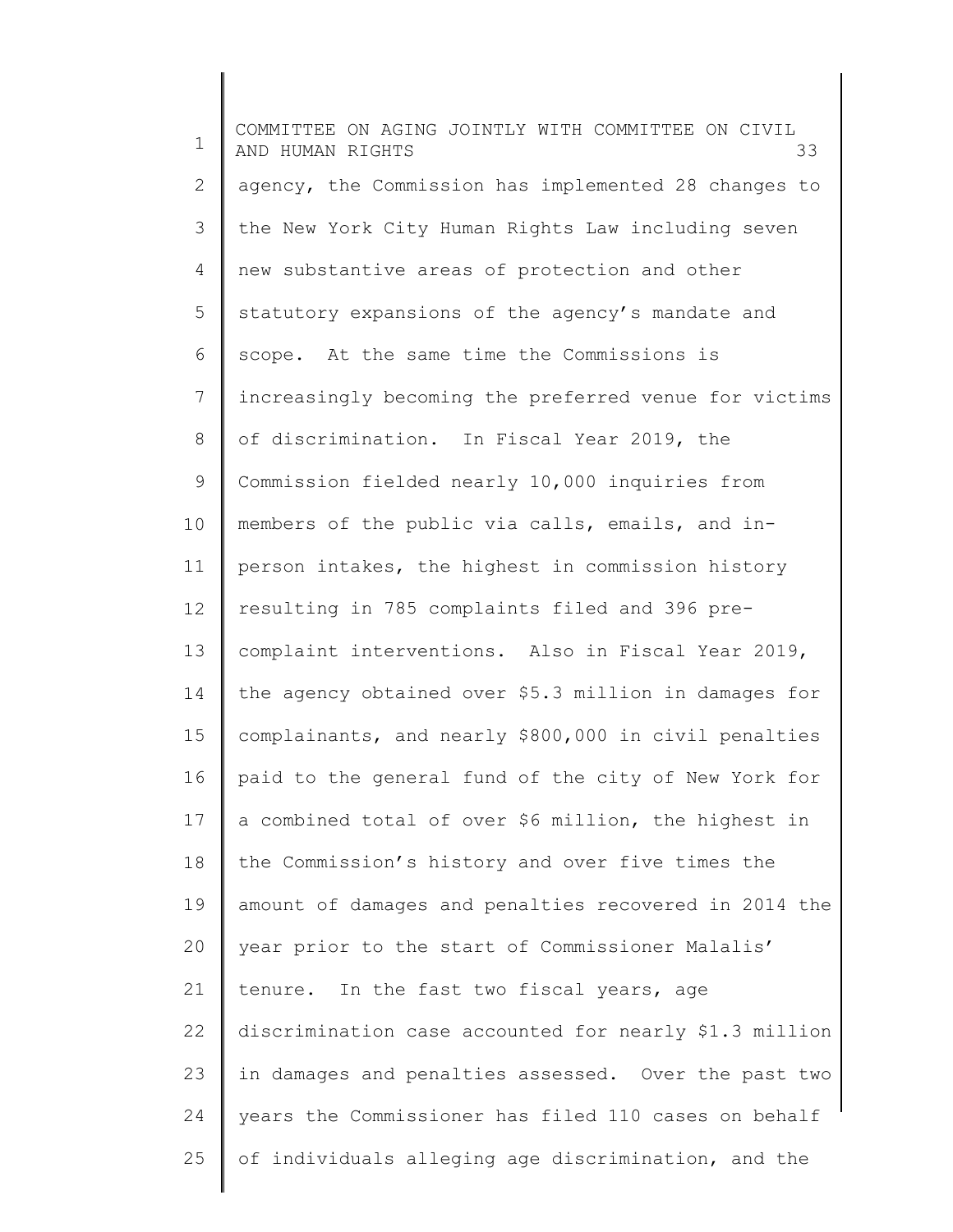1 2 3 4 5 6 7 8 9 10 11 12 13 14 15 16 17 18 19 20 21 22 23 24 25 COMMITTEE ON AGING JOINTLY WITH COMMITTEE ON CIVIL AND HUMAN RIGHTS 34 vast majority of those cases are in the employment context. In one case, an employee alleged that eh head been terminated because of a policy that stated that the company could not hire or employ anyone over 65 years old. The Commission's Law Enforcement Bureau investigated the matter and tried the case at a hearing before of Office of Administrative Trials and Hearings or OATH. After considering the AlG's report and recommendation, the Office of the Commissioner and Chairperson at the Commission issued a final decision and order awarding over \$70,000 in compensatory damages including back pay, interest and emotional distress damages, imposing a civil penalty of \$30,000 and ordering respondents to modify their policies, and undergo training on the city Human Rights Law. The Commission's Community Relations Bureau, which engages in outreach and education on New Yorkers' rights and obligations under the City Human Rights Law, has partnered with community-based organizations throughout New York City to provide information to older New Yorkers on their rights, and as you may be aware, the Commission regularly publishes material—materials in multiple languages and conducts training and outreach on discrimination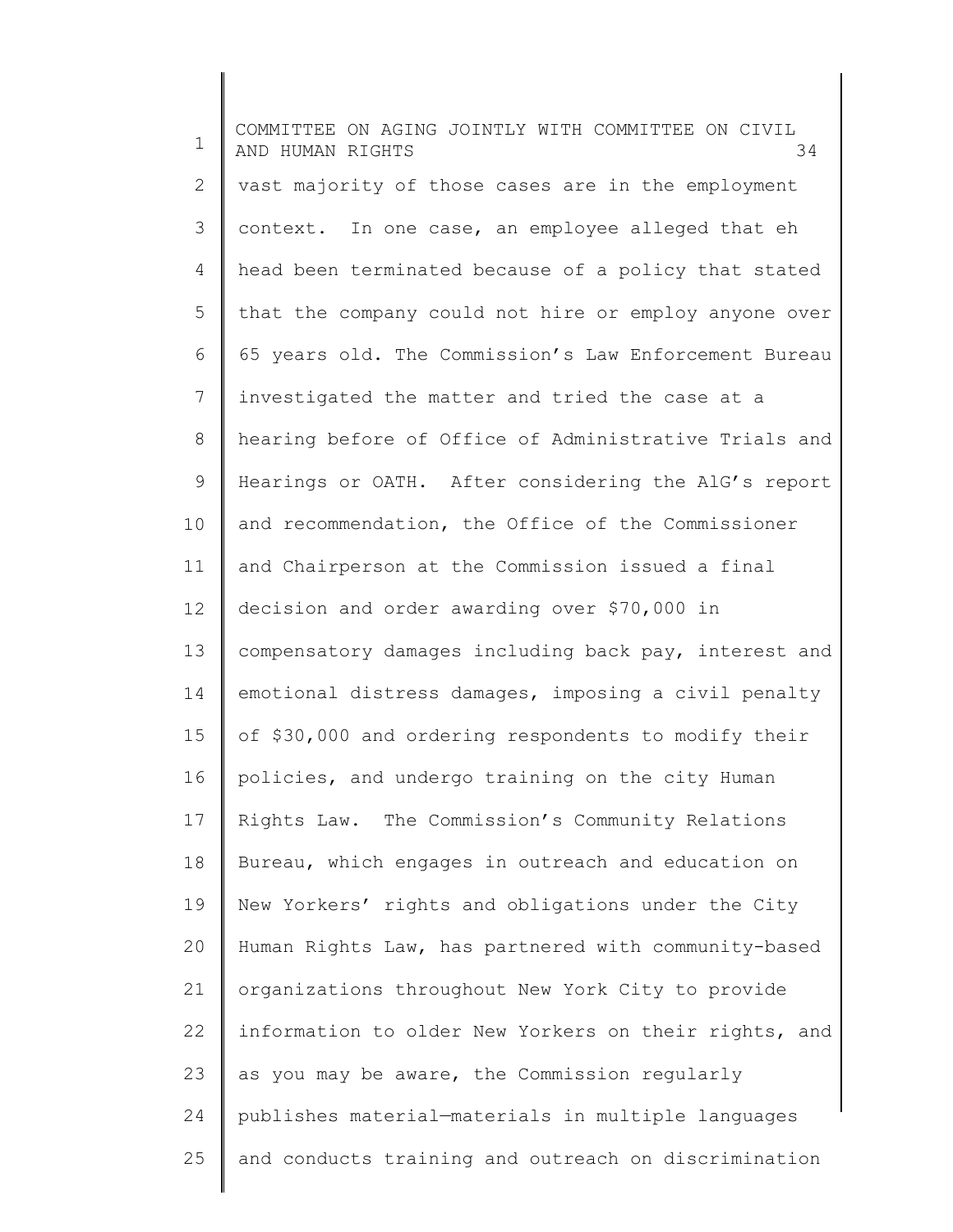| $\mathbf 1$    | COMMITTEE ON AGING JOINTLY WITH COMMITTEE ON CIVIL<br>AND HUMAN RIGHTS<br>35 |
|----------------|------------------------------------------------------------------------------|
| $\mathbf{2}$   | and other protected categories to audiences across                           |
| 3              | the city. In Fiscal Year 2019, the Commission                                |
| $\overline{4}$ | conducted 38 trainings focused on the rights of older                        |
| 5              | New Yorkers in partnership with organizations such as                        |
| 6              | SAGE, DASHI (sp?) Senior-Senior Centers, Saint                               |
| 7              | Jerome's Hands, Community Center, Wayne Senior                               |
| 8              | Center, Gria Circle and many others. In addition,                            |
| 9              | Commission leadership spoke at several forums and                            |
| 10             | events on age discrimination throughout the year.                            |
| 11             | Most recently, as my colleague mentioned on September                        |
| 12             | 16 <sup>th</sup> the Commission along with our-along with DFTA               |
| 13             | convened a round table with age justice stakeholders                         |
| 14             | and experts to discussion how the Commission and DFTA                        |
| 15             | can work more effectively to combat age                                      |
| 16             | discrimination in the workplace. Many of the                                 |
| 17             | advocates and stakeholders here today were present                           |
| 18             | for a rich conversation highlighting the protections                         |
| 19             | offered by the City Human Rights Law, and discussions                        |
| 20             | on how the Commission can best serve communities most                        |
| 21             | vulnerable to discrimination and harassment, and                             |
| 22             | finally later this month attorneys from the                                  |
| 23             | Commission's Law Enforcement Bureau will be training                         |
| 24             | DFTA staff on the city Human Rights Law to ensure                            |
| 25             | that any potential discrimination cases they come                            |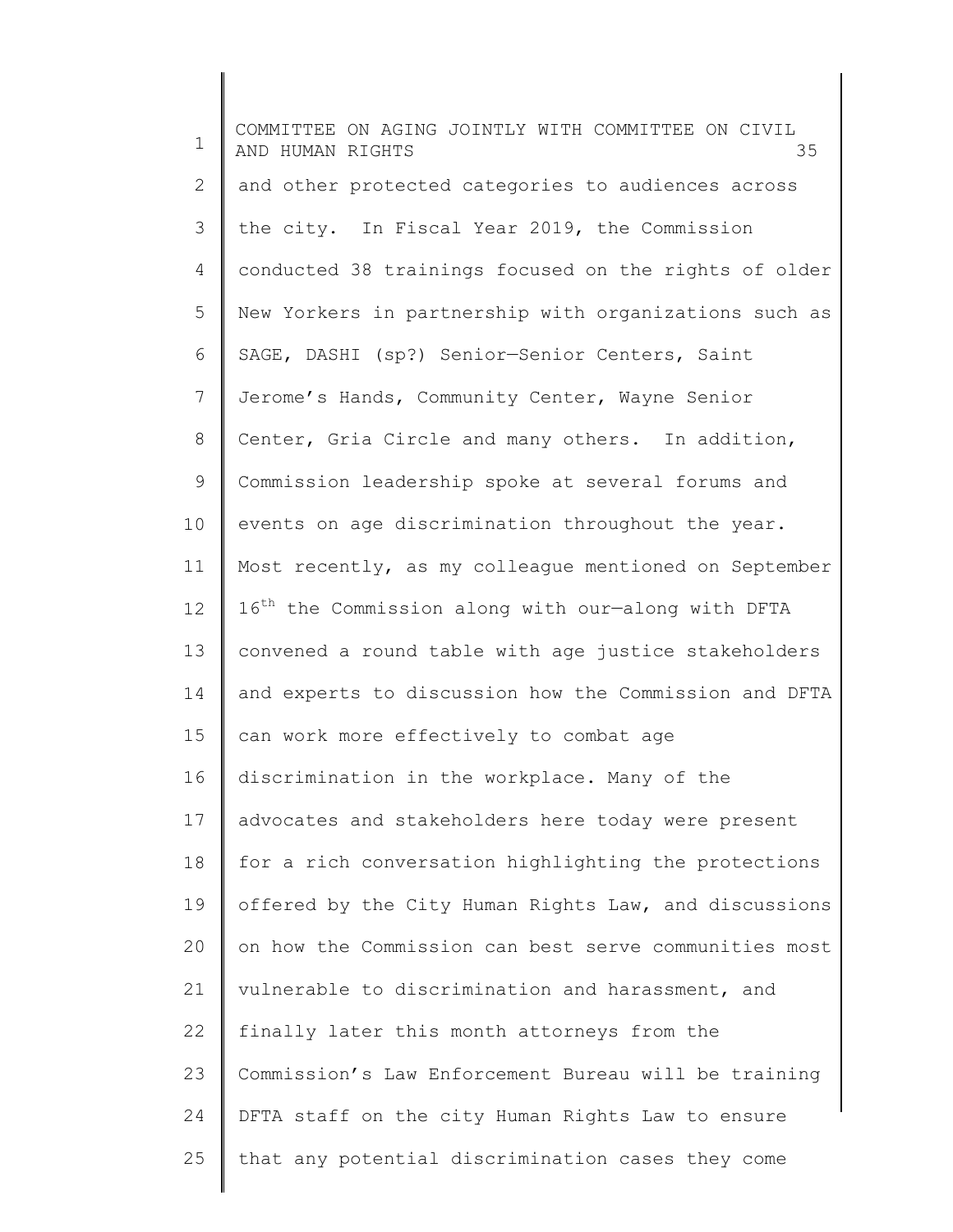1 2 3 4 5 6 7 8 9 10 11 12 13 14 15 16 17 18 19 20 21 22 23 24 25 COMMITTEE ON AGING JOINTLY WITH COMMITTEE ON CIVIL AND HUMAN RIGHTS 36 across are properly identified and directed to the Commission. Turning now to bills that are the subject of today's hearing, Intro 1684 mandates that the Commission create a poster addressing age discrimination and requires that all city agencies post it in common areas from employees. I'll note that the Commission has created a notice of rights that includes information about one's rights broadly under the City Human Rights Law covering all 26 protected categories, and is updated whenever we—we adopt a new protected category. As part of all case resolutions against both private and public entities we require respondents to post this notice of rights in areas visible to employees and/or tenants or customers. Intro 1685 requires that the Commission create a training that city agencies must complete once per year, and post information on the Commission's website about age discrimination, how to report violations on the—on the commission and—excuse me—and available venues for relief and action. Intro 1693 establishes a taskforce to study age discrimination in the workplace chaired by the Commissioner of the Commission or her designee and Intro 1695 establishes a testing program targeting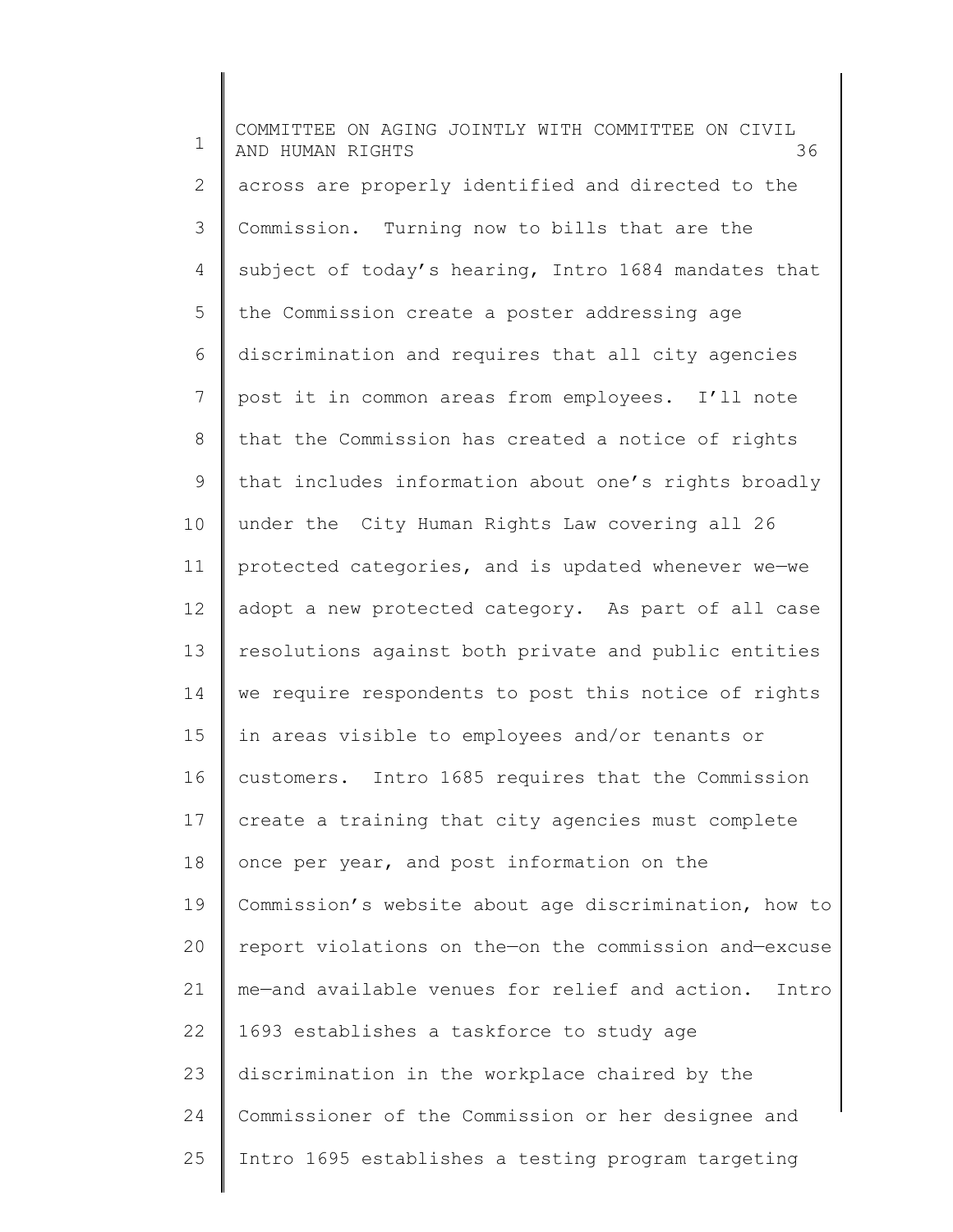1 2 3 4 5 6 7 8 9 10 11 12 13 14 15 16 17 18 19 20 21 22 23 24 25 COMMITTEE ON AGING JOINTLY WITH COMMITTEE ON CIVIL AND HUMAN RIGHTS 37 age discrimination in the workplace. The Commission supports the intent of the bills and in recognition of the facts that age discrimination is pervasive, the Commission is actively engaged in policy making, enforcement and outreach to further—to highlight the protections und the City Human Rights Law with respect to age discrimination in the workplace. Further, many of the Commission's current efforts and future initiatives reflect many of the bill's goals. As I mentioned, the Commission regularly provides training to different audiences in dozens of languages across the city and conducts workshops and outreach to older New Yorkers. The Commission's outreach continues to expand. In Fiscal Year 2018 the Commission served nearly 100,000 people through these outreach activities. In addition, the Commission is already mandated to publish an annual report every year on September  $30<sup>th</sup>$ , and our latest annual report is here, and our website, and we encourage you to read it. In that, we are required to report on the number of public inquiries receives and in what language, Commission initiated investigations, complaints filed, Commission's education and outreach efforts during that Fiscal Year. We welcome the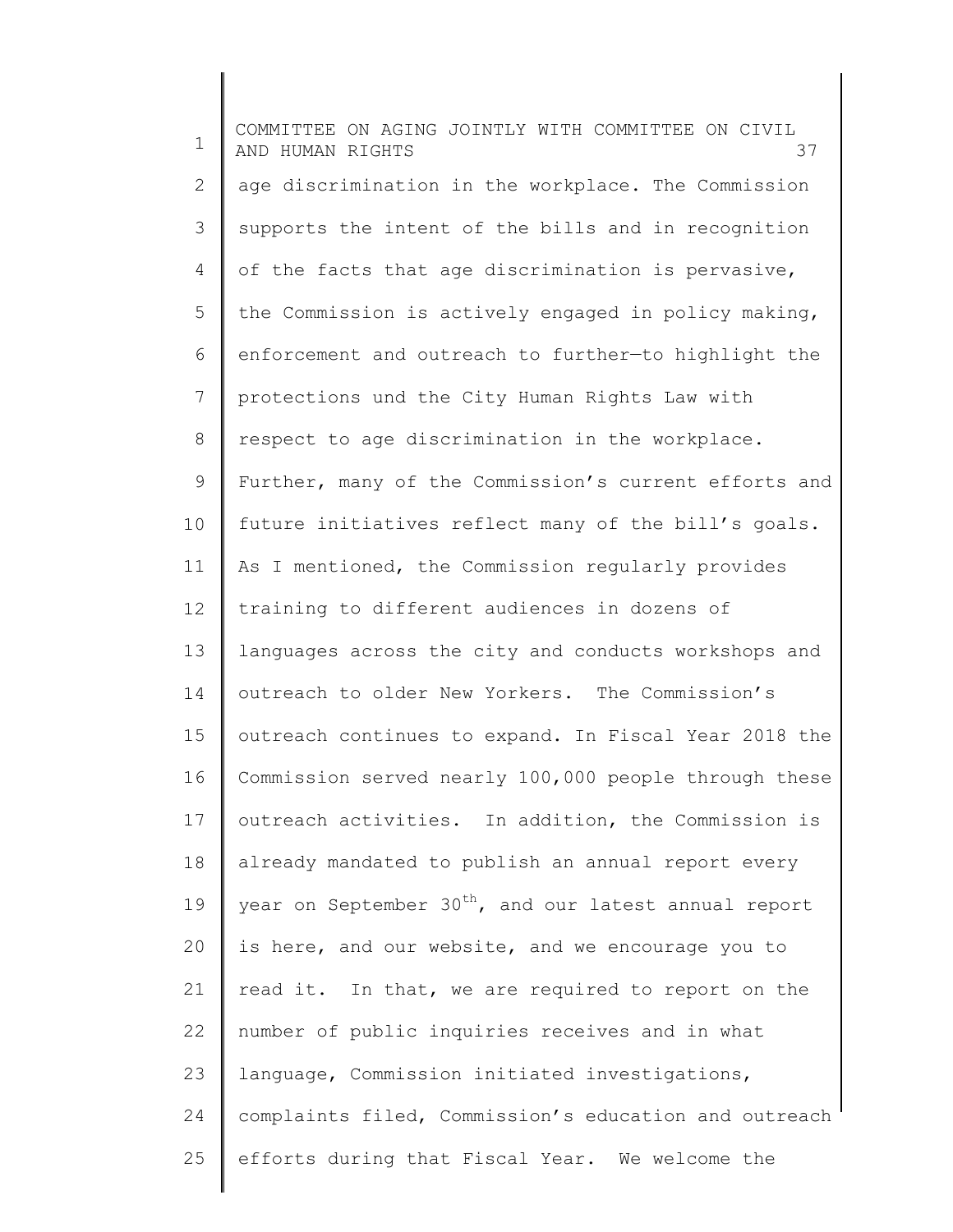| $\mathbf 1$    | COMMITTEE ON AGING JOINTLY WITH COMMITTEE ON CIVIL<br>AND HUMAN RIGHTS<br>38 |
|----------------|------------------------------------------------------------------------------|
| $\mathbf{2}$   | opportunity to work with Council-to-to further our                           |
| 3              | shared goals of aggressively promoting the rights of                         |
| $\overline{4}$ | and protecting older New Yorkers in the workplace and                        |
| 5              | my colleague Deputy Commission for the Law                                   |
| 6              | Enforcement Bureau Sapna V. Raj will now highlight                           |
| 7              | some of the Commission's law enforcement efforts and                         |
| $\,8\,$        | after that we welcome your questions. Thank you.                             |
| $\mathsf 9$    | DEPUTY COMMISSIONER RAJ: Thank you.                                          |
| 10             | Good afternoon. My name is Sana Raj, and I'm the                             |
| 11             | Deputy Commissioner for the Law Enforcement Bureau at                        |
| 12             | the Commission Human Rights. I currently oversee a                           |
| 13             | team of 71 attorneys and supporting staff who on a                           |
| 14             | daily basis receives hundreds of calls, email                                |
| 15             | inquiries, walk-ins, scheduled appointments and to                           |
| 16             | take investigations, litigate cases and test for                             |
| 17             | discrimination on behalf of New Yorkers who have                             |
| 18             | experienced discrimination and harassment. First,                            |
| 19             | it's important to note that the New York City Human                          |
| 20             | Rights Law offers far more protections than the                              |
| 21             | Federal Age Discrimination and Employment Act, which                         |
| 22             | is also know as the ADEA. Under the ADEA, plaintiffs                         |
| 23             | must prove that their age was the but for cause of                           |
| 24             | their discrimination. That is, it is not enough for                          |
| 25             | a plaintiff to show that age discrimination                                  |
|                |                                                                              |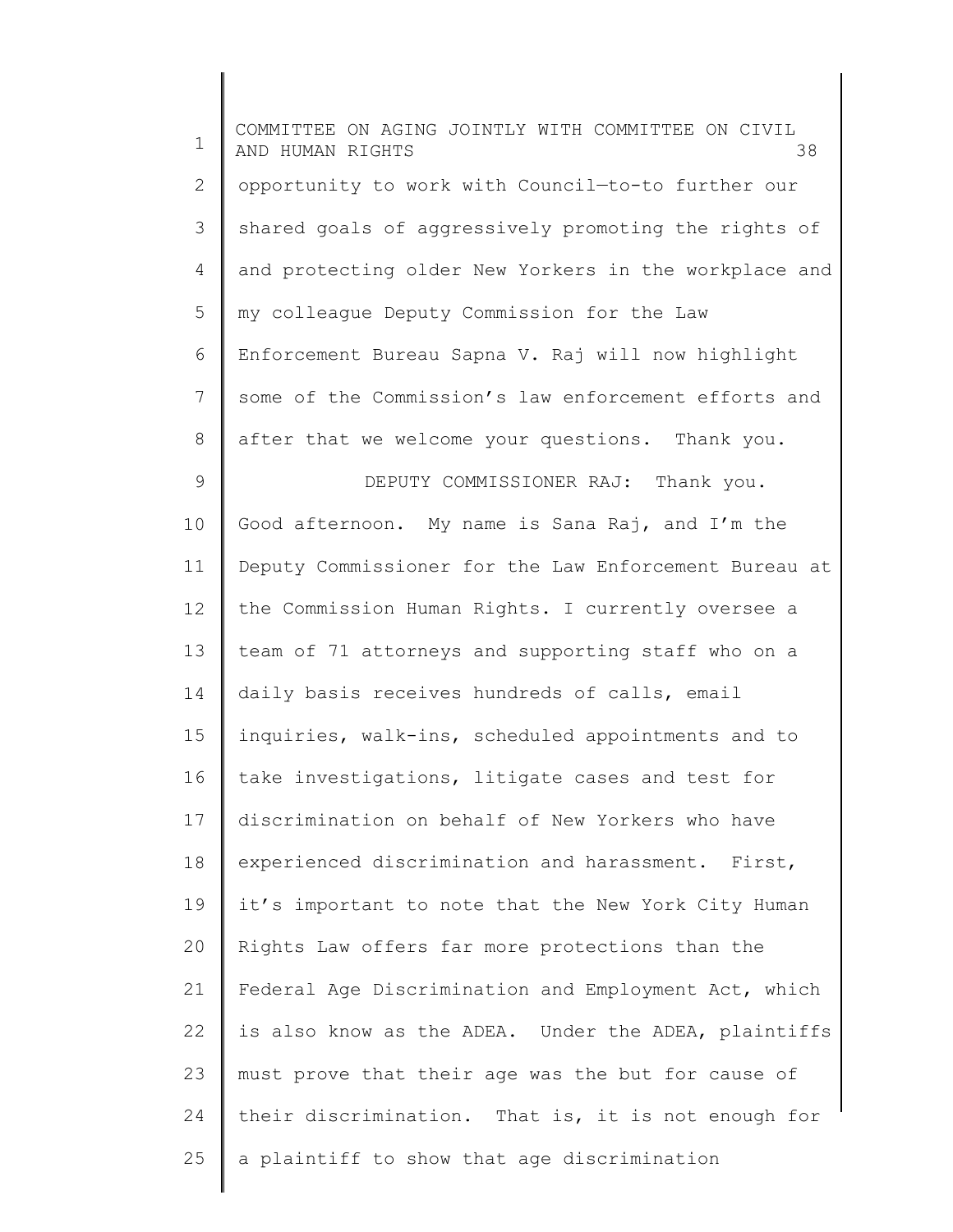1 2 3 4 5 6 7 8 9 10 11 12 13 14 15 16 17 18 19 20 21 22 23 24 25 COMMITTEE ON AGING JOINTLY WITH COMMITTEE ON CIVIL AND HUMAN RIGHTS 39 contributed the adverse action. Rather, they much show that age discrimination was such a motivating factor that the adverse action would not have occurred absent the discriminatory motive. This is a standard that is purposefully difficult to meet and unlike the standard under the New York City Human Rights Law is not aimed at completely eliminating discrimination from the workplace. The heightened federal standard only exits with the respect to age discrimination claims, so that individuals alleging age discrimination have a higher bar to meet than members of other protected categories who allege discrimination under federal law. By contrast, the New York City Human Rights Law treats age discrimination the same as every other protect category, and as mentioned earlier, there are 26 such protected categories under our law. The New York City Human Rights Law protects against mixed motive discrimination, meaning that a plaintiff may prevail if age discrimination contributed in any way to the adverse action. Notably the New York City Human Rights Law protects both employees and job applicants from age discrimination whereas under federal law there is a circuit split on whether the ADA covers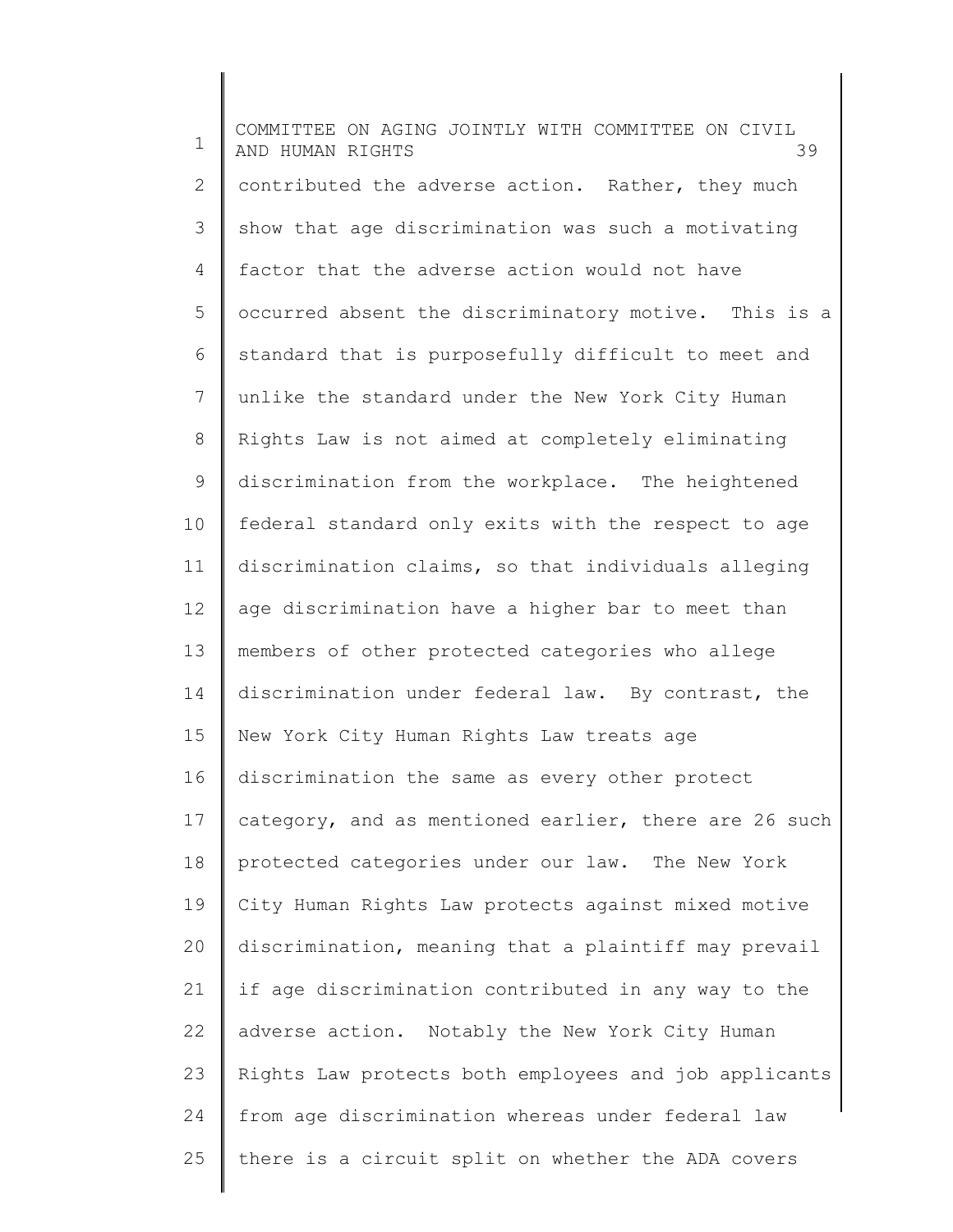1 2 3 4 5 6 7 8 9 10 11 12 13 14 15 16 17 18 19 20 21 22 23 24 25 COMMITTEE ON AGING JOINTLY WITH COMMITTEE ON CIVIL AND HUMAN RIGHTS 40 job applicants. More importantly, for hostile work environment claims under the ADEA, the conduct must be sever and pervasive versus the New York City Human Rights standard of simply being treated less well because of someone's age or other protected status. In addition the ADEA has several affirmative defenses written into the statue that employers can use such as a bona fide occupational qualification of the job or that the or that the policy differentiates among workers based on some reasonable factor other than age such as seniority. The New York City Human Rights Law does not have any such affirmative defenses codified in the law, but New York City Human Rights Law also offers more comprehensive remedies to plaintiffs. Those who have been unlawfully discriminated against based on their age under the law and entitled to many kinds of relief including economic damages, emotional distress damages and depending on the forum, punitive damages. Unlike under the Human Rights Law, claimants under the ADEA are not entitled to receive emotional distress or punitive damages. As you know, the Commission has the power to initiate its own investigations when entities are suspected of engaging in discriminatory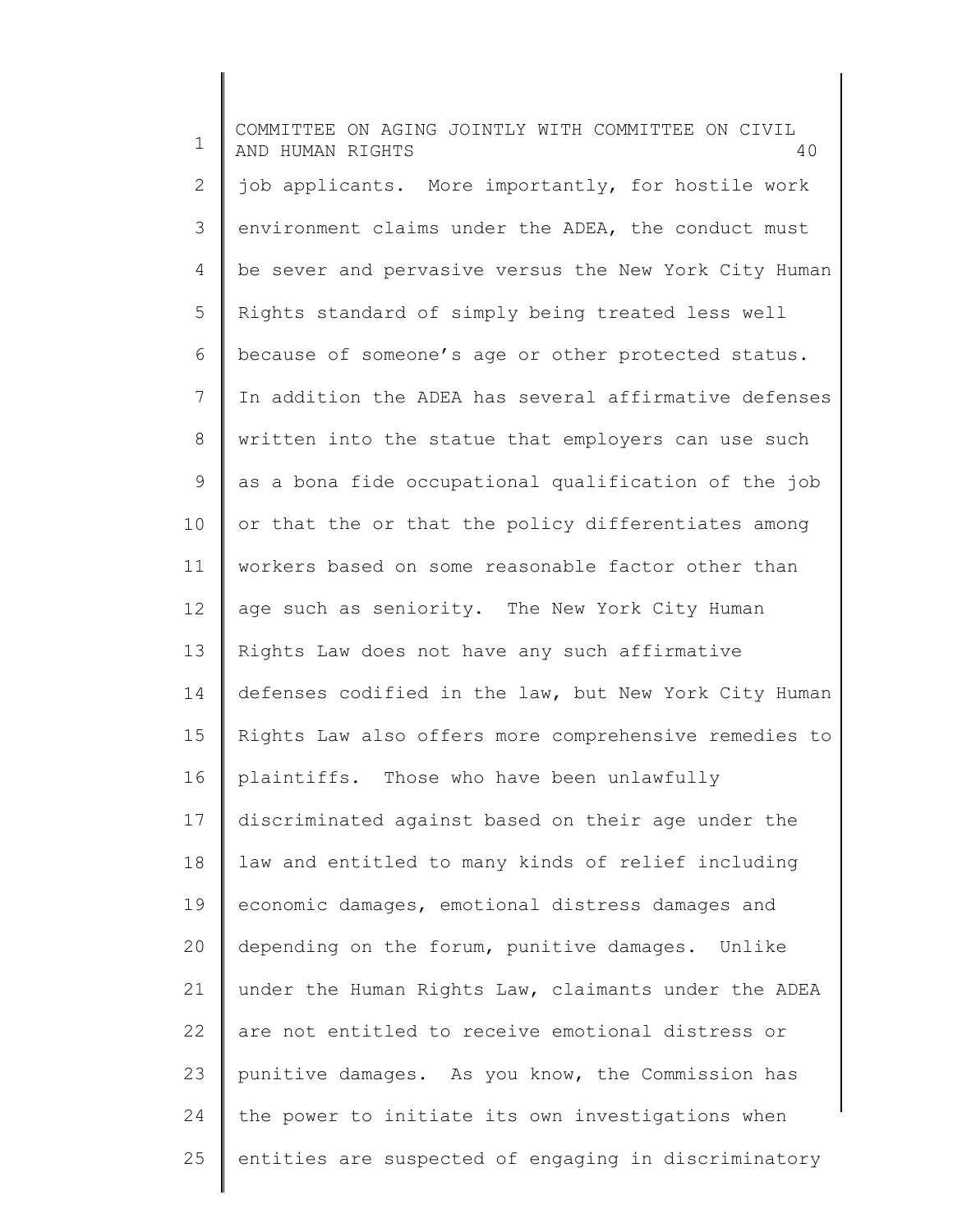| $\mathbf 1$  | COMMITTEE ON AGING JOINTLY WITH COMMITTEE ON CIVIL<br>AND HUMAN RIGHTS<br>41 |
|--------------|------------------------------------------------------------------------------|
| $\mathbf{2}$ | policies or practices. In addition to filing                                 |
| 3            | complaints and deploying testers, the Commission                             |
| 4            | sends cease and desist letters, and also uses a range                        |
| 5            | of investigative methods such as requests for                                |
| 6            | information on data and policies and practices,                              |
| 7            | demands for documents and interviews o key witnesses.                        |
| 8            | In our experience, each of these investigative tools                         |
| 9            | sere an important role in detecting and proving                              |
| 10           | claims of discrimination. Under Commissioner Malalis                         |
| 11           | the Commission has significantly expanded it                                 |
| 12           | commission initiated actions. For example, in Fiscal                         |
| 13           | Year 2019, the commission initiated 56 actions                               |
| 14           | compared to 33 in 2015. All commission initiated                             |
| 15           | actions are referenced and explained in each annual                          |
| 16           | report issued every September. We welcome                                    |
| 17           | information about possible targets of these                                  |
| 18           | commission initiated actions from Council members,                           |
| 19           | community groups and other-any other entities                                |
| 20           | concerned that discriminatory practices may be taking                        |
| 21           | place. Thank you for the opportunity to-about our-to                         |
| 22           | speak about our work, and we look forward to your                            |
| 23           | questions. Thank you.                                                        |
| 24           | CHAIRPERSON CHIN: Thank you for your                                         |
| 25           | testimony. We just want to follow up from last                               |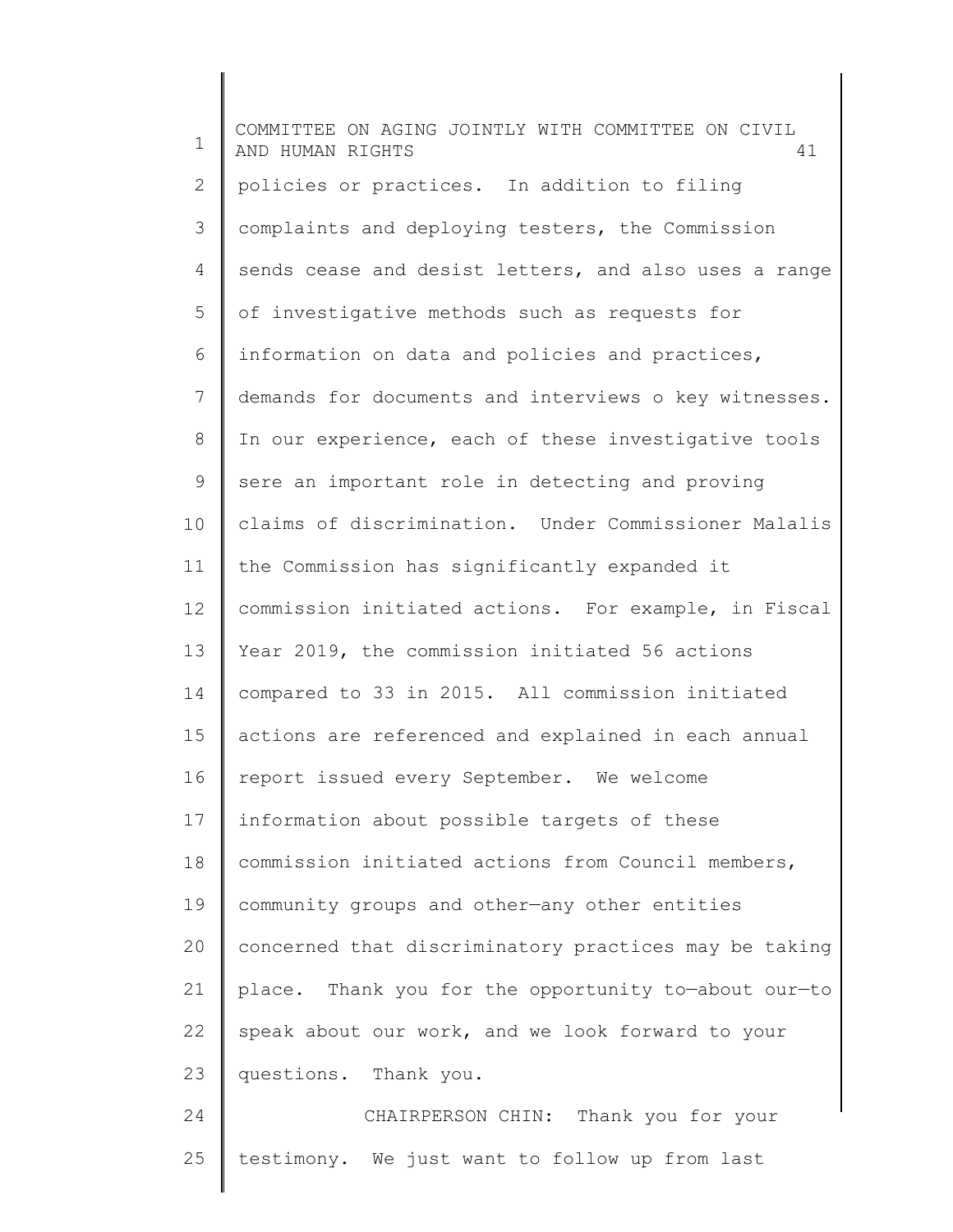| $\mathbf 1$   | COMMITTEE ON AGING JOINTLY WITH COMMITTEE ON CIVIL<br>AND HUMAN RIGHTS<br>42 |
|---------------|------------------------------------------------------------------------------|
| $\mathbf{2}$  | year's testimony that we were only able to get                               |
| 3             | statistics for 2018. So, maybe you could tell us in                          |
| 4             | terms of the commission how many age discrimination                          |
| 5             | claims has the Commission received in 2018 from year                         |
| 6             | to date, and then can you disaggregate all the claims                        |
| 7             | for us, and also highlighting whether, you know, how                         |
| 8             | many of them are related to age discrimination?                              |
| $\mathcal{G}$ | DEPUTY COMMISSIONER RAJ: [off mic] Well,                                     |
| 10            | um-[on mic] Sorry. I'm sorry. So, actually are you                           |
| 11            | just talking about the number of claims that we've                           |
| 12            | gotten, the type of discrimination? In Fiscal Year                           |
| 13            | 2019, we had 68 claims that involved age                                     |
| 14            | discrimination that we set-we conciliated or settled.                        |
| 15            | CHAIRPERSON CHIN: Sixty-eight.                                               |
| 16            | [background comments/pause]                                                  |
| 17            | DEPUTY COMMISSIONER RAJ: I'm sorry, yes.                                     |
| 18            | Settled, yes.                                                                |
| 19            | CHAIRPERSON CHIN:<br>That were settled.                                      |
| 20            | Can you just give us a little bit more in terms of an                        |
| 21            | example? I think that's really important for the                             |
| 22            | public to hear this in your testimony. Then in your                          |
| 23            | testimony you talk about one of the case, one of the                         |
| 24            | complaints where you actually, you know, got a                               |
| 25            | settlement on the But that was kind of blatant.                              |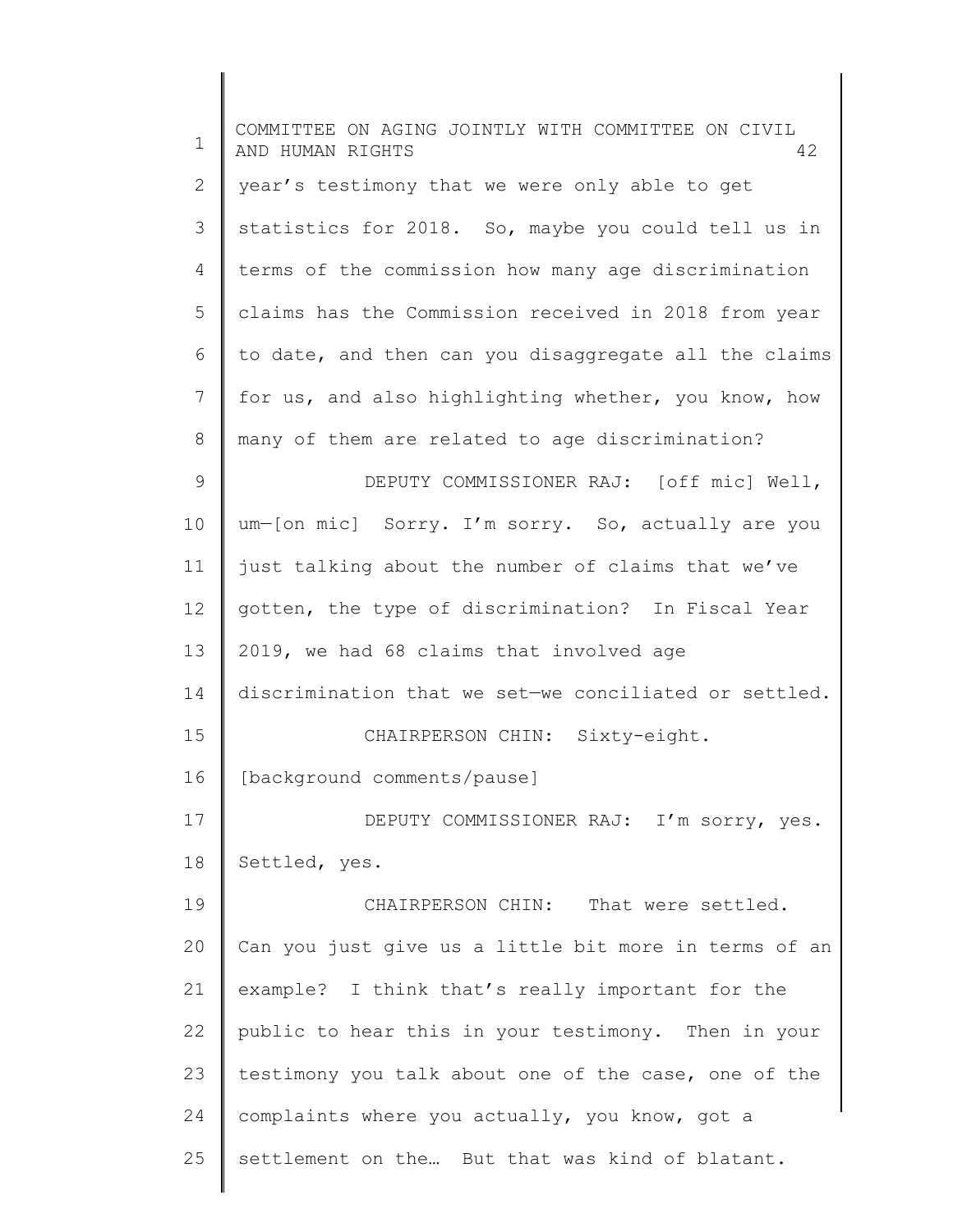1 2 3 4 5 6 7 8 9 10 11 12 13 14 15 16 17 18 19 20 21 22 23 24 25 COMMITTEE ON AGING JOINTLY WITH COMMITTEE ON CIVIL AND HUMAN RIGHTS 43 They're saying that their policy is that they can'tthey don't hire people over 65. I mean that is so blatant obvious, right, but in terms of some of the other cases that you have received and investigated, can you maybe just give us a couple of highlights? DEPUTY COMMISSIONER RAJ: So, age discrimination cases as has been said before are historically difficult to—to prove, and I think that's where the Commission initiated actions that we can take other than testing would actually be more effective in my opinion. I came to the Commission and joined the Commission about three years ago, and started the testing program, and made it pretty robust where we've done about 900 tests last year. Age discrimination typically is very difficult to prove through testing. I think it will be easier for us to investigate age discrimination through other tools that the Commission—that the Commission has like sending out requests for information where you get to ask how many people do you have that you employ in this, you know, what are the age ranges, and then you can ask what was—what has it been in the last five years. So, you get a feel for how many people have been hired? How many people are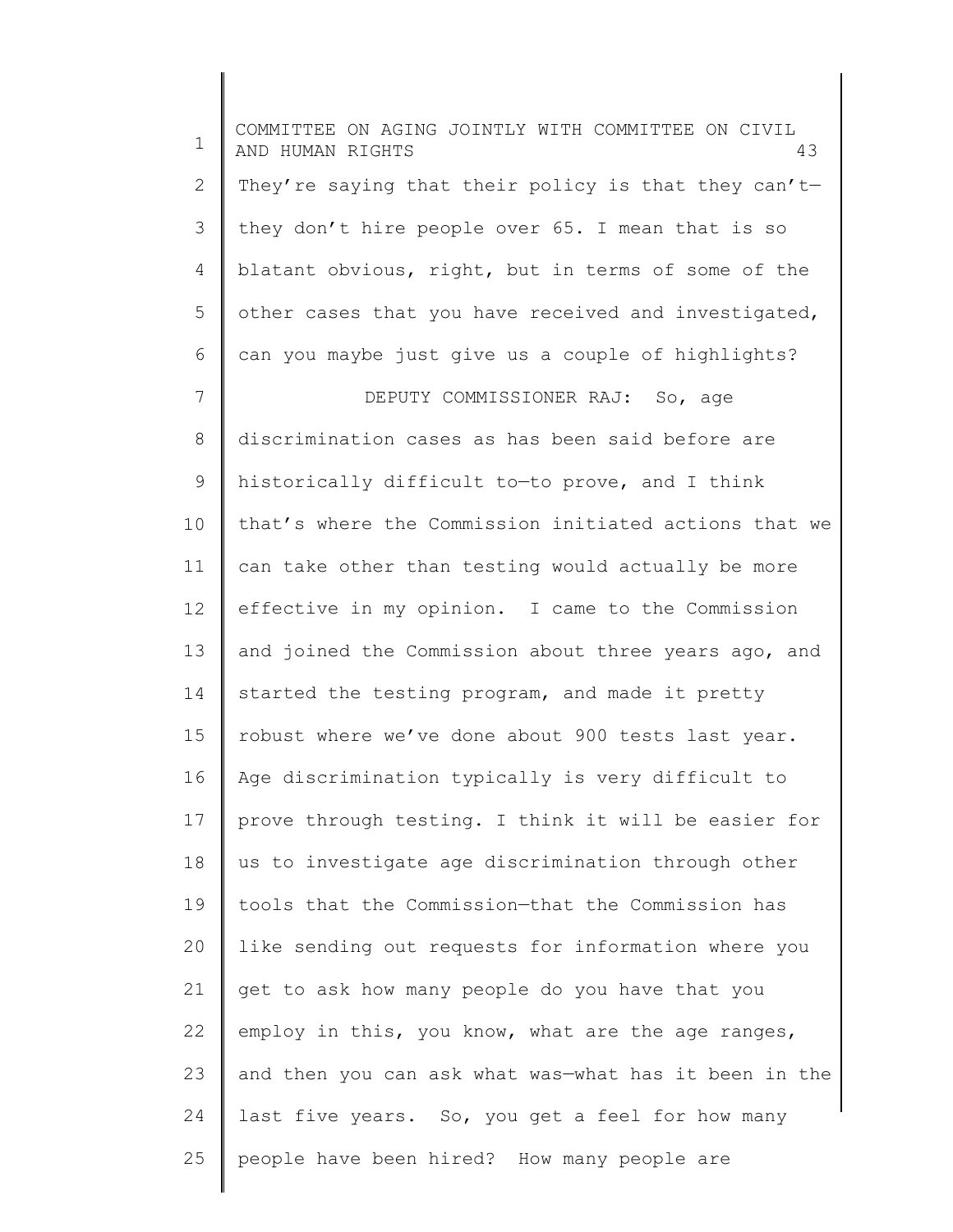1 2 3 4 5 6 7 8 9 10 11 12 13 14 15 16 17 18 19 20 21 22 23 24 25 COMMITTEE ON AGING JOINTLY WITH COMMITTEE ON CIVIL AND HUMAN RIGHTS 44 currently working there? Why people left, and through interviewing witnesses, you would get more information than from just testing, and testing can really be done only at the hiring stage not while people are actually working at the companies. CHAIRPERSON CHIN: I mean how many testing case have the Commissioner, I mean the Commission done focusing on age discrimination? DEPUTY COMMISSIONER RAJ: So we have not actually done a lot of age discrimination testing. Like I said, I think it's more effective to do—use other tools that the Commission has in its—in the laws that we can use. So, we haven't actually done a lot of testing but we've planned to actually do some testing to see how it progresses as the—in this fiscal year. CHAIRPERSON CHIN: Well, that's one of the bills is to ask the Commission to do a certain number of—of testing, and in this way at least we could get some information at the front end where people are prevented from even getting the job, right? I mean some of the other tools that you mentioned that's great that if people have concern about when they're working and if they know that the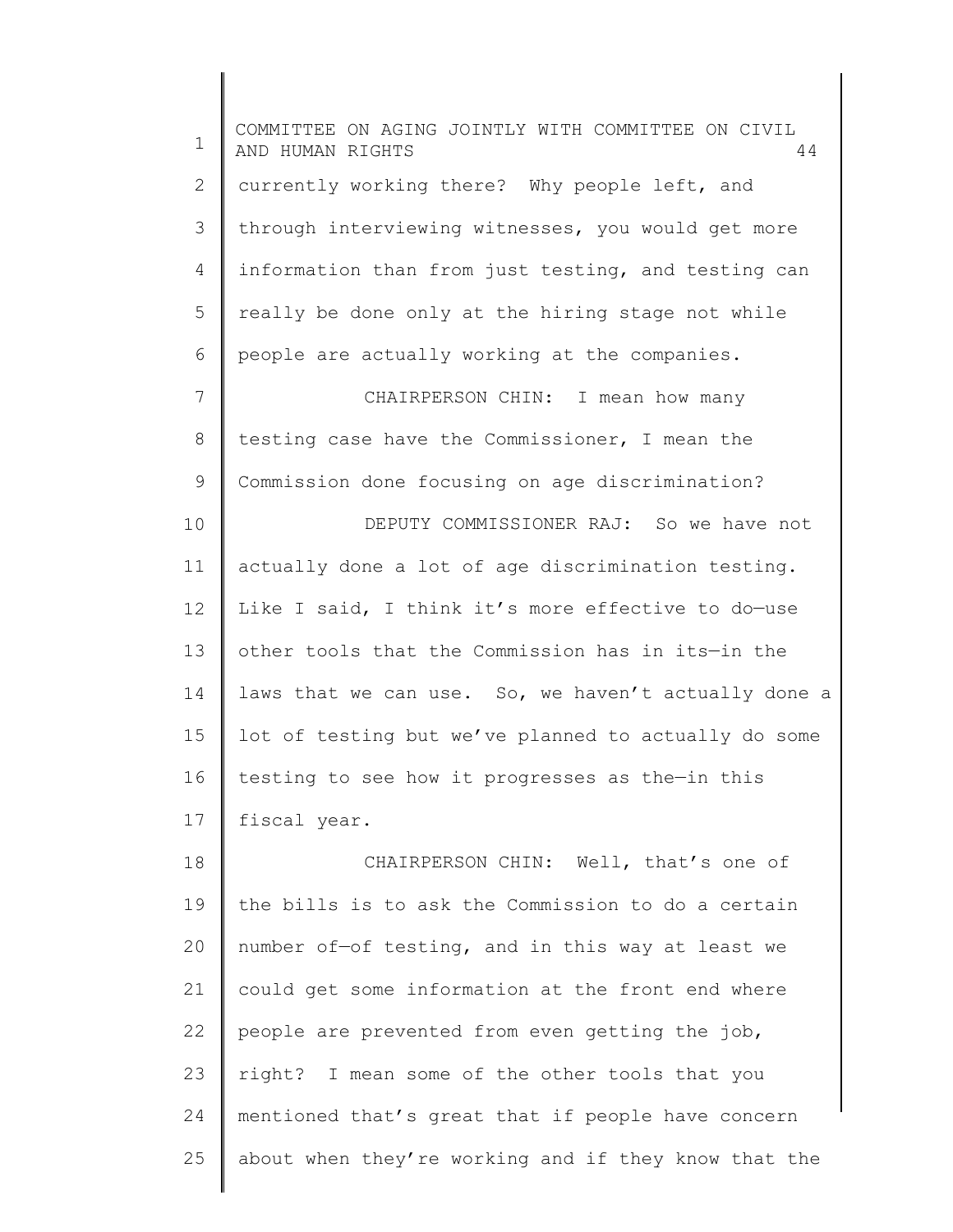| 1     | COMMITTEE ON AGING JOINTLY WITH COMMITTEE ON CIVIL<br>AND HUMAN RIGHTS<br>45 |
|-------|------------------------------------------------------------------------------|
| 2     | Commissioner can actually do some investigations,                            |
| 3     | there's other ways of doing it.                                              |
| 4     | DEPUTY COMMISSIONER RAJ: So the                                              |
| 5     | investigative tools can also be used to find out what                        |
| 6     | happens at the hiring stage. So, you can find out                            |
| 7     | how many folks have applied for jobs, applicants have                        |
| $8\,$ | applied for jobs and what their age ranges were, and                         |
| 9     | what happened to the people who applied for jobs.                            |
| 10    | So, it's not just for-for the employees who are                              |
| 11    | currently employed or who were employed, but for the                         |
| 12    | job applicants, too.                                                         |
| 13    | CHAIRPERSON CHIN: Would it be difficult                                      |
| 14    | for the Commission to do a testing program based on                          |
| 15    | findings about age discrimination?                                           |
| 16    | DEPUTY COMMISSIONER RAJ: So,                                                 |
| 17    | historically, it's been very difficult not just at                           |
| 18    | the Commission, but any other enforcement agency to                          |
| 19    | actually find discrimination or to determine if there                        |
| 20    | is discrimination through testing for age                                    |
| 21    | discrimination more than any other category. For                             |
| 22    | example, if you're testing for the Fair Chance Act                           |
| 23    | discrimination, it's easier to find that out. As you                         |
| 24    | know, discrimination is very subtle, and with age                            |
| 25    | discrimination what happens is that there may be                             |
|       |                                                                              |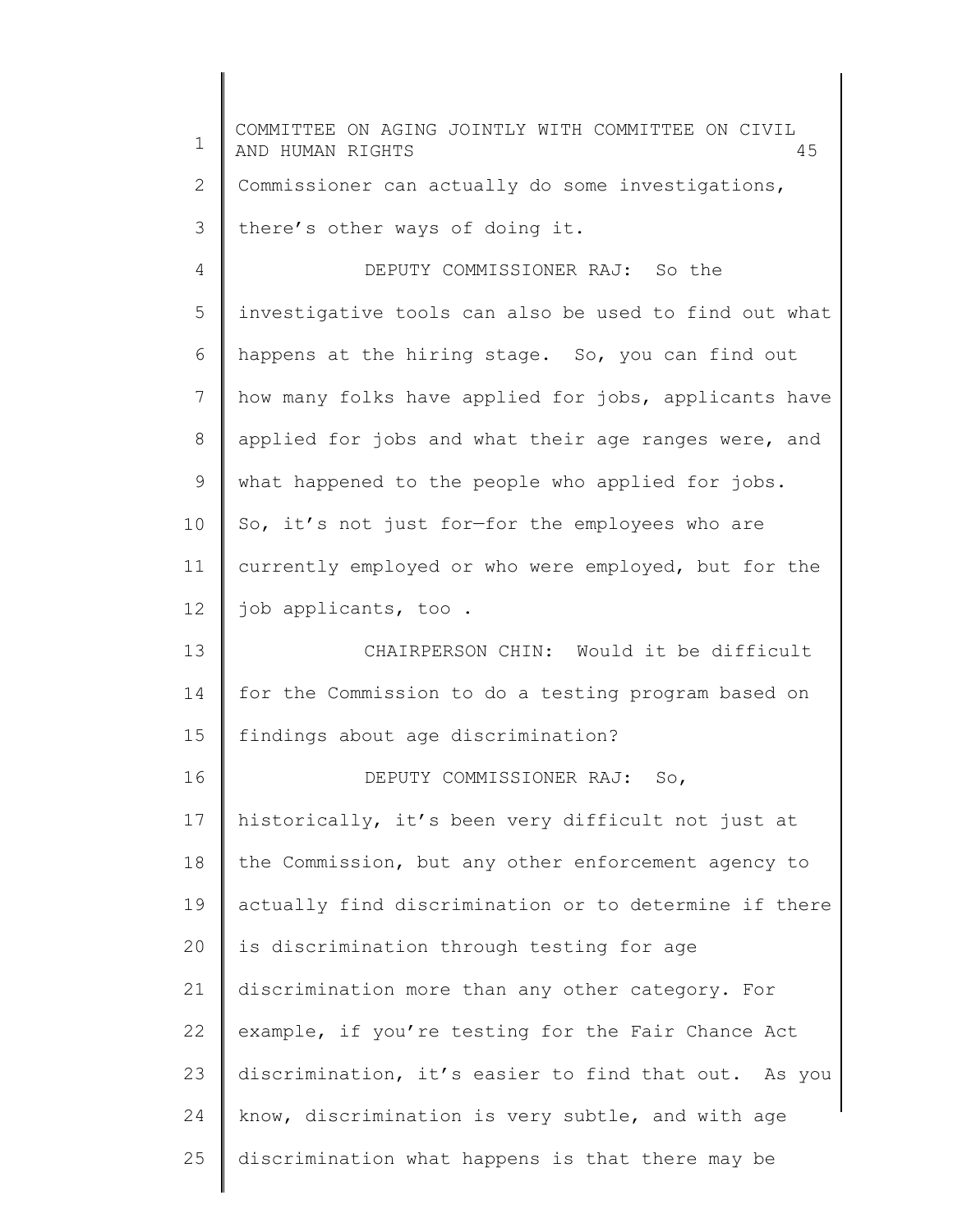1 2 3 4 5 6 7 8 9 10 11 12 13 14 15 16 17 18 19 20 21 22 23 24 25 COMMITTEE ON AGING JOINTLY WITH COMMITTEE ON CIVIL AND HUMAN RIGHTS 46 other factors and other protected categories that may influence why a person is hired or not that may not make it very clear whether it's age itself that's the reason for someone not being hired. CHAIRPERSON CHIN: But would the Commission be able to start doing a program to do testing on this that since you already have a testing program wo we're—we're not asking you to put in additional resource, but like a special focus, you know, for targeting investigating on discrimination against older workers? DEPUTY COMMISSIONER RAJ: So, we can. I just am not sure whether that would be something that would give the—the correct idea of what's going on with the hiring. As someone who's done a lot of testing for the last ten years of so, I think the other tools that we have would actually be more effective in determining whether there is age discrimination in the workplace. CHAIRPERSON CHIN: Okay. I mean we will continue to discuss with you on that, but I—I just want to follow up what I asked earlier in terms of some other examples-- DEPUTY COMMISSIONER RAJ: Sure.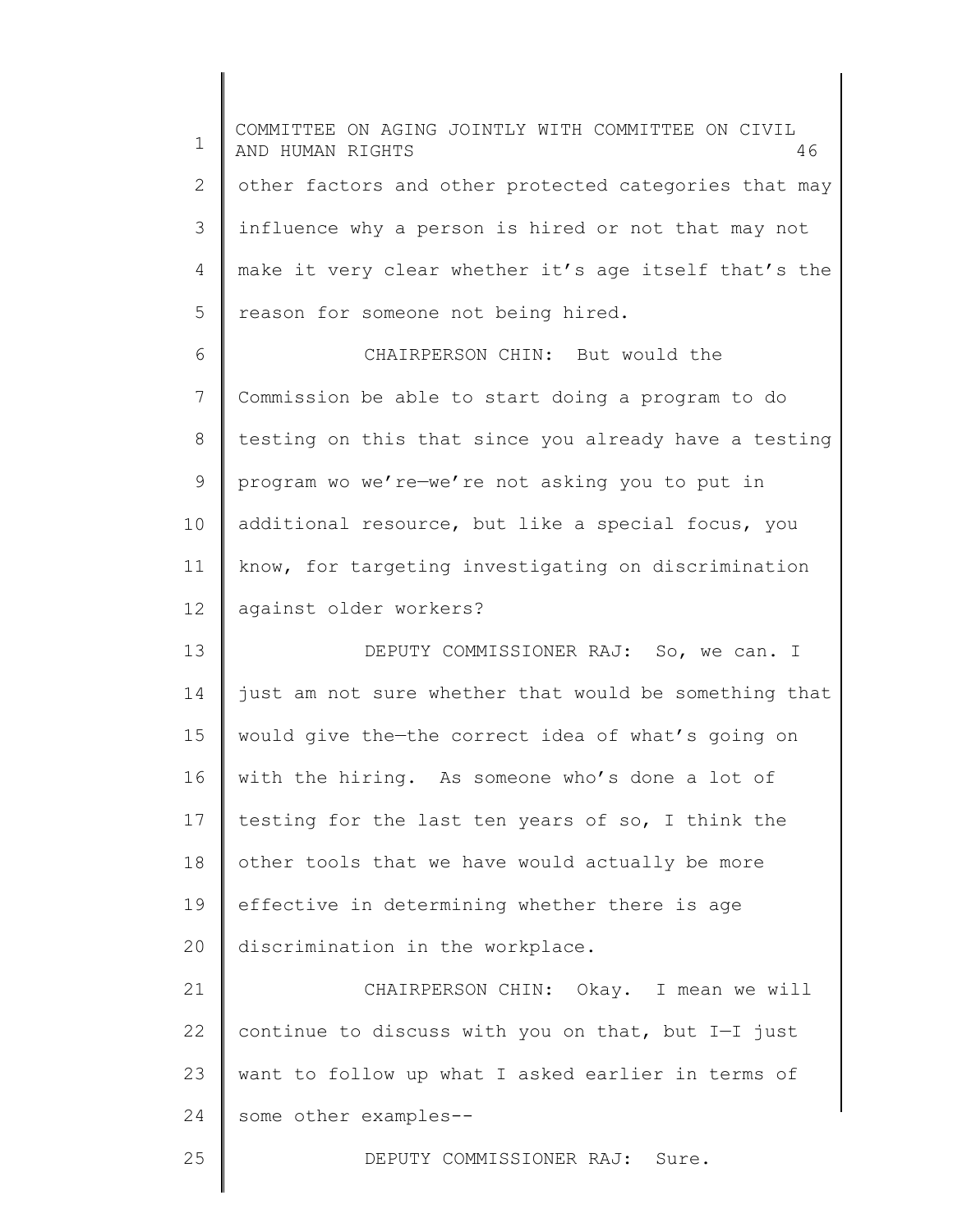1 2 3 4 5 6 7 8 9 10 11 12 13 14 15 16 17 18 19 20 21 22 23 24 25 COMMITTEE ON AGING JOINTLY WITH COMMITTEE ON CIVIL AND HUMAN RIGHTS 47 CHAIRPERSON CHIN: -- that you were able to investigate and get—and get settlements for people who were discriminated against. DEPUTY COMMISSIONER RAJ: Um, so age discrimination is not always as—as you said that it's not always very clear and overt. So there have been other cases. I can't—I can't tell you the exact details of each, but the—to our investigation we have had investigations. We've found that the—they were discriminated against because of age, and maybe another category, but under the New York City Human Rights Law, it doesn't matter if it wasn't just age. So, unlike the federal law as I said, it doesn't matter. So, we did find after investigations that we after the investigations that there was discrimination, and then the case is settled because our—our evidence was pretty strong, and people did not want to take it trial. CHAIRPERSON CHIN: So, you can't give us kind of some real life story that can—that people can understand and-and take back and say, oh, wow, this happened to me, or this happened to my friend that I can actually do something about to go to the Commission and file a complaint?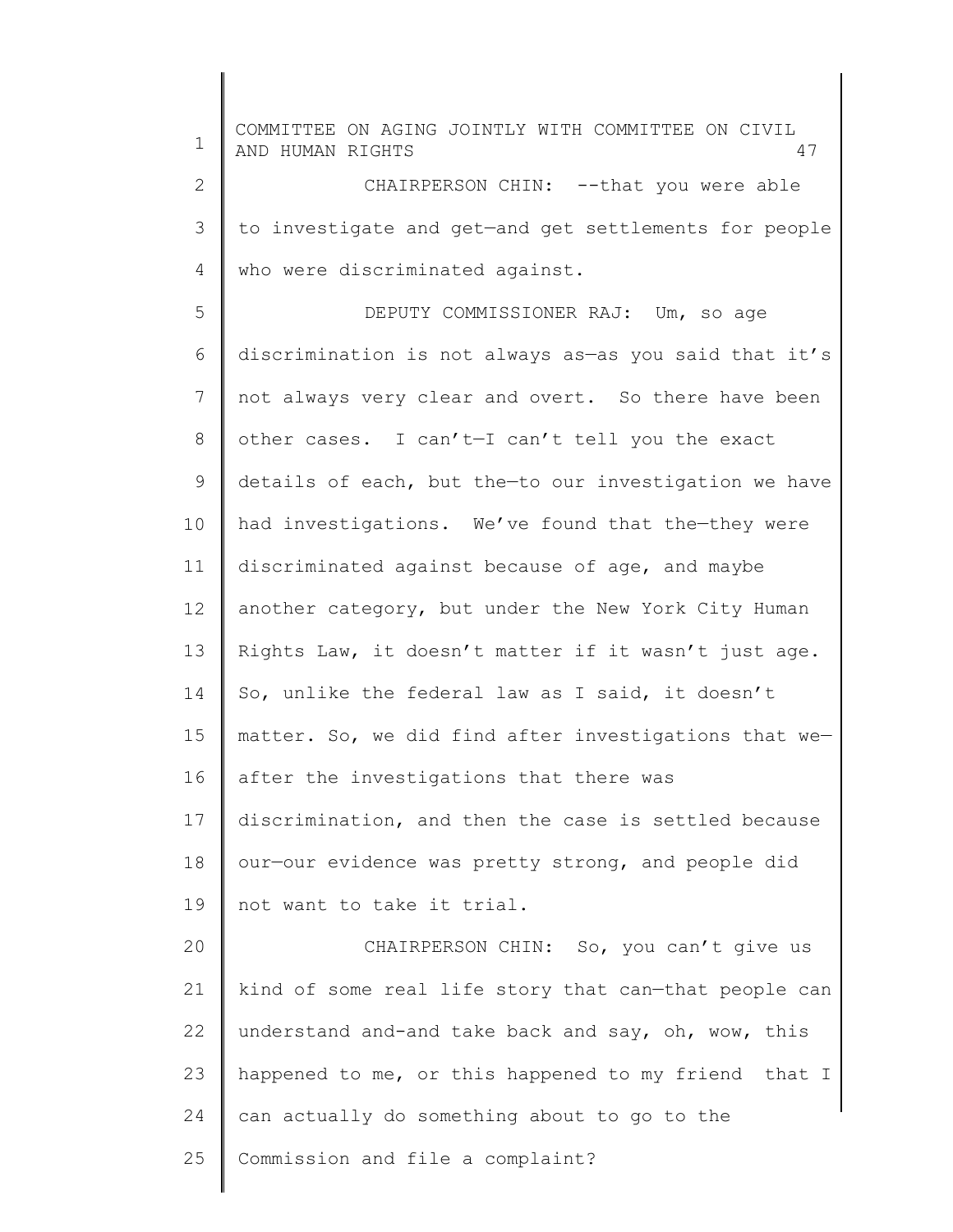| $\mathbf 1$ | COMMITTEE ON AGING JOINTLY WITH COMMITTEE ON CIVIL<br>AND HUMAN RIGHTS<br>48 |
|-------------|------------------------------------------------------------------------------|
| 2           | DEPUTY COMMISSIONER RAJ: I can                                               |
| 3           | highlight, um, just one that I'm aware of so we-we                           |
| 4           | post settlement highlights on our website every two                          |
| 5           | months and we put pretty detailed case summaries up                          |
| 6           | on the website, and again I'll-I'll try to summarize                         |
| 7           | from my recollection, but there is that highlights                           |
| 8           | the intersection of age and gender in which a                                |
| 9           | working, an older worker I believe a woman was facing                        |
| 10          | some remarks in the workplace, was also I think                              |
| 11          | forced to-essentially forced out or forced out of her                        |
| 12          | position, was replaced with someone younger. The                             |
| 13          | remarks mostly focused on her gender, but that I                             |
| 14          | think was-there was also sort of a mixed motive                              |
| 15          | behind that, and that case resolved in a-a settlement                        |
| 16          | for the complainant where there were sort of gendered                        |
| 17          | remarks, but we think she was also targeted                                  |
| 18          | potentially based on her age, and the fact that her                          |
| 19          | position was replaced with someone younger sort of                           |
| 20          | demonstrated that for us. But, if you'd like more                            |
| 21          | detail I can, um, I can get that case summary to you.                        |
| 22          | CHAIRPERSON CHIN: Yeah, I mean it's                                          |
| 23          | great to know that you do have it on-on the website                          |
| 24          | so we can let people know that they can look for                             |
| 25          | these examples. So, you-what are some of the other                           |
|             |                                                                              |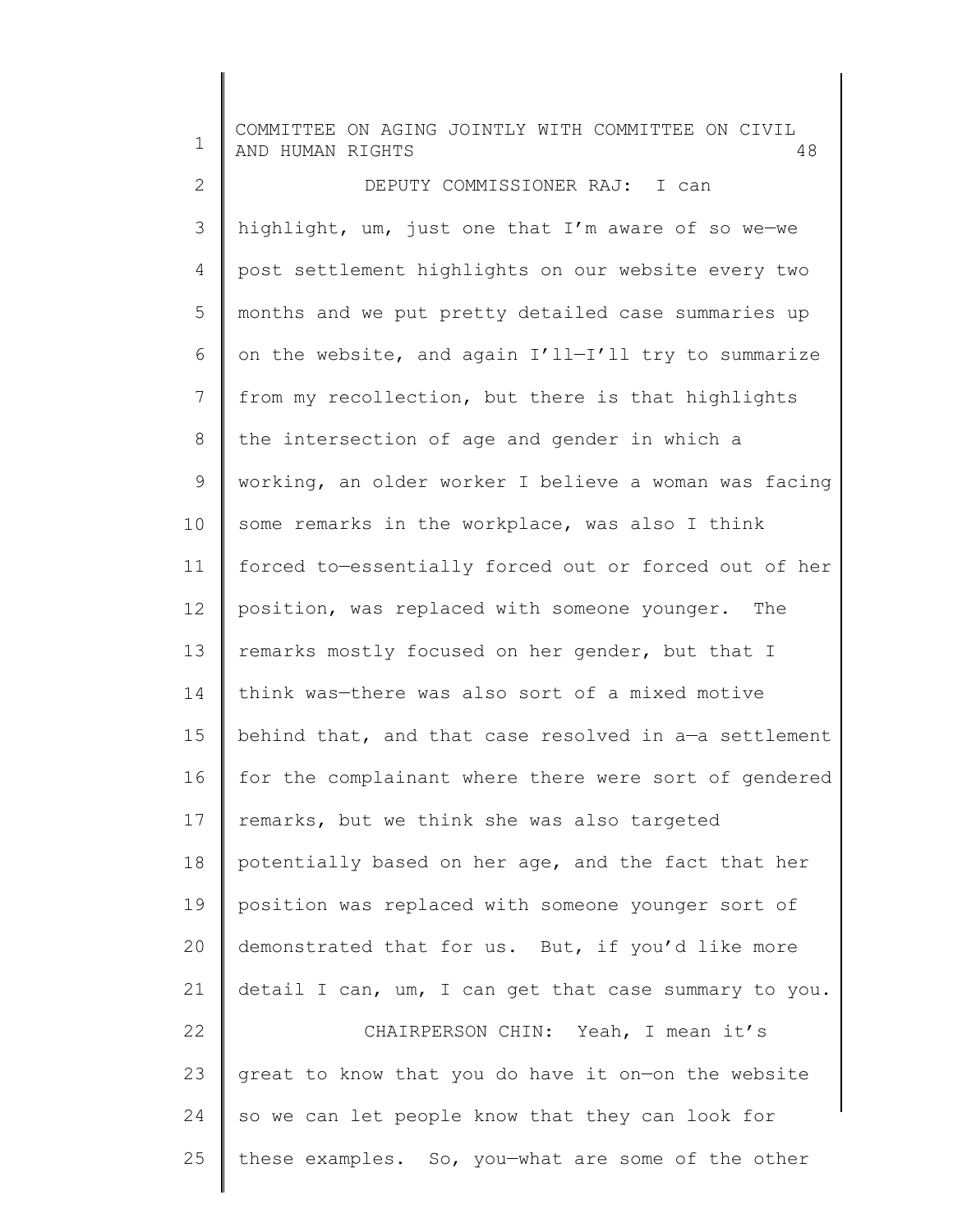1 2 3 4 5 6 7 8 9 10 11 12 13 14 15 16 17 18 19 20 21 22 23 24 25 COMMITTEE ON AGING JOINTLY WITH COMMITTEE ON CIVIL AND HUMAN RIGHTS 49 tools that you use, and you could highlight to really do the investigation? DEPUTY COMMISSIONER RAJ: So the request for information is I think one of our most effective tools. Where we will ask to find out what the policies and practices are and what the data is in a particular company. So, that's not just with age discrimination. We've done that, we've used that for sexual harassment. We've used that for gender discrimination. We've used it for disability discrimination where we ask an employer or a provider of public accommodations or a housing provider to give us that information. Once we get that information, we may ask for more information or we may determine that we want to file a complaint on behalf of the Commission. Those—that information comes from the—it's from the tips that we get either from the public or from elected officials or from advocacy organizations that we start the—initiate the Commission initiated investigations. So, that's one, too. The other is we—if we know that a specific employer is engaging in discrimination, we send out cease and desist letters and tell the employer to not only stop doing what they're doing, but tell them to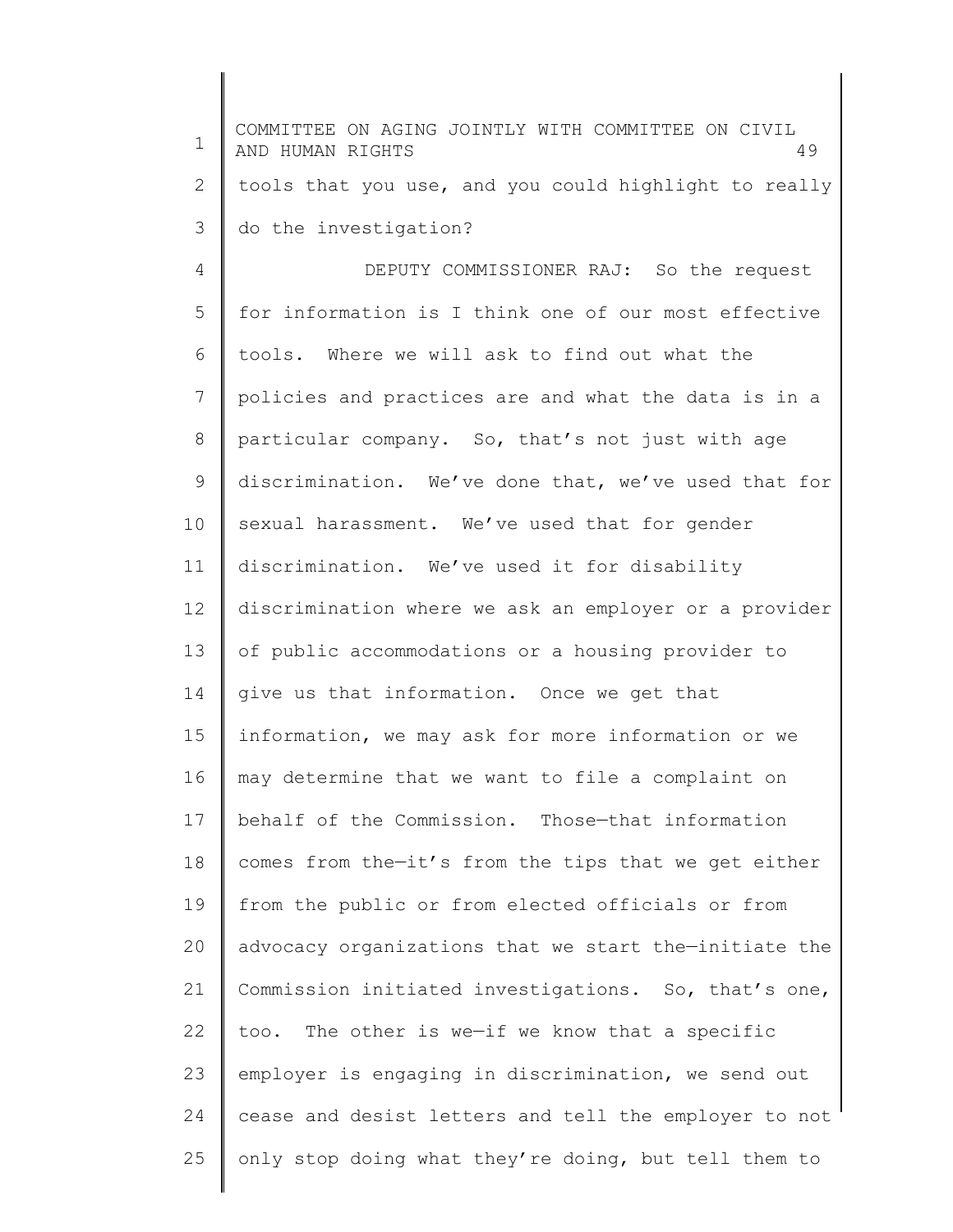| $\mathbf 1$  | COMMITTEE ON AGING JOINTLY WITH COMMITTEE ON CIVIL<br>50<br>AND HUMAN RIGHTS |
|--------------|------------------------------------------------------------------------------|
| $\mathbf{2}$ | respond to us within a certain time period. Usually                          |
| 3            | it's five days and then to change their practices and                        |
| 4            | we set out how they need to change the practices.                            |
| 5            | Once they come in-once they have a dialogue with us,                         |
| 6            | then once we settle the case we will enter into                              |
| 7            | stipulation and order, which is then signed off by                           |
| $8\,$        | the Commissioner. Of course, we can always file a                            |
| 9            | complaint and then investigate further if that's-if                          |
| 10           | that is warranted.                                                           |
| 11           | CHAIRPERSON CHIN: Great. I have one more                                     |
| 12           | question before I turn it over to my Co-Chair. You                           |
| 13           | heard the first panel--                                                      |
| 14           | DEPUTY COMMISSIONER RAJ: Yes.                                                |
| 15           | CHAIRPERSON CHIN: Right? I that                                              |
| 16           | situation is this something that the Commission can                          |
| 17           | do with the tools that you mentioned earlier? I mean                         |
| 18           | it's so blatant that it's happening there so-                                |
| 19           | DEPUTY COMMISSIONER RAJ: Yes. So,                                            |
| 20           | what's important to note is that the New York City                           |
| 21           | Human Rights Law is available for people to use                              |
| 22           | whether they come to the agency to the Commission or                         |
| 23           | not. So, people can take the-a claim under the New                           |
| 24           | York City Human Rights Law and file it in state                              |
| 25           | court. They can file a federal claim under the Age                           |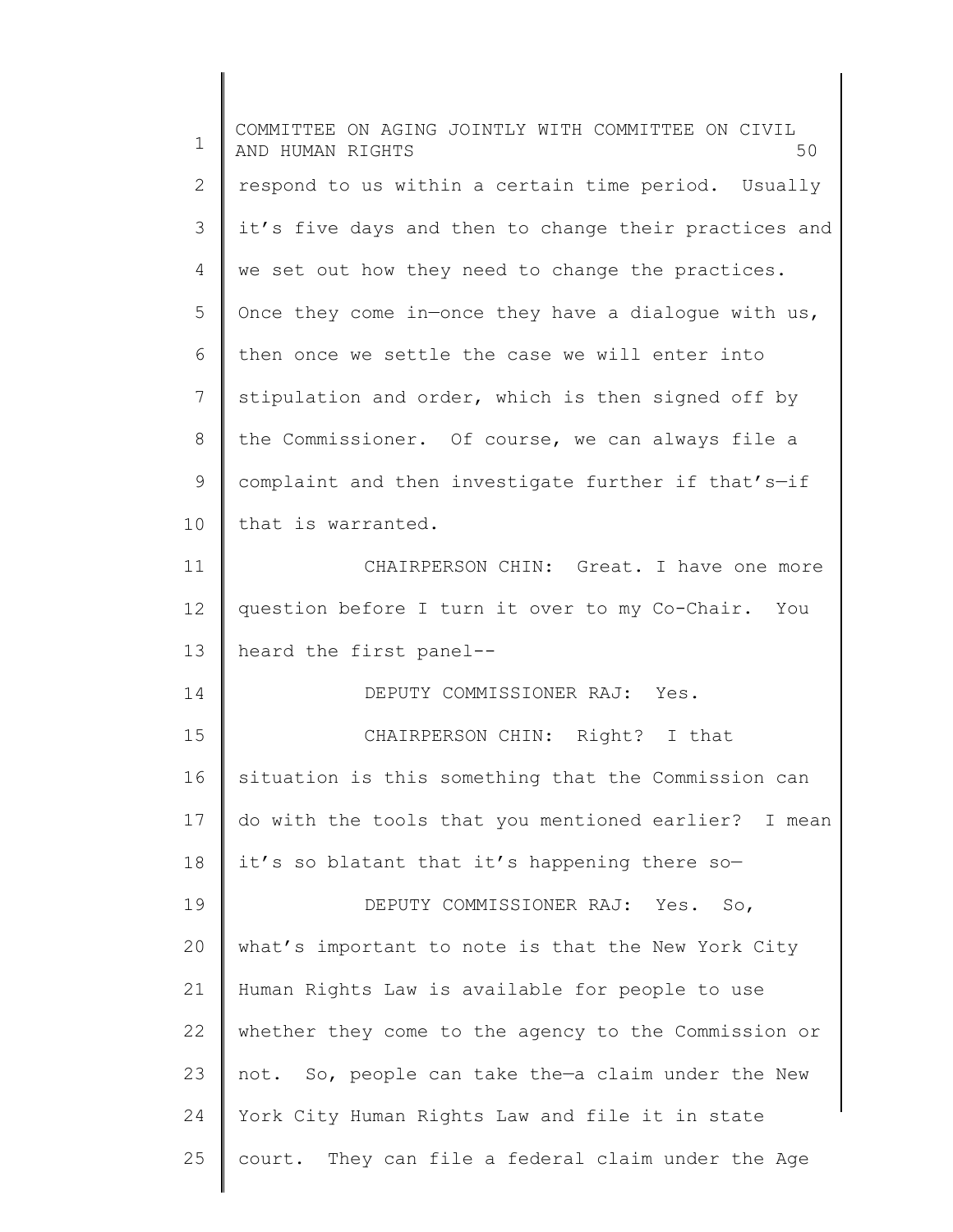1 2 3 4 5 6 7 8 9 10 11 12 13 14 15 16 17 18 19 20 21 22 23 24 25 COMMITTEE ON AGING JOINTLY WITH COMMITTEE ON CIVIL AND HUMAN RIGHTS 51 Discrimination Employment Act, and add a state claim a city claim, a local civil rights claim in federal court, and so there are—this allows—is available to people whether they come to the Commission or not. From what I understand there earlier panelist's case is not at the Commission, but filed in court, and that is an option for people to choose their venue to choose to come to a agency. It could be the City Commission on Human Rights, the State Division on Human Rights or the EEOC. There are options for people and so, that is certainly—if—if the panelists had come to us with those allegations we would absolutely accept that complaint and investigate that case, and—and work to either resolve it through a conciliation or a—or to prosecute it and litigate it through the Office of Administrative Trials and Hearings. It's really an option for complainants to decide how to proceed with their claim. CHAIRPERSON CHIN: What I'm trying to get at is that because the complaint they want to know the route, but the Commission, right, can you do your own investigations because of certain, you know, information that you have gotten that things are, you know, happening that shows that there were signs of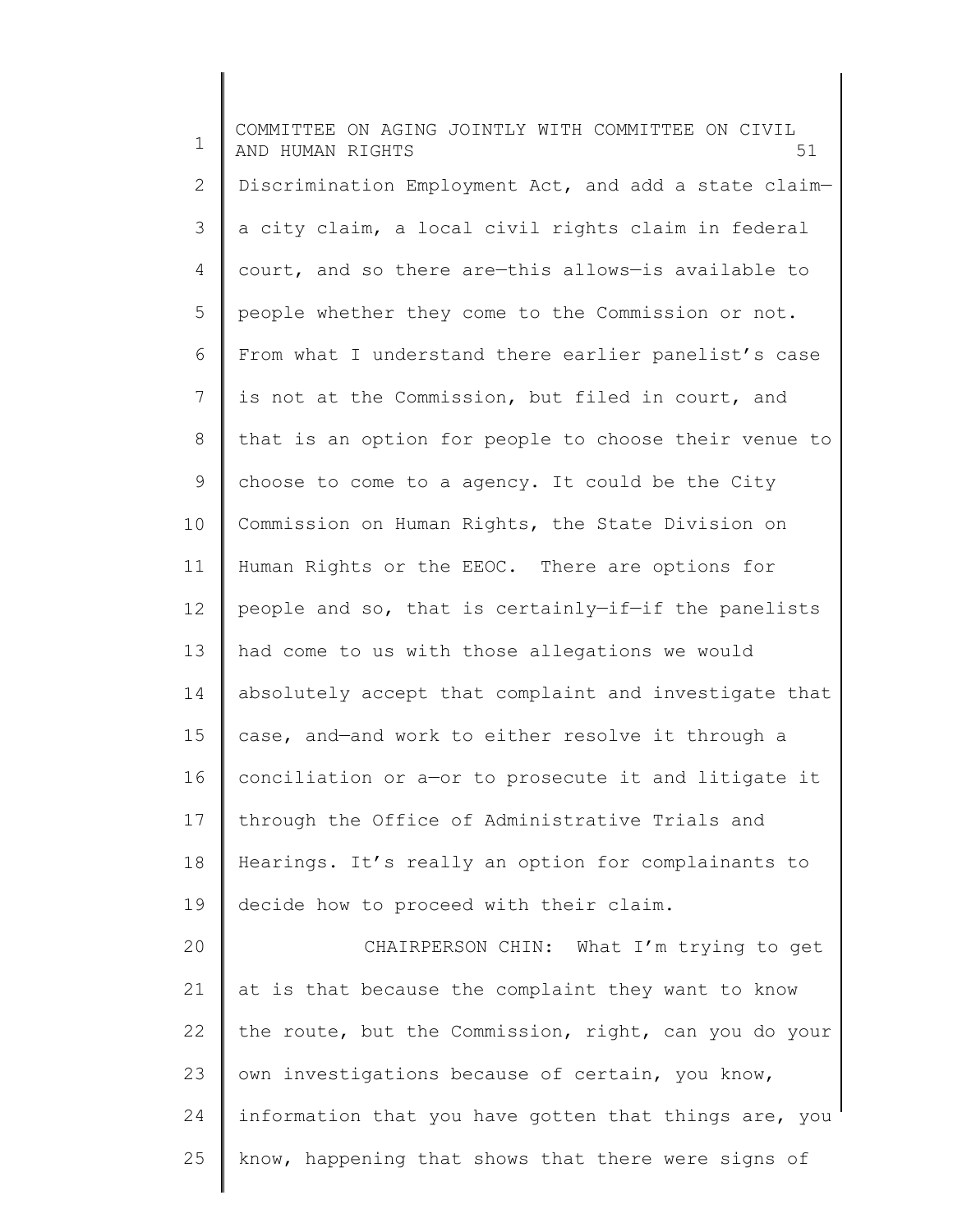| 1            | COMMITTEE ON AGING JOINTLY WITH COMMITTEE ON CIVIL<br>52<br>AND HUMAN RIGHTS |
|--------------|------------------------------------------------------------------------------|
| $\mathbf{2}$ | gender discrimination, age discrimination. So, can                           |
| 3            | you call up or like request from the company                                 |
| 4            | information about how many people they hire, age and                         |
| 5            | promotion and all that?                                                      |
| 6            | DEPUTY COMMISSIONER RAJ: We can and we                                       |
| 7            | have in other cases where we had determined that the                         |
| 8            | Commission wants to step in. We have investigated                            |
| 9            | companies on that basis, yes.                                                |
| 10           | CHAIRPERSON CHIN: But in this case?                                          |
| 11           | DEPUTY COMMISSIONER RAJ: In this                                             |
| 12           | particular case we did not. It's something that we                           |
| 13           | will consider.                                                               |
| 14           | CHAIRPERSON CHIN: Okay, good. Thank                                          |
| 15           | you. I'll pass it over to my Co-Chair. Thank you.                            |
| 16           | CHAIRPERSON EUGENE: Thank you very much                                      |
| 17           | to your team. We know that it is very difficult to                           |
| 18           | justify crime, you know, to say that that-this is a                          |
| 19           | discrimination, you know, case. So, you know that.                           |
| 20           | What's the decision? What step has been take to                              |
| 21           | address this particular issue. We know that it is                            |
| 22           | difficult to explain and to justify that this is                             |
| 23           | truly the age discrimination, you know, case? What                           |
| 24           | step you have been taking, decision or strategy or                           |
| 25           |                                                                              |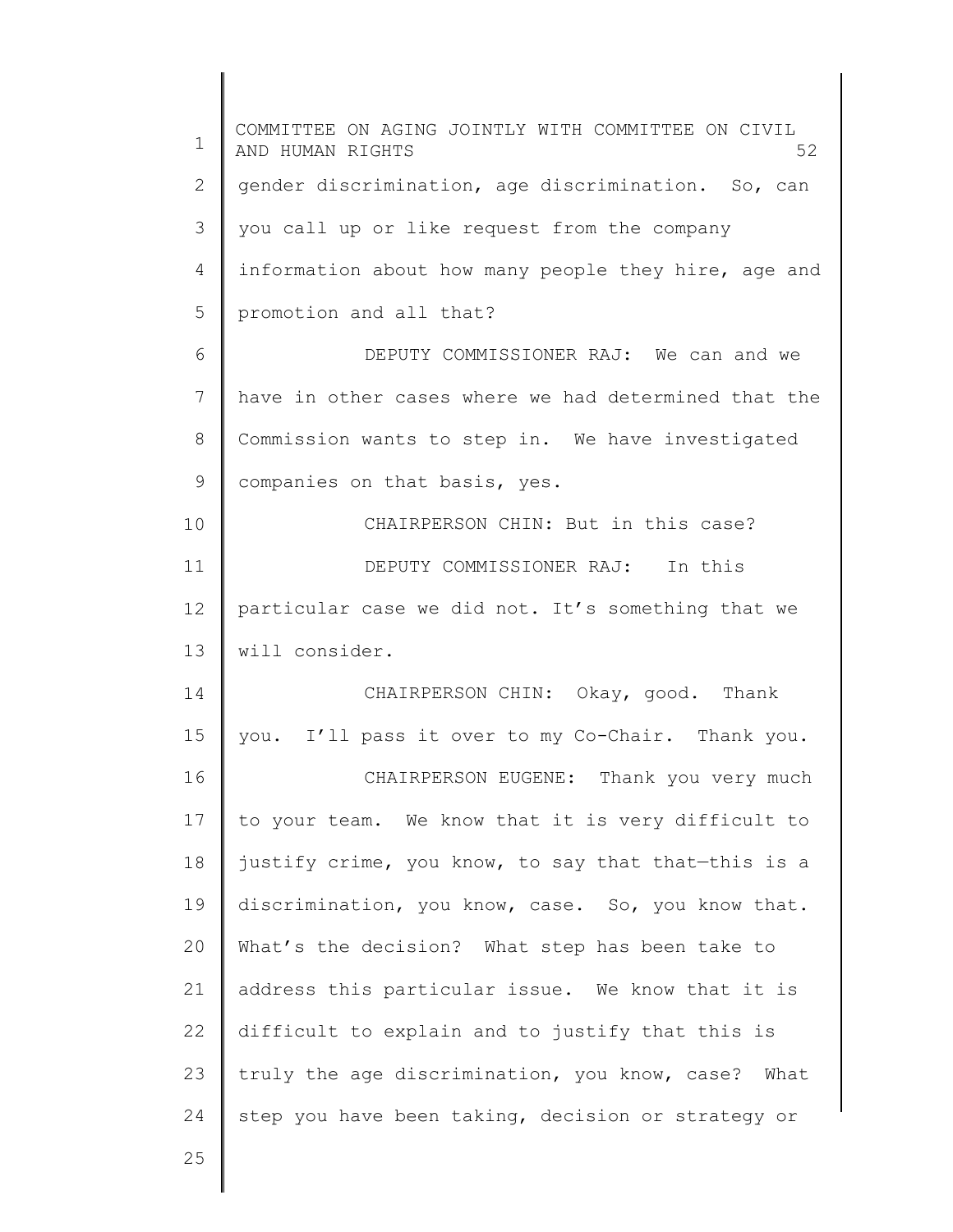1 2 3 4 5 6 7 8 9 10 11 12 13 14 15 16 17 18 19 20 21 22 23 24 25 COMMITTEE ON AGING JOINTLY WITH COMMITTEE ON CIVIL AND HUMAN RIGHTS 53 planning that you are doing in order to be able to better justify the claim? DEPUTY COMMISSIONER SUSSMAN: I'm not sure I understand the question. What on the law enforcement side or in individual cases or--? CHAIRPERSON EUGENE: On the law enforcement side or is it, you know, the—the Commission of Human Rights. We all know that is very difficult justify that when somebody comes to you and say, you know what, I've been discriminated because of my age. So, we know that it is difficult to justify that especially I think that federal government has taken—passing legislation to make it more difficult. What are you doing to have the necessary tool to make sure that you are able to—to justify the cases? DEPUTY COMMISSIONER SUSSMAN: Sure so the—as, um, my colleague mentioned, age protections under the city's Human Rights Law are as strong as any other protected category. We know that the Age Discrimination Employment Act pursuant to a Supreme Court case has—its protections have been gutted essentially, and, you know, we want people to know that they can avail of the City Human Rights Law's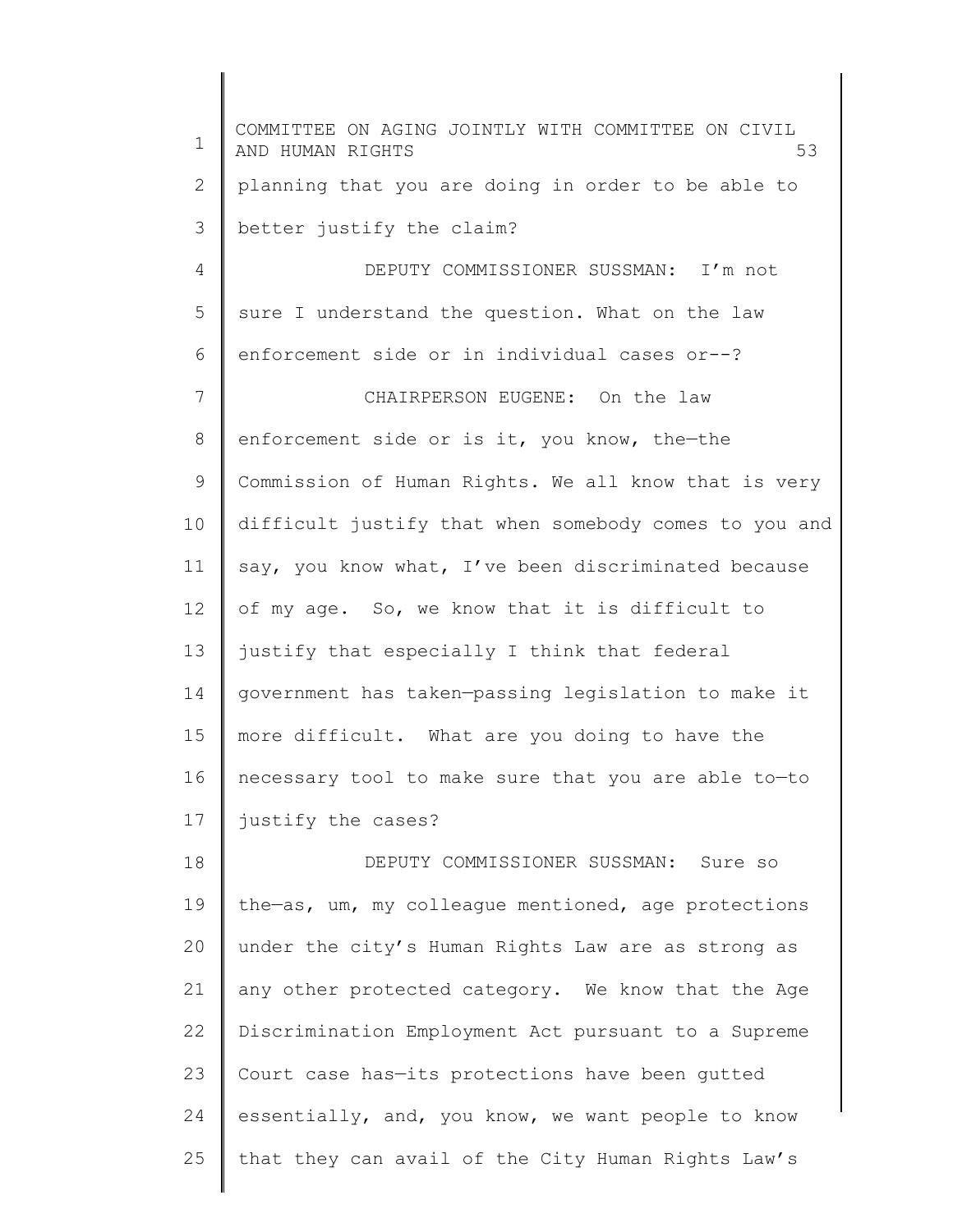1 2 3 4 5 6 7 8 9 10 11 12 13 14 15 16 17 18 19 20 21 22 23 24 25 COMMITTEE ON AGING JOINTLY WITH COMMITTEE ON CIVIL AND HUMAN RIGHTS 54 broad protections if they work in New York City or are seeking a job in New York City. So, that allows us to apply that same standard of treated less well than, and as we've talked about in many other protected categories, that may mean that you think that you're not getting a job because of your age or membership in another protected group, you can come to our agency and we will ask the employer for information about their hiring practices, about their recruitment practices, about the—the numbers, the age breakdown of their current staff. All—most—more often than not discrimination cases are difficult to prove. They are fact specific. Sometimes when we don't have overt what we call stray remarks or actions that are overtly discriminatory or words that are overtly discriminatory, we have to look at sort of all of the—the—the environment in which the—the work place and the hiring and the retention exists and that may—that may require that we look at the demographic information of—of the people in—in that workplace, again their hiring practices, their recruitment practices, and their—and their retention practices. So, it—these are not easy cases even with a generous standard that the City Human Rights Law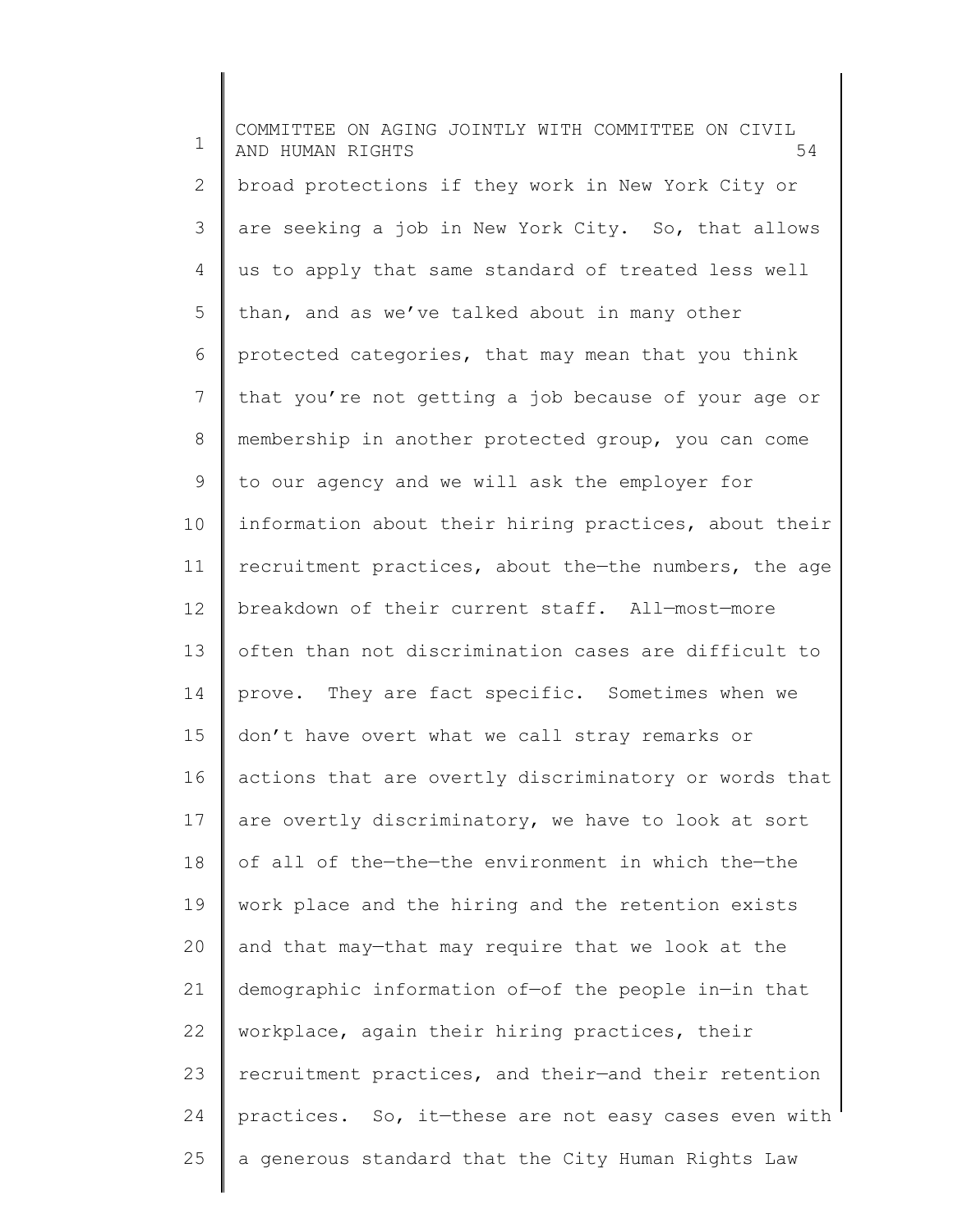| $\mathbf 1$ | COMMITTEE ON AGING JOINTLY WITH COMMITTEE ON CIVIL<br>55<br>AND HUMAN RIGHTS |
|-------------|------------------------------------------------------------------------------|
| 2           | has, and every case is unique and involves sort of                           |
| 3           | different dynamics that-that are fact specific and                           |
| 4           | will come out through and investigation.                                     |
| 5           | CHAIRPERSON EUGENE: You mention in your                                      |
| 6           | testimony, Miss-Deputy Commissioner, you mention in                          |
| 7           | your testimony that you-the Commission has been                              |
| 8           | working with other partners in the community and a                           |
| 9           | non-profit organization. Can you-you give us some                            |
| 10          | more detail about the partnership, what you are doing                        |
| 11          | together, and how successful has been the                                    |
| 12          | partnership?                                                                 |
| 13          | DEPUTY COMMISSIONER SUSSMAN: Sure.<br>So,                                    |
| 14          | our partnerships with community-based organizations                          |
| 15          | really run the gamut across all five boroughs.<br>It                         |
| 16          | may be that we-we have our law enforcement intake                            |
| 17          | team out at a community-based organization on a                              |
| 18          | particular evening or a weekend to meet with                                 |
| 19          | community members on specific issues whether it's                            |
| 20          | discrimination based on LGBTQ status or sexual                               |
| 21          | harassment, or source of income discrimination in                            |
| 22          | housing. We do a lot of Know Your Rights and know                            |
| 23          | your obligations outreach in communities. So we                              |
| 24          | often will partner with the Mayor's Office of                                |
| 25          | Immigrant Affairs, Department of Consumer and Worker                         |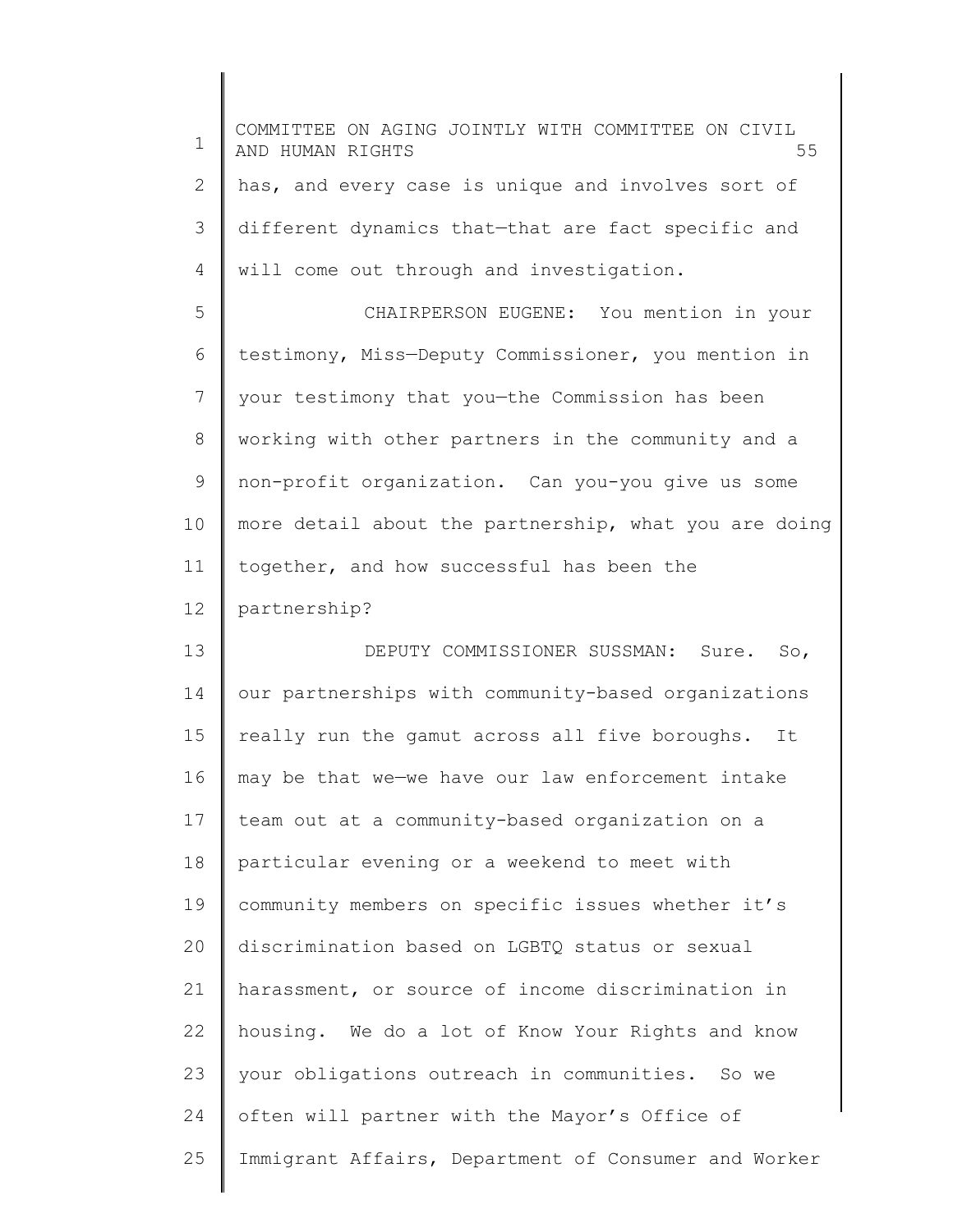1 2 3 4 5 6 7 8 9 10 11 12 13 14 15 16 17 18 19 20 21 22 23 24 25 COMMITTEE ON AGING JOINTLY WITH COMMITTEE ON CIVIL AND HUMAN RIGHTS 56 Protection. Other agencies to get out in communities at community-based events, at tabling events, at community forums, and provide information materials, on-site intake to ensure that we are meeting communities where they are at. If Council Members know of communities that would want us to be present for a particular even or even in district offices, we are always available to be there. We almost—I am not aware of times that we've had to say not to an event. We are wherever we are needed in communities and building community trust has been incredibly important to us. So, we have hired staff from the communities that we hope to serve from the communitybased organization that we partner with to host different events and convenings to share information about their rights under the city Human Rights Law. CHAIRPERSON EUGENE: So, so you say that you have hired the staff from the community, and could you tell us what is the process to hire the staff, and what is the process also to select the community-based organizations? How do you select them? DEPUTY COMMISSIONER SUSSMAN: So, selecting community-base organizations it's really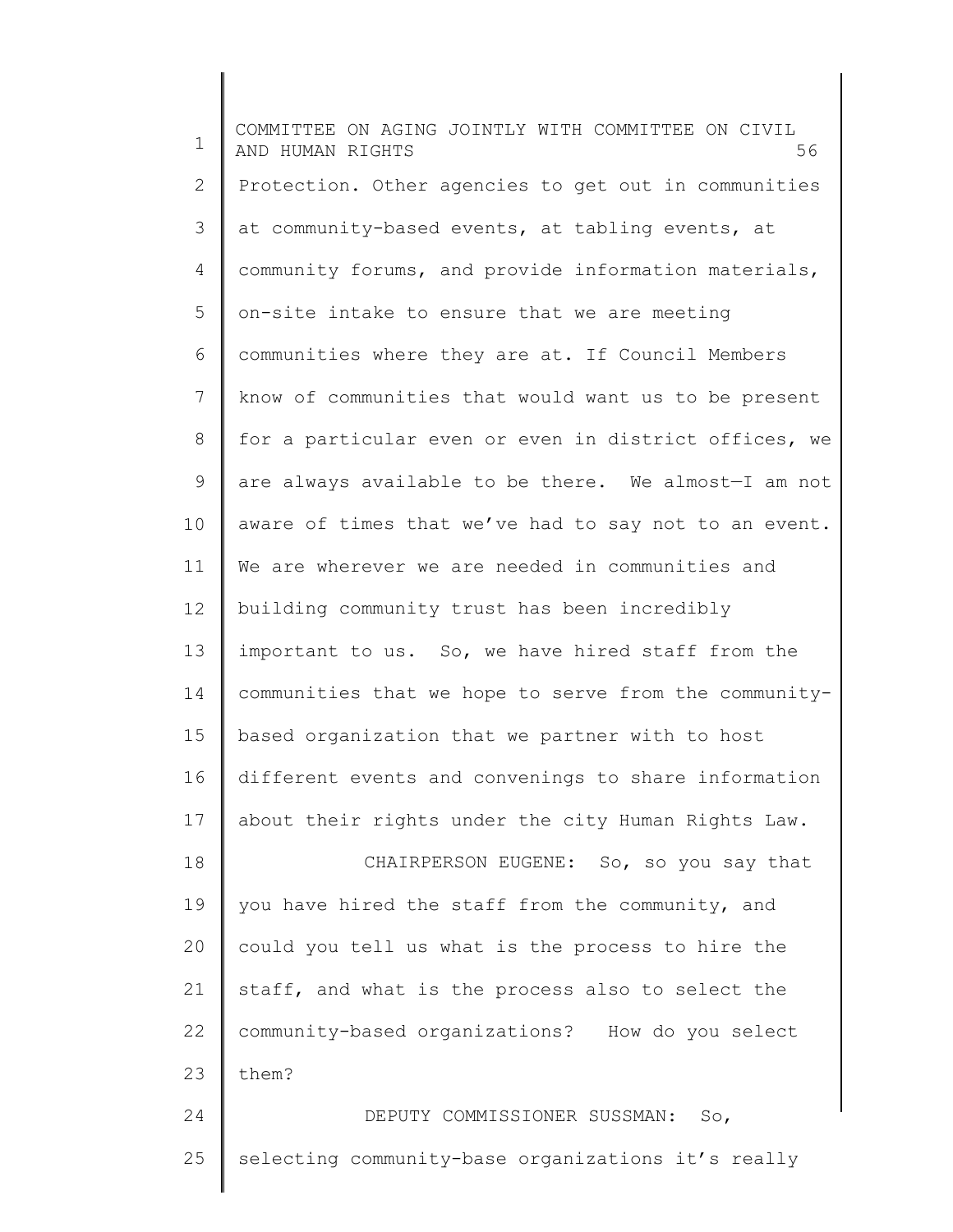1 2 3 4 5 6 7 8 9 10 11 12 13 14 15 16 17 18 19 20 21 22 23 24 25 COMMITTEE ON AGING JOINTLY WITH COMMITTEE ON CIVIL AND HUMAN RIGHTS 57 just we sort out staffs who is doing the work in the communities that we want to have a presence, and it's building those relationships. Many of our staff come with key relationships to community-based organizations, and that's one of the sort of many—one of many prerequisites is to have, you know, relationships in communities that we hope to serve to speak languages that the communities speak, and we either invite those community-based organizations in for round table discussions to build partnerships and collaborations, or we meet them at their offices and locations throughout the five boroughs, and we just build our relationships from there and work to ensure that we are present. We—we rarely— it is our hope and aspiration that we rarely meet you once that we create a sustained and long-term relationship and continue to show up. So, there isn't really a specific selection process with respect to the community-based organizations with which we work. It's just building relationships and building trust and credibility in communities that might not had have had relationships with government before. CHAIRPERSON EUGENE: I know that the commissioner's office we are—we are partners and we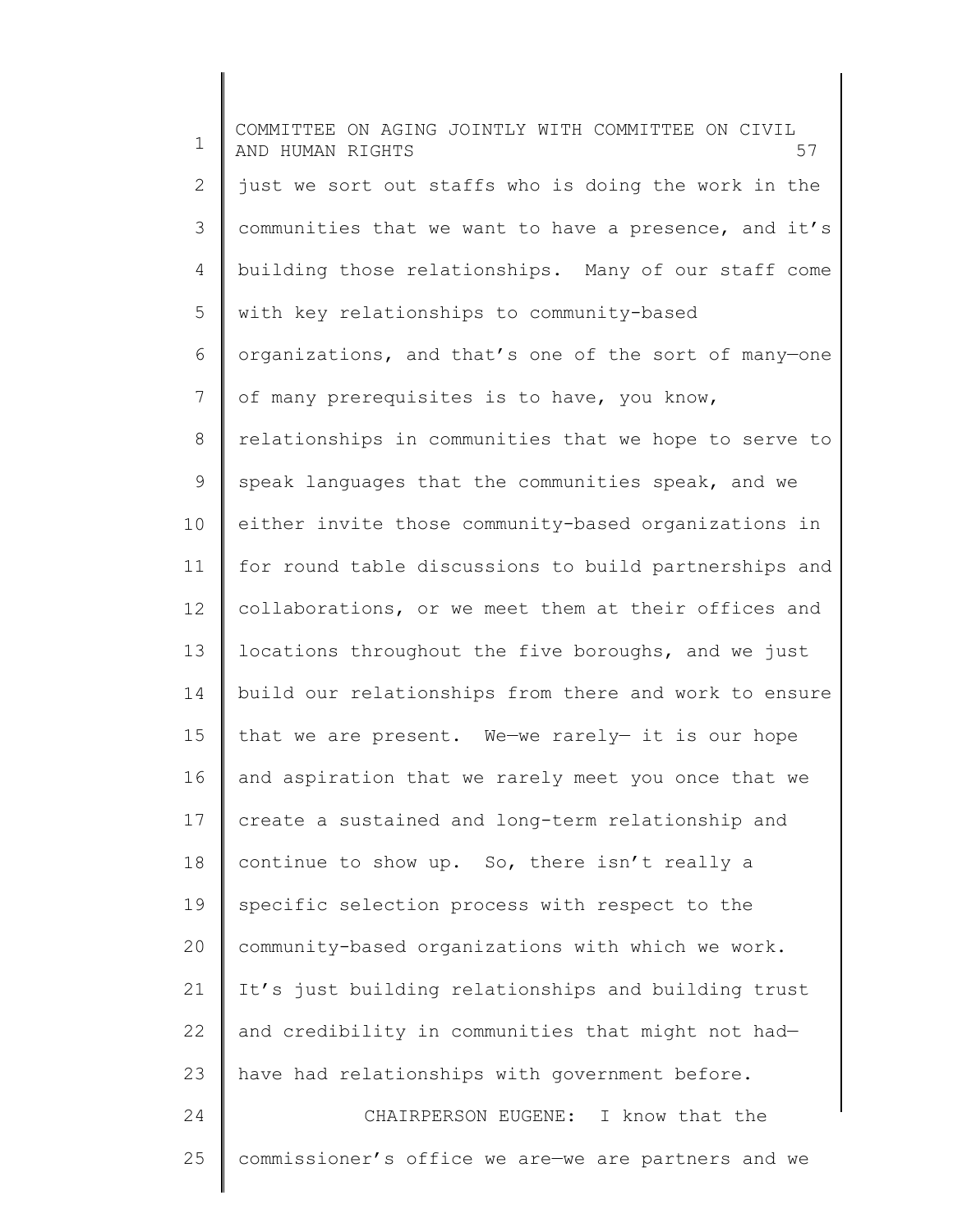| 1                                      | COMMITTEE ON AGING JOINTLY WITH COMMITTEE ON CIVIL<br>58<br>AND HUMAN RIGHTS |
|----------------------------------------|------------------------------------------------------------------------------|
| 2                                      | have had civil even in the community, and that was                           |
| 3                                      | successful and I commend you for that, and I                                 |
| 4                                      | appreciate that, but for DFTA and also the                                   |
| 5                                      | Commission, we know that the-the older workers when                          |
| 6                                      | they are discriminated because of their age, the                             |
| 7                                      | impact is not only financial, it is emotional also.                          |
| 8                                      | It is mental, but what do you have, you know, DFTA or                        |
| 9                                      | the Commission, what do you have to help the older                           |
| 10                                     | workers go through these very difficult moments in                           |
| 11                                     | terms of, you know, support services, training to                            |
| 12                                     | help them cope with this very difficult situation?                           |
|                                        |                                                                              |
|                                        | EDGAR YU: Thank you for that. Yeah, you                                      |
| 13<br>14                               | know, you're-you're exactly right. It's a-it's a                             |
|                                        | difficult situation, and a support to someone that is                        |
|                                        | very connected to our sister agencies and other                              |
|                                        | services throughout the communities is incredibly                            |
|                                        | helpful but before I-I proceed, I-I really sort of                           |
|                                        | want to give context a little bit as far as our                              |
|                                        | universe of senior employ-employment participants.                           |
| 15<br>16<br>17<br>18<br>19<br>20<br>21 | We have, knock on wood, yet to receive any age-based                         |
|                                        | discrimination claims. Now, that doesn't necessarily                         |
|                                        | mean none have happened, but, um, in fact none have b                        |
| 22<br>23<br>24                         | been formally brought to DFTA's attention. None of                           |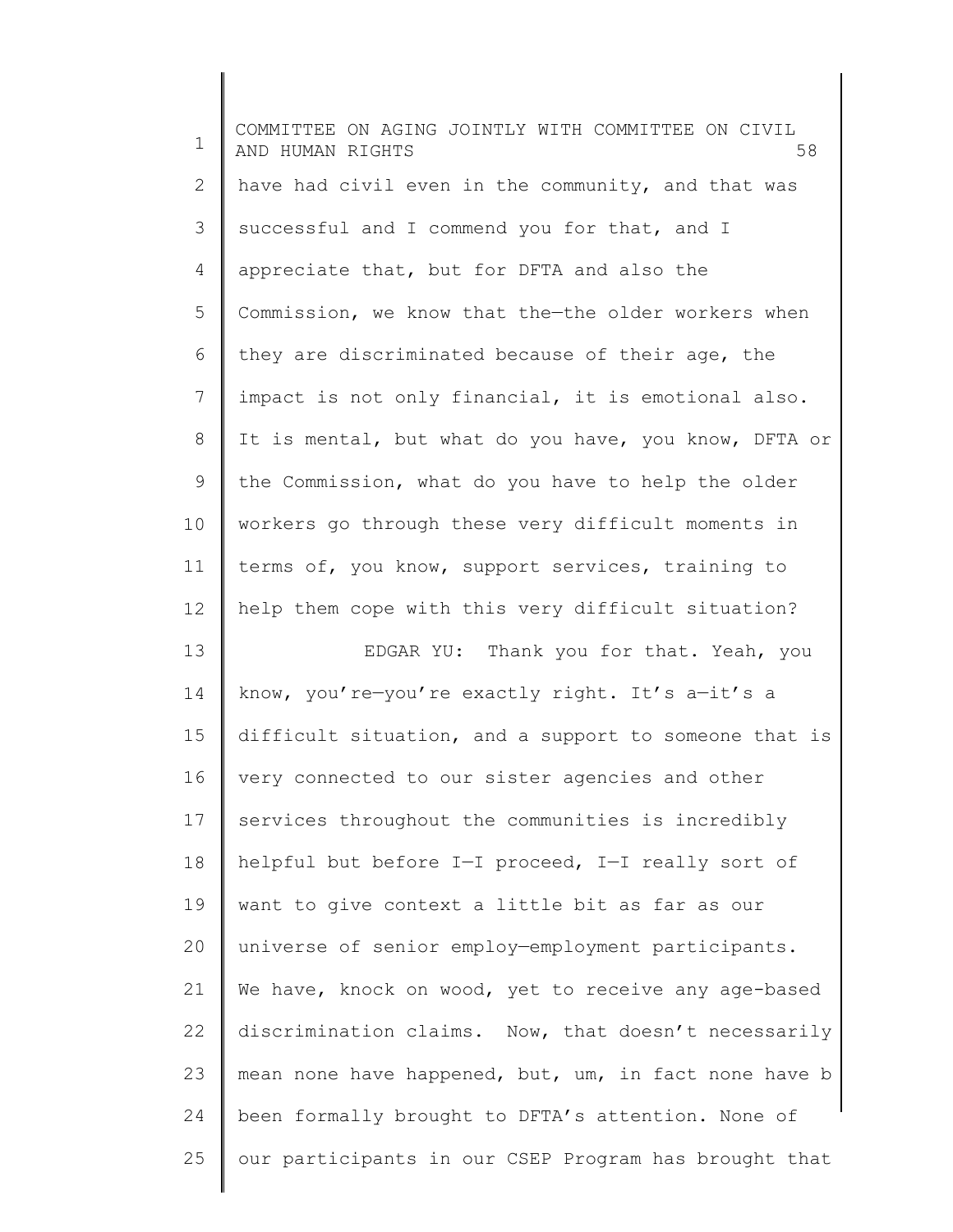1 2 3 4 5 6 7 8 9 10 11 12 13 14 15 16 17 18 19 20 21 22 23 24 25 COMMITTEE ON AGING JOINTLY WITH COMMITTEE ON CIVIL AND HUMAN RIGHTS 59 to our attention. Is that because of the employers that we've worked with, our trainings and are agefriendly? Perhaps, but this universe of folks our seniors are older workers that we work with through these programs are trained annually on identifying ageism, and understanding how to seek assistance if they're faced with discrimination. So, I just wanted to sort of preface our response with that sort of context. As far as again coping I think it's incredibly important to avail yourself of all the services at DFTA. I listed—I rattled off a series of of services and programs including geriatric mental health. So, these are and whereas you probably know, as you all know, we're expanding our Geriatric Mental Health Program across our—our network of senior centers. So these things are available for folks, and we have again a very strong interagency partnership. So, if—if one is to claim—make a claim of age discrimination, we'll make sure we see that going to the appropriate agency including CCHR. MARIA SERRANO: Yes, good afternoon CHAIRPERSON EUGENE: Good afternoon. MARIA SERRANO: Maria Serrano. I'm Director of the CSEP Certified program also known as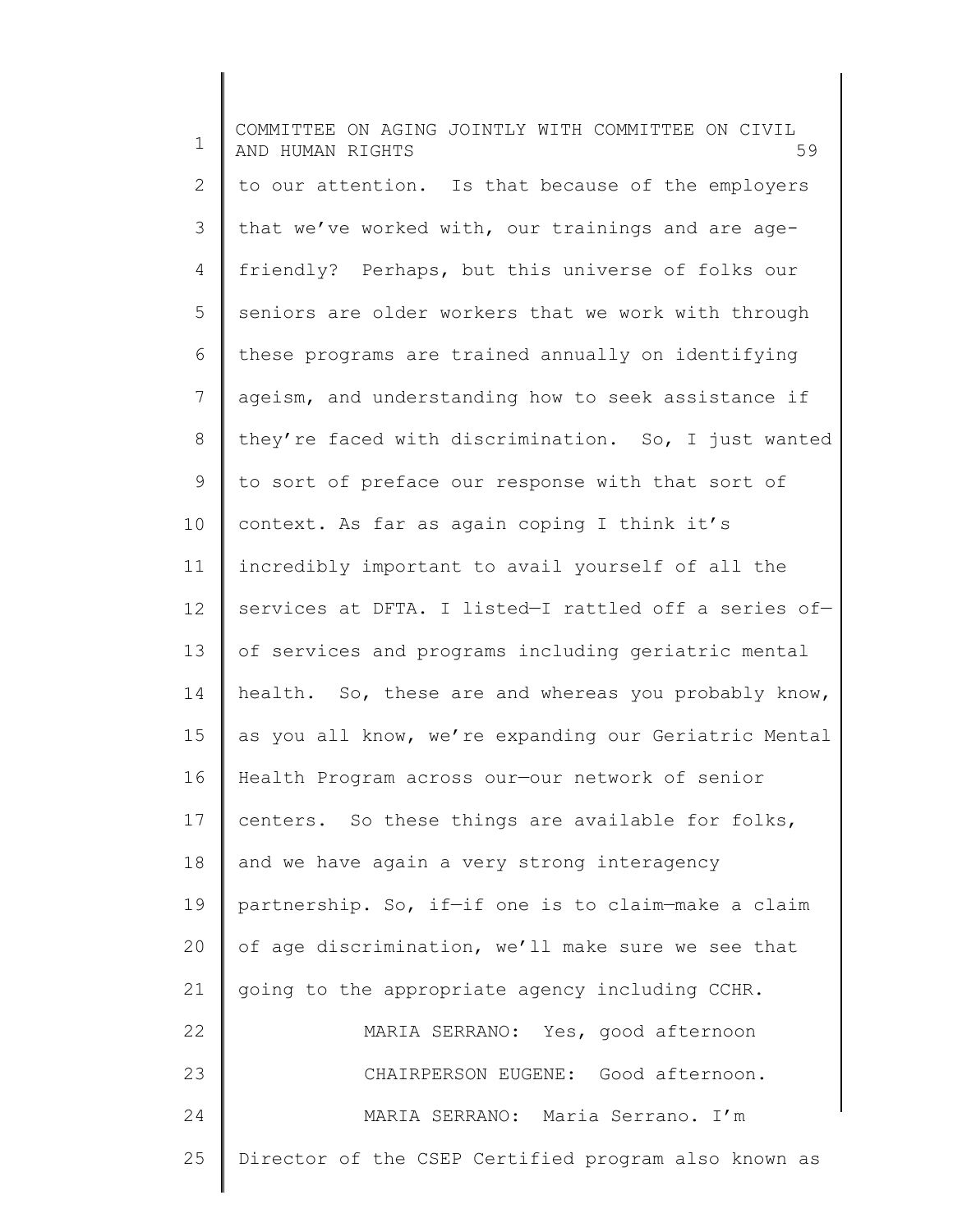1 2 3 4 5 6 7 8 9 10 11 12 13 14 15 16 17 18 19 20 21 22 23 24 25 COMMITTEE ON AGING JOINTLY WITH COMMITTEE ON CIVIL AND HUMAN RIGHTS 60 the Senior Community Services Employment Program, and I want to thank you very much for the opportunity to Madam Chair Chin and members of the City Council for this wonderful opportunity to help and battle the problems of age discrimination in—in the workplace. Having the opportunity to manage the CSEP Certified program is one of the most wonderful experiences that I've had. Also as a senior worker we feel that we are granting a lot of education to our participants in the program so they can identify, and they can know that they are protected, and they cannot be discriminated. We also are promoting information in basically every area of the program to make sure that they know that they—they—we are working with employers who are very, very well knowledgeable knowledgeable that this Title V program is for seniors that are seeking to re-emerge in the city's workforce. To that event, we are also working with the State Office on Aging to make sure that the nondiscrimination policies are clearly stated throughout the handbooks and material that the participants receive. We also work with partners throughout the city or close over 300 community-based employment agencies as well as non-profit organizations that are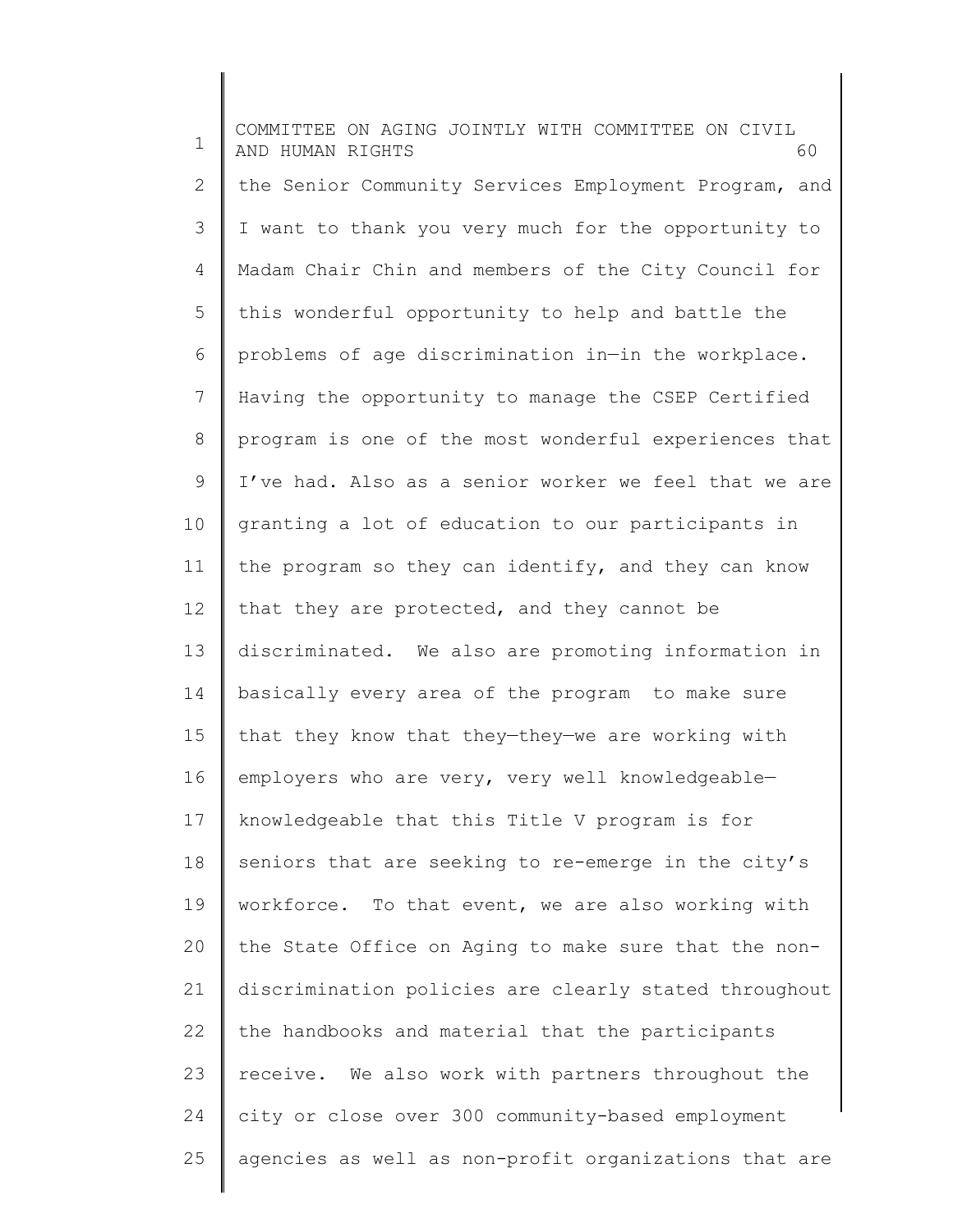1 2 3 4 5 6 7 COMMITTEE ON AGING JOINTLY WITH COMMITTEE ON CIVIL AND HUMAN RIGHTS 61 very much well aware that our participants have this level of protections. So, more so the employers are very much aware that the Department for the Aging is promoting a safe workplace for their workers and a safe work the seniors that they will be hiring during the process.

8 9 10 11 12 13 14 15 16 17 CHAIRPERSON EUGENE: Thank you very much. This is my last question. I will be back to you before I turn it back to my co-chair. We know that there is a clear partnership between DFTA and the Human Rights Commission, right? You are working together. Could you give us more detail about this partnership, and what each one you are doing, how you cooperate, how you help each other in order to be in a better position to help those, all the workers who are facing discrimination?

18 19 20 21 22 23 24 25 DEPUTY COMMISSIONER SUSSMAN: Sure. I'm happy to. We—our partnership kind of spans different areas of what we do. So, on the policy making side we are in the—we are consulting with DFTA on really saying legal enforcement guidance on the—on the era of age discrimination in the workplace. We convened a stakeholder roundtable just last month co-led by Commission Malalis at the Commission on Human Rights,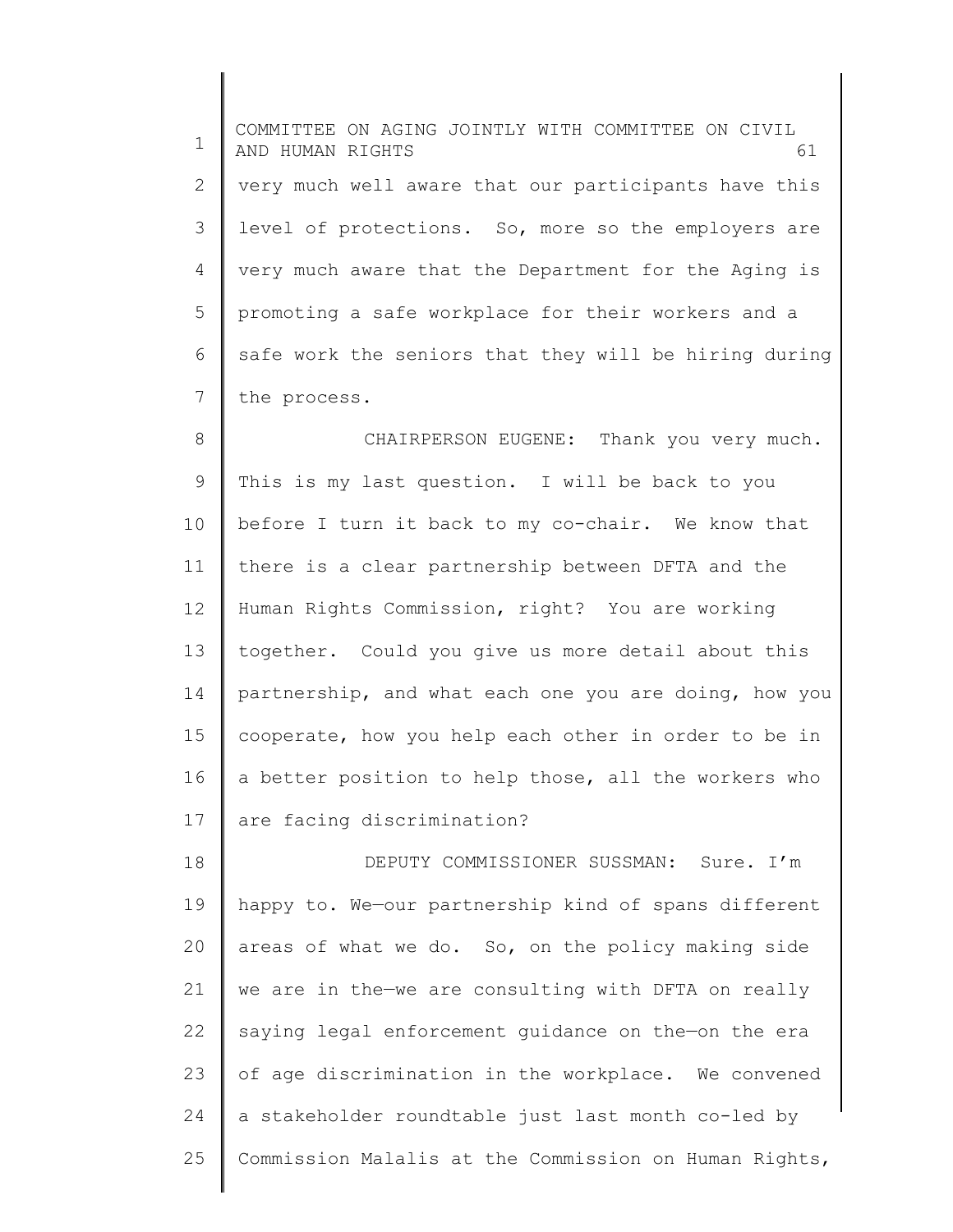1 2 3 4 5 6 7 8 9 10 11 12 13 14 15 16 17 18 19 20 21 22 23 24 COMMITTEE ON AGING JOINTLY WITH COMMITTEE ON CIVIL AND HUMAN RIGHTS 62 and the DFTA Commissioner as well to bring together experts and stakeholders to talk about age discrimination in the workplace, and what information we should be putting out in the world to make clear what the protections are in the city and how employers can comply and not only comply, but—but promote best practices for employers in fostering a multi-generational workforce. On our outreach and education, we partner with DFTA in making sure that we are out in senior centers that DFTA sort of oversees across the five boroughs and-and they help us identify senior centers that might be appropriate for different programming and outreach. We also partner by—we are now training DFTA's frontline staff and believe later this month our Law Enforcement Bureau will be training DFTA's staff on New York City Human Rights Law, and specific areas of focus so that they have the tools that they need to identify potential cases and—and forward them onto us. EDGAR YU: In addition to that, clearly we have a really strong partnership between like two agencies. There are a lot of other agencies with whom we partner very regularly particularly in this area

SBS in particular. We have a direct MOU with Small B

25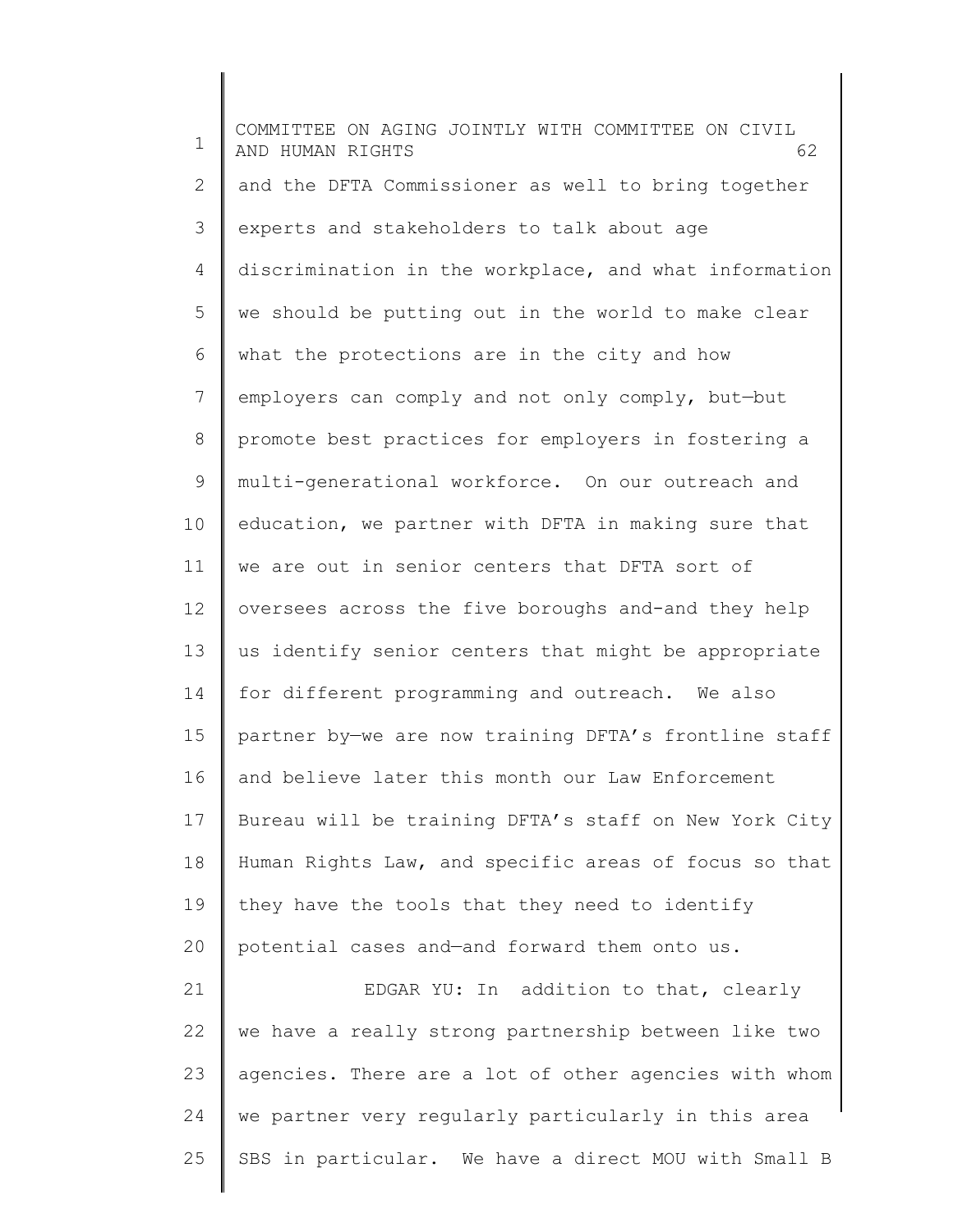1 2 3 4 5 6 COMMITTEE ON AGING JOINTLY WITH COMMITTEE ON CIVIL AND HUMAN RIGHTS 63 Business Service and DYCD, also an incredible partner in this pace, and we would be offering slots for our CSEP participants, just a lot of interagency working happening and all coordinated, all really with a shared goal. [background comments]

7 8 9 10 11 12 13 14 15 16 17 MARIA SERRANO: And I'd like to add that we also, the Department for the Aging it's sponsoring what is called the New York Regional CSEP Providers in New York and we meet quarterly to sort of promote the best—these practices on the support of the seniors in the city. These partners have really committed to also support the fact our seniors cannot be discriminated druid the job search process, and just to mention some of those they're Easter Seals they donate for all of the workers, the Workplace also the Urban League and a few more.

18 19 20 EDGAR YU: Community based? MARIA SERRANO: Are not, [laughter] and they're doing community services.

21 22 23 24 25 CHAIRPERSON EUGENE: I know that the DFTA and also the Commission of Human Rights know that you are doing all the effort, you know, that you—you can to help with people you know the—all the workers, you know, in terms of, you know, discrimination in the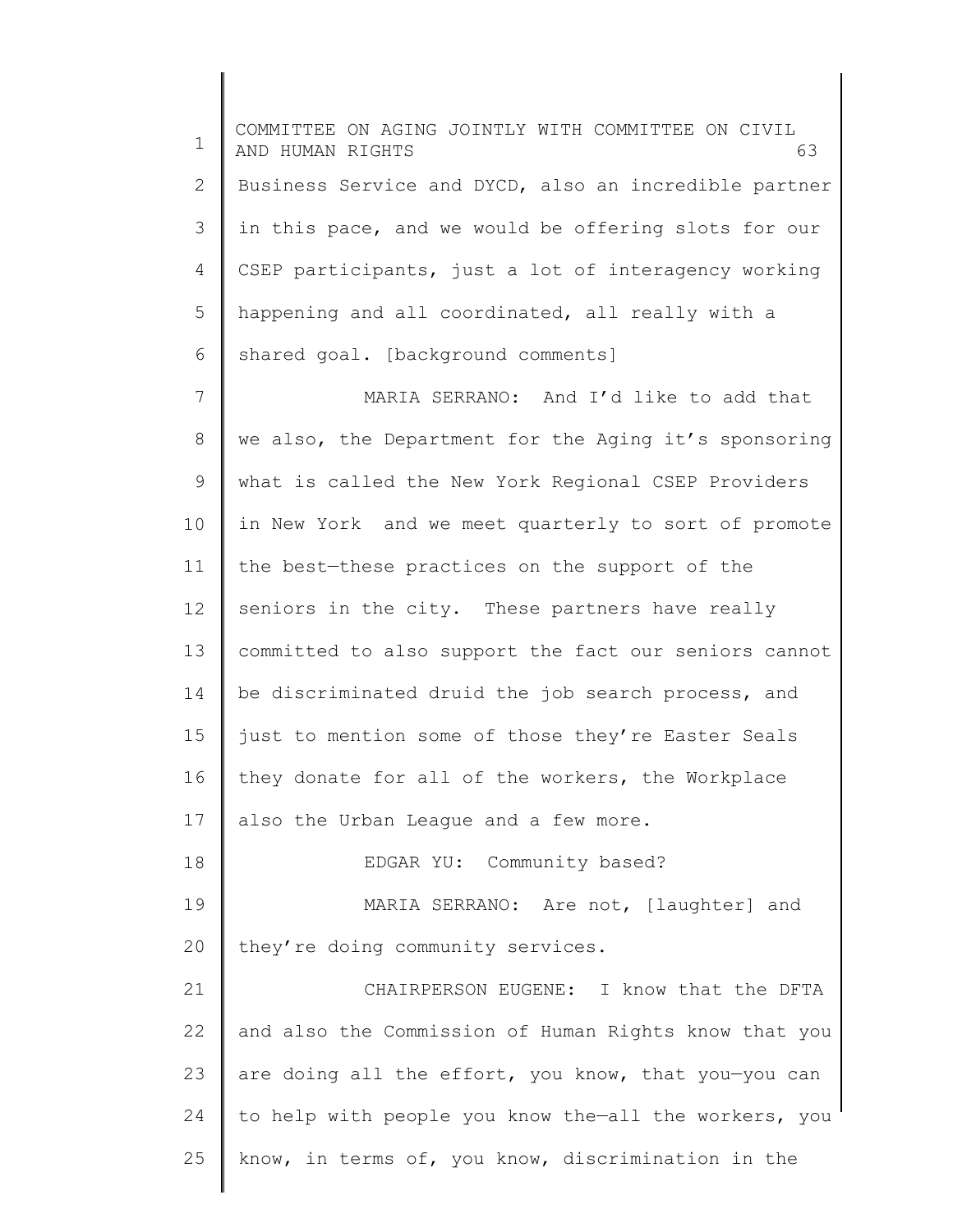1 2 3 4 5 6 7 8 9 10 11 12 13 14 15 16 17 18 19 20 21 22 23 24 25 COMMITTEE ON AGING JOINTLY WITH COMMITTEE ON CIVIL AND HUMAN RIGHTS 64 workplace, but the language barrier in New York City is a reality. This is something that we see every single day and everywhere and we can not expect you to hire people from—who speak all the different languages in New York City, and I have seen some of the time in public forum people who don't speak English properly and sufficiently, they go to those forums with the hope they are going to have some assistance, but after the forum they don't have a clue some of the time of what we were talking about, but some of the time they go to offices, they go to city agencies with the hope they are going to have to receive assistance for their issues, but, you know, they didn't get what they were expecting. How do you handle this very important issue, you know, when you have people who don't speak English or when you are providing or hosting a public forum when there are people who are not proficient in English? DEPUTY COMMISSIONER SUSSMAN: Sure. CHAIRPERSON EUGENE: Becuae you have people in your staff who speak several languages, I believe. DEPUTY COMMISSIONER SUSSMAN: Absolutely. This is a key priority of Commission Malalis. When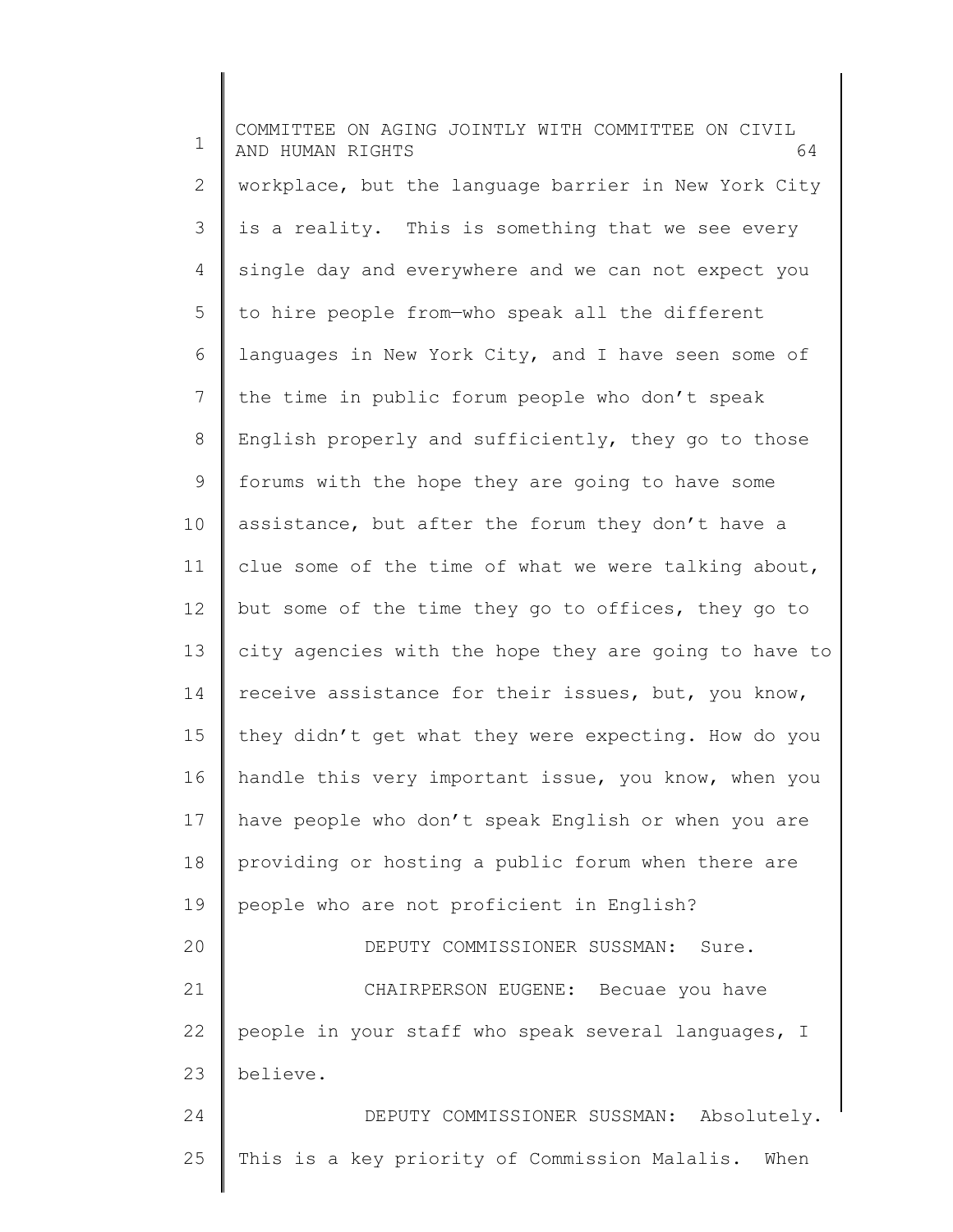| 1  | COMMITTEE ON AGING JOINTLY WITH COMMITTEE ON CIVIL<br>AND HUMAN RIGHTS<br>65 |
|----|------------------------------------------------------------------------------|
| 2  | she arrived $4-1/2$ years ago, staff at the agency                           |
| 3  | spoke less than 10 languages. Currently, staff at                            |
| 4  | our agency speak over 30 languages. For an agency of                         |
| 5  | our size that is quite significant, and we know that                         |
| 6  | that is, you know, but a fraction of the languages                           |
| 7  | spoken in New York City. So, we always have our                              |
| 8  | staff trained and ready to call language, our-our                            |
| 9  | language line vendor so that they are served                                 |
| 10 | immediately in the language they speak. We are                               |
| 11 | always working to improve, but this is a key priority                        |
| 12 | area for-for our agency and our Commissioner and we                          |
| 13 | have prioritized hiring staff that speak the                                 |
| 14 | languages of New Yorkers so that they can learn about                        |
| 15 | their rights and then realize their rights with                              |
| 16 | someone who can speak their language. And when we do                         |
| 17 | host public events, we always ensure that we have                            |
| 18 | staff who speak the language of the-of the community                         |
| 19 | that were-in which we're situated, and also that we                          |
| 20 | have on-site in-ear contemporaneous interpretation in                        |
| 21 | the language of the community so that even if we have                        |
| 22 | one or two staff members who speak that language, we                         |
| 23 | ensure that they are able to access that information                         |
| 24 | in-in their language immediately and we, you know,                           |
| 25 | used some of our budget several years ago to                                 |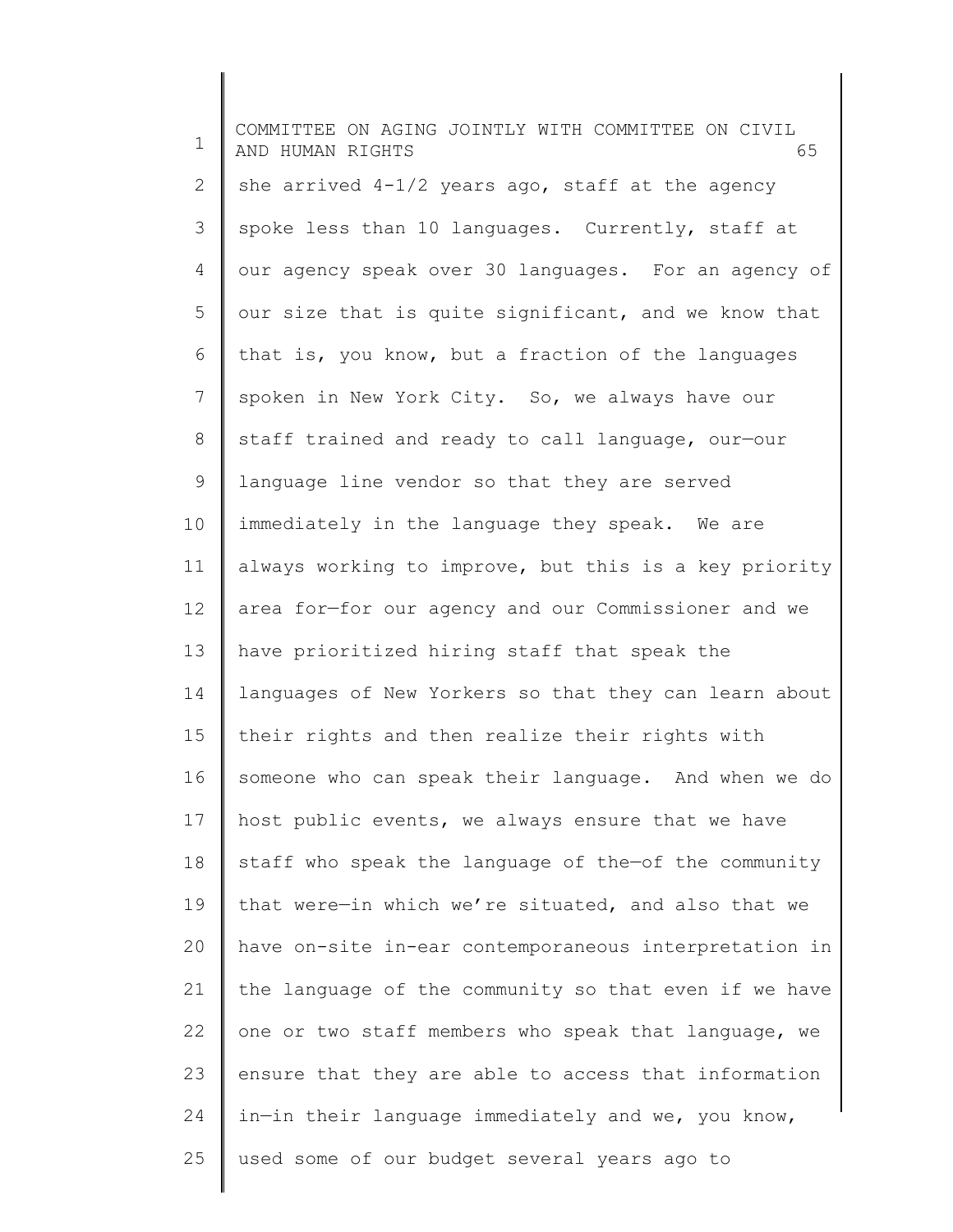1 2 3 4 5 6 7 8 9 10 11 12 13 14 15 16 17 18 19 20 21 22 23 24 25 COMMITTEE ON AGING JOINTLY WITH COMMITTEE ON CIVIL AND HUMAN RIGHTS 66 prioritize the purchase of those—those—that-that—the the technology in order to be able to do that and have that, and not always, you know, borrow it from MOIA or borrow it from other partners. So, we have that capacity in-house. CHAIRPERSON EUGENE: Thank you very much. Thank you to each one of you. Let me turn it back to Co-Chair Chin. Thank you so much. CHAIRPERSON CHIN: Thank you, Chair and oh, we've been joined by Council Member Treyger. Council Member Lander, you've got questions. COUNCIL MEMBER LANDER: Thank you to both Chairs and-and thank you to the panel for this work and again thank you for the—for the first panel for really calling our-our attention. It's—so you guys have—have testified very well, both about what we're doing to get at discrimination and with the model programs, DFTA has. In between our City agencies themselves and those non-profit partners we contract with where there is like an opportunity for people to be affirmative employers and I wonder, you know, what are we doing both to make sure that we don't have discrimination in our own city agencies and in the many, you know, wonderful non-profit and human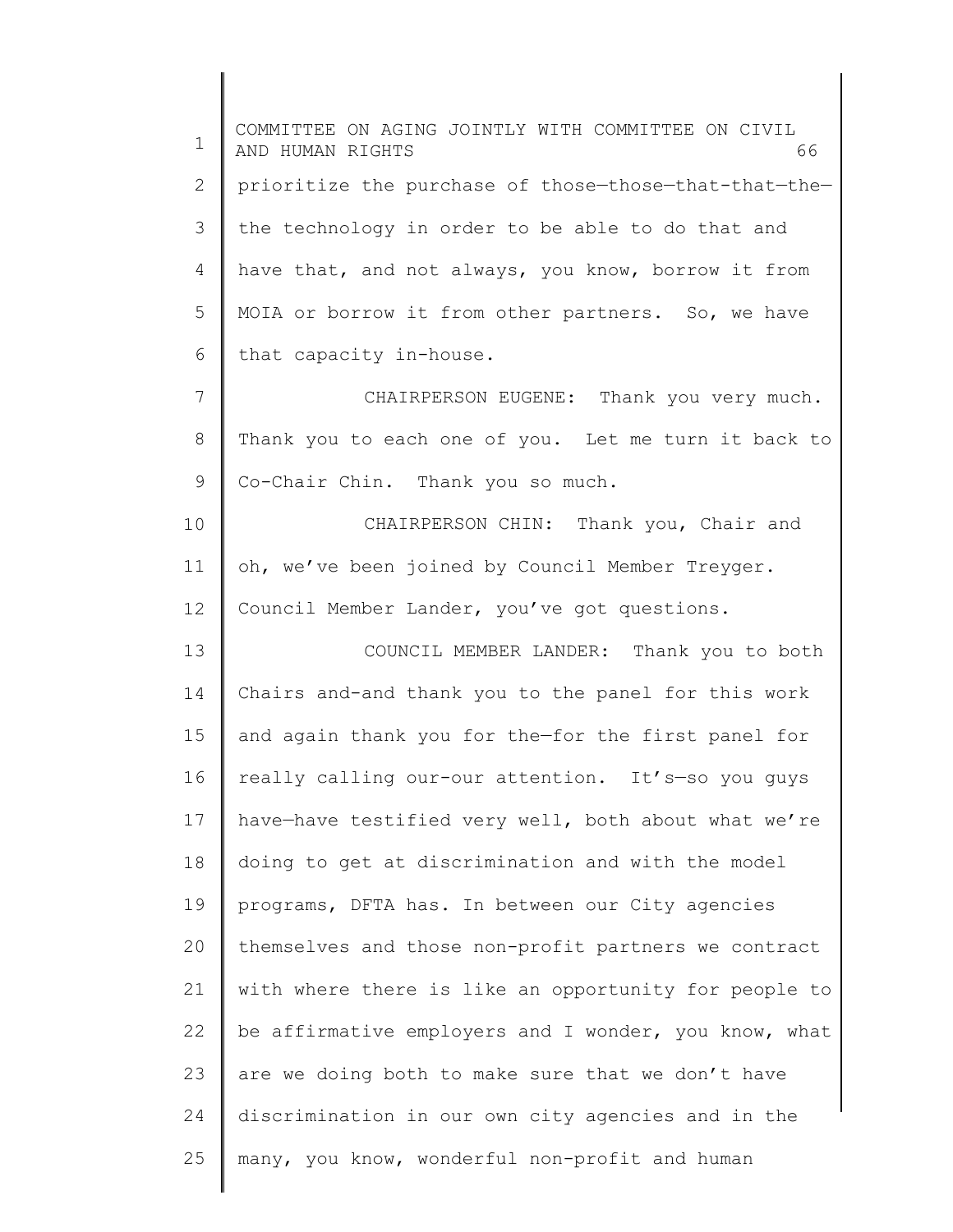| COMMITTEE ON AGING JOINTLY WITH COMMITTEE ON CIVIL<br>AND HUMAN RIGHTS<br>67 |
|------------------------------------------------------------------------------|
| service and for profit agencies that the city                                |
| contracts with. Are there thing we're doing there                            |
| both to push them to be affirmative employers                                |
| participating in these programs, but also make sure                          |
| that we are making people, you know, making sure                             |
| people comply with the law and are-are, you know, are                        |
| affirmative as employers to the full extent of that                          |
| they can be.                                                                 |
| DEPUTY COMMISSIONER SUSSMAN: So, if the                                      |
| question is around sort of raising standards across                          |
| city agencies and those entities we contract with?                           |
| COUNCIL MEMBER LANDER: Yes.                                                  |
| DEPUTY COMMISSIONER SUSSMAN: Sure. I can                                     |
| speak a little bit to the Commission's work on                               |
| education and outreach with our sister agencies.<br>We                       |
| have a catalog of trainings not only sort of Know                            |
| Your Rights or Know Your Obligations trainings, but                          |
| also building inclusive workplaces and affirming                             |
| workplaces in a whole host of different areas, and we                        |
| often ask our sister agencies if we can come in and                          |
| present, and sometimes we are asked and we welcome                           |
| those opportunities to come in and talk to our sister                        |
| agencies not only as employers frankly but as public                         |
| accommodations as providers of services to the public                        |
|                                                                              |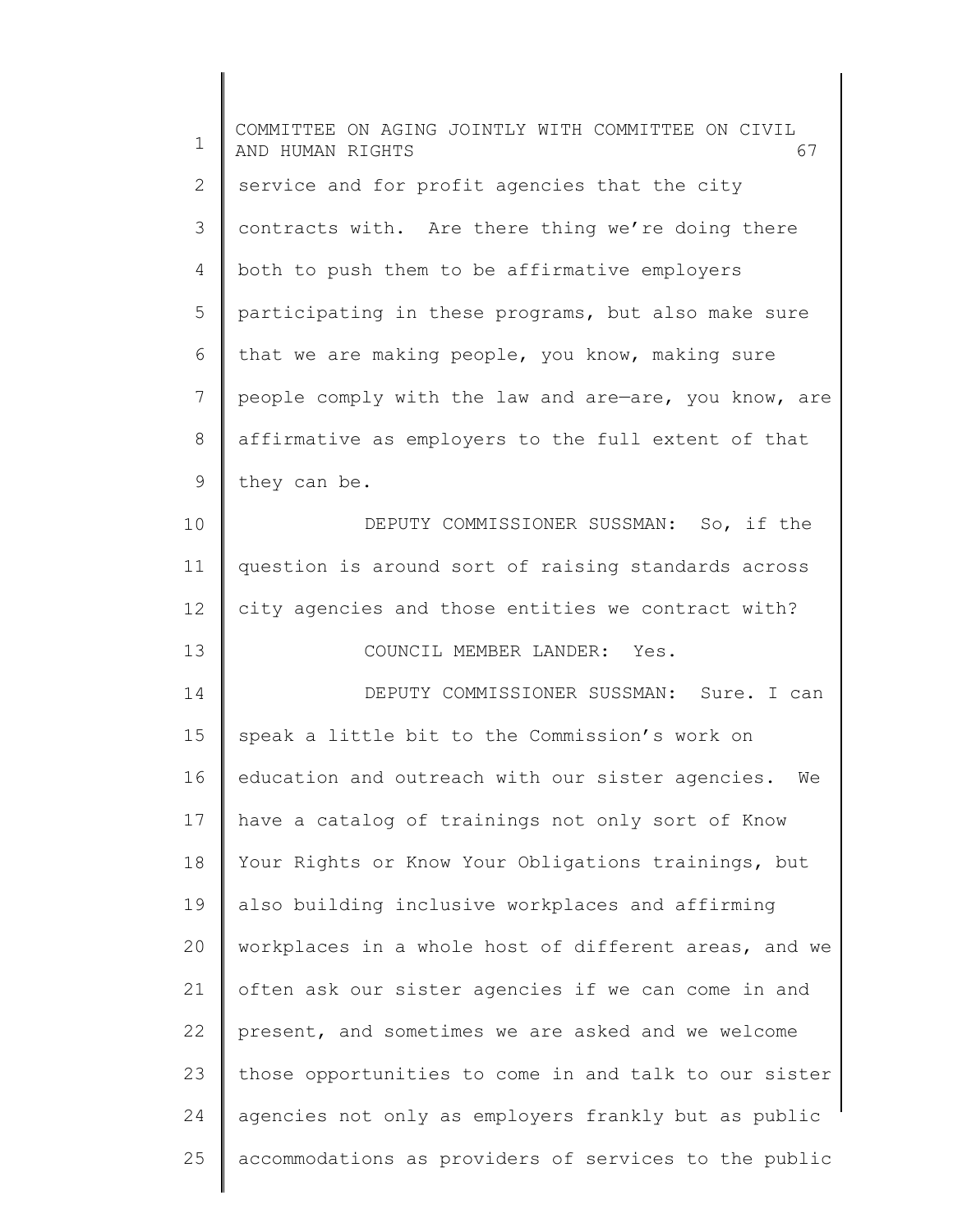1 2 3 4 5 6 7 8 9 10 11 12 13 14 15 16 17 18 19 20 21 22 COMMITTEE ON AGING JOINTLY WITH COMMITTEE ON CIVIL AND HUMAN RIGHTS 68 and how to do so in a—in an inclusive and culturally competent way. So, we offer those opportunities to sister agencies all the time, and, um, and we have created to that end a statutorily mandated training on sexual harassment that city agencies can use. They can also use the DCAS developed training, which is now a statutory requirement to be completed every year. So, we have a history of doing, well, a recent history of doing this work, and we continue to build out that catalog of training that we use both for private entities, non—non-city employers, and also with sister agencies, and I—and we've partnered I—I believe as well with—with DFTA on ensuring that folks who are entering the workforce that DFTA who worked with DFTA in getting placed know what their rights are with respect to—to city Human Rights Law protections as well. EDGAR YU: Yes, she's exactly right. In addition some of these interagency partnerships, we as I mentioned earlier work with hundreds of private businesses to also really create a culture shift in

23 24 25 many ways in their organizations. So, the—this direct exposure and experience of older workers really as I mentioned is having a much greater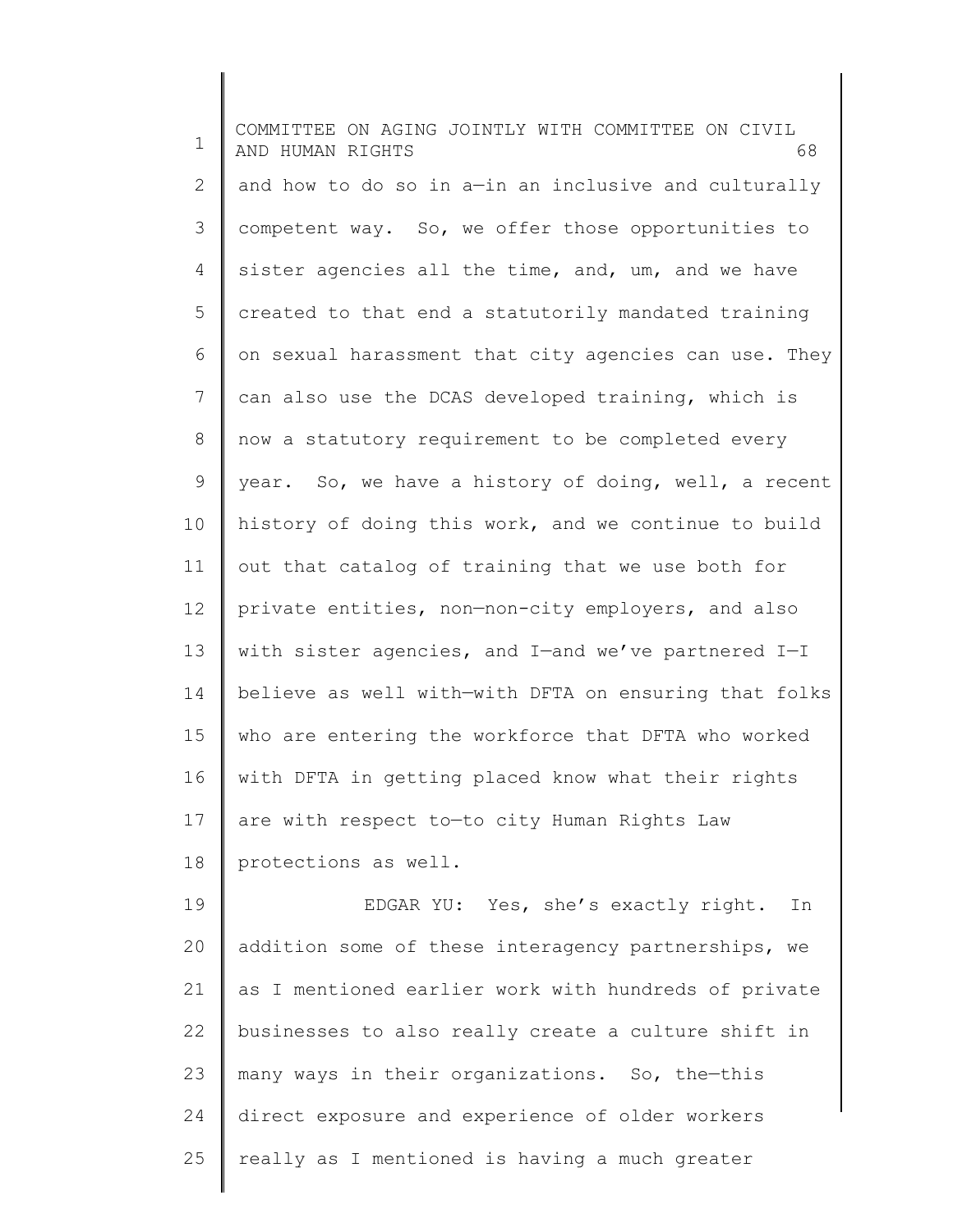1 2 3 4 5 6 7 8 9 10 11 12 13 14 15 16 17 18 19 20 21 22 23 24 25 COMMITTEE ON AGING JOINTLY WITH COMMITTEE ON CIVIL AND HUMAN RIGHTS 69 impact, so a grassroots or organic impact on the organization as a whole. We continue to work and identify other partners. If you have any private entities that—that are, um, interested in working with mature workers, we're happy to do that. We actually have a job fair, if I may just quick one plug, on October  $18^{th}$  we're actually hosting a job fair where more than 200 seniors or older adults are looking for employment. We'll be directly engaged with dozens of employers looking to—to hire them on. So, we're really excited about that. COUNCIL MEMBER LANDER: And we want to push a little more on the agencies we contract with, you know, where we might have opportunities through how we write those contracts or what we ask them to look at. You know, in some instance those wouldn't be civil service, um, positions. They have, you know, somewhat more flexible hiring that can be good, but it can also be bad. I just wonder to what extent whether we're looking at the network of-of organizations the city contracts with both as an opportunity to participate in the DFTA programs, but also, um, you know, push them to be really, you know, to engage in best practices.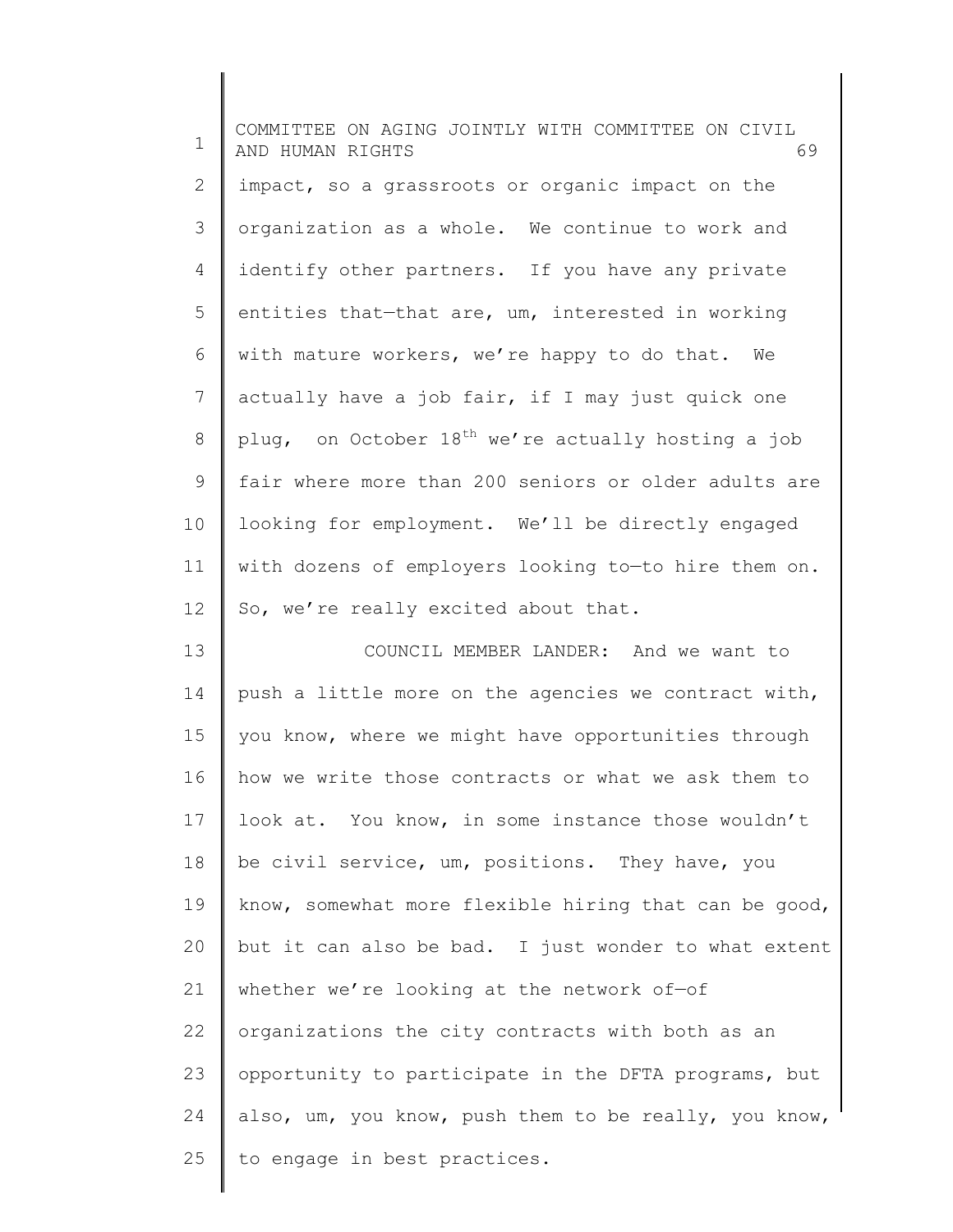1 2 3 4 5 6 7 8 9 10 11 12 13 14 15 16 17 18 19 20 COMMITTEE ON AGING JOINTLY WITH COMMITTEE ON CIVIL AND HUMAN RIGHTS 70 MARIA SERRANO: I can say that the CSEP Program it's basically contracted with over 300 community, 400 community-based organizations to deliver employment and training support to the seniors in the programs. To that end, the commitment is also that they practice with practices of employment. We educate them. Each year we're meeting with them. We are sort of expanding the resources that we have with them to avoid any form of discrimination in the workplace to educate them as well while—while they are supporting the Title V participants at these locations that they understand the protections that they are driven by. So, all this information it's made available on to the host agency partners that are in contract with the SCSEP Title V Program. Yes. COUNCIL MEMBER LANDER: So, that's great, but I guess my question is so those organizations that have decided to be SCSEP partners seem like they

21 22 23 24 25 would be the ones that would be most inclined to want to partner here and I'm asking about, you know, the agencies that contract with the city for the wide range of other service provisions who we—you know, would be a good audience with which to push a little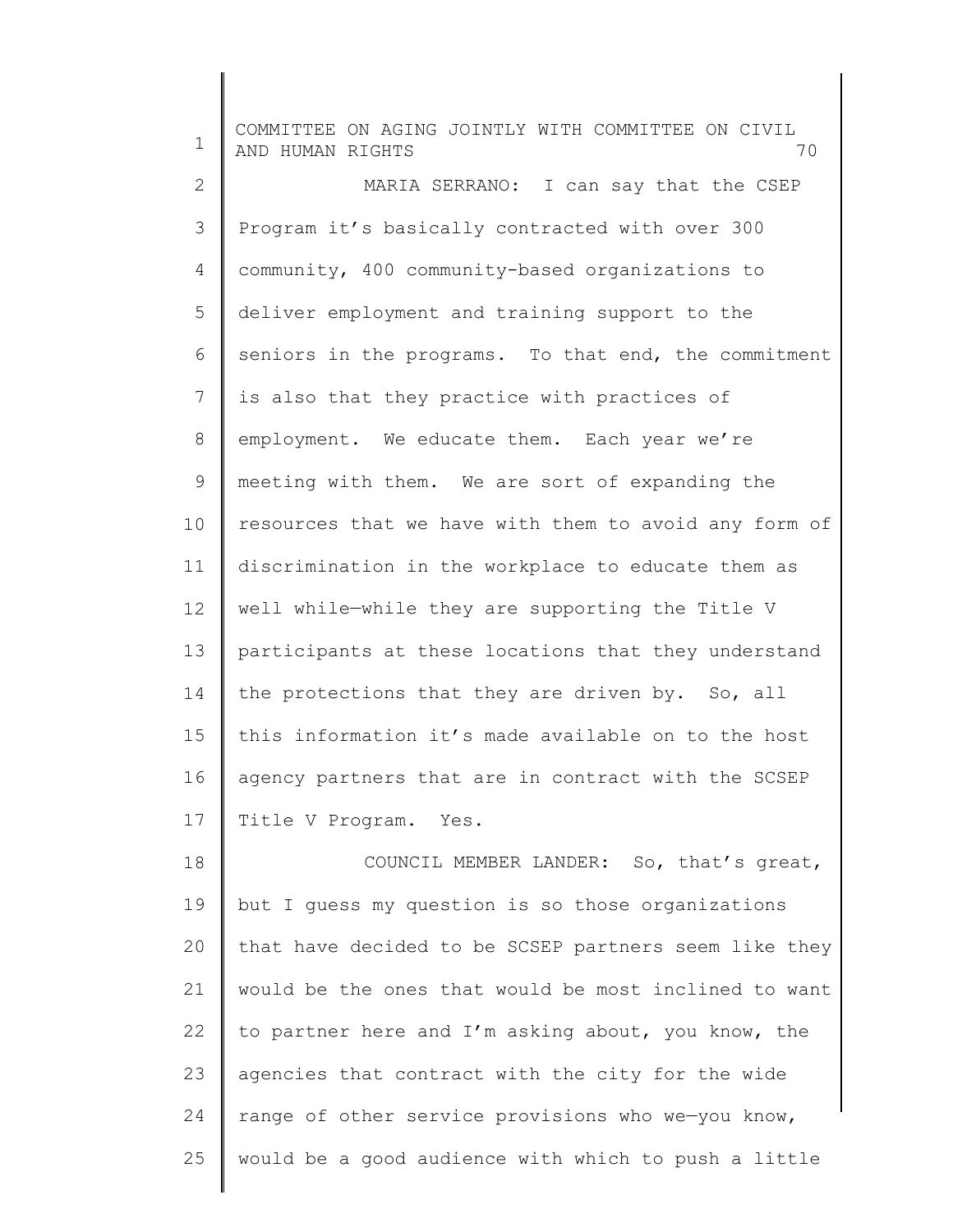| 1  | COMMITTEE ON AGING JOINTLY WITH COMMITTEE ON CIVIL<br>71<br>AND HUMAN RIGHTS |
|----|------------------------------------------------------------------------------|
| 2  | harder. If they don't yet-have not yet become SCSEP                          |
| 3  | partners or, you know, what things could we do to use                        |
| 4  | that great opportunity to keep moving people along?                          |
| 5  | EDGAR YU: You're absolutely right,                                           |
| 6  | creative ways to sort of impose these things on folks                        |
| 7  | that we wouldn't ordinarily have the opportunity to.                         |
| 8  | I think you're right and sort of the RFP process                             |
| 9  | might be a perfect opportunity to do some-to think                           |
| 10 | through some of those things, and we're absolutely                           |
| 11 | open to that                                                                 |
| 12 | COUNCIL MEMBER LANDER: For-two questions                                     |
| 13 | for the Commission. You-you've since, you know, since                        |
| 14 | Commissioner Malalis started done a lot of-built a                           |
| 15 | lot of testing work that didn't exist before in                              |
| 16 | housing and employment. Some out of legislation this                         |
| 17 | Council has passed, and some that you've decided to                          |
| 18 | do on your own. Have you learned some things in                              |
| 19 | building up the practice and the testing work in                             |
| 20 | housing and employment that would be useful to apply                         |
| 21 | in the situation of rooting out age discrimination,                          |
| 22 | you know, what-what are, you know what are some of                           |
| 23 | the things we're learning in that work that we would                         |
| 24 | want to apply here?                                                          |

25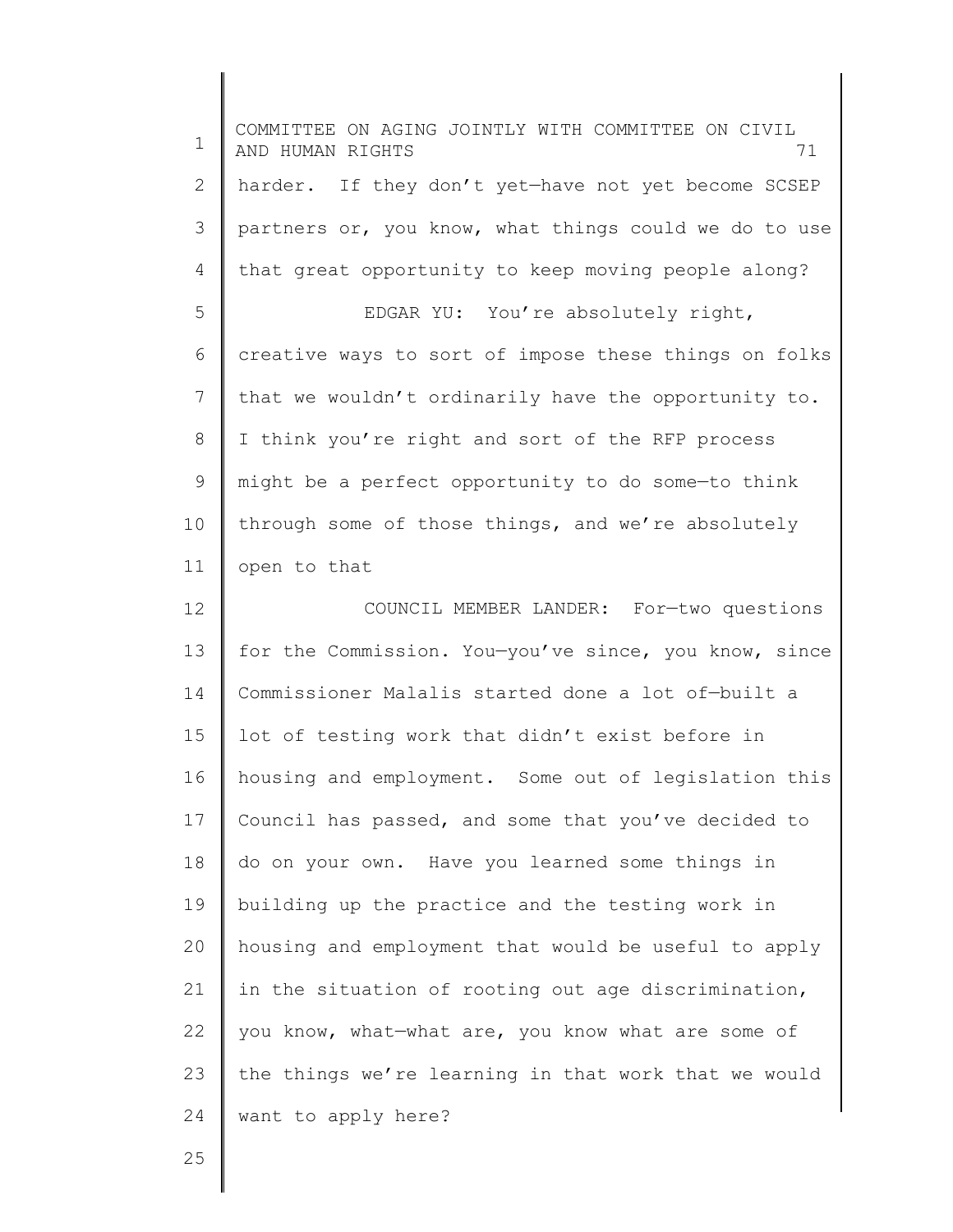1 2 3 4 5 6 7 8 9 10 11 12 13 14 15 16 17 18 19 20 21 22 23 24 COMMITTEE ON AGING JOINTLY WITH COMMITTEE ON CIVIL AND HUMAN RIGHTS 72 DEPUTY COMMISSIONER RAJ: So I think one of the good things about the testing program is that we've found that in the vast majority of tests that we have done, there hasn't been evidence of discrimination, which is a good thing. COUNCIL MEMBER LANDER: Yes. DEPUTY COMMISSIONER RAJ: But there is enough discrimination that we need to address and handle. I just also wanted to answer quickly a question that Councilwoman Chin had about the cases that we have. I just want to talk a little bit about a couple of cases. One of them was where a person was asked when they were interviewed. Most of the people who work here are in their 20s. Would that be a problem for you? Another person who came to us was told she was already in her job and she was told that you don't seem to be very good at computers, and learning the software. So, she was kind of eased out of her position because of that. So, those are still more blatant than—than the subtle forms. I think the subtle forms are more—can be—can be determined more easily when we do the Commission initiated work than than doing the, um, the complainant based work.

25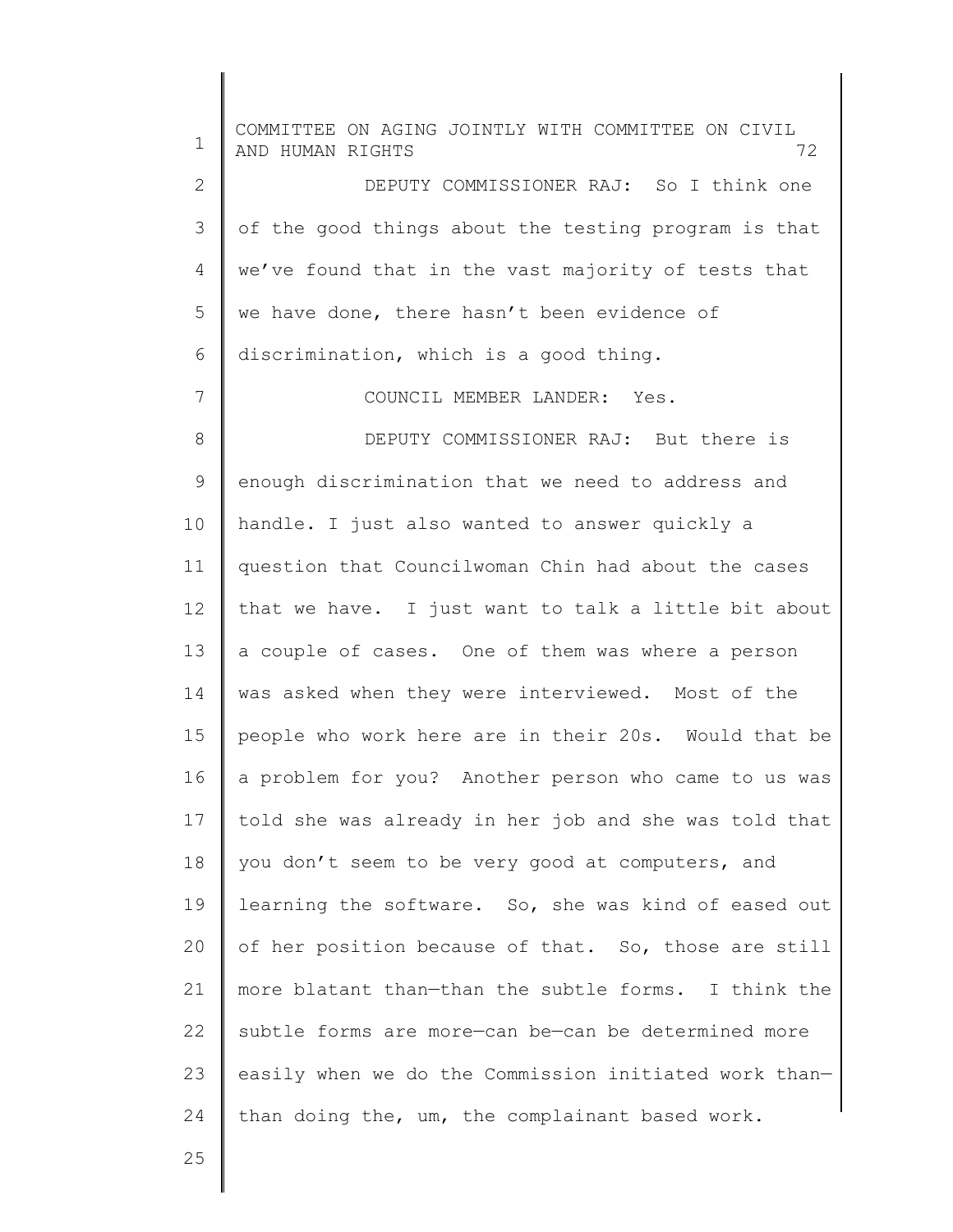| $\mathbf 1$  | COMMITTEE ON AGING JOINTLY WITH COMMITTEE ON CIVIL<br>AND HUMAN RIGHTS<br>73 |
|--------------|------------------------------------------------------------------------------|
| $\mathbf{2}$ | COUNCIL MEMBER LANDER: I quess one                                           |
| 3            | question on the testing work, you know, I can imagine                        |
| 4            | some-some things that would be discovered by                                 |
| 5            | applicants in person like what you just said about                           |
| 6            | are you comfortable with all the 20 somethings. I can                        |
| 7            | imagine, you know, comparable resumes. Like things                           |
| $\,8\,$      | are about does an older worker get in the door? So,                          |
| 9            | might the testing work include preparing comparable                          |
| 10           | resumes where the age was all that was different, and                        |
| 11           | seeing over time whether, you know, older applicants                         |
| 12           | don't get the-the interview.                                                 |
| 13           | DEPUTY COMMISSIONER RAJ: So, we haven't                                      |
| 14           | done the age discrimination testing actually--                               |
| 15           | COUNCIL MEMBER LANDER: Yes.                                                  |
| 16           | DEPUTY COMMISSIONER RAJ: -- but, um--                                        |
| 17           | COUNCIL MEMBER LANDER: [interposing]                                         |
| 18           | That's why we have to do it.                                                 |
| 19           | DEPUTY COMMISSIONER RAJ: -- historically                                     |
| 20           | what has happened is that kind of testing has been                           |
| 21           | done as projects by different groups sometimes                               |
| 22           | academic institutions, and they've sent out like                             |
| 23           | 1,300 resumes to different companies to see shat                             |
| 24           | comes back, but that just-they've found actually that                        |
| 25           | may show a trend but does not necessarily show that                          |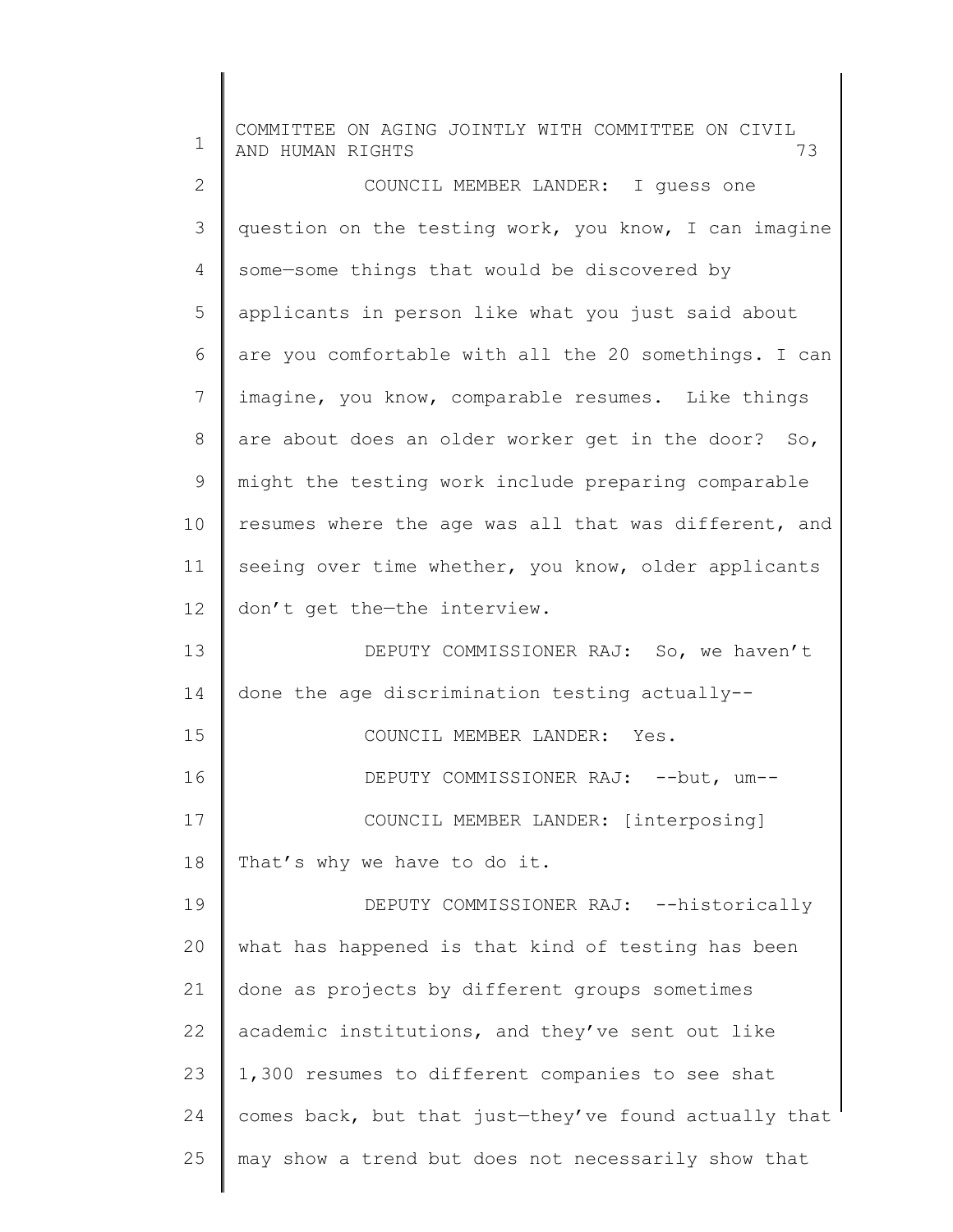1 2 3 4 5 6 7 8 9 10 11 12 13 14 15 16 17 18 19 20 21 22 23 24 25 COMMITTEE ON AGING JOINTLY WITH COMMITTEE ON CIVIL AND HUMAN RIGHTS 74 there is discrimination as to a specific company discriminating against a person because as I said before, it's difficult to separate out age—whether it's age discrimination or whether is one of the other protected classes that may have had and influence on it. When you're doing testing, you're trying to do it almost like a scientific experiment. We are trying to isolate whatever it is that you're testing and everything else remains equal. It's harder to do that with age than with other protected categories. For example the Fair Chance Act it's easier to do that because someone, you send in as a pair test if you're doing a pair test, or you can even do it as a telephone test. Someone says oh, by the way, I've got a criminal record. Is that going to be a problem? It's kind of hard to say, oh, by the way, I'm 55. Is that a problem or not? People are not going to respond to you in the same way is what we've found, is what people have found as they would say in a Fair Chance Act Testing because if you say you have a criminal record you get a response saying no that's not an issue or it depends when really that should not be the answer that you get depending on what the job is or someone who says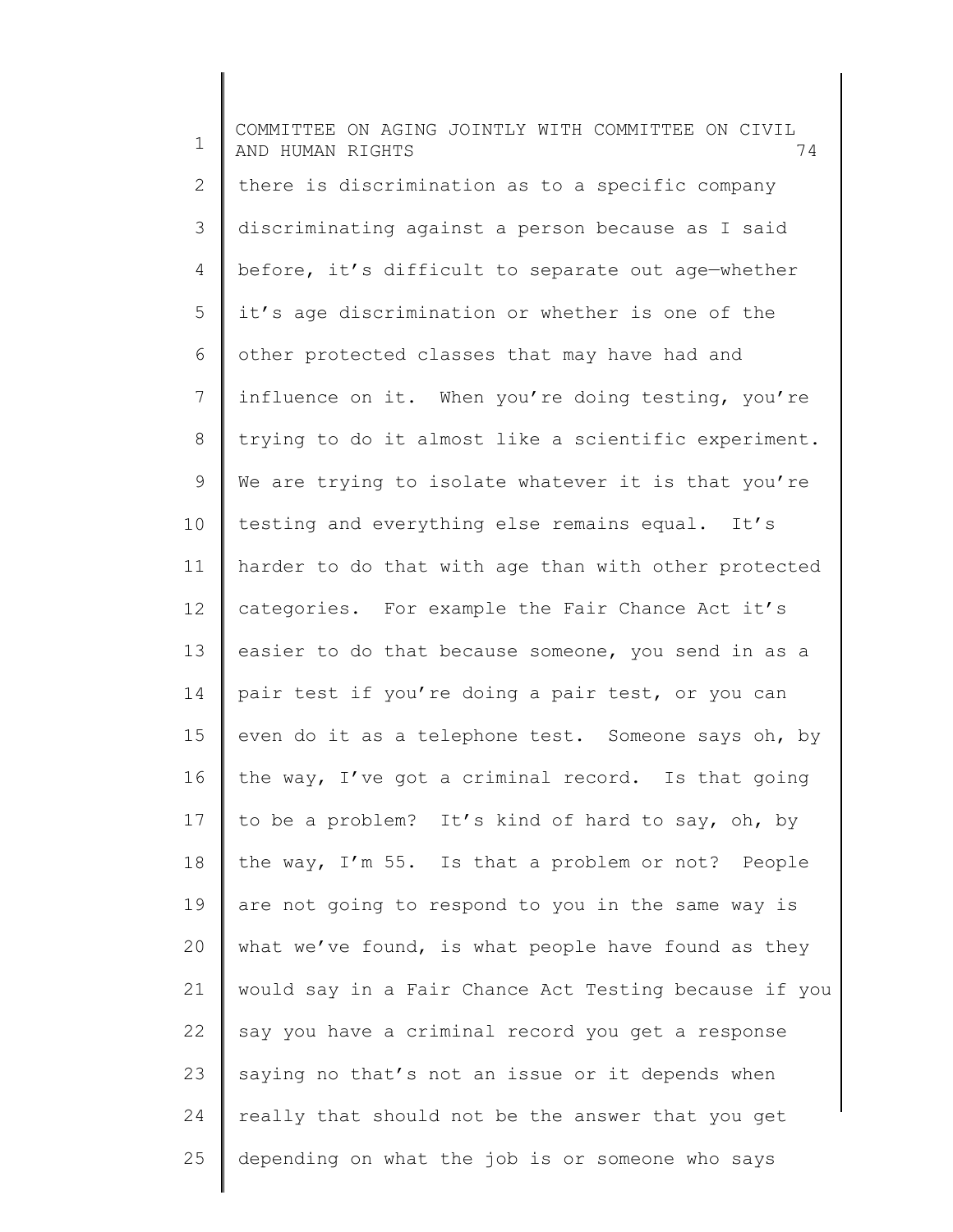1 2 3 4 5 6 7 8 9 10 11 12 13 14 15 16 17 18 19 20 21 22 23 24 25 COMMITTEE ON AGING JOINTLY WITH COMMITTEE ON CIVIL AND HUMAN RIGHTS 75 yeah, that is a problem. You know, I don't think that employer wants someone who has a criminal record. COUNCIL MEMBER LANDER: Okay well then I guess assuming that we pass—no I can't. I've lost the numbers, but the Intro program what, I mean what are the testing models that we would use. You know I understand the reasons why this would be more complex, but, you know, I think if we—if our suspicion is there are employers who are less likely to interview older applicants, you know, what are the things that we're going to do through testing to try get it? DEPUTY COMMISSIONER RAJ: So, we would do the pair testing where we would send somebody who has-who is much younger and someone who presents asas older, and give them similar resumes and see wither there is a difference, but you're going, you know, whether there's a difference in who's hired. I still think that the request for information is a much better tool for us to use, but I mean we could do the test and—and I'm not sure what we would—what would come out of those tests.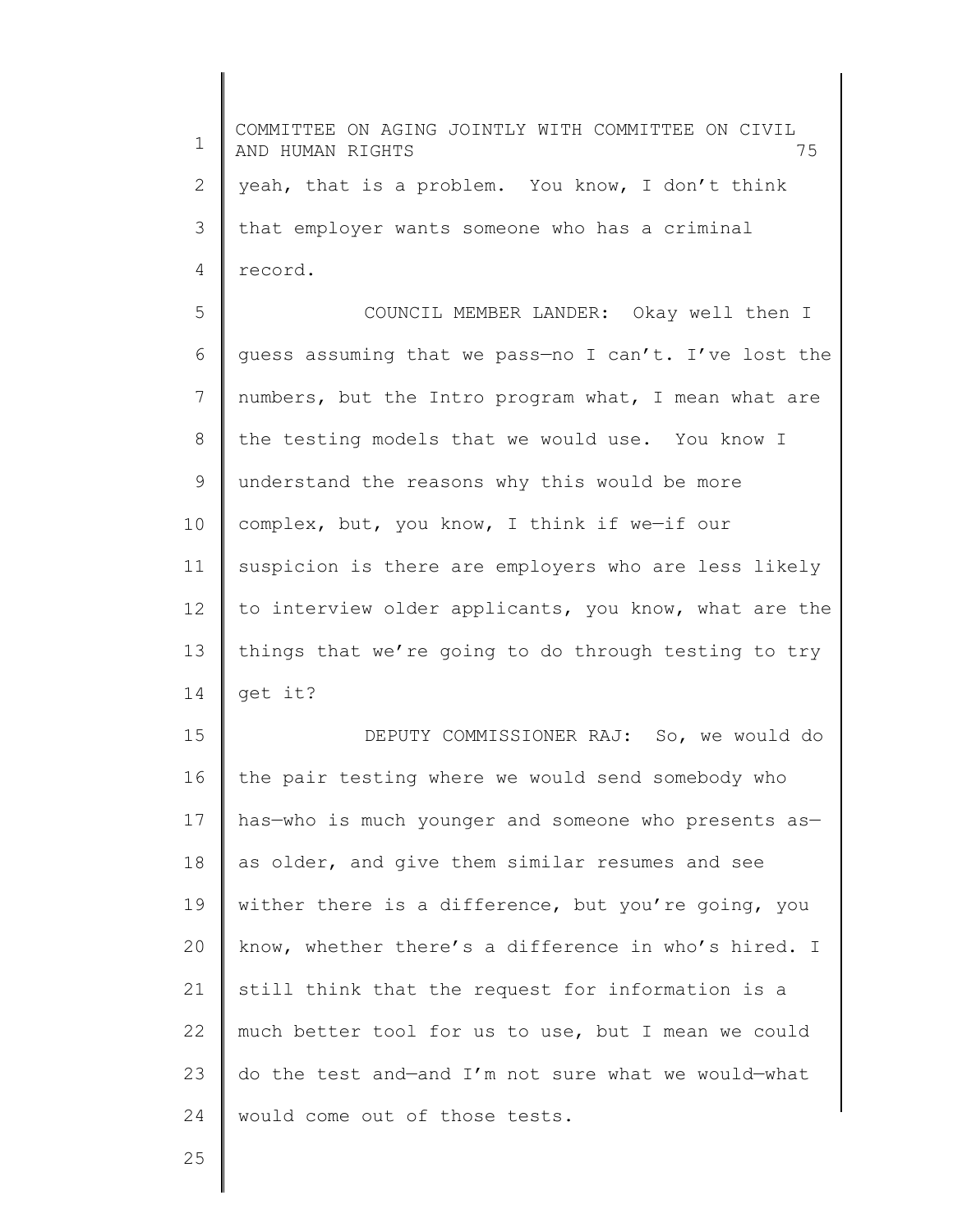| $\mathbf 1$ | COMMITTEE ON AGING JOINTLY WITH COMMITTEE ON CIVIL<br>76<br>AND HUMAN RIGHTS |
|-------------|------------------------------------------------------------------------------|
| 2           | COUNCIL MEMBER LANDER: When then I                                           |
| 3           | wonder and then I'll ask my last question and turn it                        |
| 4           | back over. I-what we would learn and where we would                          |
| 5           | have an enforceable case might be different                                  |
| 6           | situations, but that doesn't mean we should do the                           |
| 7           | testing. So, I-I could imagine we might, you know, if                        |
| 8           | we did 1,500 resumes across some companies and they                          |
| 9           | came back in ways that, you know, were not                                   |
| 10          | surprising, but were disturbing, it might be that we                         |
| 11          | didn't have a case against any of the particular                             |
| 12          | employers, but if it shoed us a big trend and, you                           |
| 13          | know, it might be worth doing the testing with an eye                        |
| 14          | not only to bringing enforcement claims, but I mean                          |
| 15          | you could still publish the list of employers. We                            |
| 16          | send, you know like we sent out 1,500. They came                             |
| 17          | back. It is, you know, here's the, the evidence                              |
| 18          | collectively of discrimination. Here's the 14                                |
| 19          | employers that we sent it to. We are getting more                            |
| 20          | serious about age discrimination even if we don't                            |
| 21          | have, as you say, you know a slam dunk case on some                          |
| 22          | tech company that, you know, we think is--                                   |
| 23          | DEPUTY COMMISSIONER RAJ: Right.                                              |
| 24          | COUNCIL MEMBER LANDER: -- needs to-needs                                     |
| 25          | to evolve on age discrimination.                                             |
|             |                                                                              |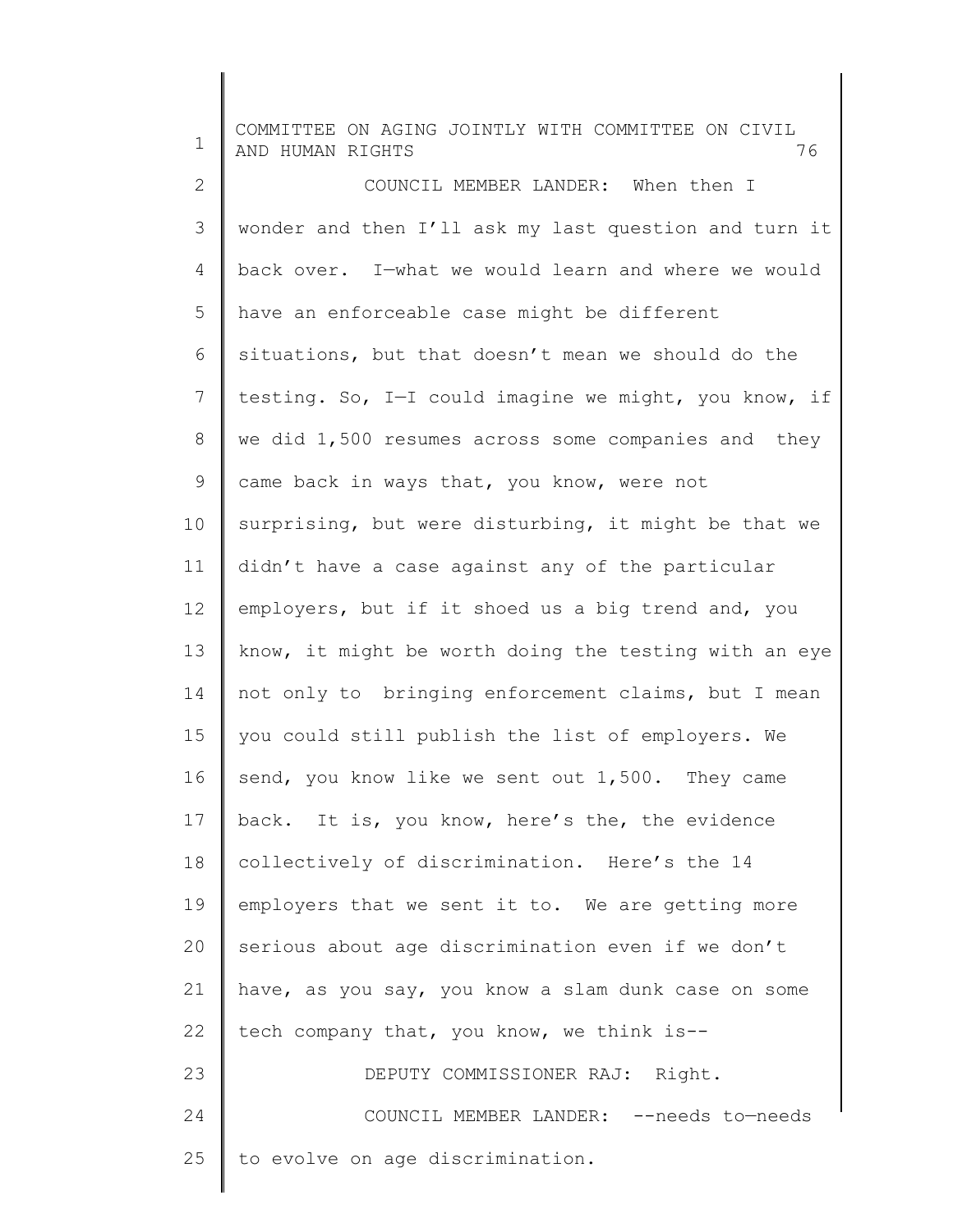| 1            | COMMITTEE ON AGING JOINTLY WITH COMMITTEE ON CIVIL<br>AND HUMAN RIGHTS<br>77 |
|--------------|------------------------------------------------------------------------------|
| $\mathbf{2}$ | DEPUTY COMMISSIONER RAJ: So, I think                                         |
| 3            | that we should be careful about publishing the names                         |
| 4            | of people that we sent the test to, because it may                           |
| 5            | not be really clear that It' because of age. There                           |
| 6            | may be many other factors. When you go in for an                             |
| 7            | interview it may not necessarily be because of your                          |
| $8\,$        | age. It may be like you didn't come across as a good                         |
| $\mathsf 9$  | interview. You, you know, there are many reasons that                        |
| 10           | someone may not be chosen. So, I would be a little                           |
| 11           | reluctant to-                                                                |
| 12           | COUNCIL MEMBER LANDER: Well, what all I                                      |
| 13           | would say here is I hear you using your-enforcing                            |
| 14           | your law enforcement powers judiciously, and I agree                         |
| 15           | that if you don't-if you're not ready to say a                               |
| 16           | particular employer engaged in particular actions                            |
| 17           | that are evidence of discrimination, but, you know,                          |
| 18           | let's imagine the world where we did the study and it                        |
| 19           | came back with clear evidence across the entirety of                         |
| 20           | the field that there was discrimination. I don't                             |
| 21           | know why it wouldn't be bad to say here's the 20                             |
| 22           | employers that we sent applications to. We're not                            |
| 23           | going to tell you which one. We're not-we're not                             |
| 24           | bringing enforcement claims, but across the group                            |
| 25           | there was that issue. We'd encourage the people that                         |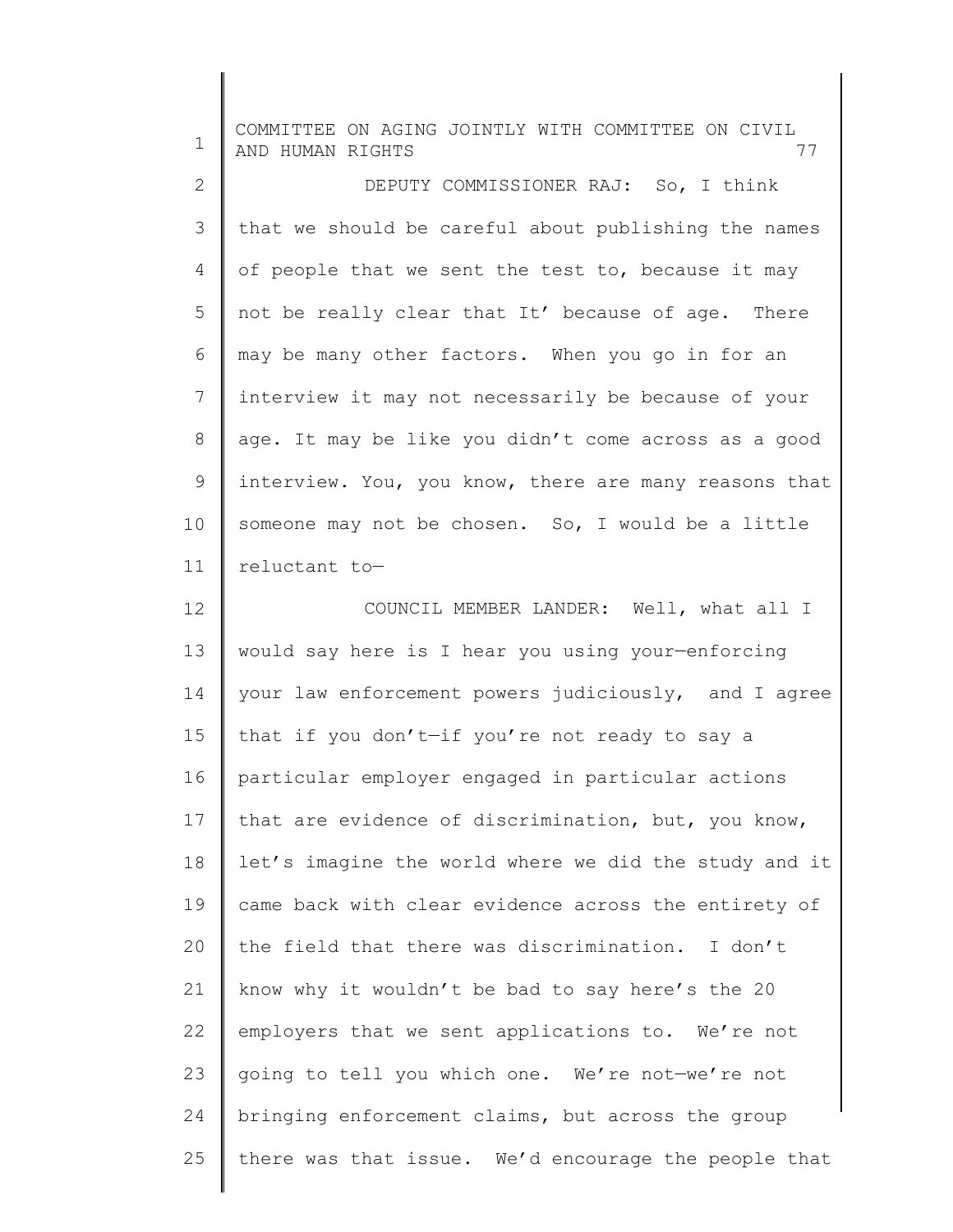1 2 3 4 5 6 7 8 9 10 11 12 13 14 15 16 17 18 19 20 21 22 23 24 25 COMMITTEE ON AGING JOINTLY WITH COMMITTEE ON CIVIL AND HUMAN RIGHTS 78 care about those employers to say to them what are you doing on this issue. There might be ways I think this just goes to your point that this is a challenge on the one hand, this is a challenging field around which to make the same kinds of cases that we sometimes can in other areas, but if we know there is pervasive discrimination we want to push on, then we need to be creative and come up with some ways to push employers collectively. So, I guess then we just—I'll—I'll leave it here, but I think there would be some ways to use testing methodologies, and to use tools that are somewhere in between a very broad education that everyone should be better and we've got a case right here the we shine a spotlight on the issue and kind of push us all forward. So, I'll just—I'll ask my last question now, which is I was peaking at the 2019 Annual Report, which looks great, and really speaks to increasing work in a lot of different ways. It speaks to really good work dealing with caseload management and some creative solutions to trying to settle things earlier, to close old cases. Like it really reflects doing all you can with the resources that you have while we keep assigning you more work to do and you want to do more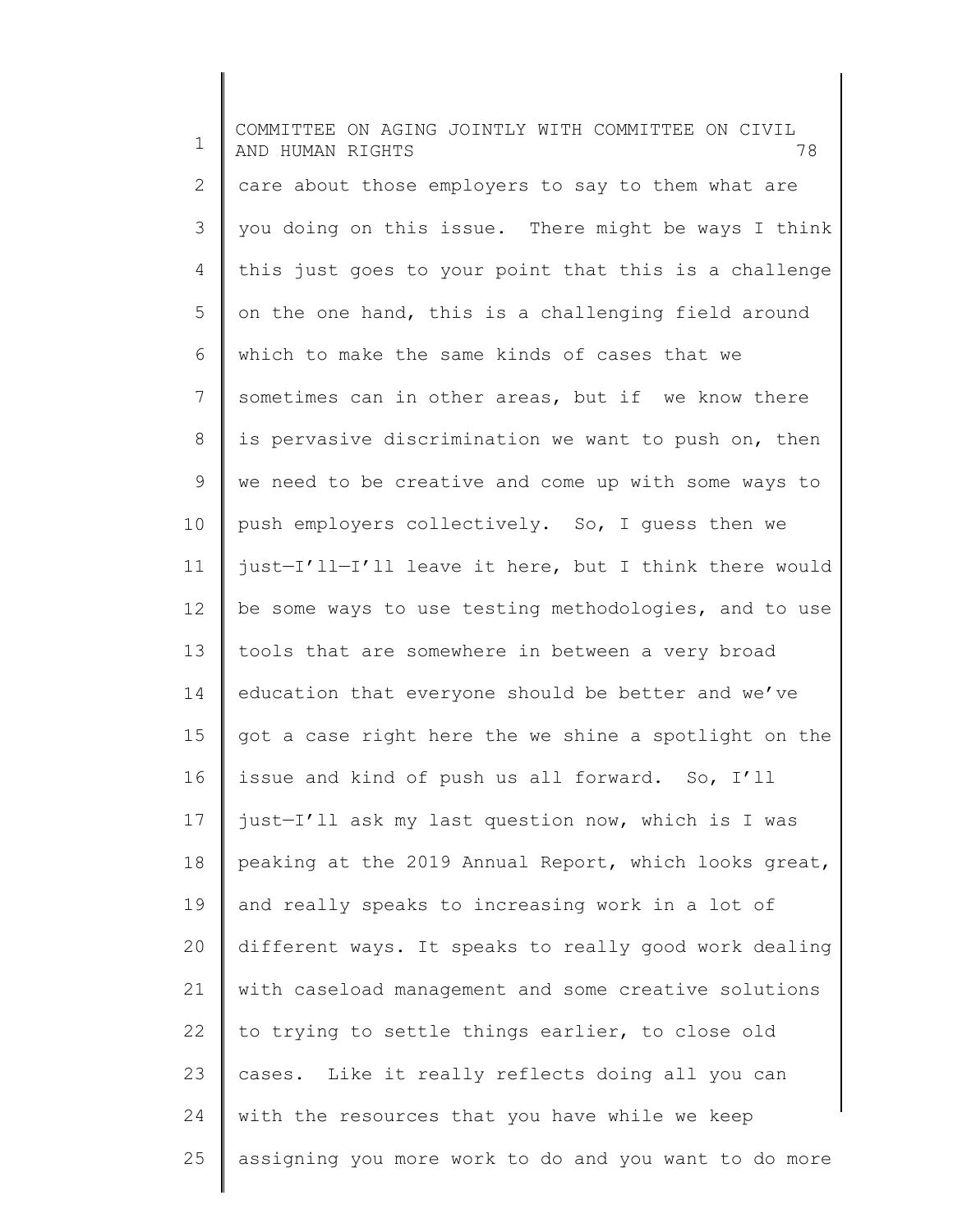1 2 3 4 5 6 7 8 9 10 11 12 13 14 15 16 17 18 19 20 21 22 23 24 25 COMMITTEE ON AGING JOINTLY WITH COMMITTEE ON CIVIL AND HUMAN RIGHTS 79 work and, therefore, kind of informing like you said responsibility keeps growing. Despite all of that, it does ring true that the average case processing time was up again last year and the year before, which is not surprising when we assign you more responsibility and don't give you enough resources to have more people to process all the cases even if you are taking a lot of steps to try to address caseload management with the resources you have. But to me, looking at the numbers in the Mayor's Management Report and the 2019 Report, it remains the case that despite all you're doing because we're assigning you more and not giving you more resources, it takes longer on average to process a complaint, and if we're going to give you more work, which I'm in favor of doing and these bills, it would be incumbent on us to give you the resources to do that work in a way that didn't lead to lengthened processing times. So, would like to take the opportunity to talk me out of that perception or—or not? DEPUTY COMMISSIONER SUSSMAN: No comment. [laughter] COUNCIL MEMBER LANDER: You know, obviously, Mr. Chair, you've been—you've been a good,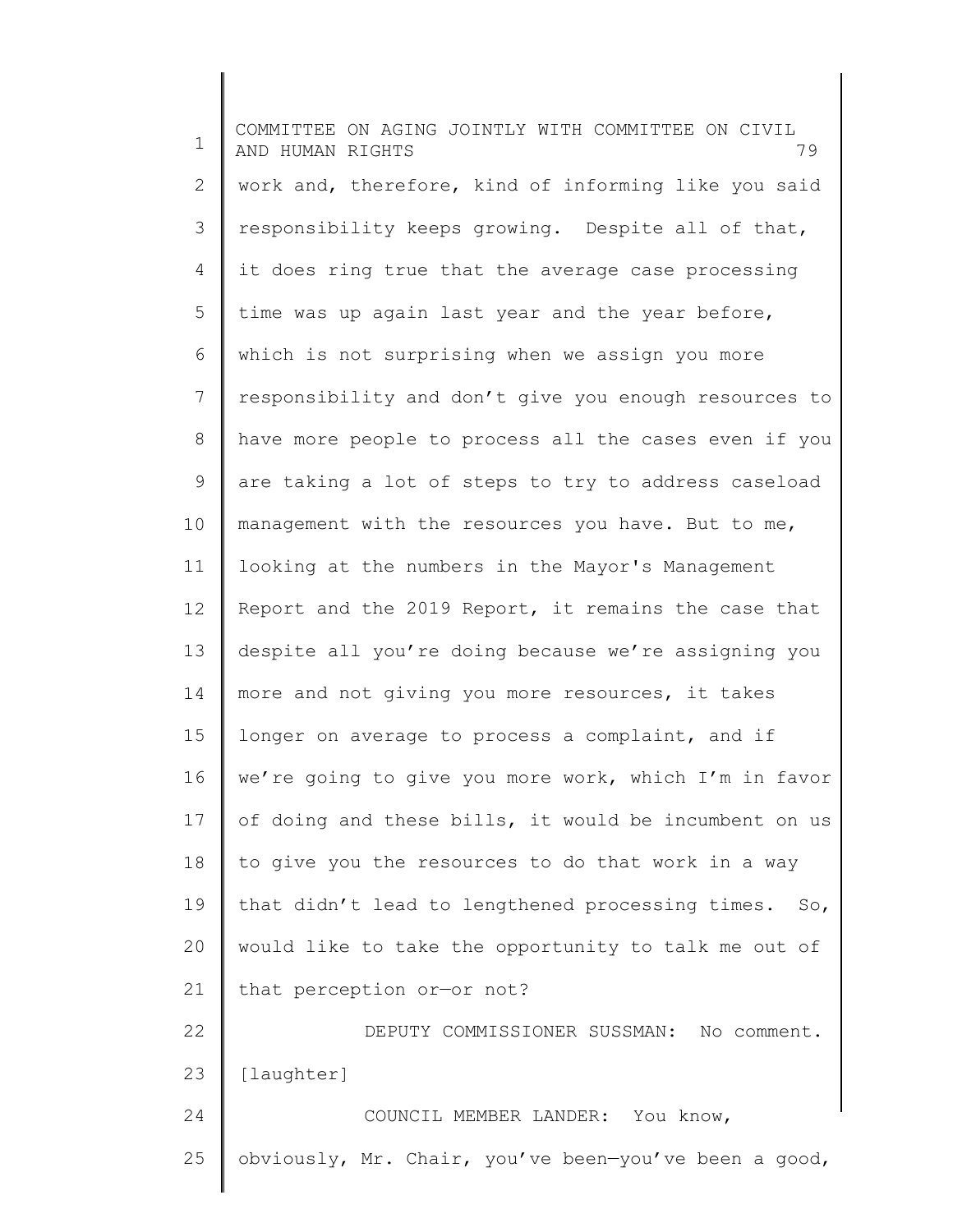| $\mathbf 1$ | COMMITTEE ON AGING JOINTLY WITH COMMITTEE ON CIVIL<br>80<br>AND HUMAN RIGHTS |
|-------------|------------------------------------------------------------------------------|
| 2           | you know advocate on this as well, but I just think                          |
| 3           | every time we add a responsibility to the Commission,                        |
| 4           | even if it's a really good and important one, that we                        |
| 5           | are mindful that unless we put more budget time get                          |
| 6           | them more staffed to process the complaints then what                        |
| 7           | that means is people the bring complaints are going                          |
| 8           | to be waiting longer for justice. So, that's not a                           |
| 9           | reason not to do more. It's just a reason for us to                          |
| 10          | all work together as you have been a leader on, but                          |
| 11          | I'm just saying for the public and for all of us when                        |
| 12          | we do these things we've got a responsibility to make                        |
| 13          | sure we get more resources to keep doing this work.                          |
| 14          | CHAIRPERSON EUGENE: Well, thank you very                                     |
| 15          | much Council Member Lander. You know, you inspire me.                        |
| 16          | You know, you bring a cushion to my mind right now.                          |
| 17          | So, I know Council Member Lander has been talking                            |
| 18          | about budgets, and I think that previously in one of                         |
| 19          | the public hearings I did ask the question and I'm                           |
| 20          | going to ask it again: What is your biggest                                  |
| 21          | challenge in addition to this very, very important                           |
| 22          | issue? What is the biggest challenges that you are                           |
| 23          | facing?                                                                      |
| 24          | DEPUTY COMMISSIONER SUSSMAN: So, I think                                     |
|             |                                                                              |

 $\Big\|$ 

25 | that in an affort, you know, there are certain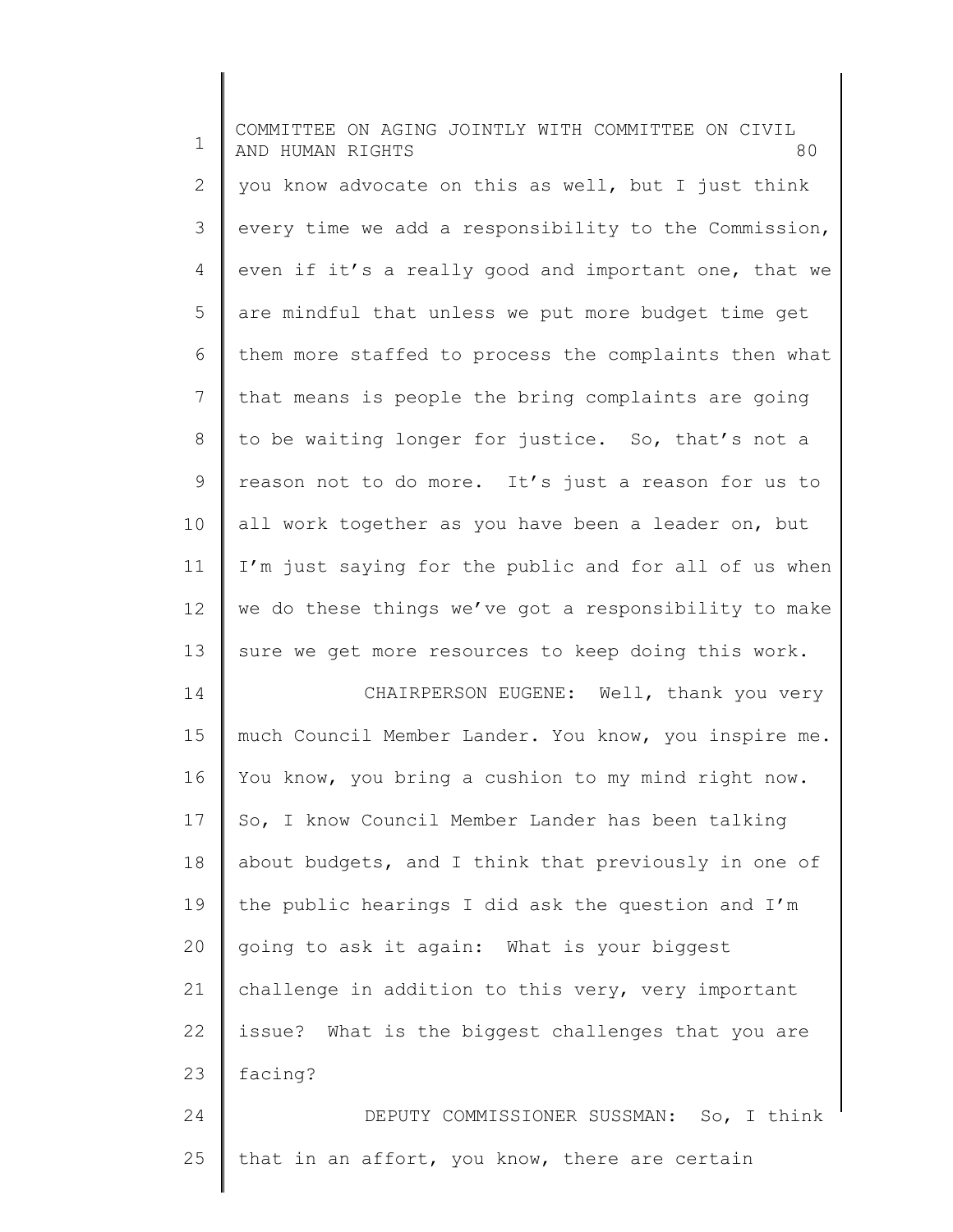1 2 3 4 5 6 7 8 9 10 11 12 13 14 15 16 17 18 19 20 21 22 23 24 25 COMMITTEE ON AGING JOINTLY WITH COMMITTEE ON CIVIL AND HUMAN RIGHTS 81 evident enforcement agencies, as a law enforcement agency, we are governed by out statute and our statute and our rules create a process and that process can be really lengthy, and it can be lengthy for good reasons. It ensures due process, time for respondents to respond and answer, a rebuttal to be submitted, for the evidence to be weighed and assessed and gathered, but for people who are either in crisis situations need—because they are about to lose out on a housing opportunity because they have a voucher or because they have a disability and are unable to use their bathroom in their building—in their apartment because they have a disability or a pregnant worker who is about to be terminated because she's not getting the accommodations she need to maintain a health pregnancy, we—the-the tools, the sort of the—the process that is built into our statute doesn't account for those crises and immediate interventions that we often are faced with. And so, what we've done is we've created tis precomplaint intervention process, and we've filled, we've identified –we've moved staff to—to respond to those cases more urgently. We have created an entire process for that so, if we get a call from someone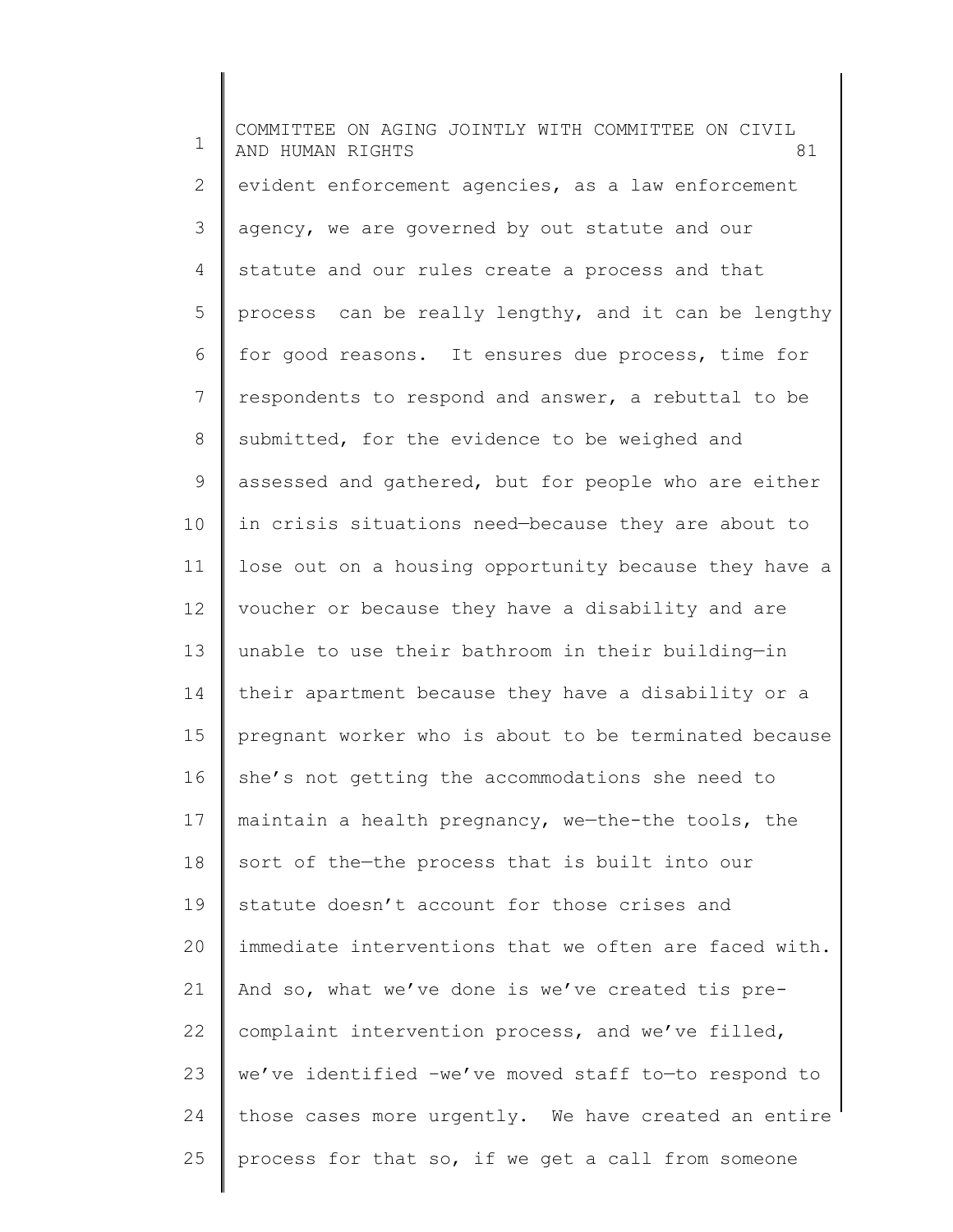1 2 3 4 5 6 7 8 9 10 11 12 13 14 15 16 17 18 19 20 21 22 23 24 25 COMMITTEE ON AGING JOINTLY WITH COMMITTEE ON CIVIL AND HUMAN RIGHTS 82 who is still currently employed and facing, you know, a disability accommodation issue or a religious accommodation issue or pregnancy accommodation issue, and they need an urgent intervention, we have crated the mechanism by which we can get on the phone and start making—start doing advocacy and saying are you aware employer that you must provide a reasonable accommodation unless you can show that it proves—I provide—it causes an undue hardship, and in many- In some of those situations we are able to keep that person employed. The last thing we want to is, you know, someone to go through a full process with us only to learn that had—that we could have maybe done and early intervention and kept them employed rather than get them damages after the fact once they've lost a job due to discrimination or the failure to get a reasonable accommodation. So, I think we struggle with addressing systemic discrimination, which we know exists on a large scale, which requires long-term investment in complaints and investigations, and issuing decisions and orders that state broad policy and take bold positions with also this need to address the urgent needs of New Yorkers every single day who are facing unstable housing or a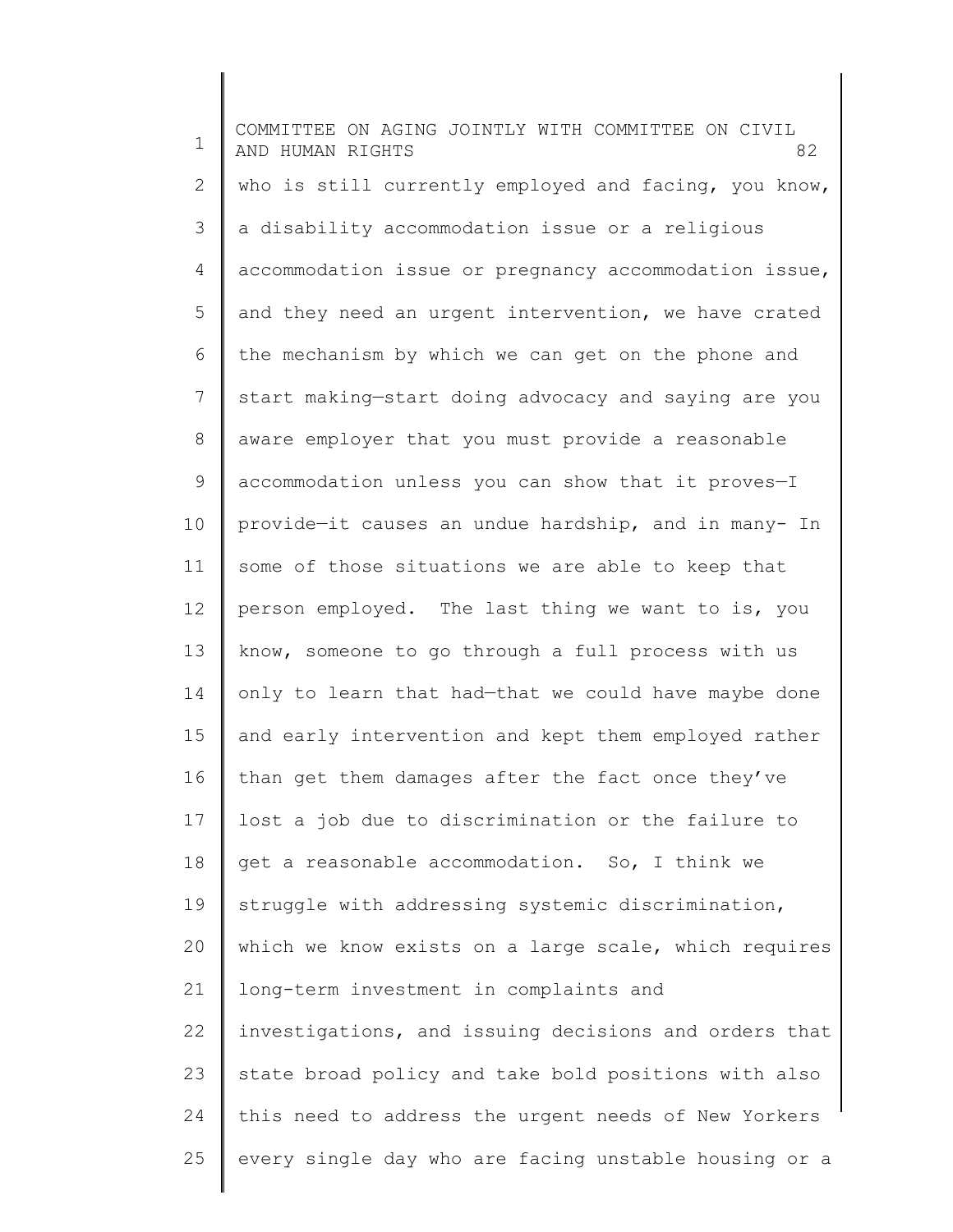1 2 3 4 5 6 7 8 9 10 11 12 13 14 15 16 17 18 19 20 21 22 23 COMMITTEE ON AGING JOINTLY WITH COMMITTEE ON CIVIL AND HUMAN RIGHTS 83 complete lack of housing because of discrimination or the fact that they may be pushed out of their job at any moment because of-or are facing a daily onslaught of harassment in the workplace. So, it's really the struggle to balance those two things, and historically the agency had not done that rapid response, but our Commissioner and the staff really felt strongly that we needed to be more creative and be more nimble to respond to the needs of New Yorkers, and so that's what we're—what we're doing, but it's this constant balancing to ensure that we're doing both. We're doing the long-term sort of addressing sort of systemic patterns and-and taking those bold positions and also working to meet the urgent needs of New Yorkers everyday. CHAIRPERSON EUGENE: Thank you. Thank you very much. I do understand your answers, but there's in here I didn't catch at all. Let me get back to Council Member Lander. In order to provide the best services possible, some of those, you know, resources are necessary. Efficient staffing is necessary. So, that means that my question to you:

25 terms of budget, increase of budget, would be in a

Do you believe that if you have more resources in

24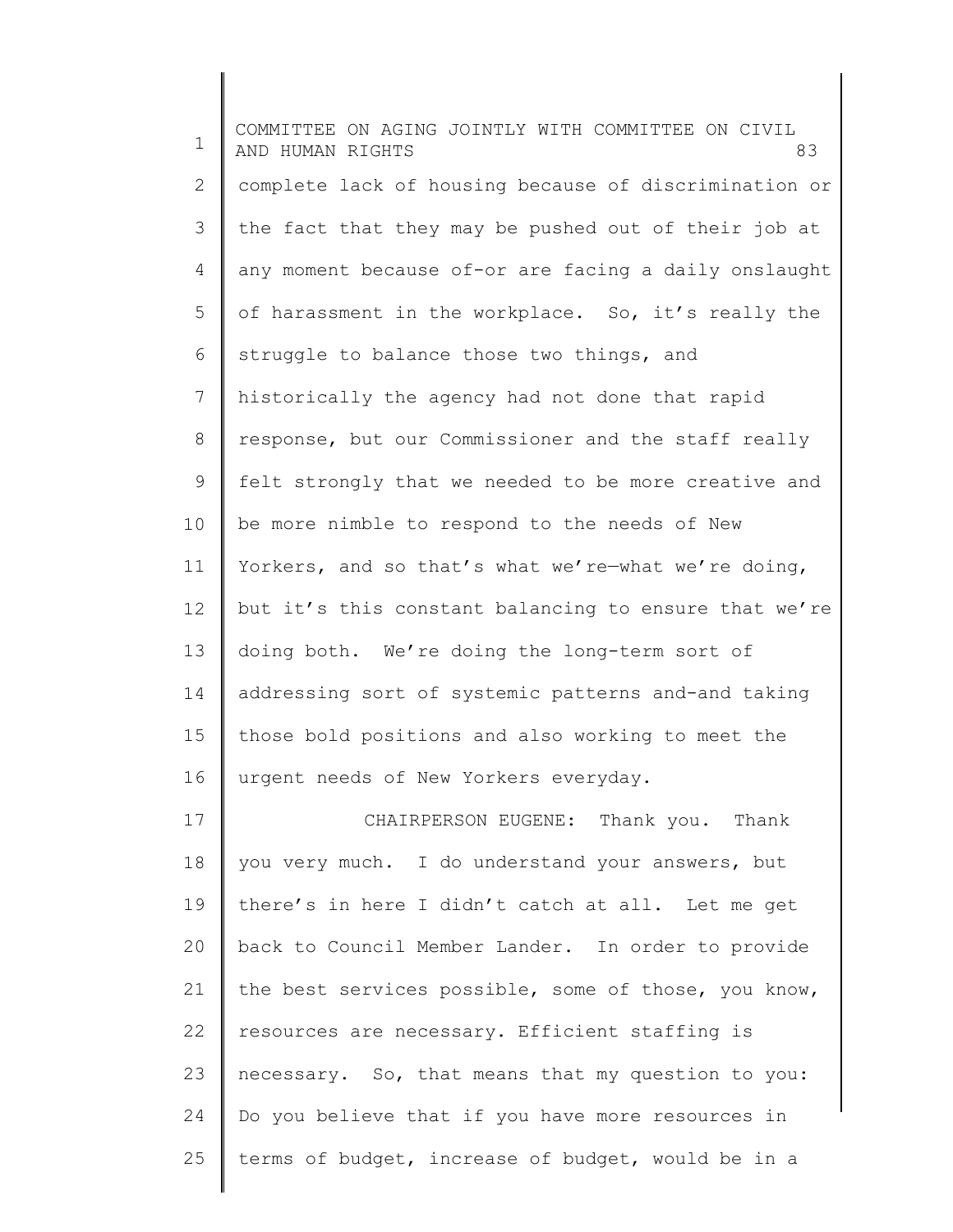1 2 3 4 5 6 7 8 9 10 11 12 13 14 15 16 17 18 19 20 21 22 23 24 25 COMMITTEE ON AGING JOINTLY WITH COMMITTEE ON CIVIL AND HUMAN RIGHTS 84 better position to address those issues? And I think I asked this—this question before, but nobody, you know, gave me the answer because we do know to be in a better position to provide good service, we need staff. We need resources. Have you been able to identify any budget needs in the Commission that would allow you to better serve those people that are facing age discrimination in the workplace? DEPUTY COMMISSIONER SUSSMAN: Well, we are grateful that, you know, 4-1/2 years ago when we before all these committees, we had a staff of about 55 at the agency and thanks to the support of the Council, and the Administration, our staff members have nearly tripled, and so the work of the agency as reflected in our remarks, you know, we have recovered almost five times the number of damages and penalties at this agency in Fiscal Year 2019 than we did in the year prior to Commission Malalis' start, and that is in large part due the incredible work of Deputy Commissioner Raj's team, the increased staffing and resources, and the, you know, the—the increase of rising of the standards of investigations and prosecutions, and thinking more creatively about how we look at how win practice cases. We look at broad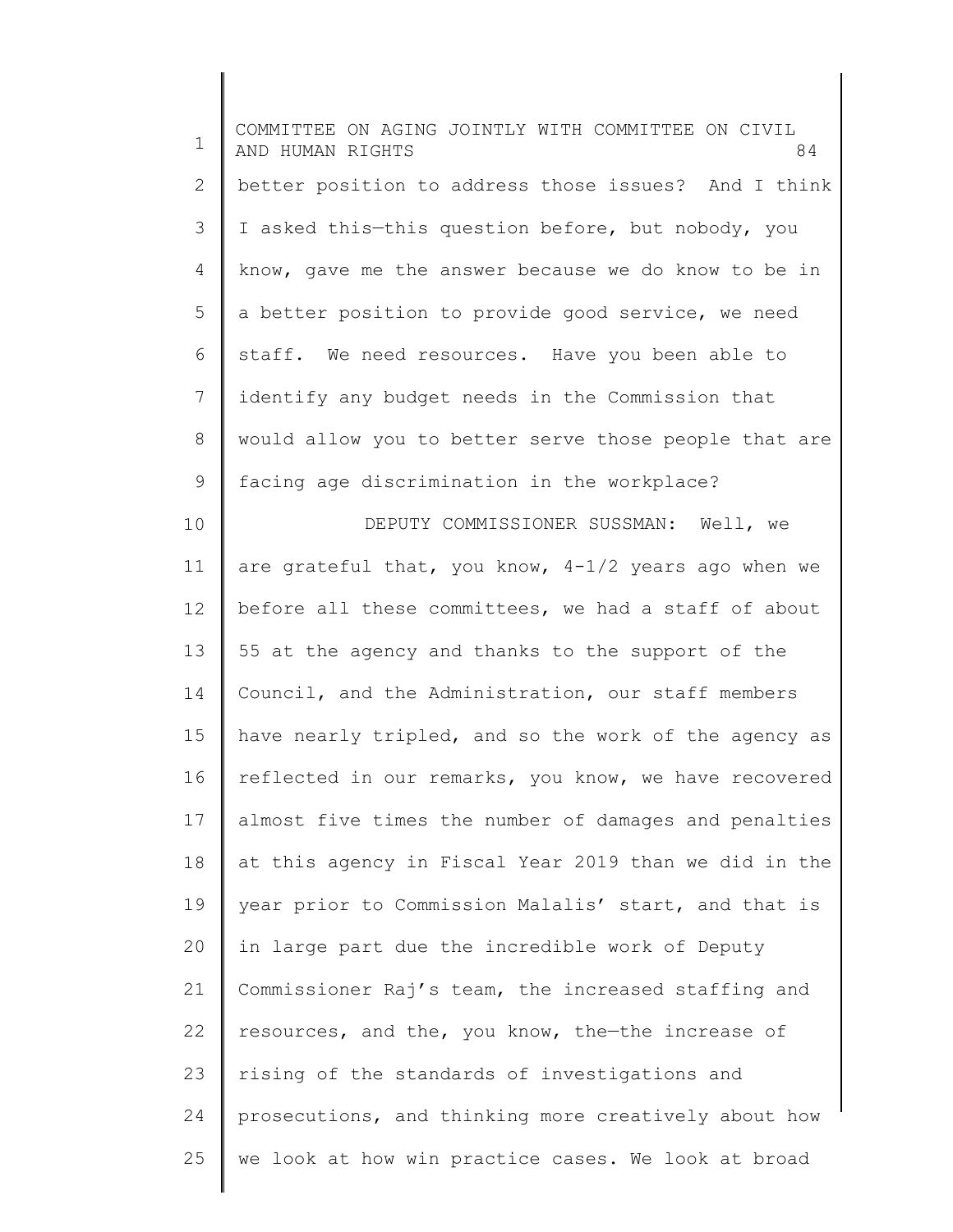1 2 3 4 5 6 7 8 9 10 11 12 13 14 15 16 17 18 19 20 21 22 23 24 25 COMMITTEE ON AGING JOINTLY WITH COMMITTEE ON CIVIL AND HUMAN RIGHTS 85 investigations. Those also take time, and so, I think that for every additional attorney that joins Deputy Commissioner Raj's team, that's a caseload of cases that can move because we have more attorneys to move those cases. So, again it is a struggle. We want to be a visible presence, and I think our presence and visibility has grown as we have grown and that's, you know, also dedicating efforts to do community outreach and education, to be present on social media, but that results in more people coming to the agency. So, again, it is—it is something that we—that we struggle with. We know case processing times are lengthy. We are constantly working to address that without giving up doing good and thorough investigations. So, I guess to answer you question, every new attorney we bring in gets a caseload, and—and we—and—and that allows more cases to move along in-in-in the process. CHAIRPERSON EUGENE: Thank you very much for that also. Thank you. Let me turn it back now to Council Member Chin. Thank you. CHAIRPERSON CHIN: Okay, I guess during budget time we have to get it out of you. [laughter] Council Member Treyger had a question.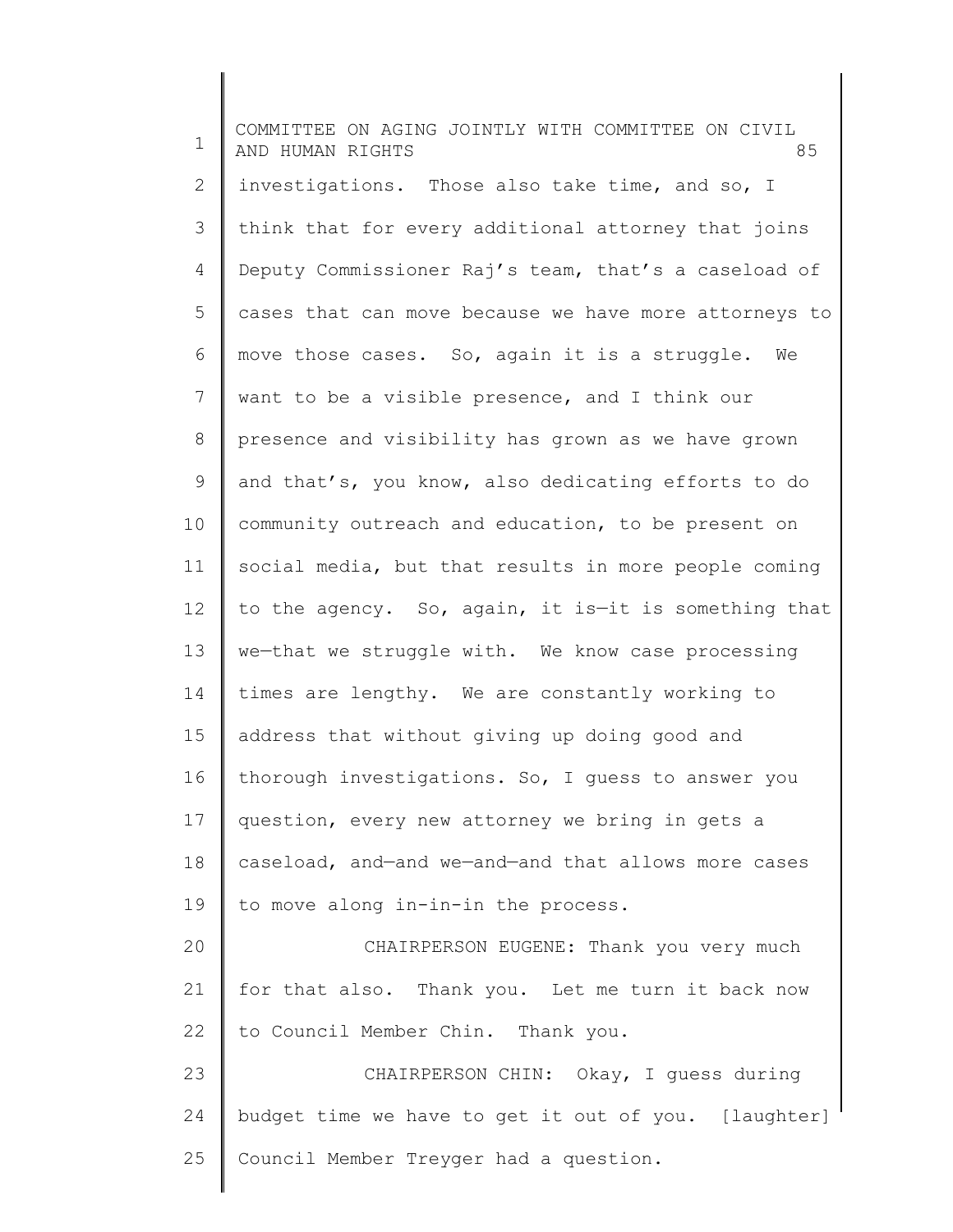| $\mathbf 1$    | COMMITTEE ON AGING JOINTLY WITH COMMITTEE ON CIVIL<br>AND HUMAN RIGHTS<br>86 |
|----------------|------------------------------------------------------------------------------|
| $\overline{2}$ | COUNCIL MEMBER TREYGER: Yes, thank you                                       |
| 3              | to both chairs I think for a very important timely                           |
| 4              | hearing and just a couple of question and I think                            |
| 5              | there's a lot of learning follow-up work that is a                           |
| 6              | part of process, but just a quick question. I'm a                            |
| 7              | big believer that we need to model the behavior that                         |
| 8              | we expect others to follow. Would you agree that the                         |
| 9              | city as a significant employer itself needs to model                         |
| 10             | the behavior that we expect to see? Now is that-is                           |
| 11             | that fair?                                                                   |
| 12             | DEPUTY COMMISSIONER SUSSMAN: Yes.                                            |
| 13             | COUNCIL MEMBER TREYGER: Thank you.<br>Do                                     |
| 14             | we know how many seniors serve as commissioners in                           |
| 15             | New York City government?                                                    |
| 16             | DEPUTY COMMISSIONER SUSSMAN: I guess                                         |
| 17             | the-well, I-I wouldn't-I'm not sure I have the number                        |
| 18             | off the top of my head, but it would also depend on                          |
| 19             | how you define senior.                                                       |
| 20             | COUNCIL MEMBER TREYGER: But that's -that                                     |
| 21             | is my next kind of question.                                                 |
| 22             | DEPUTY COMMISSIONER SUSSMAN: Okay.                                           |
| 23             | COUNCIL MEMBER TREYGER: Is there-is                                          |
| 24             | there a definition of senior-do we have-do we have                           |
| 25             | that?                                                                        |
|                |                                                                              |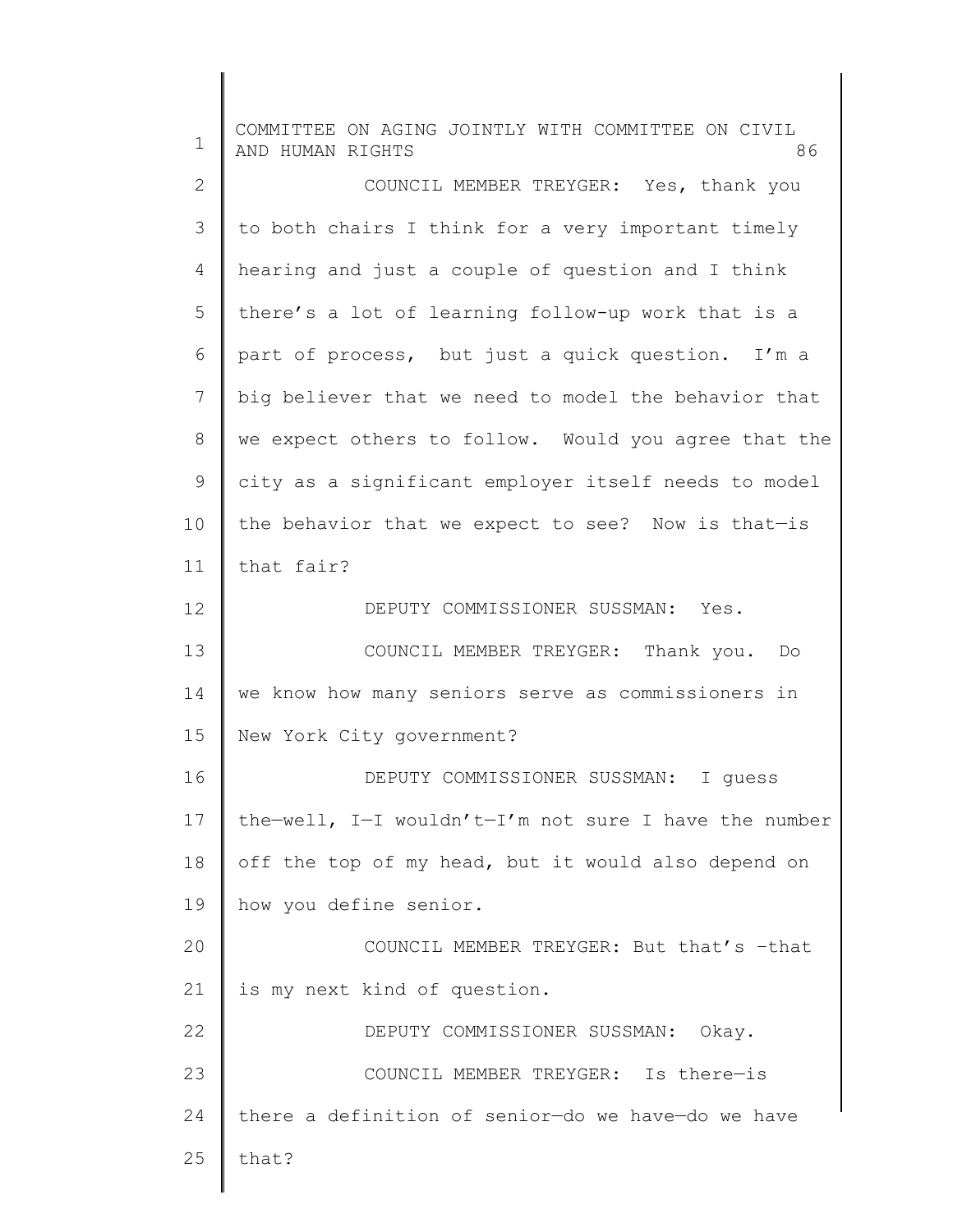1 2 3 4 5 6 7 8 9 10 11 12 13 14 15 16 17 18 19 20 21 22 23 24 25 COMMITTEE ON AGING JOINTLY WITH COMMITTEE ON CIVIL AND HUMAN RIGHTS 87 EDGAR YU: Sure, a senior from DFTA's perspective on a variety of our programs is 60 and older. There are a whole number of programs including those we described today where it's 55 and older. COUNCIL MEMBER TREYGER: Right. EDGAR YU: So—so, depending on which particular program we're talking about. COUNCIL MEMBER TREYGER: It's an interesting question about how many folks who are 60 and over have served in senior positions in governments, commissioners, deputy commissioners and so forth because again that's a part of modeling and expectations and I look at for example one agency's policy. I'm going to share with you very briefly this was written in a publication The Gothamist in June of 2019. So, earlier this year. It says: A high ranking NYPD Officer took his own life on Wednesday just a few weeks before he was set to face mandatory retirement because of his age. According to reports, the 62-year-old police chief had submitted his retirement papers one day earlier after 39 years on the job. The NYPD's mandatory retirement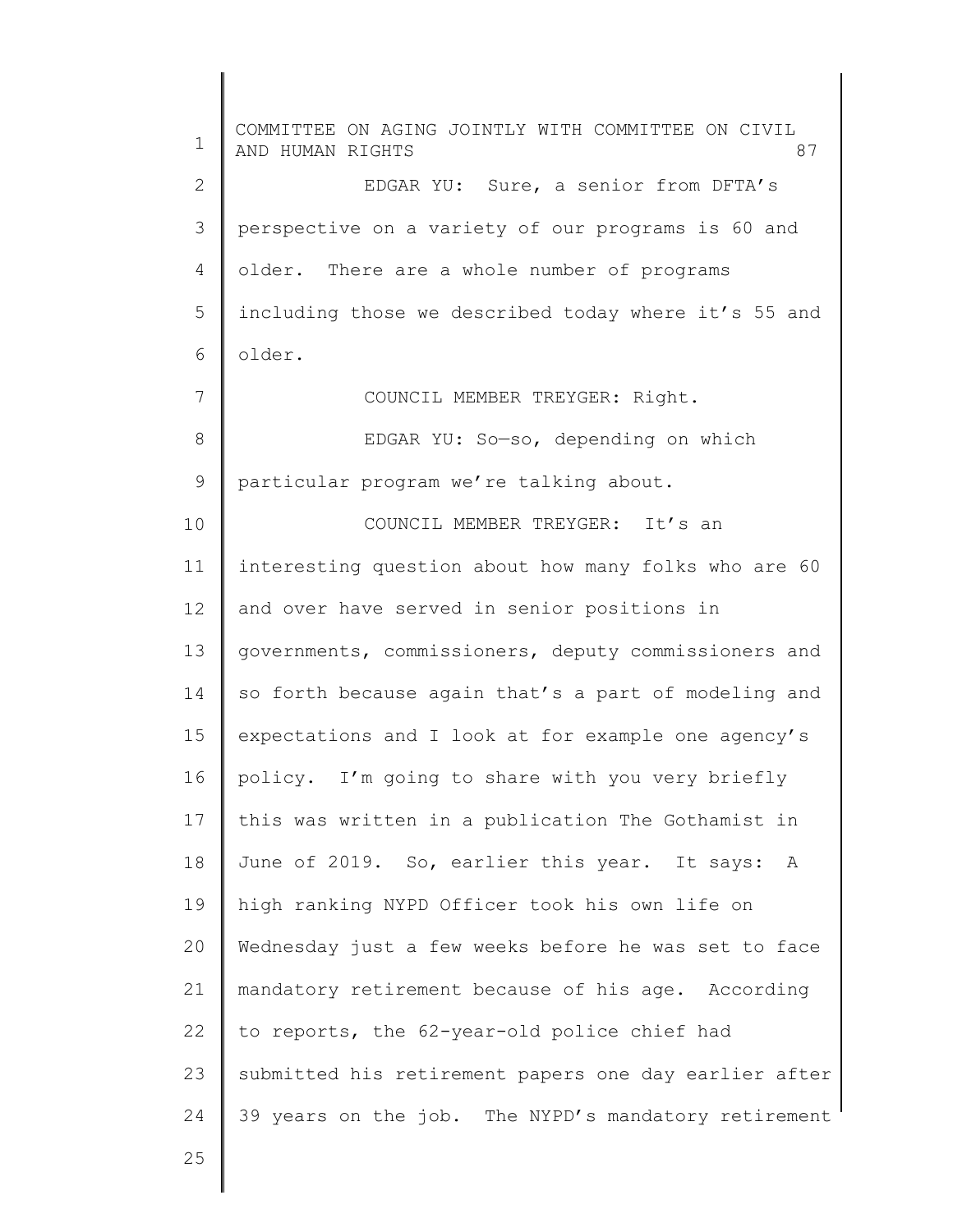| $\mathbf 1$ | COMMITTEE ON AGING JOINTLY WITH COMMITTEE ON CIVIL<br>AND HUMAN RIGHTS<br>88 |
|-------------|------------------------------------------------------------------------------|
| 2           | age is 63. Are you familiar with the NYPD's                                  |
| 3           | mandatory retirement age?                                                    |
| 4           | DEPUTY COMMISSIONER SUSSMAN: Yes. I                                          |
| 5           | think generally speaking we're aware that certain                            |
| 6           | uniformed agencies I think primarily have statutory                          |
| 7           | from what I understand mandatory retirement ages.                            |
| 8           | COUNCIL MEMBER TREYGER: And what are we                                      |
| 9           | doing? I mean this is a chief that served the city,                          |
| 10          | continued to serve the city until his last breath,                           |
| 11          | and they according to a published report they believe                        |
| 12          | that the reason-a big reason why he chose to                                 |
| 13          | painfully take his own life was because he was told                          |
| 14          | by the government he had to put in his retirement                            |
| 15          | papers because he was turning 63.                                            |
| 16          | DEPUTY COMMISSIONER SUSSMAN: I'm not                                         |
| 17          | sure we can sort of comment on the intricacies of                            |
| 18          | these. I think they are longstanding statutory                               |
| 19          | requirements. I think we are open certainly to being                         |
| 20          | part of the conversation with our sister agencies and                        |
| 21          | the uniformed agencies around sort the historic                              |
| 22          | justification for these, and re visiting them.                               |
| 23          | COUNCIL MEMBER TREYGER: But in your-in                                       |
| 24          | your professional opinion do you believe someone at                          |
| 25          |                                                                              |
|             |                                                                              |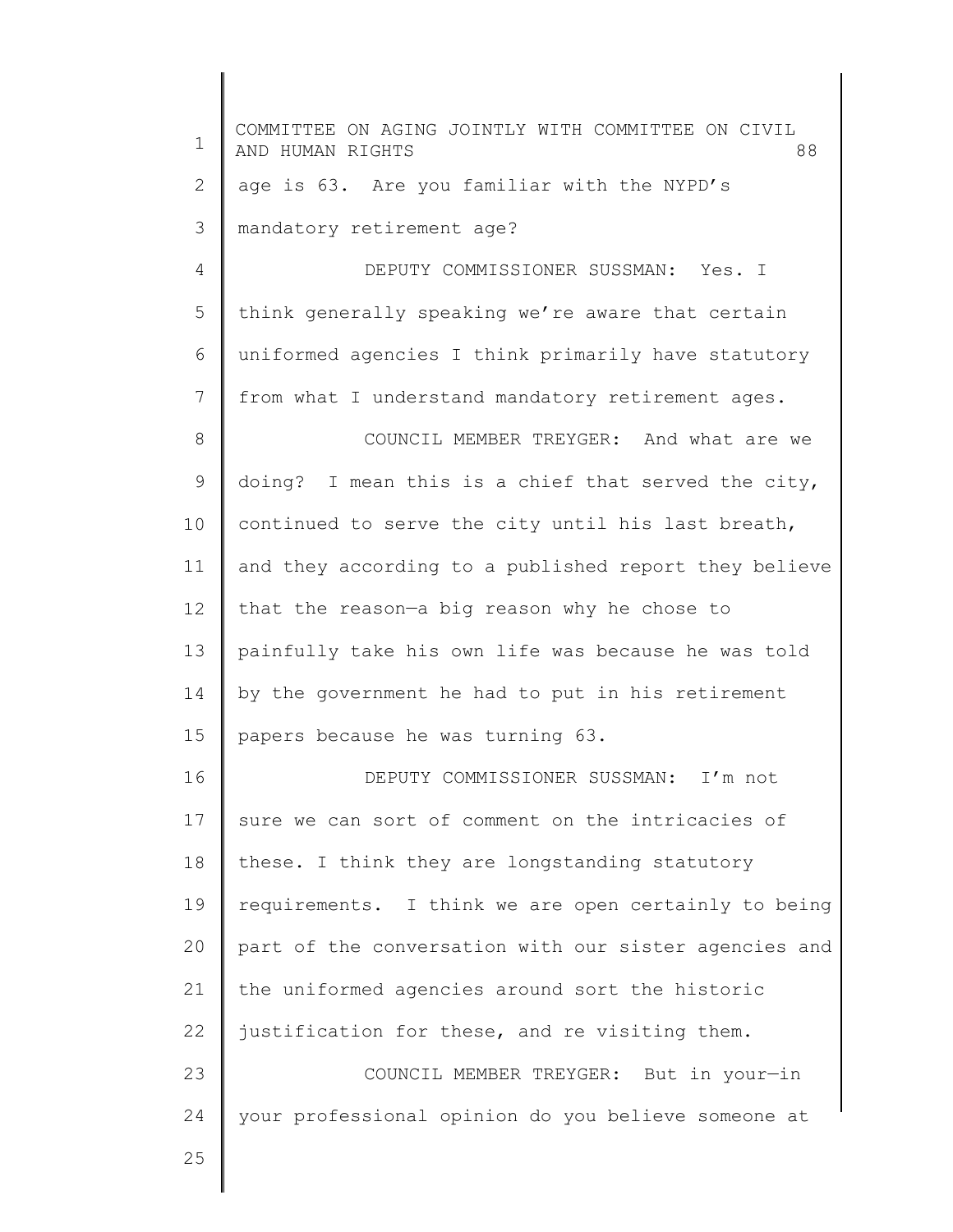| $\mathbf 1$    | COMMITTEE ON AGING JOINTLY WITH COMMITTEE ON CIVIL<br>AND HUMAN RIGHTS<br>89 |
|----------------|------------------------------------------------------------------------------|
| $\mathbf{2}$   | the age of 63 can serve in the NYPD and serve in the                         |
| 3              | agency?                                                                      |
| $\overline{4}$ | DEPUTY COMMISSIONER SUSSMAN: Again, I                                        |
| 5              | can't comment about the NYPD's processes, their job                          |
| 6              | expectations, but what I can say is that the vast                            |
| 7              | majority of-of positions in the private sector and in                        |
| $\,8\,$        | the public sector do not have mandatory retirement                           |
| $\mathsf 9$    | ages, and I do think that the presence of mandatory                          |
| 10             | retirement ages in certain sectors does contribute to                        |
| 11             | I think this sort of accepted notion that we are now                         |
| 12             | challenging that you get to a certain point in your-                         |
| 13             | in your age, in your career and you are no longer a                          |
| 14             | useful member of the workforce, and I think-So, I                            |
| 15             | think we are open to having this dialogue around-                            |
| 16             | around these-the notions that we are here to                                 |
| 17             | challenge and to talk about today. And I think in                            |
| 18             | the case that I highlighted in my testimony where                            |
| 19             | there was that policy, that they wouldn't hire or-or                         |
| 20             | employ anyone over the age 65, that was a private                            |
| 21             | sector employee, but I think because there has been                          |
| 22             | this sort of longstanding in certain sectors                                 |
| 23             | mandatory retirement age that employer didn't think                          |
| 24             | it was so overt. It was sort of just accepted                                |
| 25             | principle in--in the- minds that you could-that at a                         |
|                |                                                                              |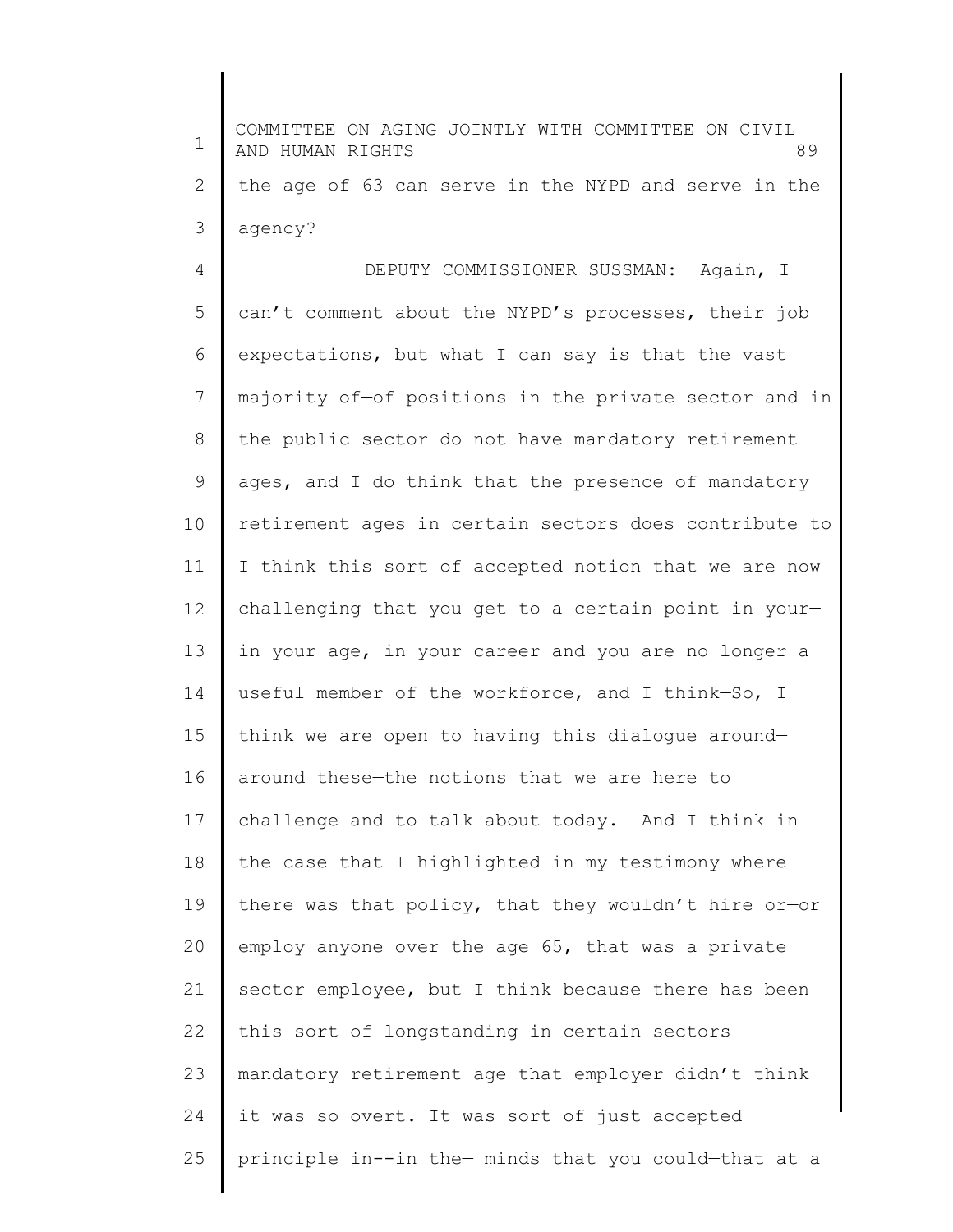1 2 3 4 5 6 7 8 9 10 11 12 13 14 15 16 17 18 19 20 21 22 23 24 25 COMMITTEE ON AGING JOINTLY WITH COMMITTEE ON CIVIL AND HUMAN RIGHTS 90 certain point you are no longer useful quote/unquote "useful." So, I think that this is part of the conversation today. COUNCIL MEMBER TREYGER: Well, I mean and that's—I think you've kind of made my point because how can the government point fingers at the private sector when we have such problems in our government? I mean that's exactly what I was getting at. I think this policy is outrageous. I think this policy does discriminate based on age. This person according to what I'm reading did not have—it was a stalwart public servant, and-and I—I think that we need to look across the board at al agencies and all levels of government to make sure that we are not hurting people because of their age. It's outrageous, and so I—I and I would venture to assume—I don't know, do you know the year of that statute when that was written? DEPUTY COMMISSIONER SUSSMAN: I'm not aware of that of the year, but I believe it s pursuant to state law. COUNCIL MEMBER TREYGER: Right. DEPUTY COMMISSIONER SUSSMAN: So, you know, I think it's  $a-it's$  a conversation that we're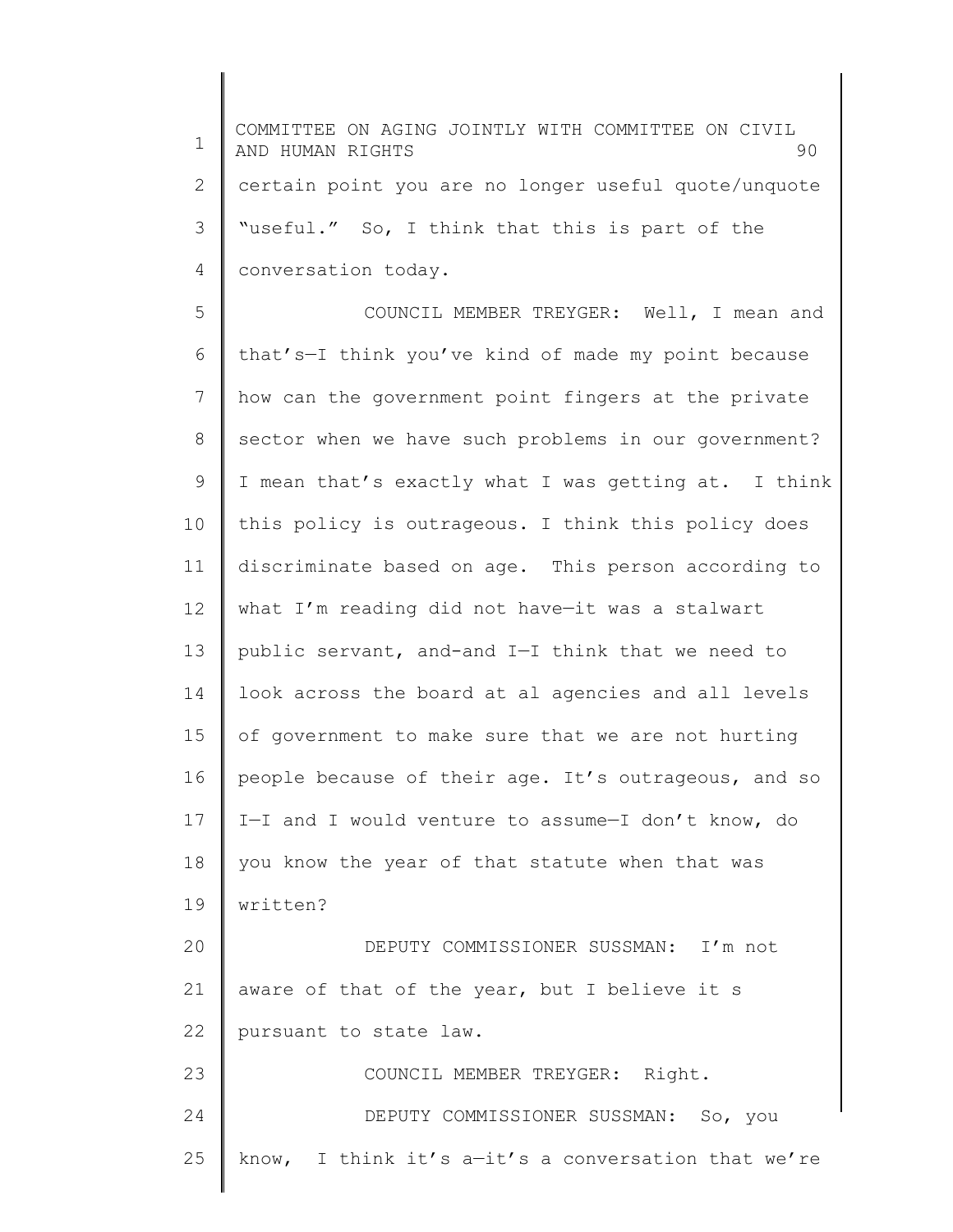| $\mathbf 1$ | COMMITTEE ON AGING JOINTLY WITH COMMITTEE ON CIVIL<br>91<br>AND HUMAN RIGHTS |
|-------------|------------------------------------------------------------------------------|
| 2           | happy to engage with, with our counterpart, you know,                        |
| 3           | our partners in the Administration that handle state                         |
| 4           | legislative affairs, and think about--                                       |
| 5           | COUNCIL MEMBER TREYGER: [interposing]                                        |
| 6           | But I will share with you respectfully that I'm a                            |
| 7           | part of the process every year with-with City Hall                           |
| 8           | and the Council and the Mayor's side on our opening                          |
| 9           | agenda. Not once did I ever read this issue on the                           |
| 10          | agenda to go up to Albany and advocate for a change                          |
| 11          | in that law. Maybe I missed it. I like to read. I                            |
| 12          | didn't see it. Maybe the Chair saw it. I didn't see                          |
| 13          | it, but I think this needs to be a part of our agenda                        |
| 14          | to go up to Albany and not just shake hands and take                         |
| 15          | pictures but actually effectually change. Because I                          |
| 16          | think this policy is hurting people and actually in                          |
| 17          | this case I think contributed to the chief's death,                          |
| 18          | which is preventable. And so I-I-I appreciate your                           |
| 19          | work. I think it's not-this is an important job. It's                        |
| 20          | not easy, but I think that we need to self reflect in                        |
| 21          | city government. Are we doing enough internally to                           |
| 22          | make that our policies are aligned to the                                    |
| 23          | expectations that we have of the private sector as                           |
| 24          | well, and I thank the Chairs for their time. Thank                           |
| 25          | you.                                                                         |
|             |                                                                              |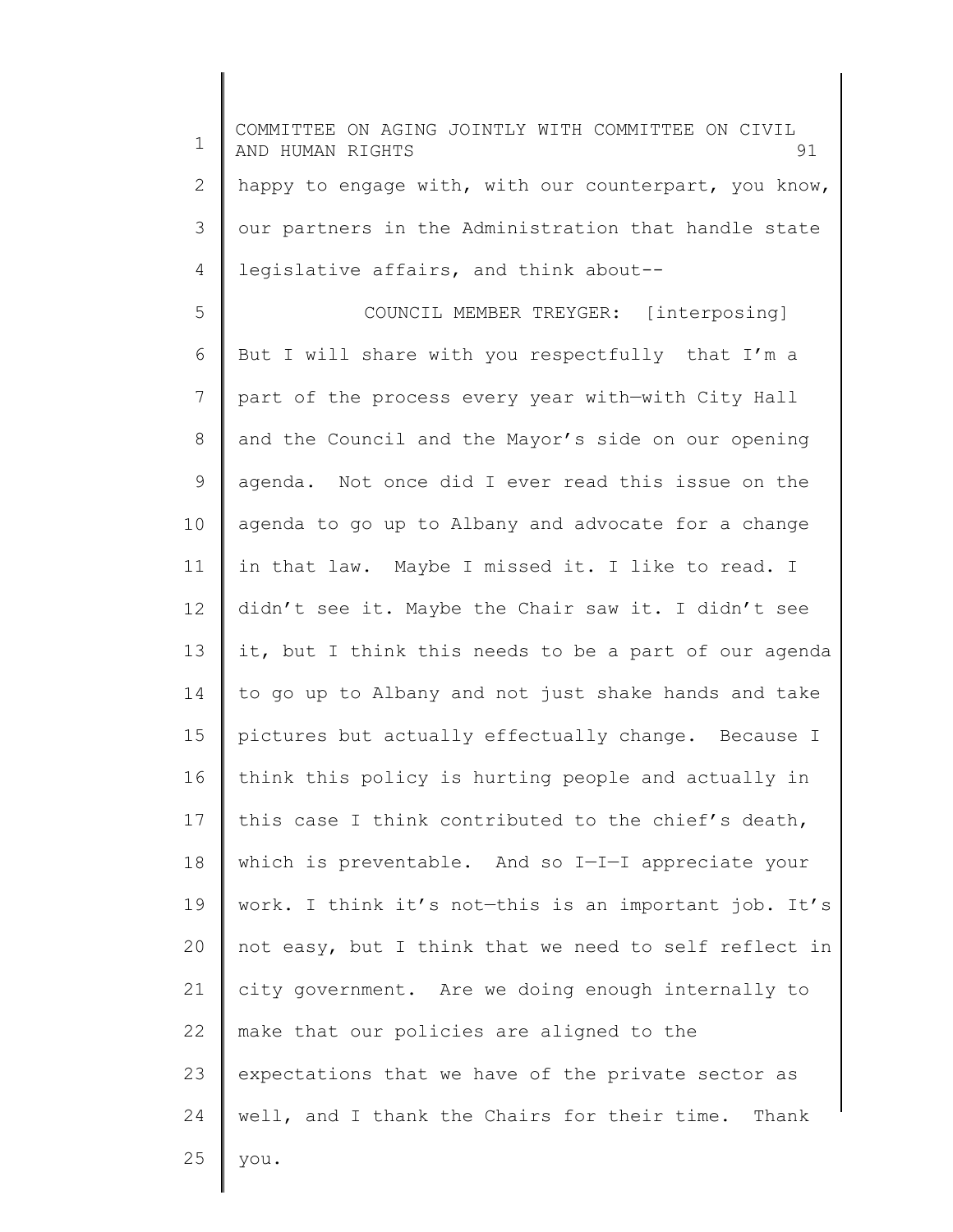1 2 3 4 5 6 7 8 9 10 11 12 13 14 15 16 17 18 19 20 21 22 23 24 25 COMMITTEE ON AGING JOINTLY WITH COMMITTEE ON CIVIL AND HUMAN RIGHTS 92 CHAIRPERSON CHIN: Thank you Council Member Treyger. I just want to ask a couple of follow-up questions. So how many in the Commission ow many staff do you have that conduct investigations and then what are the caseload per staff? DEPUTY COMMISSIONER RAJ: So, the Testing Unit has four testers at this point and one testing coordinator, and I'm the one who oversees the testing. So usually testing programs have 50 to 60 testers, and you pull from that testing pool according to the tests you want to do. That's not how the city sets it up so we have only four testers. At this point we have slots so we're going to be filling in those slots, but there are six tester slots for us. CHAIRPERSON CHIN: Don't you train volunteers or recruit testers? Because I remember doing fair housing testing. Well, a long time ago. We recruit testers and train them and then send them out into the field, but if you only have four testers you can't do that much. MARIA SERRANO: So I think and, um, we can get back to you on the details on this but I think it poses some challenges to have volunteers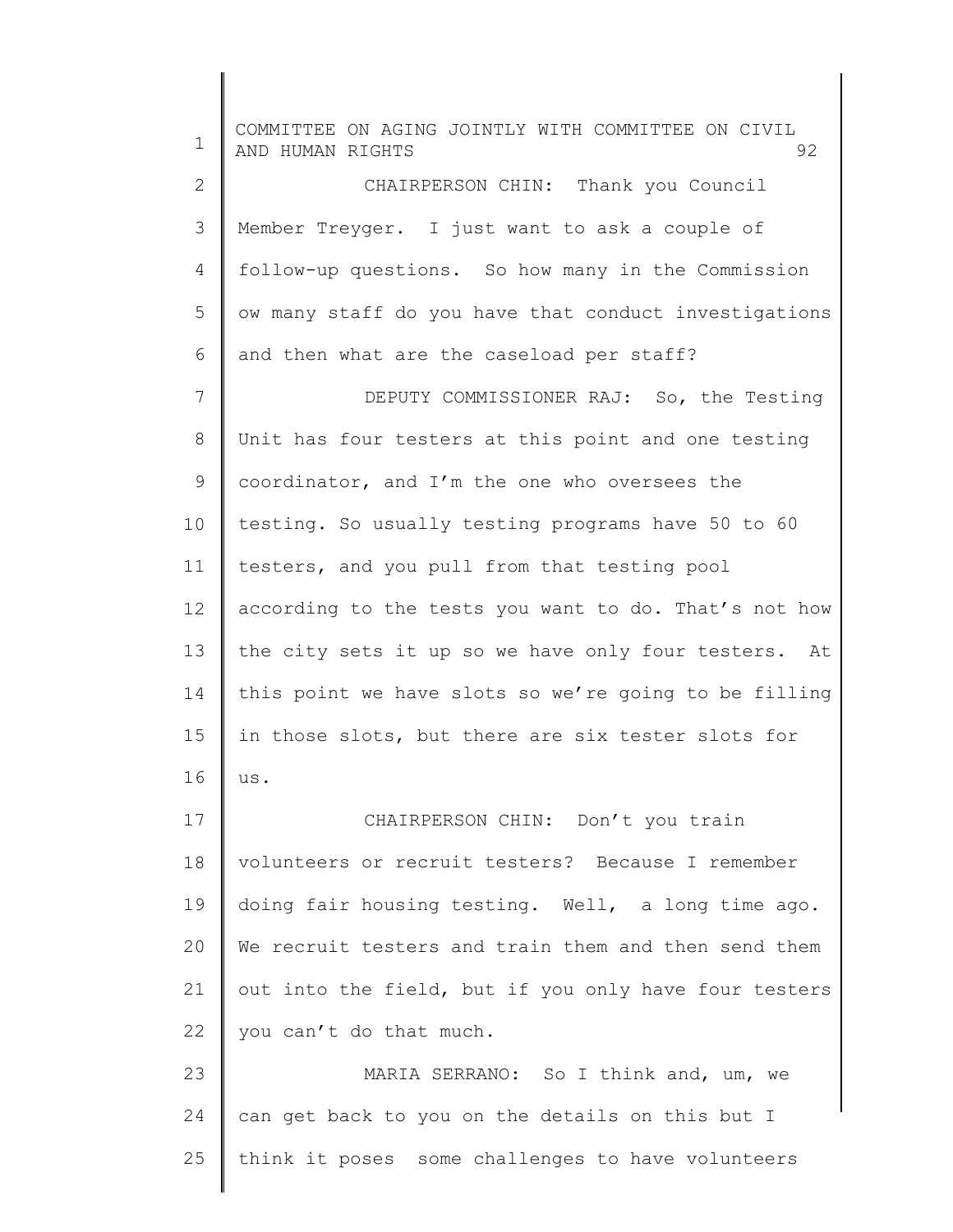| $\mathbf 1$    | COMMITTEE ON AGING JOINTLY WITH COMMITTEE ON CIVIL<br>AND HUMAN RIGHTS<br>93 |
|----------------|------------------------------------------------------------------------------|
| 2              | due to civil service issues, you know concerns around                        |
| 3              | taking on work that might be done by people that we                          |
| $\overline{4}$ | would hire through civil service titles.                                     |
| 5              | CHAIRPERSON CHIN: But then when you                                          |
| 6              | contract with community-based organizations, they-                           |
| 7              | they train volunteers. I mean not new volunteers.                            |
| 8              | They give them a stipend or whatever. They do train                          |
| 9              | people to be testers because that's where you get the                        |
| 10             | variety, people with different, you know, ethnic                             |
| 11             | backgrounds, language and all that. But what I'm                             |
| 12             | asking is investigation not just testing.                                    |
| 13             | DEPUTY COMMISSIONER SUSSMAN: Okay.                                           |
| 14             | CHAIRPERSON CHIN: You know all the staff                                     |
| 15             | that does complain that comes in and-and how many                            |
| 16             | like all the attorneys that you have.                                        |
| 17             | DEPUTY COMMISSIONER RAJ: Right.                                              |
| 18             | CHAIRPERSON CHIN: So, how many do you                                        |
| 19             | have and how many cases do we have to handle.                                |
| 20             | DEPUTY COMMISSIONER RAJ: Right. So our                                       |
| 21             | attorneys are our investigators. We don't have                               |
| 22             | separate investigators and the attorneys take the                            |
| 23             | cases. When the case come sin at intake we have an                           |
| 24             | info line that does an initial intake but if there is                        |
| 25             | jurisdictional-if it's found to be jurisdictional,                           |
|                |                                                                              |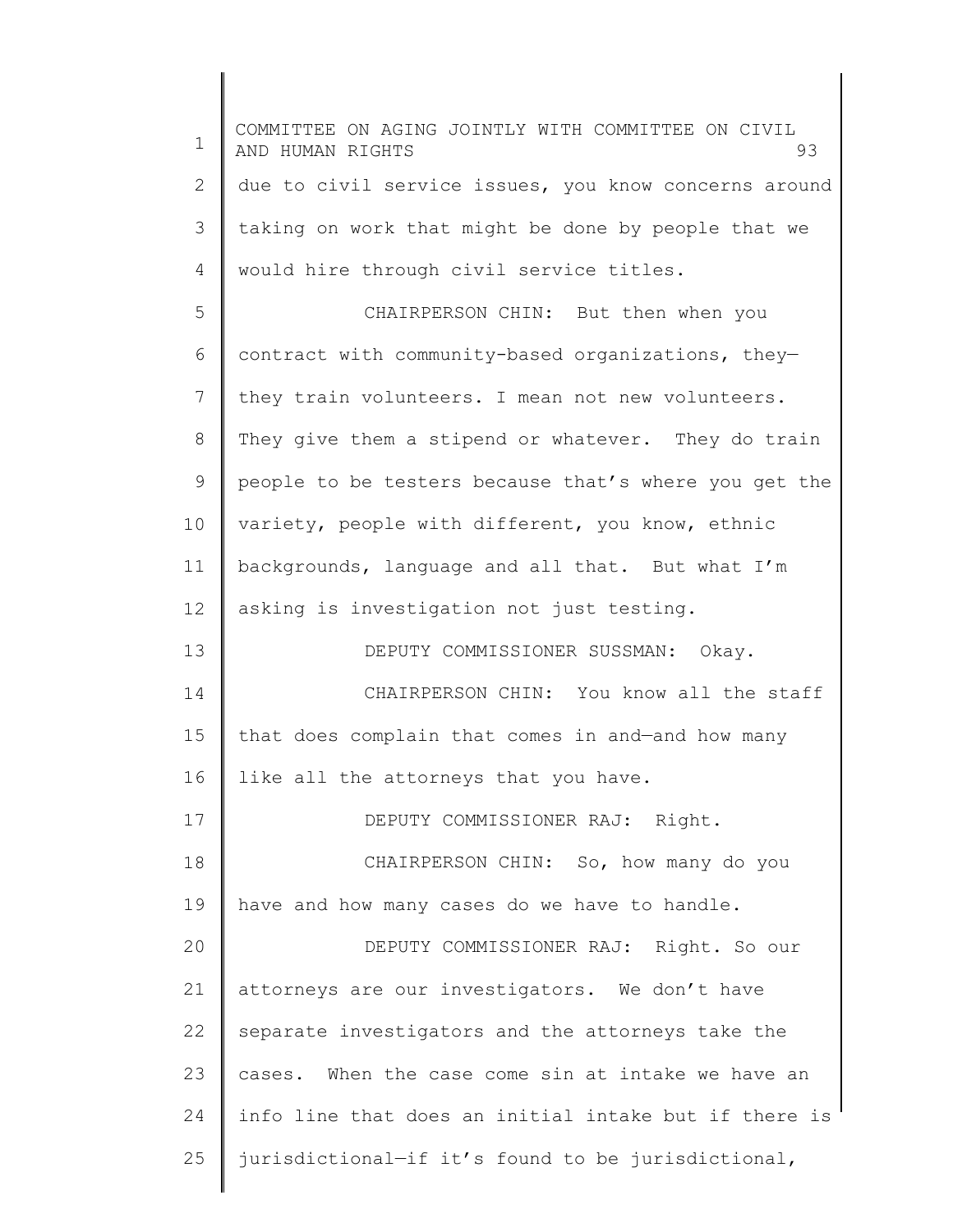| $\mathbf 1$  | COMMITTEE ON AGING JOINTLY WITH COMMITTEE ON CIVIL<br>AND HUMAN RIGHTS<br>94 |
|--------------|------------------------------------------------------------------------------|
| $\mathbf{2}$ | then they get an-the person gets an appointment with                         |
| 3            | an attorney and that attorney then carries the case                          |
| 4            | all the way to trial or if we bring it to                                    |
| 5            | conciliation, or if the case is dismissed because                            |
| 6            | there is no claim there. We have-I think at this                             |
| 7            | point we have 71 staff and out of that, 45 I think                           |
| 8            | are attorneys. The rest are administrative staff.                            |
| 9            | CHAIRPERSON CHIN: And in your-in your                                        |
| 10           | testimony you're talking about over the past two                             |
| 11           | years that you filed-the Commission filed 110                                |
| 12           | complaints on behalf of an individual alleging age                           |
| 13           | discrimination. How many of those cases were                                 |
| 14           | resolved and then what happened to the cases that are                        |
| 15           | still open or not resolved?                                                  |
| 16           | DEPUTY COMMISSIONER SUSSMAN: I'm sorry.                                      |
| 17           | I'm sorry. [background comments/pause] So, six.<br>If                        |
| 18           | I-if I may sorry. The numbers, it's a little bit                             |
| 19           | apples to oranges because the cases that were opened                         |
| 20           | in the past two years are not necessarily the cases                          |
| 21           | that were resolved in those same years. Many of the                          |
| 22           | cases take more than one year or if they were, you                           |
| 23           | know, opened six months into the fiscal year. So, we                         |
| 24           | had-in fiscal year 19 we had 68 age discrimination                           |
| 25           | cases that were closed, and we and I mentioned in our                        |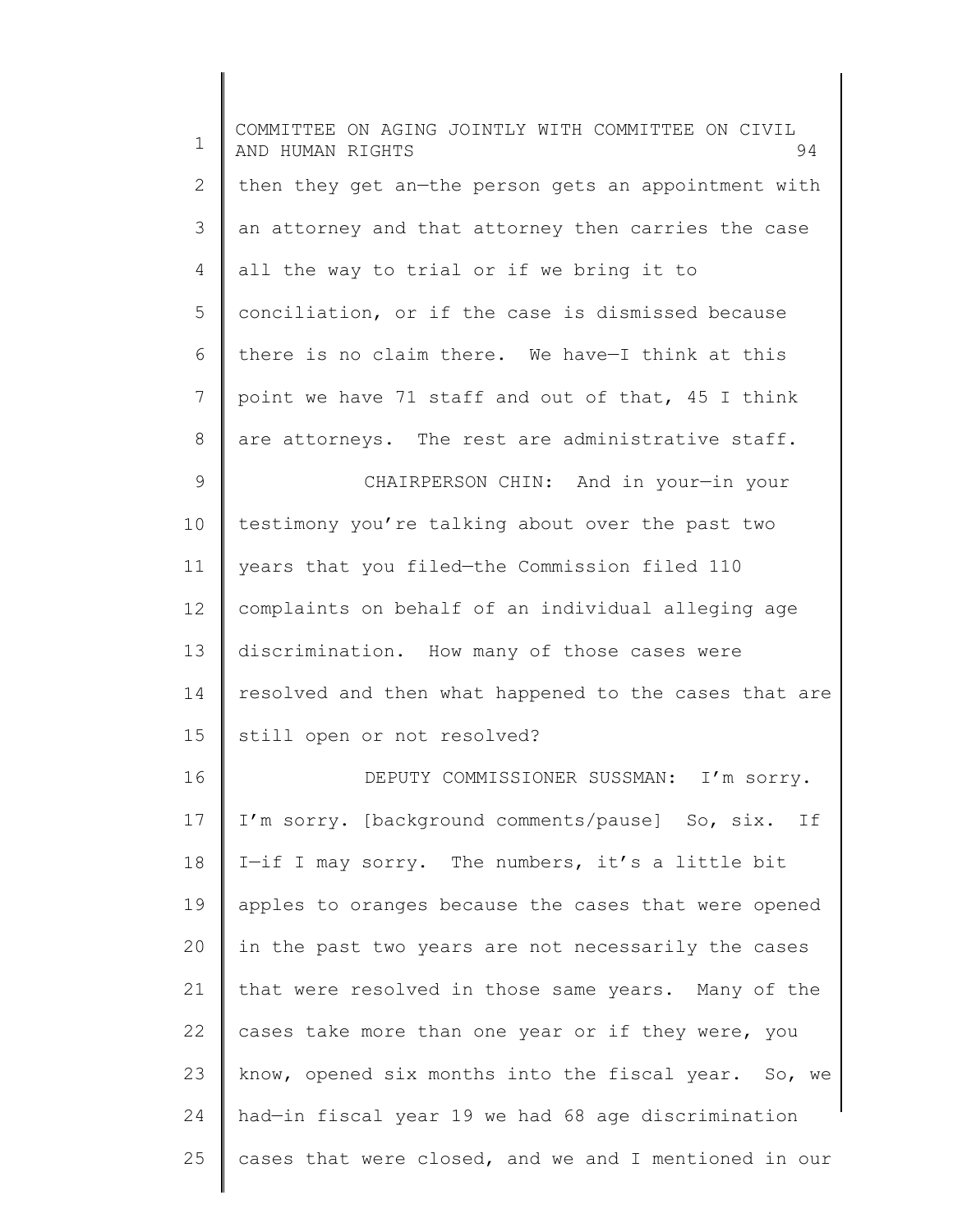1 2 3 4 5 COMMITTEE ON AGING JOINTLY WITH COMMITTEE ON CIVIL AND HUMAN RIGHTS 95 testimony over the past two years that resulted in \$1.3 million in damages and penalties in age discrimination I believe in the workplace cases that were closed in those two years.

6 7 8 9 10 11 12 13 14 15 16 17 18 19 20 21 22 23 24 25 CHAIRPERSON CHIN: I think the number is higher than last year. I mean that's 2017, which is great. I think what we are looking at, you know, along with the advocates and why we're proposing this legislation, even on—on a simple thing like a poster I mean in your testimony or your answer you were talking about you have the Know Your Right Poster that lists all the category. We want to highlight age discrimination, and we want the public to see that, you know, age discrimination is not acceptable in New York City. I think there is, whether it's social media, on the subway, bus stop, I think that's where we want to see more focus on this because as you say, you know, you were doing testing programs. You don't even do testing. There's not enough emphasis, and this problem is growing, and we really want to bring more awareness and that's why we're talking about, you know, a simple thing as a poster, more training, focusing on a special task force that can come up with, you know, some solutions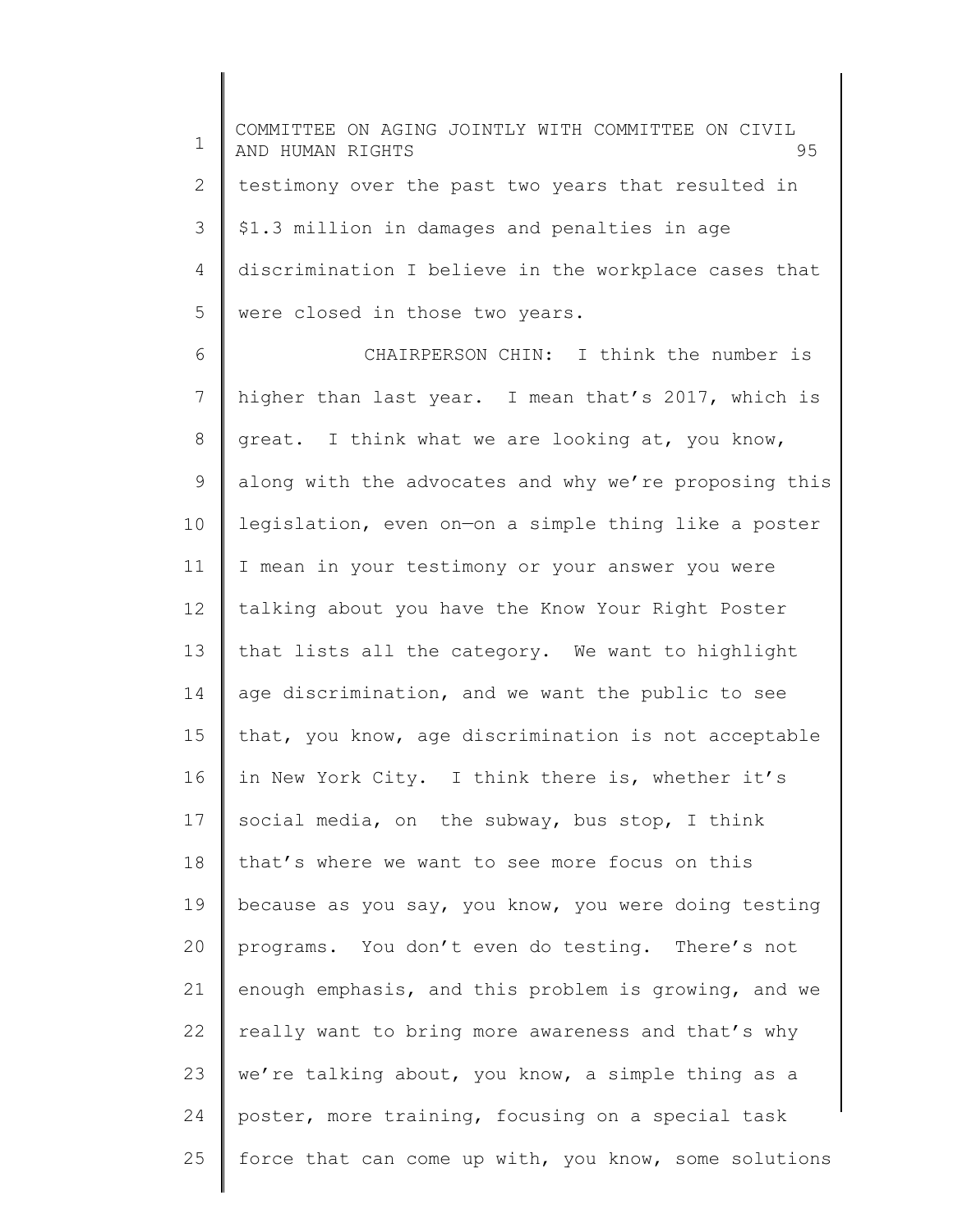1 2 3 4 5 6 7 8 9 10 11 12 13 14 15 16 17 18 19 20 21 22 23 24 25 COMMITTEE ON AGING JOINTLY WITH COMMITTEE ON CIVIL AND HUMAN RIGHTS 96 and recommendations for us to tackle this issue and also to really focus on providing resources for older workers, and that's why we're talking about the Mayor's Office, you know for older workforce development for older worker. Because even with DFTA, you know, they—they—the program, the—the, um, the program that, you know, you provide for age 55 and older in your testimony I mean the jobs that you list are low—paying jobs. It's not—it's not enough for someone to survive on. It's also part-time. It's 20 hour. It's sort of like a training, but a lot of the older workers that do need to work and support themselves and their families, they want increased opportunity, and that's why we want DFTA to really coordinate with other agency to focus on workforce development specifically for older workers so that they can get back into workforce, get better paying jobs. I mean that's our goal. We don't want to just settle for low-paying jobs, and we've hear for—heard from, you know, workers, yeah they work at our senior center. They work at our childcare center, but a lot of them, you know, maybe they are immigrant or they're older, they really don't have opportunity. But we have workers that are truly are well educated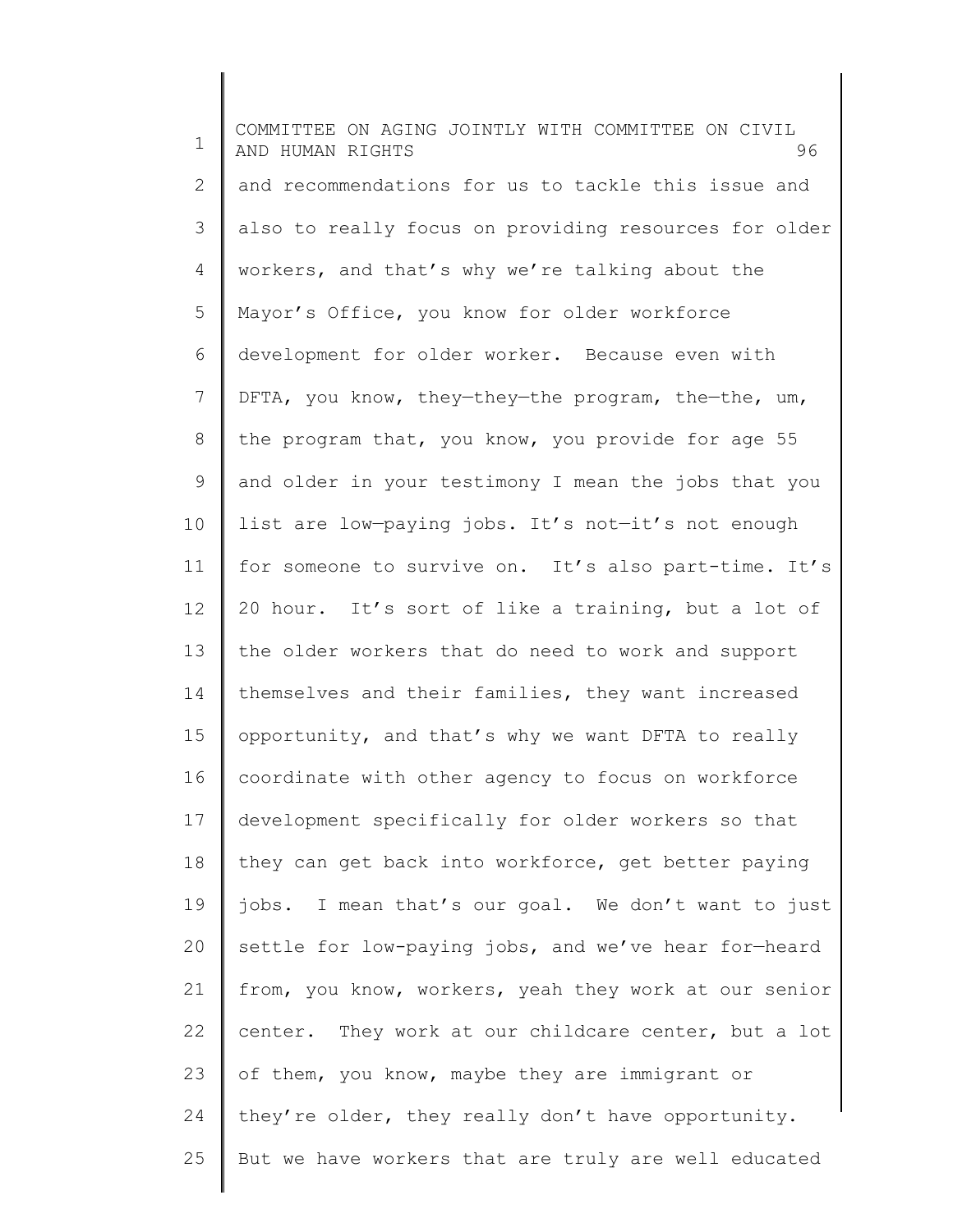| $\mathbf 1$    | COMMITTEE ON AGING JOINTLY WITH COMMITTEE ON CIVIL<br>97<br>AND HUMAN RIGHTS |
|----------------|------------------------------------------------------------------------------|
| $\mathbf{2}$   | and they need a better, you know, chance to get a                            |
| 3              | better job, and we need to really start focusing, and                        |
| $\overline{4}$ | that's why I wanted the legislation. We wanted the                           |
| 5              | Mayor's Office to really focus, on, you know, older                          |
| 6              | worker. That's why we want to focus on Workforce                             |
| 7              | Development for older workers. We've got to start                            |
| 8              | paying attention to this population because that                             |
| 9              | number is going to continue to grow--                                        |
| 10             | DEPUTY COMMISSIONER SUSSMAN: Yes.                                            |
| 11             | CHAIRPERSON CHIN: --right and                                                |
| 12             | discrimination happened as you heard from the first                          |
| 13             | panel even as young as 40, right? But we want to                             |
| 14             | make sure that workers that have to work that still                          |
| 15             | want to contribute to society get the opportunity and                        |
| 16             | get this training and support. We want it to be                              |
| 17             | like-I mean that's what the advocate is fighting for.                        |
| 18             | We want to fight ageism and it has to be something                           |
| 19             | that's very, very visible. So, whether it's the                              |
| 20             | poster that should be in all city agencies, we want                          |
| 21             | to see, you know, posters in the subway, bus stop.                           |
| 22             | Everybody should be talking about that because even                          |
| 23             | though a workers who's 20 now, they better pay                               |
| 24             | attention because that could happen to them 20 years                         |
| 25             | later. So, I mean the-the legislation that we put                            |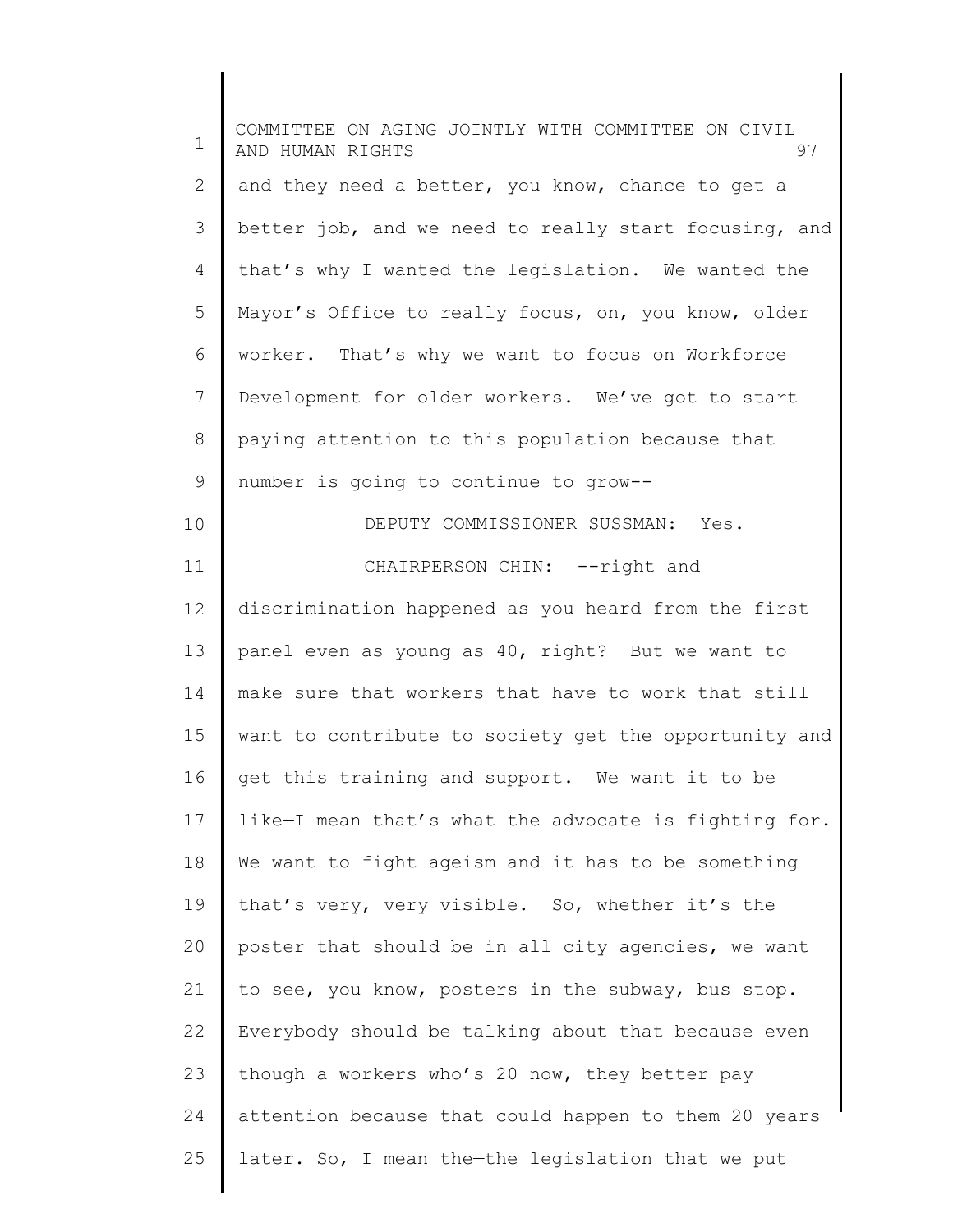1 2 3 4 5 6 7 8 9 10 11 12 13 14 15 16 17 18 19 20 21 22 23 24 25 COMMITTEE ON AGING JOINTLY WITH COMMITTEE ON CIVIL AND HUMAN RIGHTS 98 together in this package to really focus more attention on this issue, and we want to make sure that both, you know, the Commission on Human Rights, and DFTA have the resources to do that, and DFTA cannot be just providing senior centers service. Okay. It's got to be much more because the senior population are older worker. The older adult population is growing. So, DFTA's budget has to go grow, right? We've been fighting on that every single year. The same thing with the commission. You have an important job to do. So, we want to work with you and we want to grow that support, grow that budget so that you can help us tackle these critical important issues. So, I hope that we will get support from the—for the legislation, and we can follow up with your agency, you know, to—to work out if there's other suggestions you have to make it better, and how we can really coordinate on this. DEPUTY COMMISSIONER SUSSMAN: Thank you and we look forward those conversations and, you know, we are committed we know that, you know, while we have cases and we're prosecuting and investigating those cases there are far more experiences of discrimination whether it's overt or implicit, and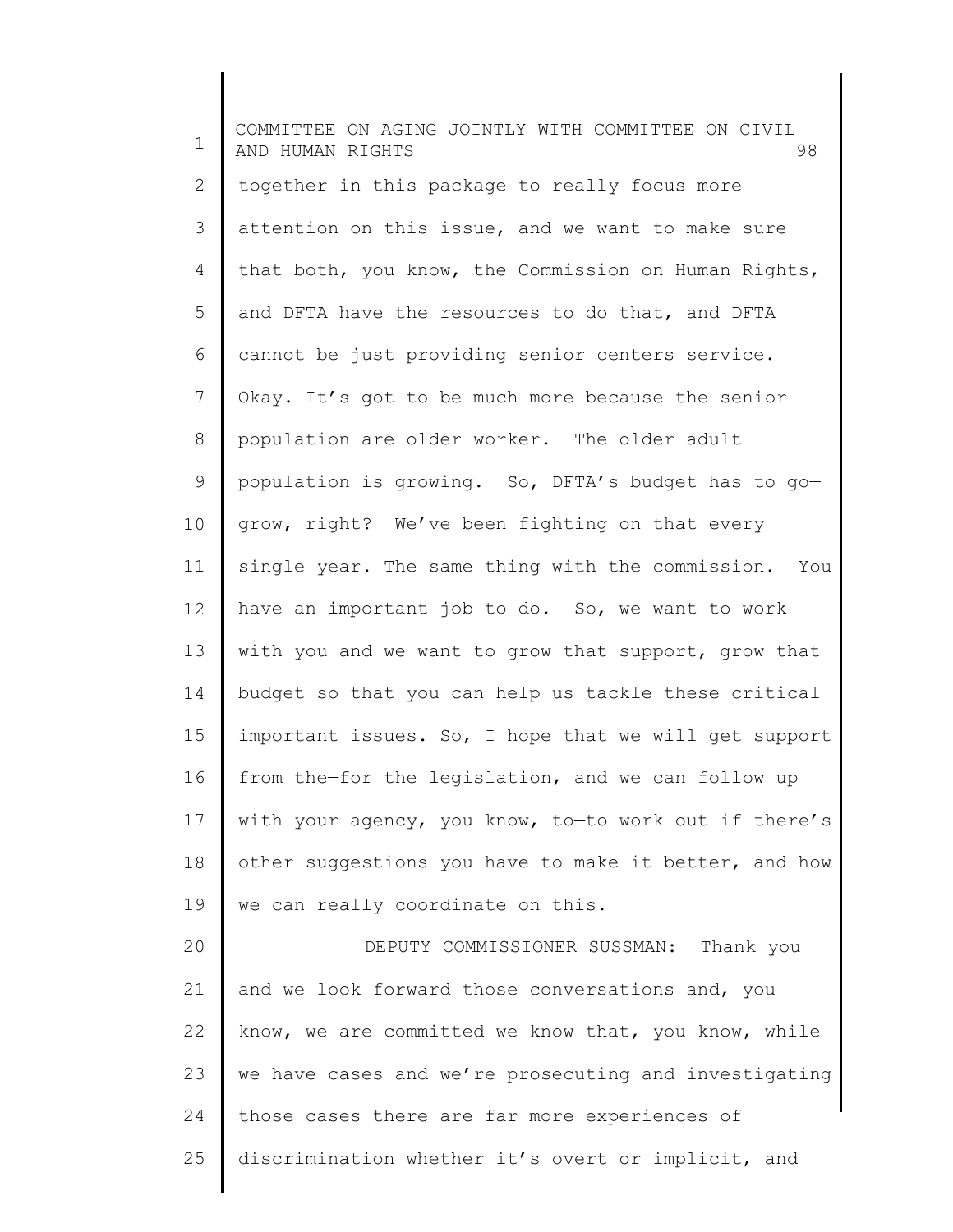1 2 3 4 5 6 7 8 9 10 11 12 13 14 15 16 17 18 19 20 21 22 23 24 25 COMMITTEE ON AGING JOINTLY WITH COMMITTEE ON CIVIL AND HUMAN RIGHTS 99 there is a solution, and we know that there is societal, you know, there's-this is-this is larger than cases file with the Commission. This is a bigger conversation that we should all be having and we are committed to engaging with you, and many of the advocates in the room to continue this conversation and think about ways to really shift the conversation on this both through using the law, but also through, you know, having conversations with the business community and, you know, and other stakeholders as well. EDGAR YU: Yes absolutely right. I think we've said a few times now that we have a shared goal in this regard and I think that's a really important first step and we're happy to have—continue dialogue. Just really quickly about sort of the—the wage you might know, and I'm sure you do that these SCSEP jobs are minimum wage jobs— CHAIRPERSON CHIN: I know. EDGAR YU: --which they are \$15.00 We actually are really proud of that minimum wage here in the city. Across the country you know is very different. The federal minimum wage has been stagnant for years. I'm so incredibly proud of that.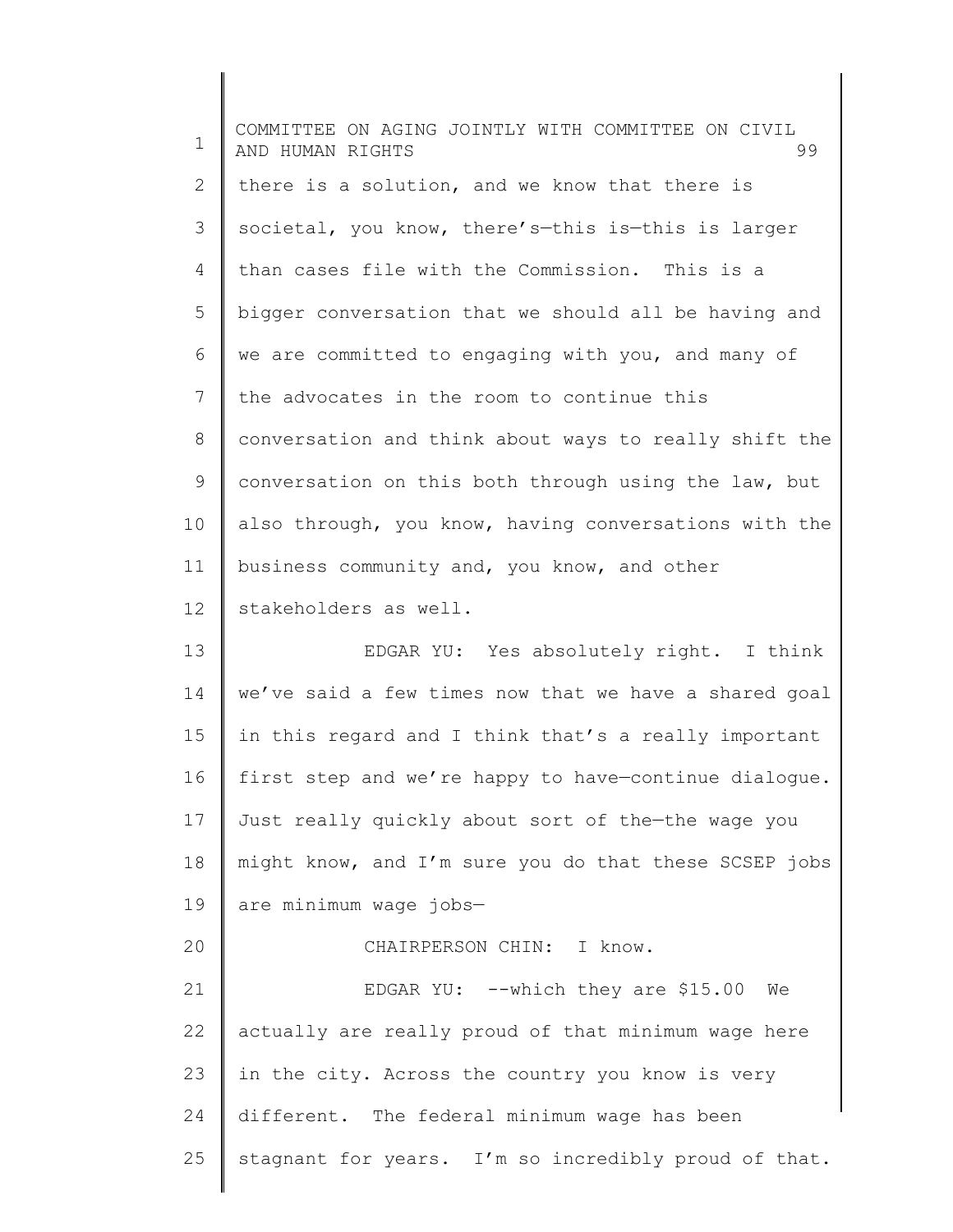1 2 3 4 5 6 7 8 9 10 11 12 13 14 15 16 17 18 19 20 21 22 23 24 25 COMMITTEE ON AGING JOINTLY WITH COMMITTEE ON CIVIL AND HUMAN RIGHTS 100 Obviously, we want to continue to engage the Council and thinking through how best to sort of leverage that money that we're getting from the federal government to implement this program, and we're happy to have those discussions. CHAIRPERSON CHIN: Definitely. I mean, but what I'm hearing, you know, from some of the worker that there's no benefits and no pension. So, when you're talking about somebody age 55 they might be around for a long time. EDGAR YU: Sure. CHAIRPERSON CHIN: So, if there is no benefit and then no pension plan, you know, that doesn't really help them. EDGAR YU: Yes. CHAIRPERSON CHIN: So, we really got to work on that, that is a good paying job with benefits that they can live on and-- EDGAR YU: And that's something called direct employment. So, we want to open their network and get them to these—these jobs so that that these age competent employers are hiring them on. So, yes exactly right.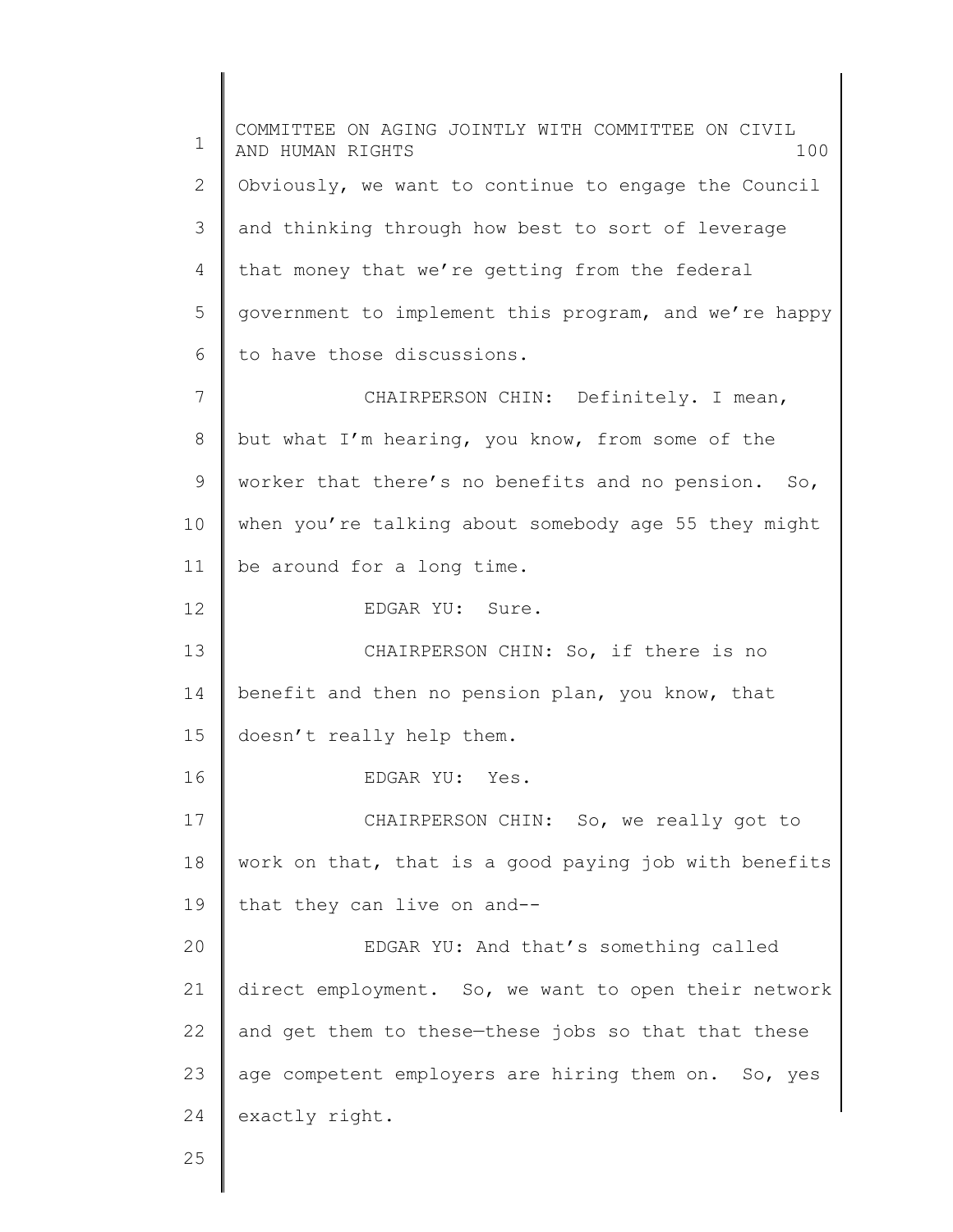1 2 3 4 5 6 7 8 9 10 11 12 13 14 15 16 17 18 19 20 21 22 23 24 25 COMMITTEE ON AGING JOINTLY WITH COMMITTEE ON CIVIL AND HUMAN RIGHTS 101 CHAIRPERSON CHIN: Yeah, and that's why we all—we have to work together to make sure that the older workers are visible-- EDGAR YU: Yes. CHAIRPERSON CHIN: --and they still a lot to contribute: Experience, work ethic, all that's got to be promoted. So that's why we really need to work together and with the advocates. So thank you to the panel today and I'm going to call up the next- - DEPUTY COMMISSIONER SUSSMAN: Just one quick-- CHAIRPERSON CHIN: Yes. DEPUTY COMMISSIONER SUSSMAN: -- and just quick housekeeping. My colleague Deputy Commissioner's Raj's testimony we have a slightly updated version than the one that you have. Just like with that there's a couple of little things that we retracted (sic) and we have already handed it out to Committee Counsel I believe. So, I just wanted to put that on the record. Thank you very much. CHAIRPERSON CHIN: Thank you. Jenna Gladfelter from Live On New York; Bobbie[background comments/pause] Sackman, Radical Age Movement;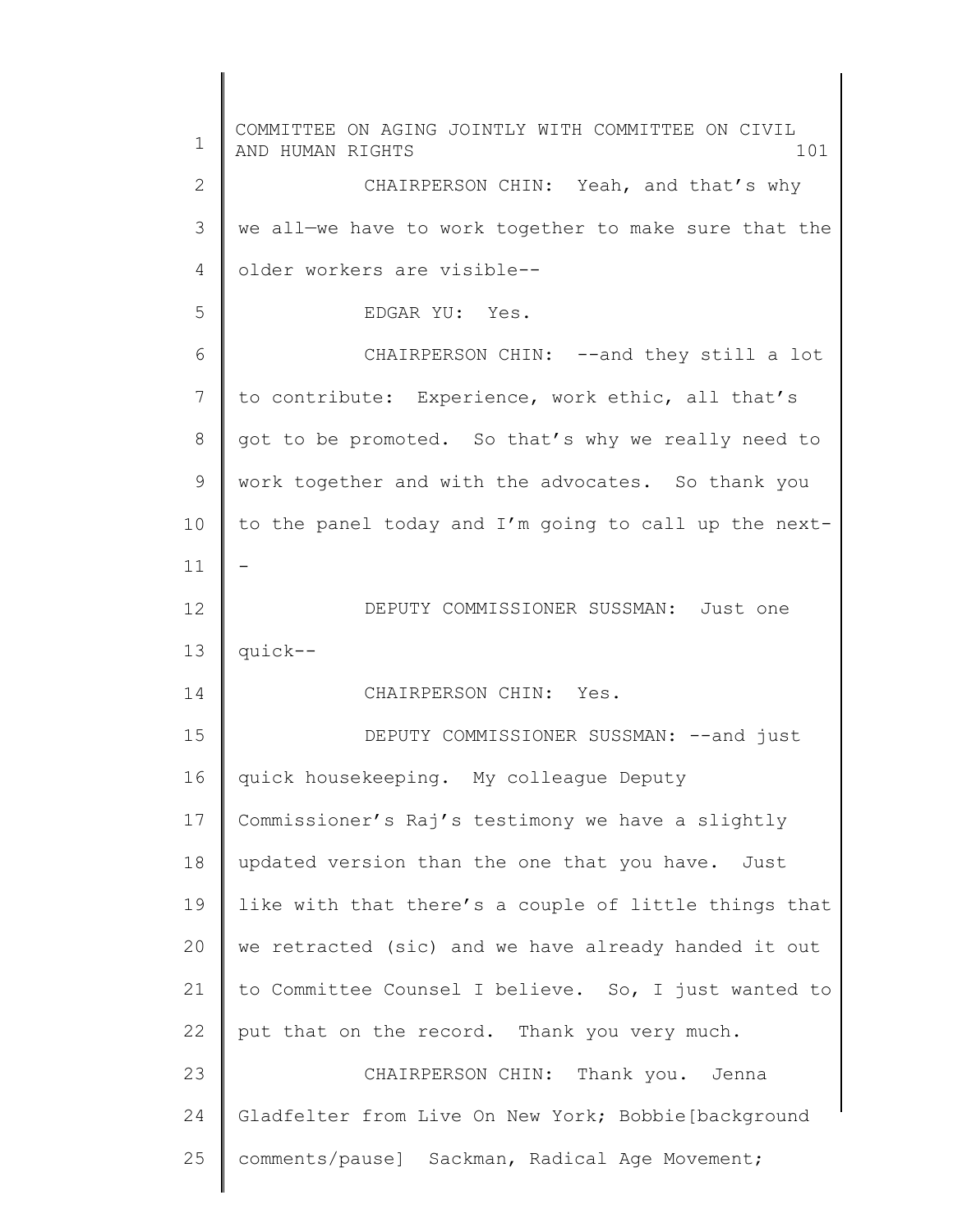| $\mathbf 1$    | COMMITTEE ON AGING JOINTLY WITH COMMITTEE ON CIVIL<br>102<br>AND HUMAN RIGHTS |
|----------------|-------------------------------------------------------------------------------|
| $\mathbf{2}$   | Christian Gonzalez-Gonzalez Rivera; and Ruth                                  |
| 3              | Finkelstein [background comments/pause] Regina, why                           |
| $\overline{4}$ | don't you come up, too. Regina Maxon from also                                |
| 5              | Radical Age Movement. [background comments/pause]                             |
| 6              | Oh, Regina left. Okay. Well, Bobbie will take care of                         |
| 7              | it. [background comments/pause] We're going to have to                        |
| $\,8\,$        | put you on a clock, but I-give us the highlights, and                         |
| 9              | hen we can also ask questions. Thank you.                                     |
| 10             | BOBBIE SACKMAN: Okay, thank you. Good                                         |
| 11             | afternoon.                                                                    |
| 12             | CHAIRPERSON CHIN: Hi.                                                         |
| 13             | BOBBIE SACKMAN: I'm Bobbie Sackman with                                       |
| 14             | Radical Age Movement, but I'm also here as you'll see                         |
| 15             | in my testimony testifying on behalf of the New York                          |
| 16             | State Alliance for Retired Americans, which just                              |
| 17             | briefly began as a union based retiree group, but has                         |
| 18             | opened up to all retirees and has over 400,000                                |
| 19             | members across the state, and this-and Radical Age is                         |
| 20             | actually a member of theirs, and they're very                                 |
| 21             | interested in-in this work discrimination issue. So,                          |
| 22             | really what's in my testimony is-is going through the                         |
| 23             | bills. So, first of all, I do want to, you know,                              |
| 24             | thank you, Chairs of these committees and                                     |
| 25             | Councilwoman Chin and Ayala in particular for                                 |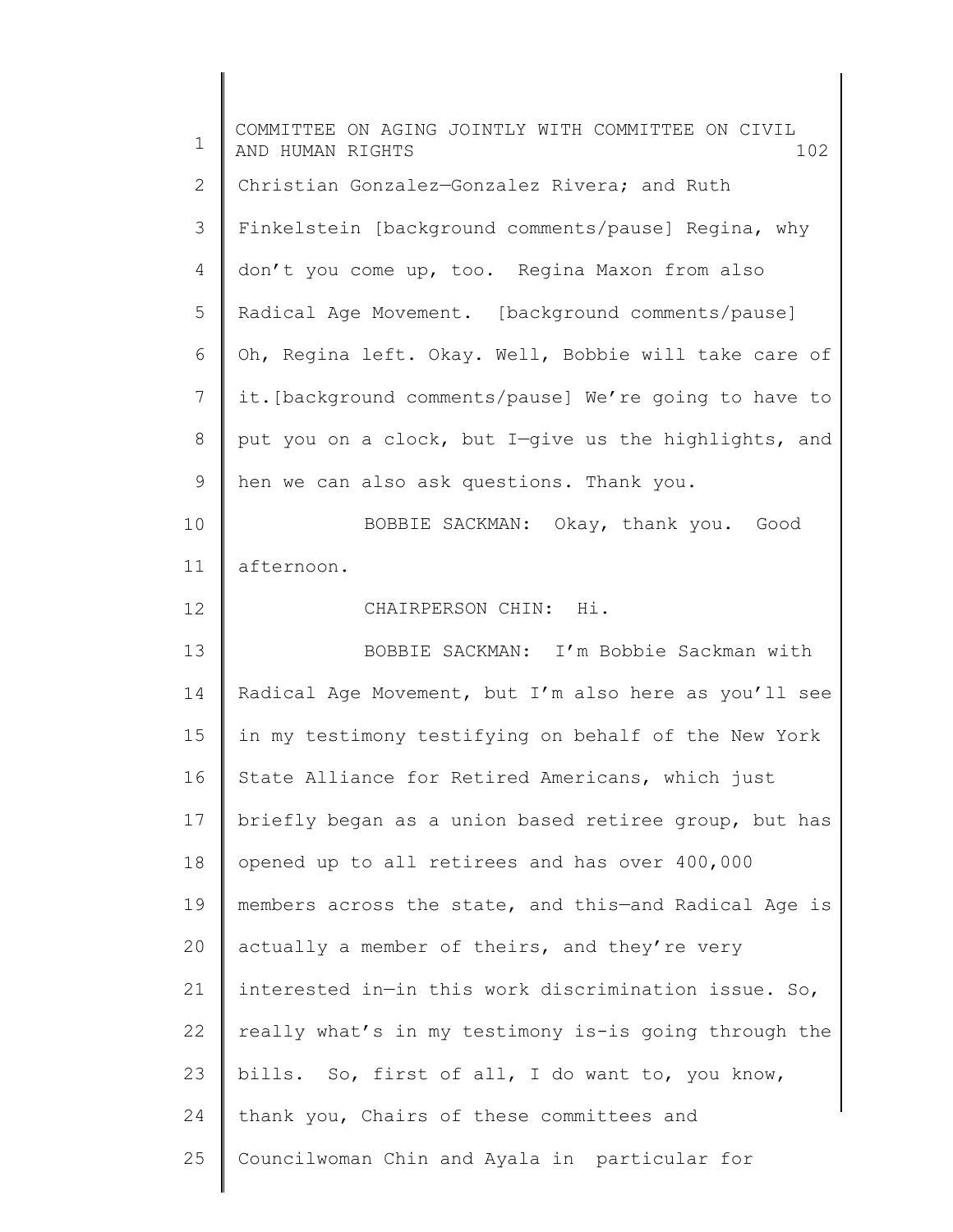1 2 3 4 5 6 7 8 9 10 11 12 13 14 15 16 17 18 19 20 21 22 23 24 25 COMMITTEE ON AGING JOINTLY WITH COMMITTEE ON CIVIL AND HUMAN RIGHTS 103 introducing the bills. The testimony by the—the female reporter I think was moving to all of us, and for sure. So, I think we—we were given the opportunity over the summer. Different, you know, advocates came together to review a draft of—of the bills, and we thank you for that. It's a little collaboration and, you know, as usual the legislative process. Some of our recommendations were accepted and some of our recommendations weren't. So, we're back, and we've had a further discussion where we've had some other I think good ideas come up. So, I thought what I would do really quickly. I don't have to go through each one. I've highlighted where, you know, either you put in some new language, which we appreciate, but one of the key recommendations I'd like to raise id the bill that talks about the task force and the bill that talks about the older worker development office. In our discussion, we realized that the task force in a way should be tasked with coming up with the blueprints that will become the Older Worker Development Task Force. Now, maybe that seems obvious, maybe it doesn't, but it wasn't so obvious until we started talking about. That could be done. Again, we're not the legislators. I don't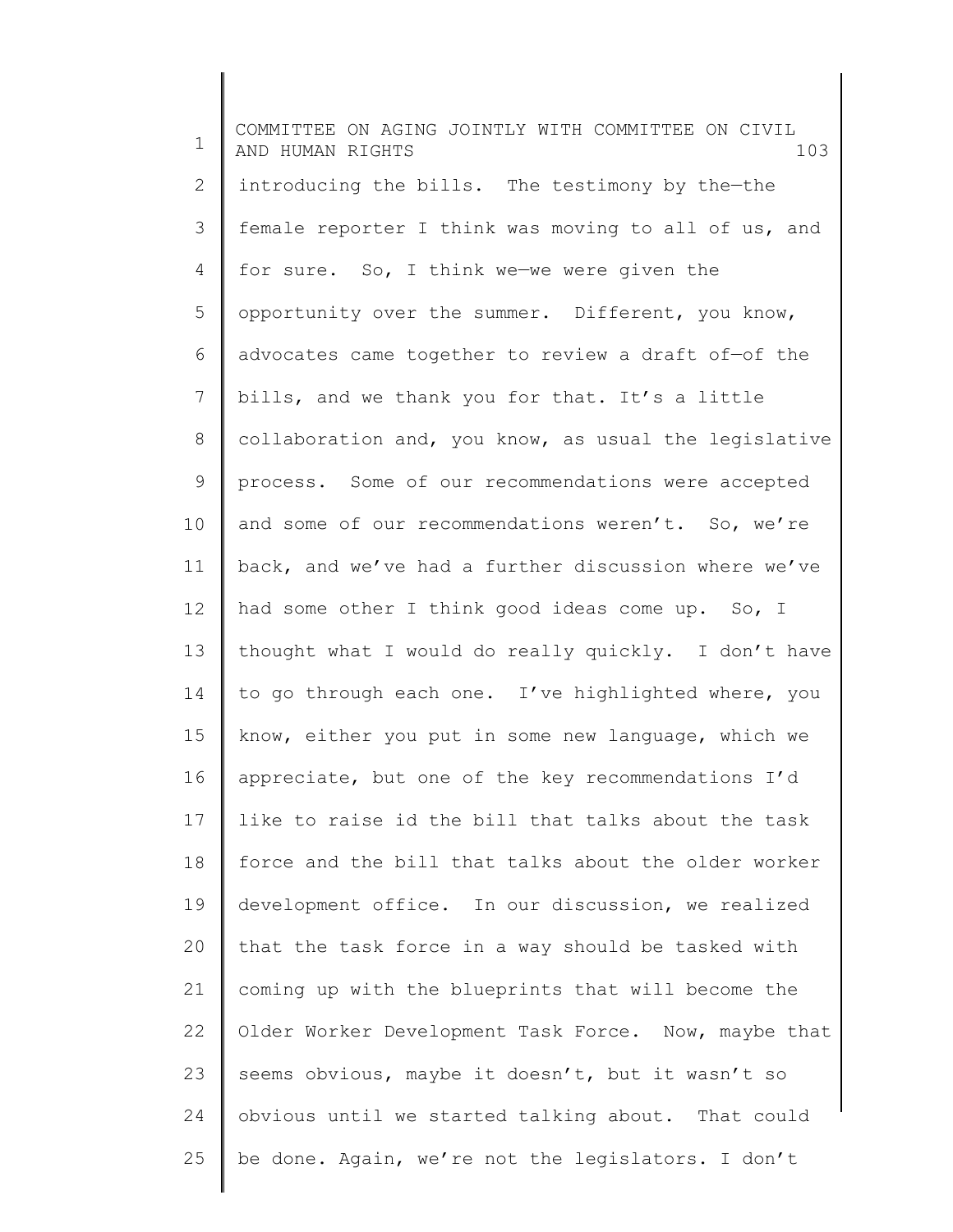1 2 3 4 5 6 7 8 9 10 11 12 13 14 15 16 17 18 19 20 21 22 23 24 25 COMMITTEE ON AGING JOINTLY WITH COMMITTEE ON CIVIL AND HUMAN RIGHTS 104 write bills. It could be done in one bill together or if now that are two bills adding some legislative language and that's what's in the testimony something about that this shall be a blueprint because then the time that's needed to go through the task force it rally gives it teeth, and then you do need, and we appreciate the language about the six-month interim report because we were concerned about the year-long process, but then it gives it really teeth that you do need a year to really produce what we hope will now become something real. The other thing about that development office is, which by the way is a great idea. I mean terrific. You know, it's long been needed. Just to consider that rather than it being a separate office, there is the [bell] Mayor's Office of Workforce Development, and there's a model there, the Youth and—Oh, I'm sorry. Center for Youth Employment, and perhaps making an older worker development piece part of that already existing office rather than off on its own. Again, just out of concern that it could get lost. It may not get the attention it needs, and it seems like the Youth Employment Office has had some substantial money put into it, which is, of course, what we're hoping for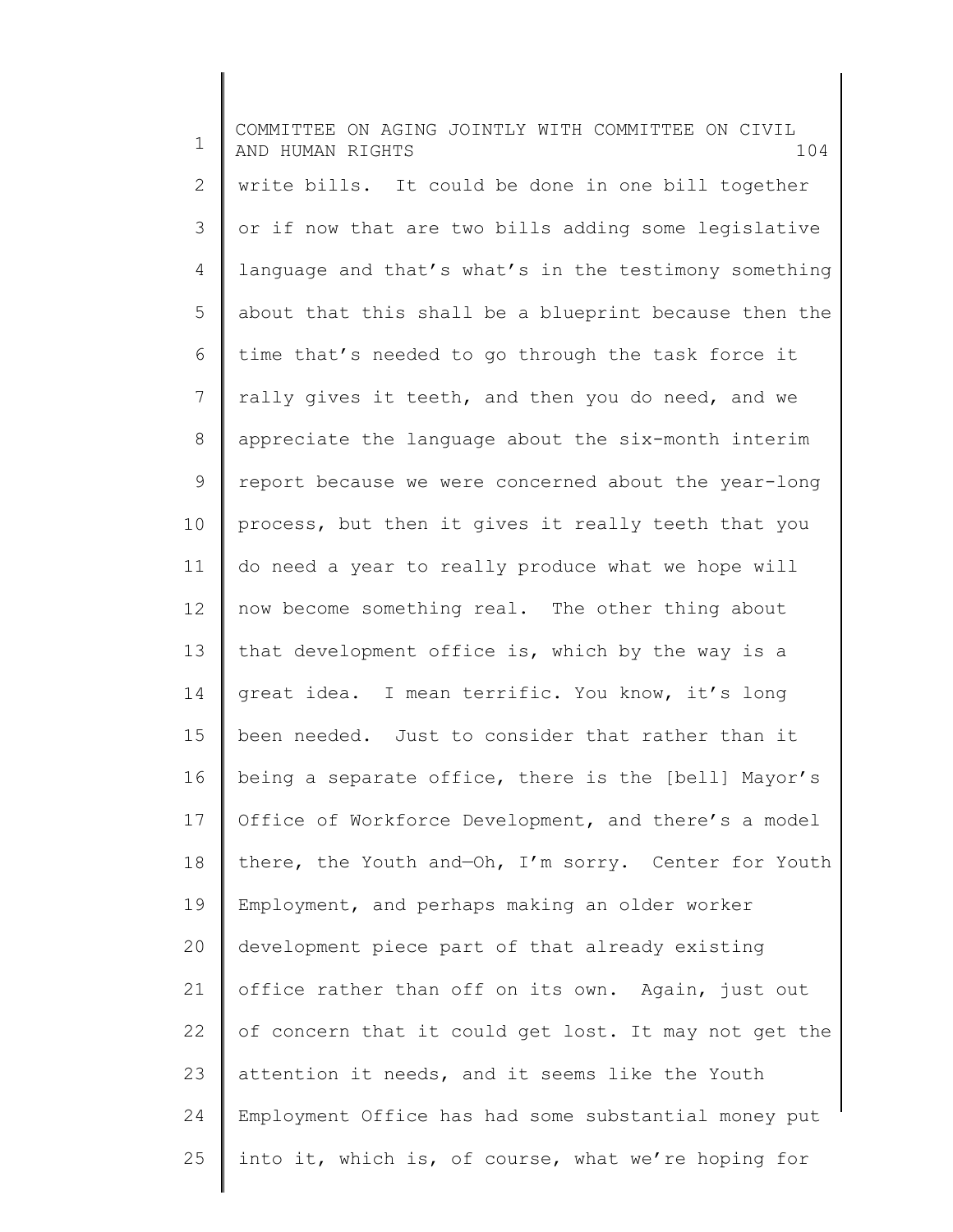1 2 3 4 5 6 7 8 9 10 11 12 13 14 15 16 17 18 19 20 21 22 23 24 25 COMMITTEE ON AGING JOINTLY WITH COMMITTEE ON CIVIL AND HUMAN RIGHTS 105 older workers. I have \$12 million in my testimony. I just found out that actually the updated number is that City Council has put in \$19 million. Now, I'm around long enough to know that that's a good chunk of change, and—and good that you guys are that, but boy wouldn't we like to see that for older workers, and also the Fund for City of New York is involved and private businesses. So, again, maybe thinking of it instead of a separate office part and parcel of an already existing mayor office, um [bell] and—and I think it's fine, and I'm trying to see if there's anything. We went through everything and everything. You're going to hear more about the testing piece. I'm not going to—not going to go on about that. The only thing I—I do want to add quickly is—is the fiscal impact. Yes, there's a fiscal impact, and we all live with the fact that nobody think it takes any money or it takes very little money, but it takes the Department for the Aging or other city agencies to do these kinds of programs. This is new. We need to build the capacity as you just heard with DFTA, the Human Right Commission, the testing. We're very pleased that a fifth bill was added about anti-ages in training. That could be done within a city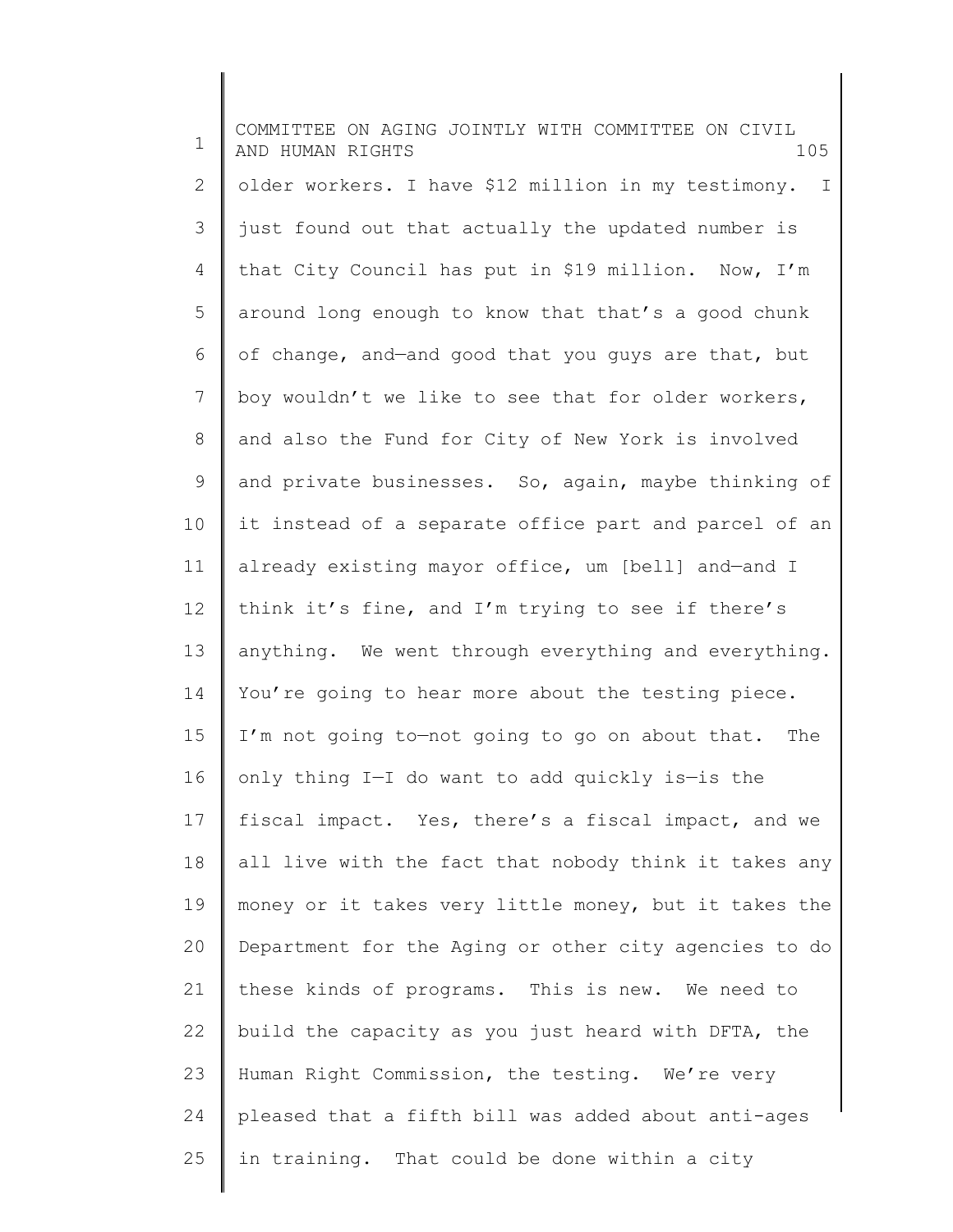| $\mathbf 1$    | COMMITTEE ON AGING JOINTLY WITH COMMITTEE ON CIVIL<br>AND HUMAN RIGHTS<br>106 |
|----------------|-------------------------------------------------------------------------------|
| $\mathbf{2}$   | department. It could be done on a contracted out                              |
| 3              | basis, but that takes money. To develop a curriculum                          |
| 4              | and doing ongoing training, developing a database.                            |
| 5              | So, we shouldn't cheat ourselves from the get-go and                          |
| 6              | maybe that's something we could work with your office                         |
| $\overline{7}$ | and the city's, you know, Finance Committee to come                           |
| $\,8\,$        | up with some numbers so we really go into this saying                         |
| 9              | this is what will make this real. Thank you.                                  |
| 10             | CHAIRPERSON CHIN: Thank about.                                                |
| 11             | BOBBIE SACKMAN: Oh, and also, I'm sorry.                                      |
| 12             | I'm submitting Regina Maxson's testimony. The quard                           |
| 13             | has it just on her behalf. She couldn't stay.                                 |
| 14             | CHAIRPERSON CHIN: Okay, thank you.                                            |
| 15             | BOBBIE SACKMAN: Okay. Oh, I'm sorry.                                          |
| 16             | RUTH FINKELSTEIN: Good afternoon, good                                        |
| 17             | late afternoon. I'm Ruth Finkelstein and I'm the                              |
| 18             | Executive Director of Hunter College's Brookdale                              |
| 19             | Center on Aging, and with me I'm honored to introduce                         |
| 20             | my colleagues Christian Gonzalez Rivera, our Director                         |
| 21             | of Strategic Policy Initiatives. Since we're both                             |
| 22             | experts in this area and came to it kind of by                                |
| 23             | separate routs and have different areas of expertise,                         |
| 24             | I'm very appreciative of your allowing us each to                             |
| 25             | briefly summarize our testimony, and we will both be                          |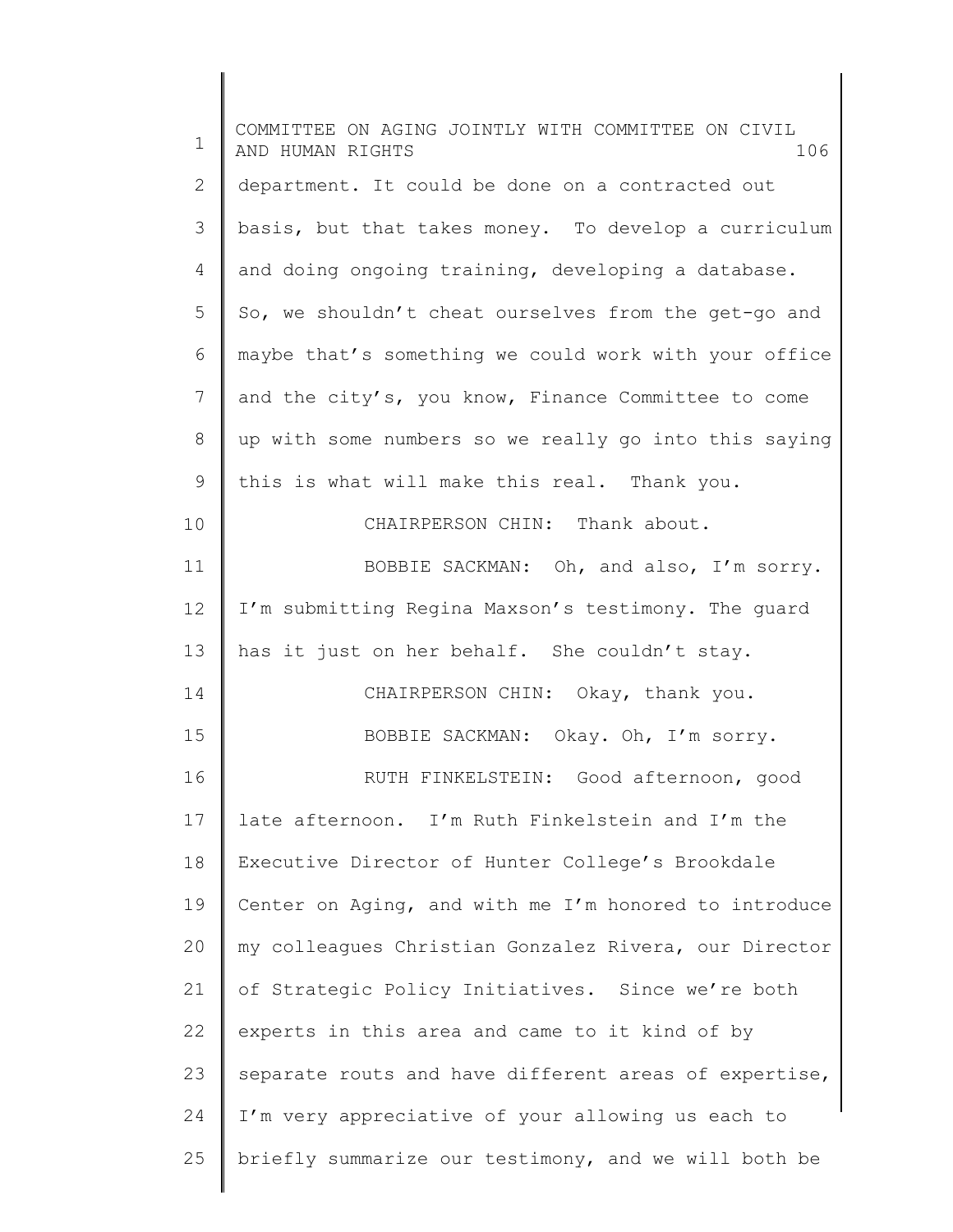1 2 3 4 5 6 7 8 9 10 11 12 13 14 15 16 17 18 19 20 21 22 23 24 25 COMMITTEE ON AGING JOINTLY WITH COMMITTEE ON CIVIL AND HUMAN RIGHTS 107 brief. I want to just frame one thing. Obviously, we're in strong support of the effort that both of you are putting in in leading the Council forward into this incredibly important areas of having New York City lead the nation in how can we enact and monitor and enforce the strongest possible age discrimination laws, and we are eager to be of service to make that effort successful. I want to frame it in a reminder that currently the full age of Social Security claiming is 70 years old. Therefore, when we have a situation where people are losing their jobs or having diminutions in their work status because they're 40 and they're 50, and they're 60, and they're 65, we are literally pushing them over a cliff where they can't possibly age in a helpful or productive way or even pay their rent. So, this issue I was interested to hear the Human Right Commissioners talk about areas that are emergencies and in some ways I think this area, too, is another emergency in human rights because we've come so far apart between how antiquated our cultural expectations and laws are and our actual life expectancy and needs and they're really far apart at this point, and we have to play catchup. Now, that's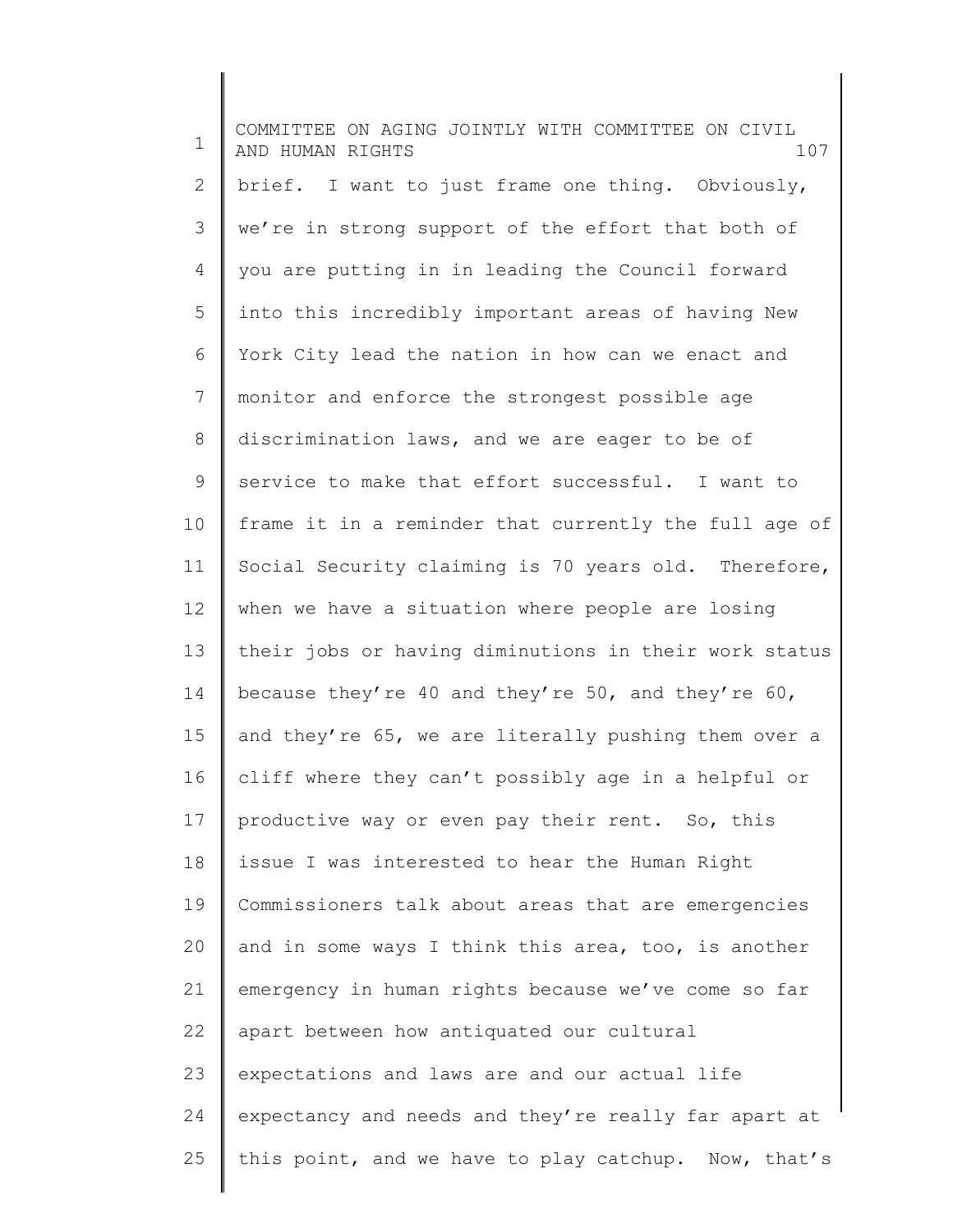1 2 3 4 5 6 7 8 9 10 11 12 13 14 15 16 17 18 19 20 21 22 23 24 25 COMMITTEE ON AGING JOINTLY WITH COMMITTEE ON CIVIL AND HUMAN RIGHTS 108 enough. Let me turn not to saying nice things about all the bills we support 100% and completely, but cut to the chase of a couple of modifications. We'll both be doing that with different pieces of the legislation. First of all, we love—the—the poster is brilliant and beautiful and wonderful. The training ditto, but at Brookdale we have a lot experience training frontline government workers, and our experience is that experiential hands-on training is so much more effective that click, click, click through these mandatory online trainings, which we all know we do while we're multi-tasking, we're on the phone and we're making dinner for the kid and we're going click, click, click, but yet, if you get into a room with skilled trainers and they're role playing and doing exercises and giving you the experience of what they're trying to train you about, you learn it in a whole different way. So, maybe that can at least be an additional component. Maybe it's prescribed for those agencies and employers that are having some trouble, right, but I wouldn't want such a wonderful thing to be a punishment. But then we need to have a separate longer conversation about the whole concept of how is this situation going to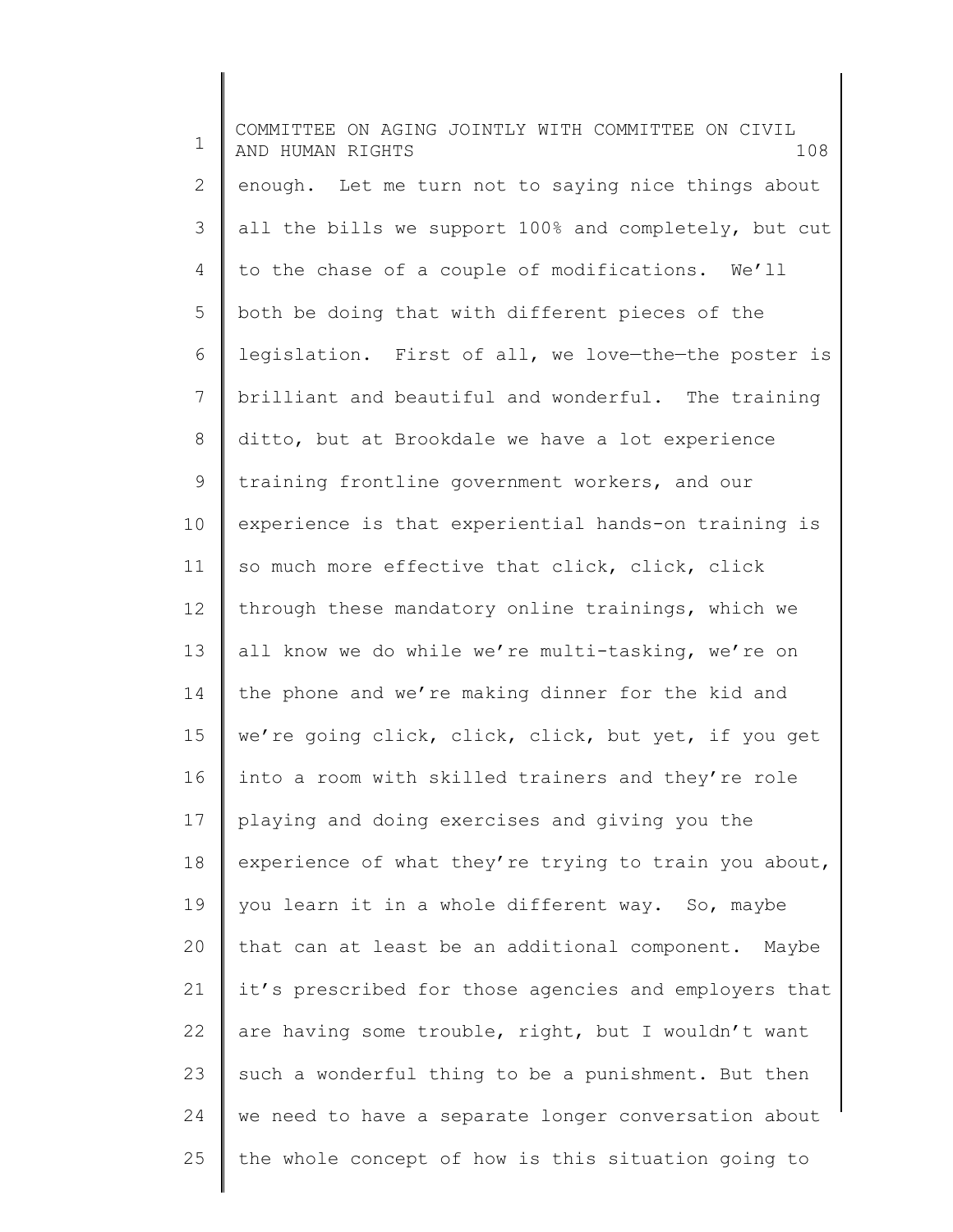1 2 3 4 5 6 7 8 9 10 11 12 13 14 15 16 17 18 19 20 21 22 23 24 COMMITTEE ON AGING JOINTLY WITH COMMITTEE ON CIVIL AND HUMAN RIGHTS 109 be monitored, evaluated and tested. Because while the intention of requiring five testers to go out every year and do age discrimination is absolutely laudatory. The methodology is insufficient, and we know some stuff about that. We know it as academics. We know it from experience. We know the body of research that other people have done about those methods, and we would be happy to be like a low threshold, low pay advisor to anybody who wants to be improving that, and I believe that as we are successful in expanding awareness, we have to have a very sensitive monitoring mechanism that doesn't make the mistake of saying expanded reporting means expanded problem. It's just like when we expanded awareness of, you know, domestic violence and reporting went up. Well, that didn't mean—that wasn't bad. That was good because it meant that more of the violence that existed was being reported. So, first we're going to see more reporting because awareness is going to go up, and then we want to see more prosecution and then we want to see more prevention, and so we need very delicate monitoring each step of the way so that we can see each step of

25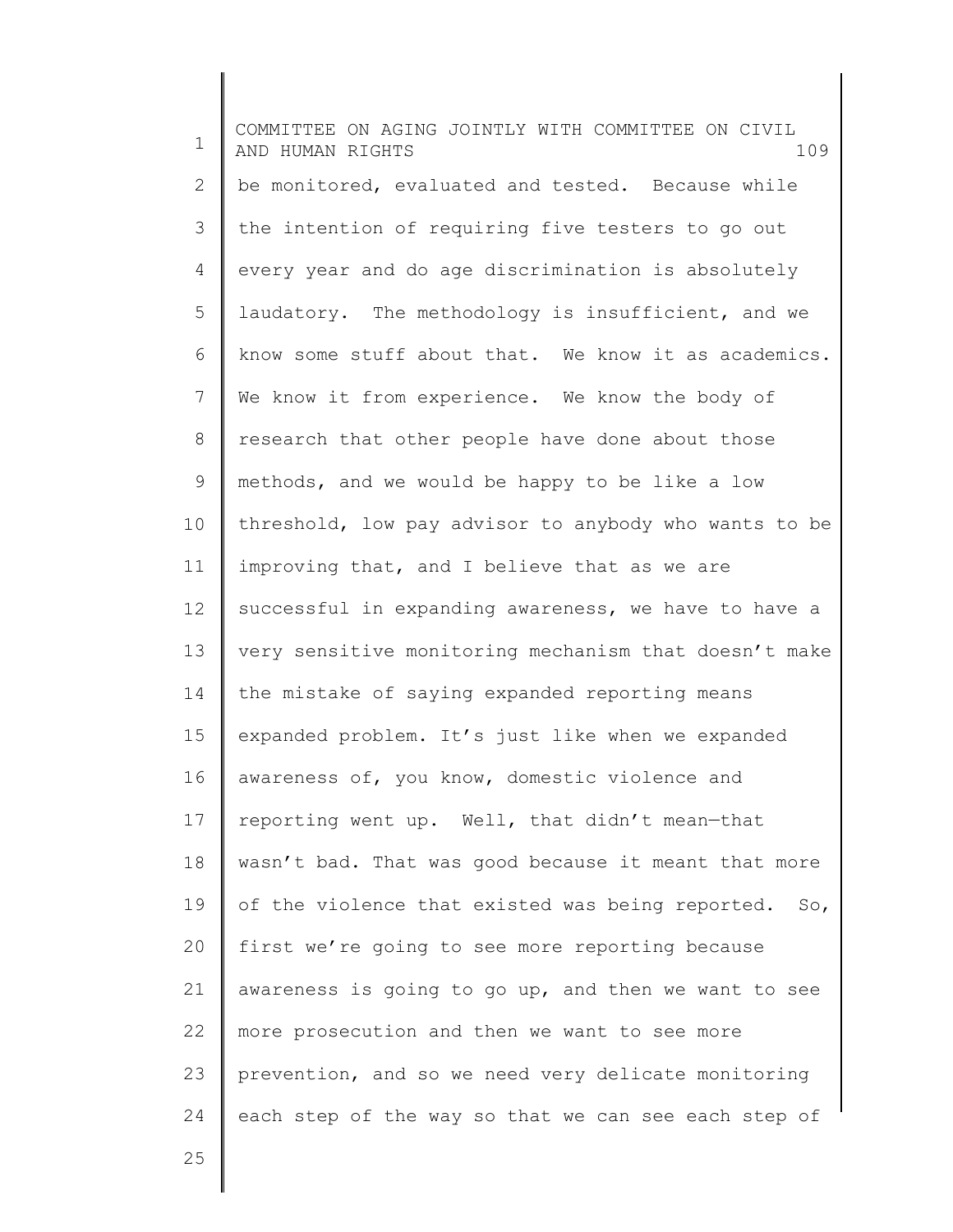1 2 3 4 5 6 7 8 9 10 11 12 13 14 15 16 17 18 19 20 21 22 23 24 25 COMMITTEE ON AGING JOINTLY WITH COMMITTEE ON CIVIL AND HUMAN RIGHTS 110 our progress and see where we need to improve our practice to get the progress great. Thank you. CHRISTIAN GONZALEZ: Hi again. Christian Gonzalez from the Brookdale Center. So, I'm going to focus my comments on Bills No. 1693 and 1694 so the task force and the Office of Workforce Development, and I'll keep them brief because the reflect the fact that Bobbie and I have discussed this. [laughter] But we do believe very strongly that the task force and the Office of Workforce Development do need to be linked. I mean just—I mean the fact that if you have a task force, the very best way to ensure that they stay on task and the report issues recommendations that somebody can use is to give them somebody to use it, and so in this case, I mean it's a group. You're already having the good idea of having both this task force and this office. This office, I mean basically this task force should create the blueprint for—that this office should use and again I mean there is precedence in this. I mean it's like I, as you know very well, when de Blasio came into—into office he convened the jobs for New Yorkers' Task Force, and so the job of this task force was to create a blueprint for the Mayo's Office of Workforce Development. I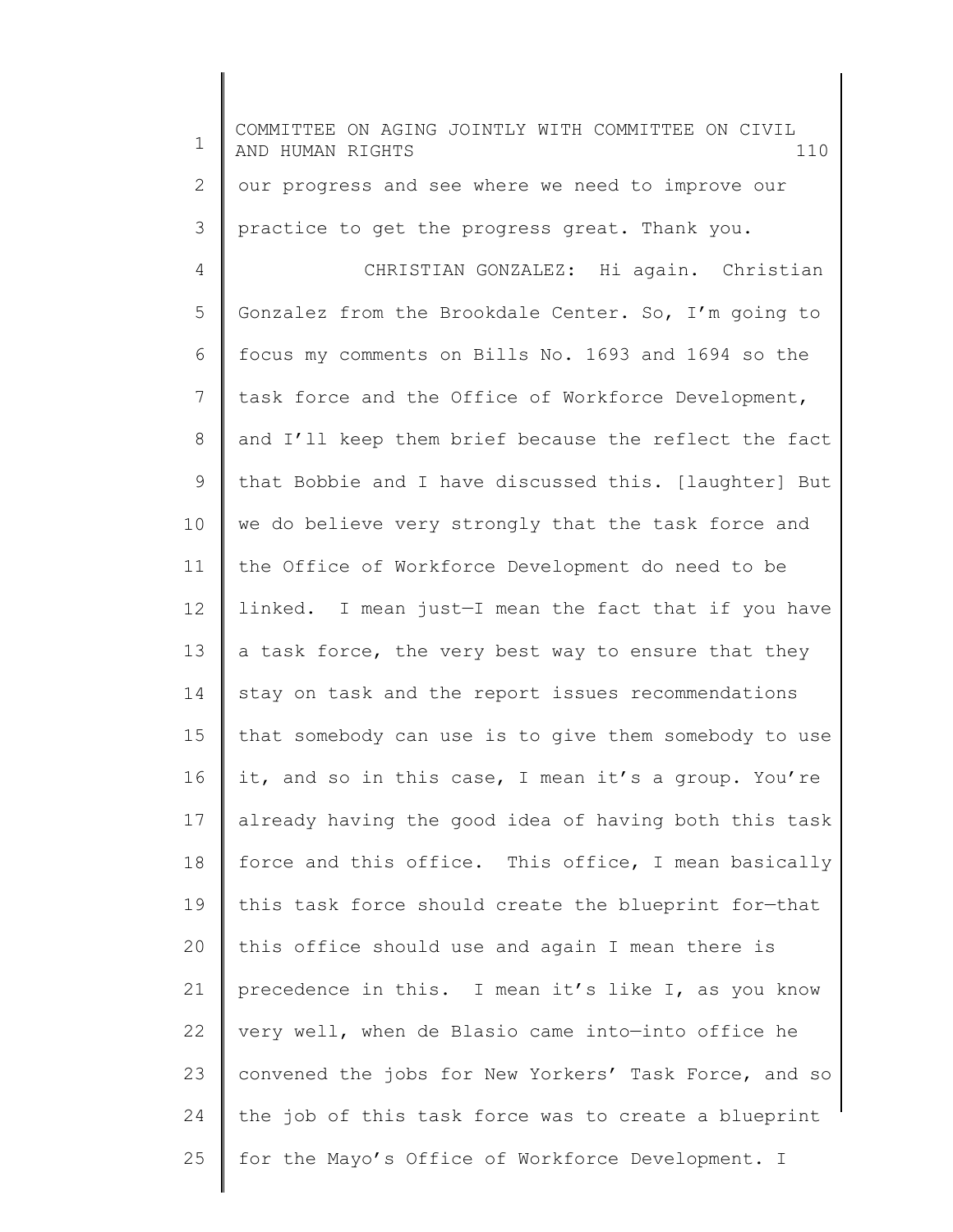1 2 3 4 5 6 7 8 9 10 11 12 13 14 15 16 17 18 19 20 21 22 23 24 25 COMMITTEE ON AGING JOINTLY WITH COMMITTEE ON CIVIL AND HUMAN RIGHTS 111 mean it's created in the report Career Pathways, one City Working Together that ended up being the blueprint for this office, and you know, while not all of its aims have been realized in the—in all of this period of time, at least that put, that made that report so much more effective than it would have been had it just been issued out into the ether, and not given a place to—to land. Similarly. I mean again following that same theme as the Mayor Office of Workforce Development, within that office as—as Bobbie mentioned, there is the Center for Youth Employment, and that Center for Youth Employment has been extremely successful in increasing the number of young people who go through employment programs in New York City creating new partnerships that have resulted in new programming and one great example is actually the \$19 million that the Council has invested in the Work, Learn and Grow Program. That is now being run through DYCD, and that is in part because of the efforts of the Center for Youth Employment and all of its partners including the fund for the City of New York, including private employers, including the Council and including the administration as well. So, that kind of model where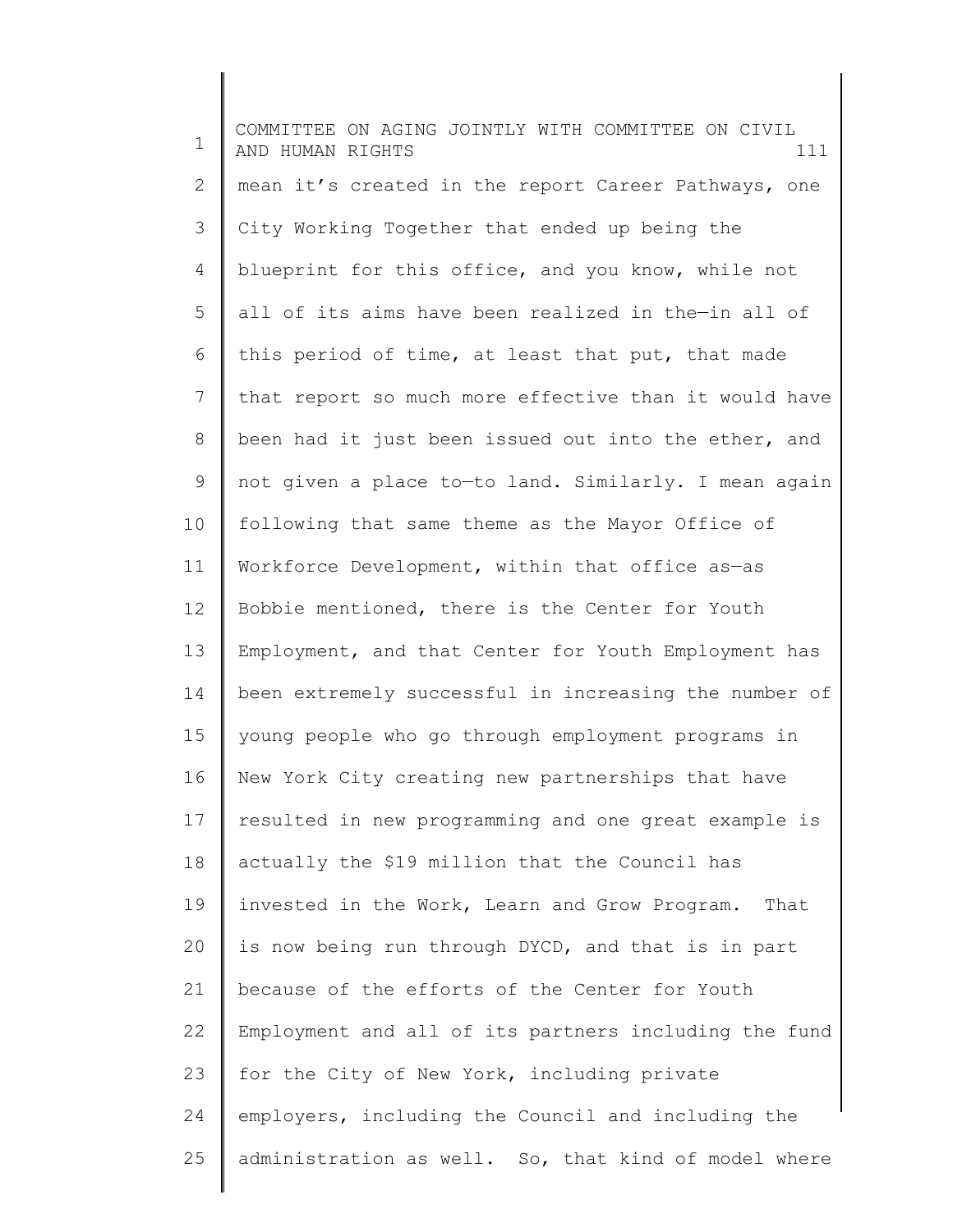1 2 3 4 5 6 7 8 9 10 11 12 13 14 15 16 17 18 19 20 21 22 23 24 25 COMMITTEE ON AGING JOINTLY WITH COMMITTEE ON CIVIL AND HUMAN RIGHTS 112 it's not just on one office at DFTA or it's not just on one commission to do this work or one office that might be isolated. That work done in partnership is so much more powerful. So, along those lines, I—we believe we—we recommend that the Office not be—that the Office of Older Adult Workforce not be isolated on its own, but rather be included in the existing Mayor's Office of Workforce Development as a special program that work—works across sectors. So, thank you. Thank you for the opportunity to testify and again I mean I think we think this is a great follow up to the historic hearing that you had last year. You know, for the first time really putting age discrimination on the map. It was great to be out in the rally and see so many people, you know, really support, that put support behind this and it's time to put ageism on the map, and this is a great place to start. We're seeing that effects a lot of people and so many older adults. Thank you. [bell] CHAIRPERSON CHIN: Thank you. JENNA GLADFELTER: Hi. My name is Jenna Gladfelter and I'm here representing Live on New York. We are a non-profit organization and our members consist of community-based organizations that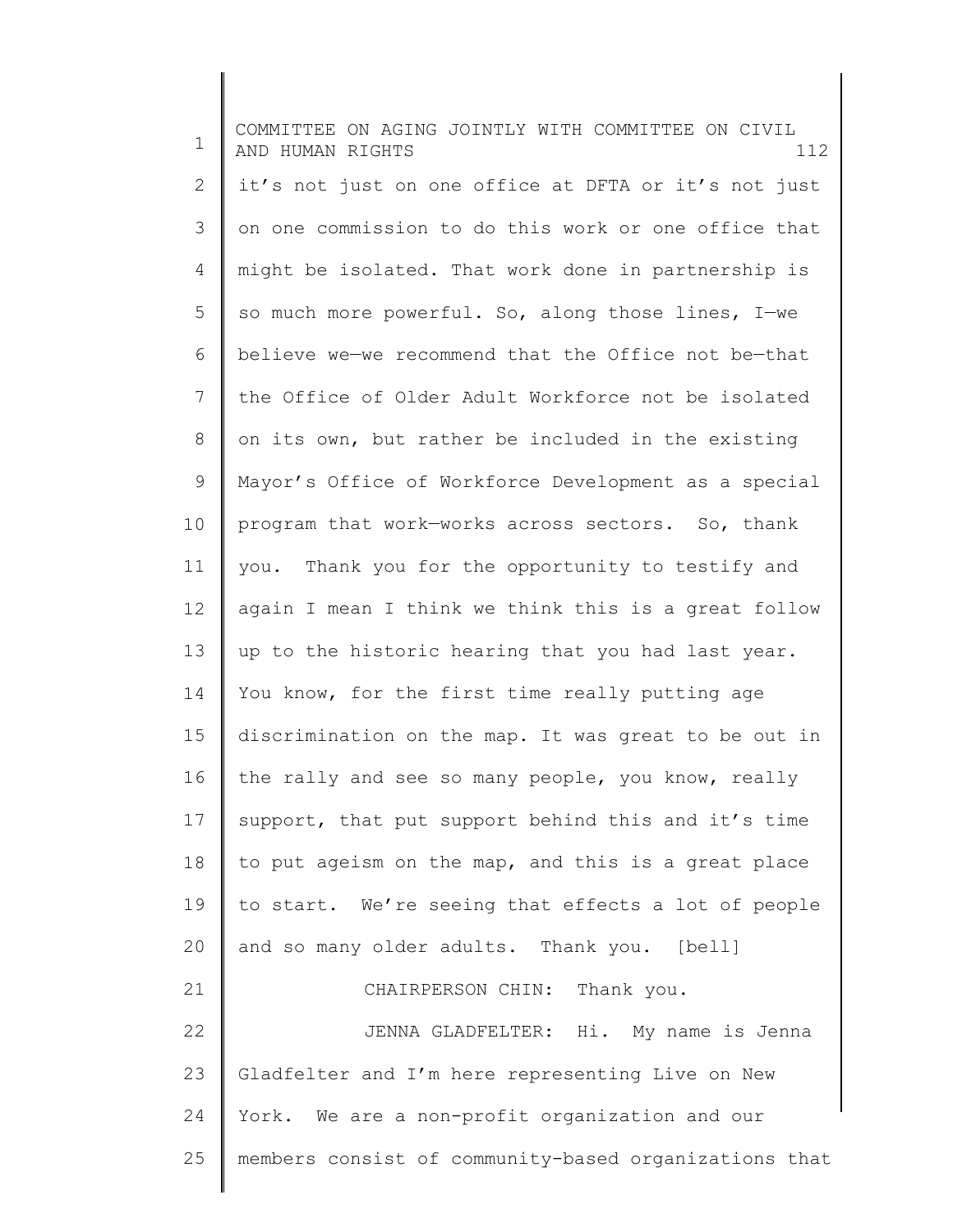1 2 3 4 5 6 7 8 9 10 11 12 13 14 15 16 17 18 19 20 21 22 23 24 25 COMMITTEE ON AGING JOINTLY WITH COMMITTEE ON CIVIL AND HUMAN RIGHTS 113 provide really core services to older adults such as senior centers, home delivered meal, caregiving services, et cetera, and on one hand I feel like what else can I say after so many strong voices and advocates and persona stories that we've heard today that really just reinforce the need for this conversation. So, I think you so much or the opportunity to testify. I just want to say that from Live On New York's perspective we echo a lot of the recommendations that are here and it's outlined in our testimony, but first and foremost we just want to say thank you again so much to Council Members Chin and Ayala for putting together this legislative package. We see it as just such a necessary thing and like I said, I just want to say Live On New York believes that it is critical that we view aging as the normative life process that is it. In other words we are all aging. We find ourselves in an exciting time in which the future of aging itself is dynamic and evolving. Perhaps like never before there is no one size fits all for the aging process. While previous generations may have live by a more consistent set of milestones, today we all experience life and aging differently and, therefore, deserve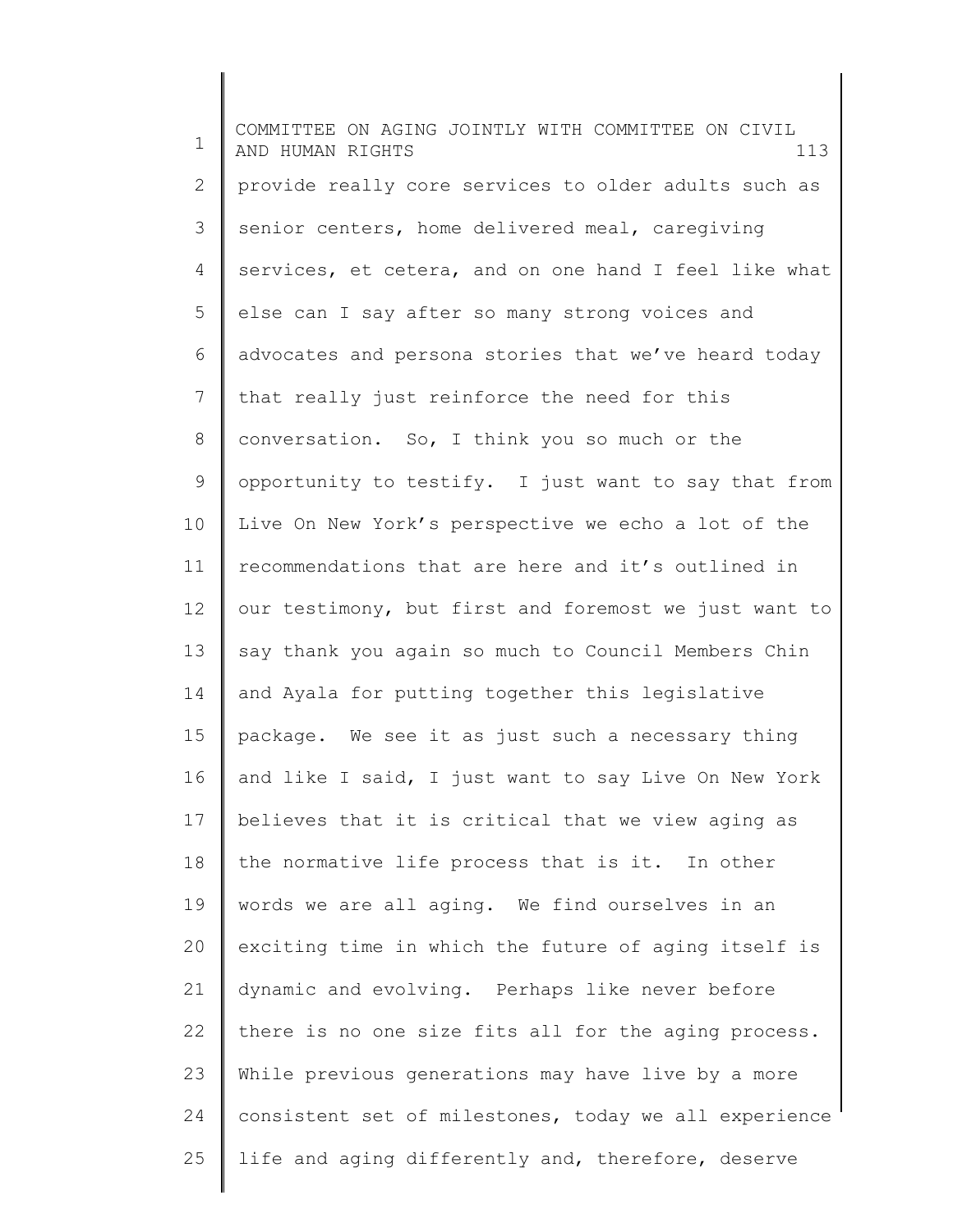1 2 3 4 5 6 7 8 9 10 11 12 13 14 15 16 17 18 19 20 21 22 23 24 25 COMMITTEE ON AGING JOINTLY WITH COMMITTEE ON CIVIL AND HUMAN RIGHTS 114 the opportunity to thrive in accordance with our own desire, drive and values regardless of our age. For some this may mean an early and long awaited retirement. For others in a second act in an unexplored career path. For most, however, it means the continued economic pressures of an often unequal society. This economic reality means that many older adults simply cannot afford fiscal implications of a frequently age base and at times discriminatory society and workplace. Even beyond economic pressures older adults should not be shunned to the opportunity to fulfill the innate desire to have utility, be productive and contribute. According to the U.S. Department of Labor by the year 2024, worker 55 of older will represent 25% of the workforce. By contrast, in 1994 those 55 and older represented just 11%, and yet today while many people are working longer, age discrimination and particularly in the workforce is still very real. It is engrained in the stereotypes of how older adults live, behave and work, which can have a seriously damaging effect on their job opportunities and overall wellbeing, and while we heard about how age discrimination is highly under-reported, we've also heard that the most common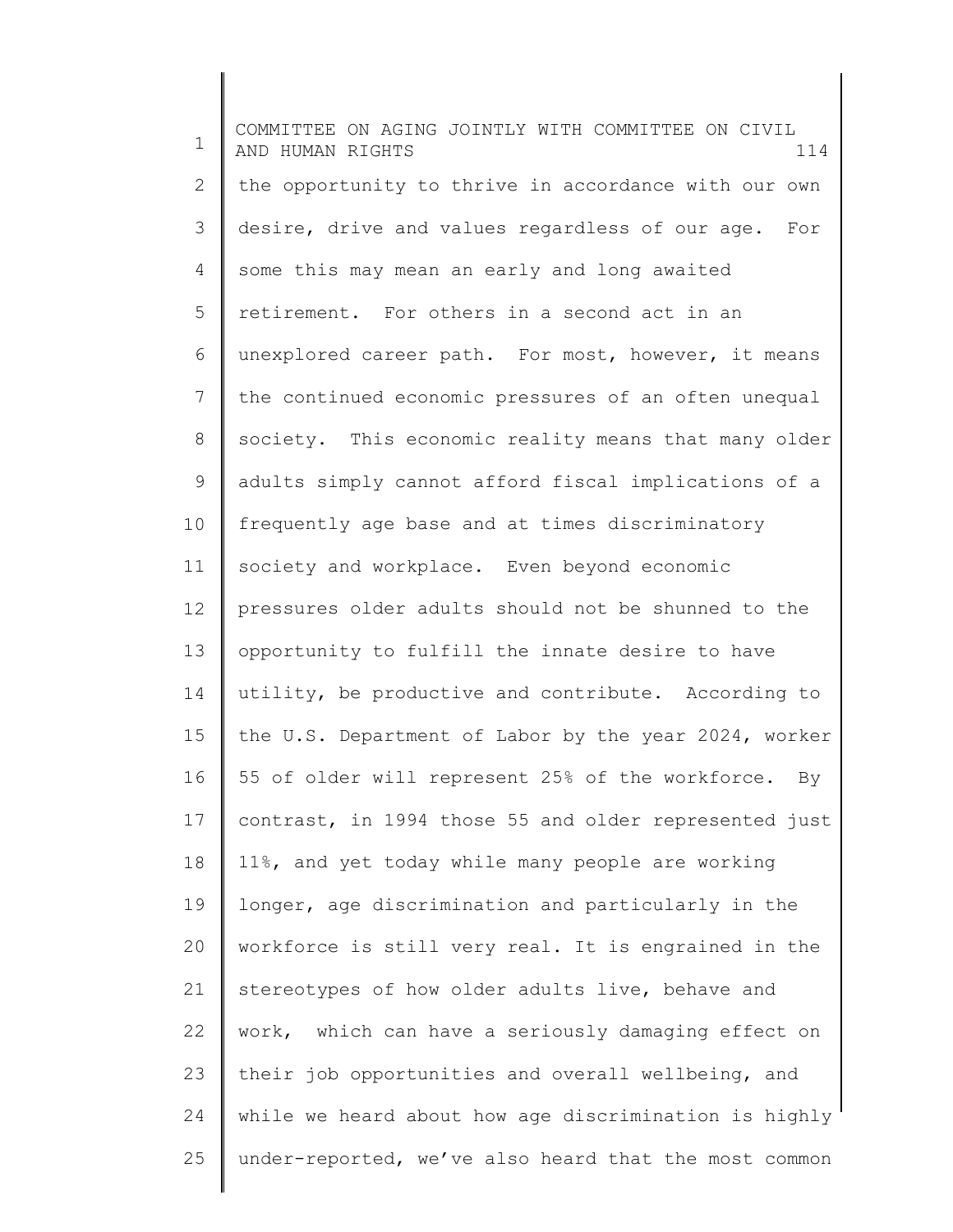1 2 3 4 5 6 7 8 9 10 11 12 13 14 15 16 17 18 19 20 21 22 23 24 COMMITTEE ON AGING JOINTLY WITH COMMITTEE ON CIVIL AND HUMAN RIGHTS 115 cases that are filed involve an individual not being hired due to age followed closely by those being passed over for job promotions. So, these occurrences have a clear fiscal impact on the individual and it may be more common than those enumerated given the aforementioned lack of reporting. For already marginalized populations such as women, immigrants and minority communities, these age related injustices often serve to exacerbate existing inequalities, inequalities such as lost wages due to caregiving, persistent wage gaps within communities of color and lack of pension options for a multitude of workers. [bell] It means that the financial margins that are so slim that the effects of age discrimination can be devastating. Again, we just want to reiterate some of the—the recommendations that my colleagues said here. We support those, specifically Intro 1694, which is Housing the Center for Older Workers and the Office for Workforce Development just to enable employees to capitalize on existing resources. Yes, and that's all I will say about it. Thank you so much for the opportunity to testify.

25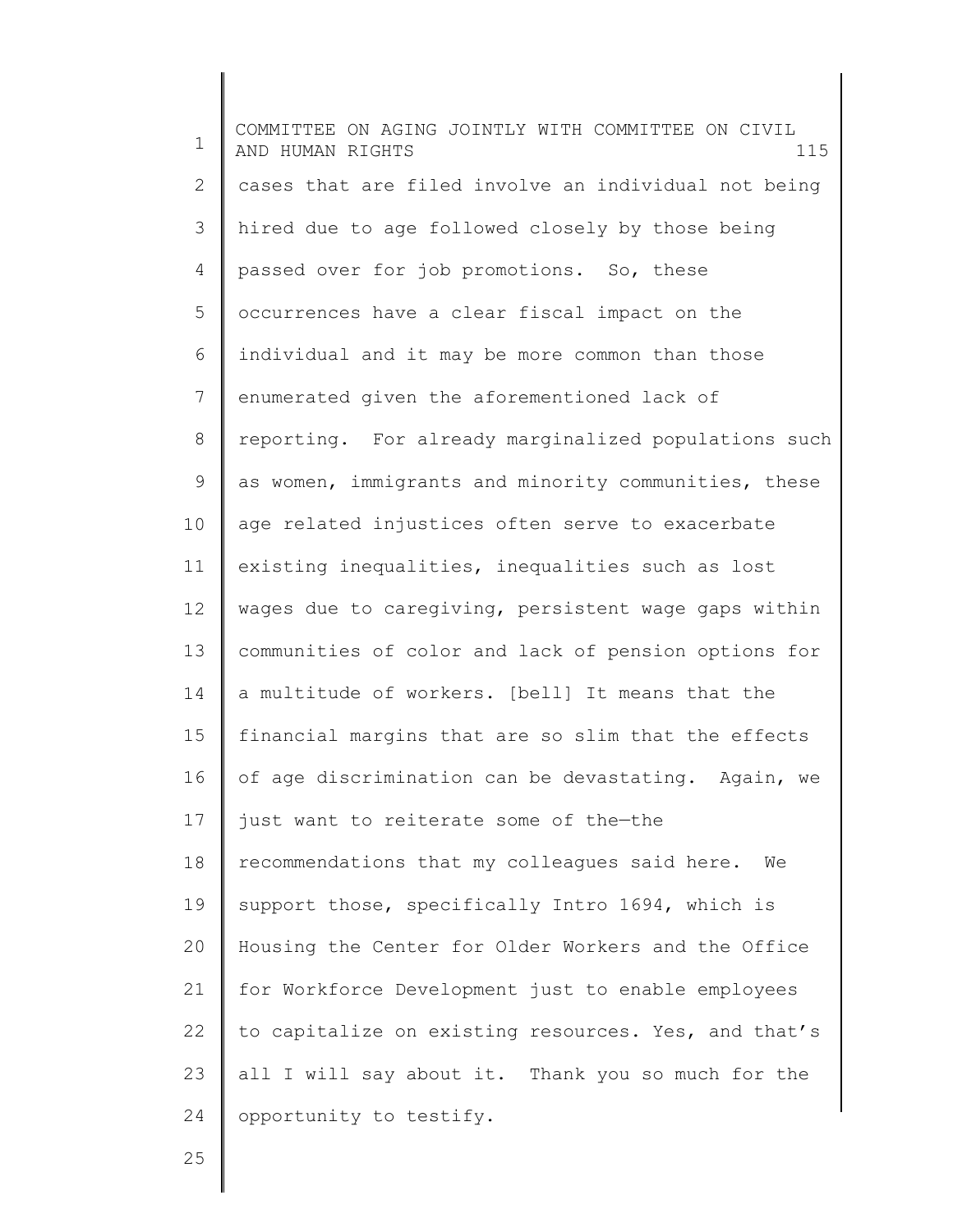| $\mathbf 1$ | COMMITTEE ON AGING JOINTLY WITH COMMITTEE ON CIVIL<br>AND HUMAN RIGHTS<br>116 |
|-------------|-------------------------------------------------------------------------------|
| 2           | CHAIRPERSON CHIN: Thank you very much to                                      |
| 3           | this panel, and thank you for your advocacy in                                |
| 4           | helping, you know, with our bills. Okay, one more                             |
| 5           | panel. AARP, Chris Lidello (sp?); Lila Malamute, New                          |
| 6           | York Legal Assistance Group. [background                                      |
| 7           | comments/pause] Karen, the Legal Aid Society, Kakago                          |
| 8           | (sp?) [background comments] Okay. Greg Waltman and                            |
| 9           | Katie Naptoski, Naptoski (sp?) Sorry if I                                     |
| 10          | mispronounced your name, but please come up. If                               |
| 11          | anyone else wants to testify, please fill out a slip                          |
| 12          | with the sergeant.                                                            |
| 13          | KAREN CACACE: Hi. I'm Karen Cacace,                                           |
| 14          | Director of the Employment Law Unit, the Legal Aid                            |
| 15          | Society. The Employment Law Unit represents low-wage                          |
| 16          | workers throughout New York City with most types of                           |
| 17          | employment claims including discrimination claims and                         |
| 18          | including age discrimination claims. So, we want to-                          |
| 19          | we want to thank for-for holding this hearing.<br>We                          |
| 20          | want to thank you for advancing this legislation.                             |
| 21          | It's extremely important and we're-we're-we're happy                          |
| 22          | to support all of the-all of the bills that have been                         |
| 23          | introduced. We did want to point out a few things,                            |
| 24          | and one is that while the New York City Human Rights                          |
| 25          | Law is very broad in its protections, as it was                               |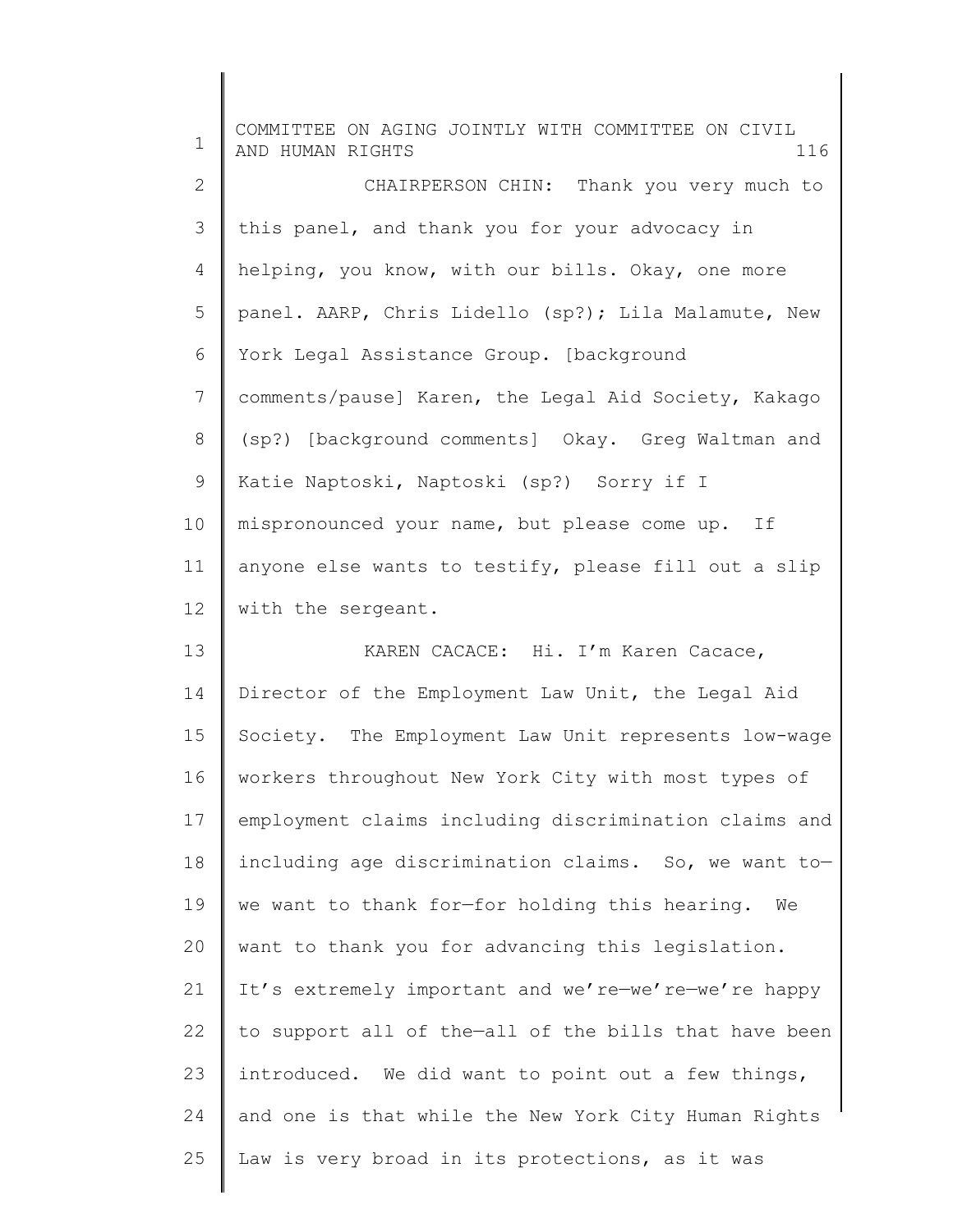1 2 3 4 5 6 7 8 9 10 11 12 13 14 15 16 17 18 19 20 21 22 23 24 25 COMMITTEE ON AGING JOINTLY WITH COMMITTEE ON CIVIL AND HUMAN RIGHTS 117 discussed it has like 26 categories where it is providing protection, but it does not cover anyone who works at a small employer. You need four employees to be covered by the New York City Human Rights Law, and that is—that is a problem because there are lots of—there are lots of workers out there many of them older workers who work at a place there are less than four employees. So we would encourage the City Council to focus on that issue, and all that needs to be done is to eliminate the number 4 in the definition of an employer. An employer should be defined as somebody who has workers working for them, not somebody who has four or more employees working for them. So, that's one issue we just—we did want to highlight. Another issue is—is—is enforcement and the City Commission testified about their efforts, and we appreciated all of the—the questioning about them about do they need more resources, and to—to the extent that they get additional resources, we would really encourage the Commission and encourage the City Council to encourage the Commission to put—to put those resources toward the Mediation Program. Their mediation program is excellent. We have filed many cases at the Commission. We have had the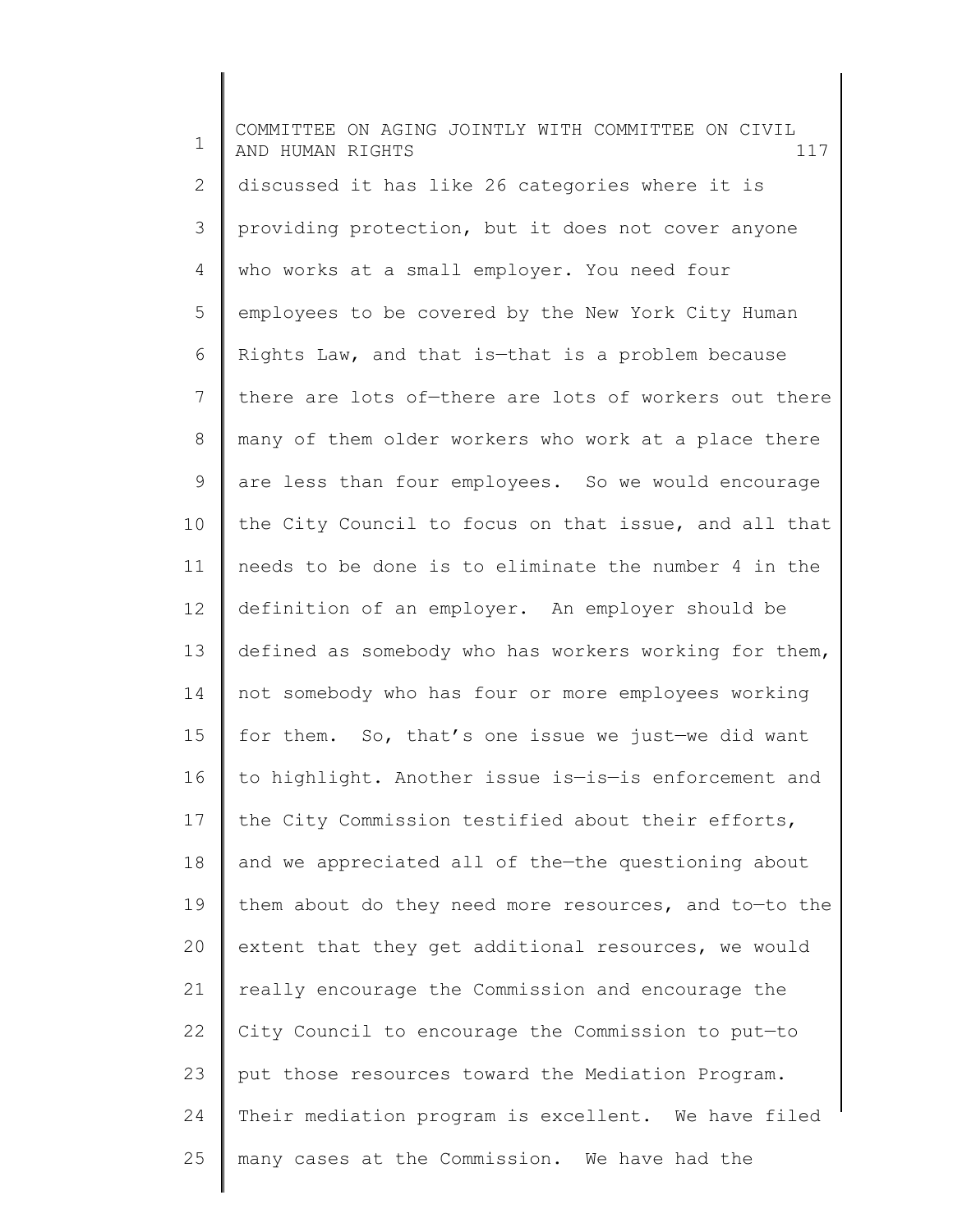1 2 3 4 5 6 7 8 9 10 11 12 13 14 15 16 17 18 19 20 21 22 23 24 25 COMMITTEE ON AGING JOINTLY WITH COMMITTEE ON CIVIL AND HUMAN RIGHTS 118 Commission refer workers to us who filed pro se and then we represent them in mediation and they have one mediator there. She is wonderful. She is very capable of bringing about a resolution in difficult cases, but she's one person and so we have waited more than a year to get before her for a mediation. So, it is just, you know, particularly in the case of older workers it's too long to wait, and it is—it would be a great alternative rather than having to go through the entire investigation process, which takes one to two years to be streamlined into a mediation process. So, if they were able to hire several more competent mediators, I think you would see a lot of resolution—resolutions reached—reached much quicker and with good results for the workers who are experienced in discrimination. So, again, thank you for—for holding this hearing, and in advancing the legislation. [bell] CHAIRPERSON CHIN: Thank you. KATIE MALKATARSKI: [off mic] Hello, my name is Katie Malkatarski-- CHAIRPERSON CHIN: Can you press the button.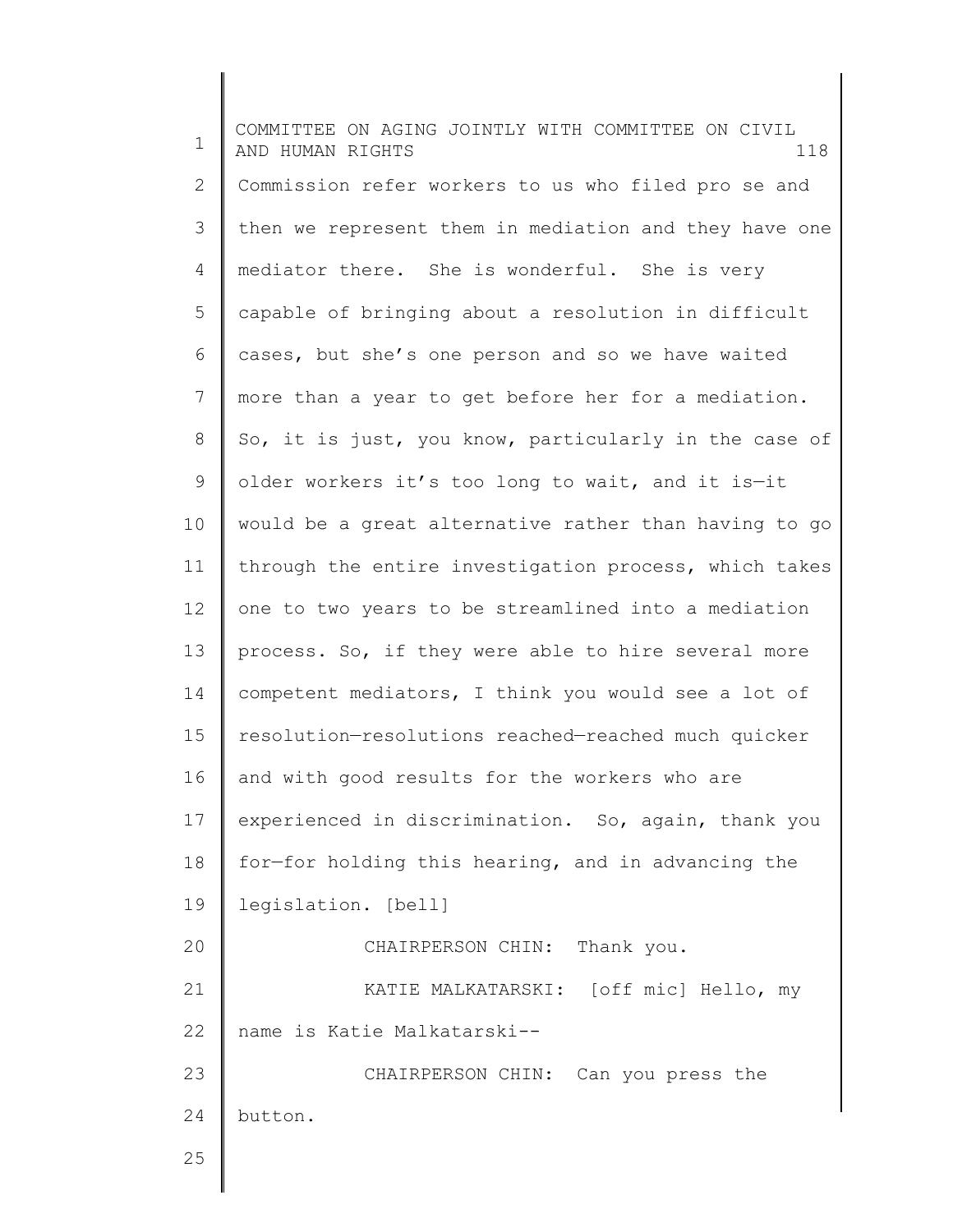| $\mathbf 1$  | COMMITTEE ON AGING JOINTLY WITH COMMITTEE ON CIVIL<br>AND HUMAN RIGHTS<br>119 |
|--------------|-------------------------------------------------------------------------------|
| $\mathbf{2}$ | KATIE MALKATARSKI: [on mic] Hello. My                                         |
| 3            | name is Katie Malkatarski (sp?). Thank you for                                |
| 4            | taking my testimony. I'm here on behalf of myself.                            |
| 5            | I worked as a teacher and teacher coach for the                               |
| 6            | Department of Education's office of Adult and                                 |
| 7            | Continuing Education for more than 25 years, and did                          |
| 8            | my time there four years ago in June 2015 when I                              |
| 9            | transferred to another DOE division. During the 2013                          |
| 10           | to 2018 Superintendency of the former OACE, the                               |
| 11           | former OACE Superintendent Rosemary Mills, scores of                          |
| 12           | staff members were forced out through harassment and                          |
| 13           | intimidation, a toxic work environment and the                                |
| 14           | targeting of staff including teacher support and                              |
| 15           | administration. The majority of those who left were                           |
| 16           | older employees 50 plus. In fact, 12 staff members                            |
| 17           | filed an age discrimination complaint and I can                               |
| 18           | [coughs] tell you more about that later if you'd                              |
| 19           | like. It was dismissed. This forced exodus weakened                           |
| 20           | the fabric of OACE immeasurably. Over of the course                           |
| 21           | of about three years a vast store of accumulated                              |
| 22           | institutional and educational knowledge was wiped out                         |
| 23           | as senior staff was purged from the rolls. In the                             |
| 24           | light of this experience I welcome this legislation a                         |
| 25           | safeguard to the intents to impose. I thank the                               |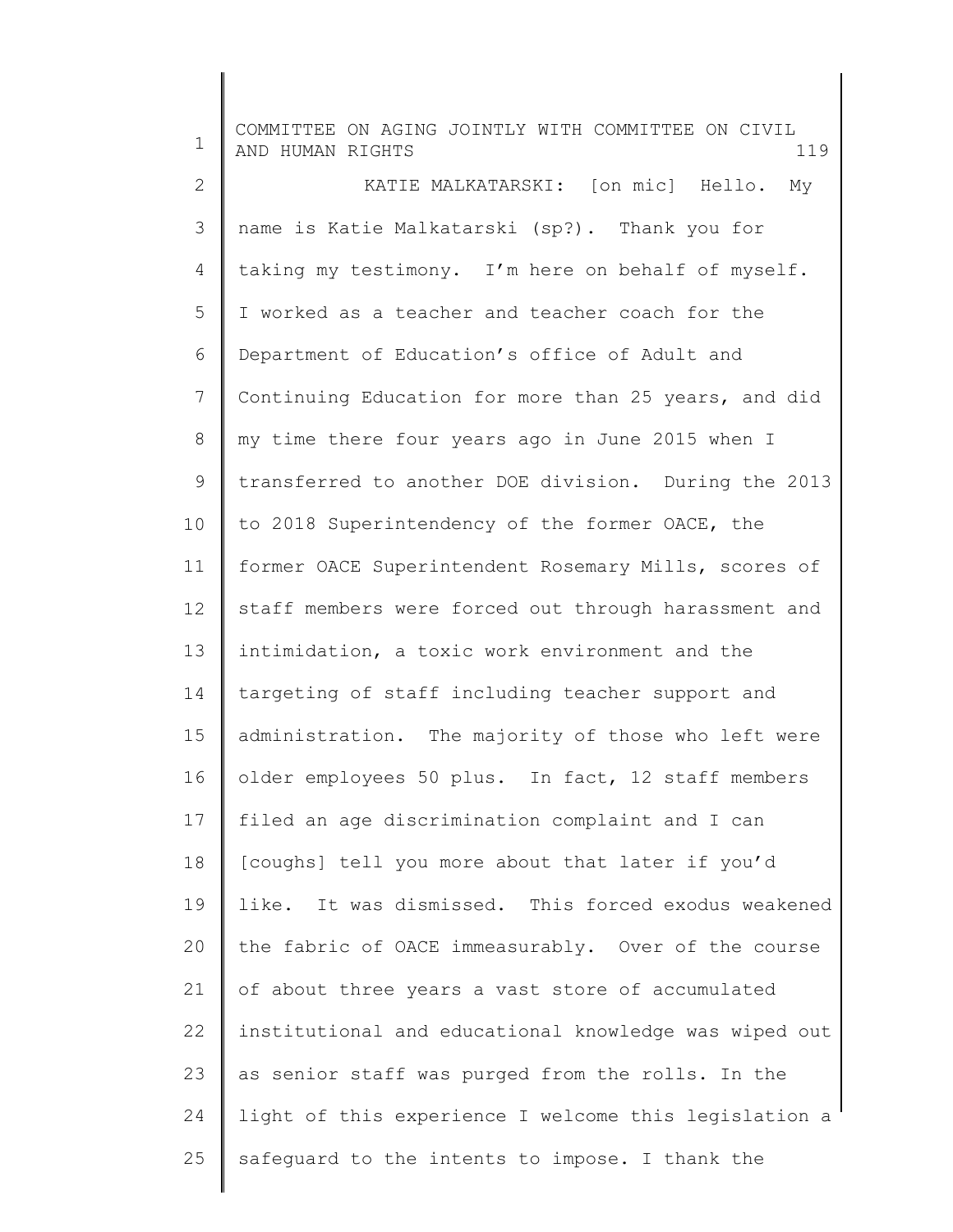1 2 3 4 5 6 7 8 9 10 11 12 13 14 15 16 17 18 19 20 21 22 23 24 25 COMMITTEE ON AGING JOINTLY WITH COMMITTEE ON CIVIL AND HUMAN RIGHTS 120 Council Members and the Council for putting forth these initiatives as I believe that workplaces across the city should be well informed of the law as applies to age discrimination. I would also like to request the following: That in whatever means possible during training or in print that the worth of seniors is also conveyed in ways that cannot be legislated, that our culture needs to treasure and appreciate elders for their knowledge, experience and wisdom, all of which are invaluable components of a workplace home and world, and that this should be communicated. Perhaps part of the trainers (sic) cold explore the value of elders within various cultures in order to strengthen our own cultures' appreciation of our seniors' wonderful gifts. These qualities for the years 2013 to 2018 were not valued within OACE to the detriment of all. I welcome this legislation and the beneficial effects it can have within city workplaces and our culture at large. Thank you. I just also would like to add that the new [coughs] OACE Administration is a vast improvement, and thank the Council, the school Chancellor and the city for [coughs] and the City Council especially Dromm and Treyger for bringing about this change.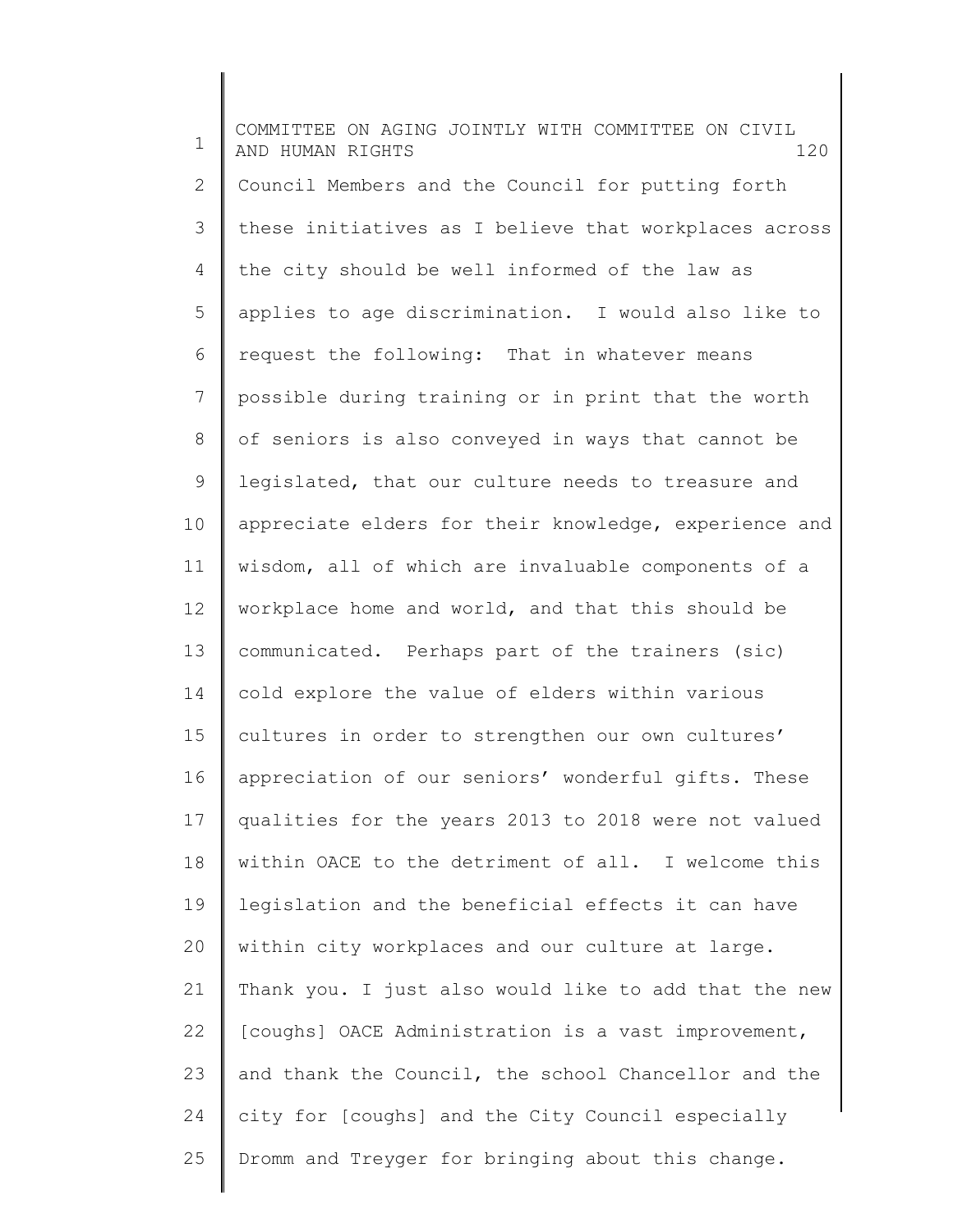1 2 3 4 5 6 7 8 9 10 11 12 13 14 15 16 17 18 19 20 21 22 23 24 25 COMMITTEE ON AGING JOINTLY WITH COMMITTEE ON CIVIL AND HUMAN RIGHTS 121 Thank you, and I'd just like to say that the complaint, which was made by 12 or 14 [coughs] teachers, was not dealt with by the Commission as a whole. They dealt with it individually rather than looking at it holistically [coughs]. CHAIRPERSON CHIN: So, they didn't look at it as a trend-- KATIE MALKATARSKI: No. CHAIRPERSON CHIN: --happening and they didn't investigate. KATIE MALKTARSKI: No. CHAIRPERSON CHIN: They just did it the individual cases? KATIE MALKATARSKI: Uh-hm. CHAIRPERSON CHIN: Okay, because I mean DOE, I mean, you know, we've heard other incidents where more, you know, mature teacher or a teacher who had more experience had been in the system a long time are sort of forced out or forced to retire early because it costs more. Because a lot of principals use that, well, I can hire two—two teachers if I let got of the—the one that's been there a long time. KATIE MALKATARSKI: Yes, and there was a definite—if you looked at the information and the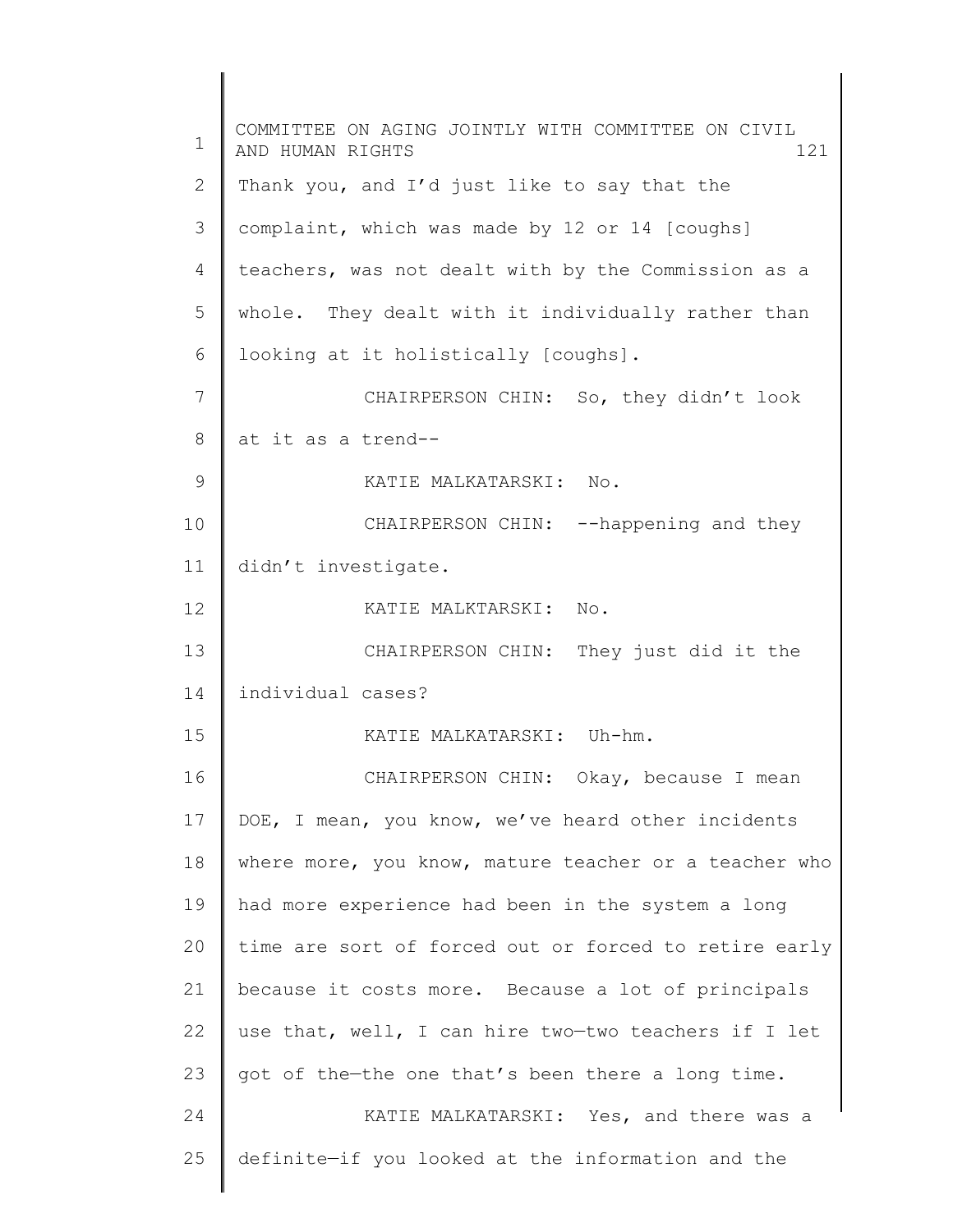1 2 3 4 5 6 7 8 9 10 11 12 13 14 15 16 17 18 19 20 21 22 23 24 25 COMMITTEE ON AGING JOINTLY WITH COMMITTEE ON CIVIL AND HUMAN RIGHTS 122 data, there was a definite relationship there between the senior teachers, how they were rated and, um, and forced out often, but that wasn't looked at by the Commission. They only looked at the case individually not holistically. CHAIRPERSON CHIN: Okay, we could probably follow up with them on that. Thank you. KATIE MALKATARSKI: Okay. CHAIRPERSON CHIN: Thank you for your testimony. KATIE MALKATARSKI: Thank you. LILA MALAMUTE: Hi. My name is Lila Malamute, and I'm here today on behalf of the New York Legal Assistance group. I'm a Paralegal with the Employment Law Project, and I have with me a list of evidences from attorney with the Employment Law Project. NYLAG is a non-profit organization that provides free legal services to low-income New Yorkers who can't afford private attorneys and our Employment Law Project does a variety of types of cases, and the majority of which are discrimination and a lot of them are age discrimination cases. NYLAG and the Employment Law Project really commends the City Council for holding this hearing and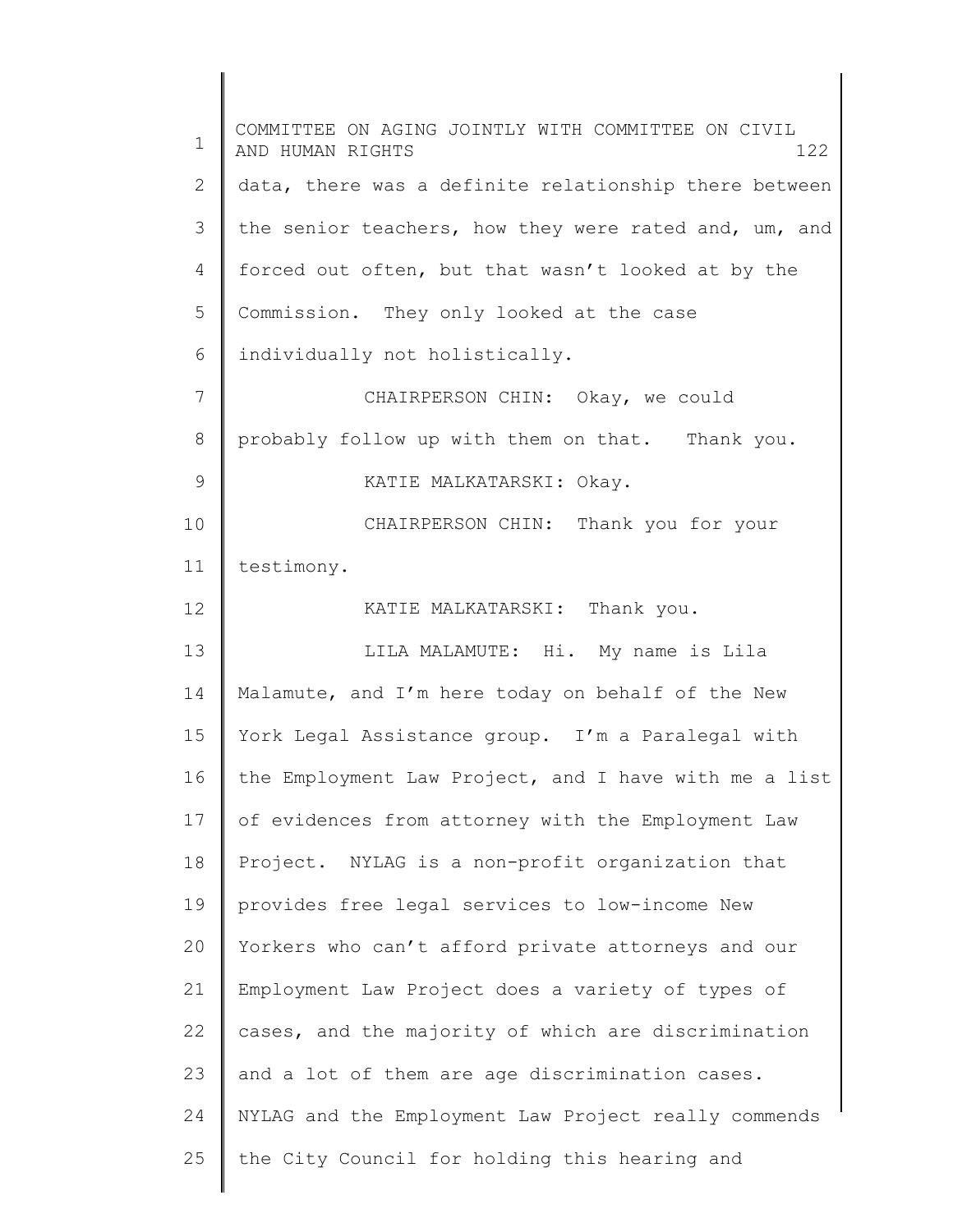1 2 3 4 5 6 7 8 9 10 11 12 13 14 15 16 17 18 19 20 21 22 23 24 25 COMMITTEE ON AGING JOINTLY WITH COMMITTEE ON CIVIL AND HUMAN RIGHTS 123 addressing this really pressing issues. Many people have mentioned before me more and more Americans are choosing to stay in the task force—in the workforce longer than they used to, which is why it's imperative that we strengthen our legislation protecting older workers. Through our work with NYLAG's Employment Law Project, we've become intimately familiar with the fact patterns of the incidents of age discrimination. I think it's worth just going into some of them to bring to light what this looks like really on the ground. For example, often times our clients will describe supervisors who make overt comments targeting their age saying they're too old to be doing this job especially if it's a physical job or often times also asking them when they plan to retire. Other clients experience ageism in more subtle way by for example receiving unwarranted negative performance evaluations or being disproportionately disciplined compared to younger workers. We have client for example who was age 70 and he was fired after 25 years of service at an advertising sales company for not meeting the sales revenue quota, but upon further investigation, we found that the company was utilizing a phased-in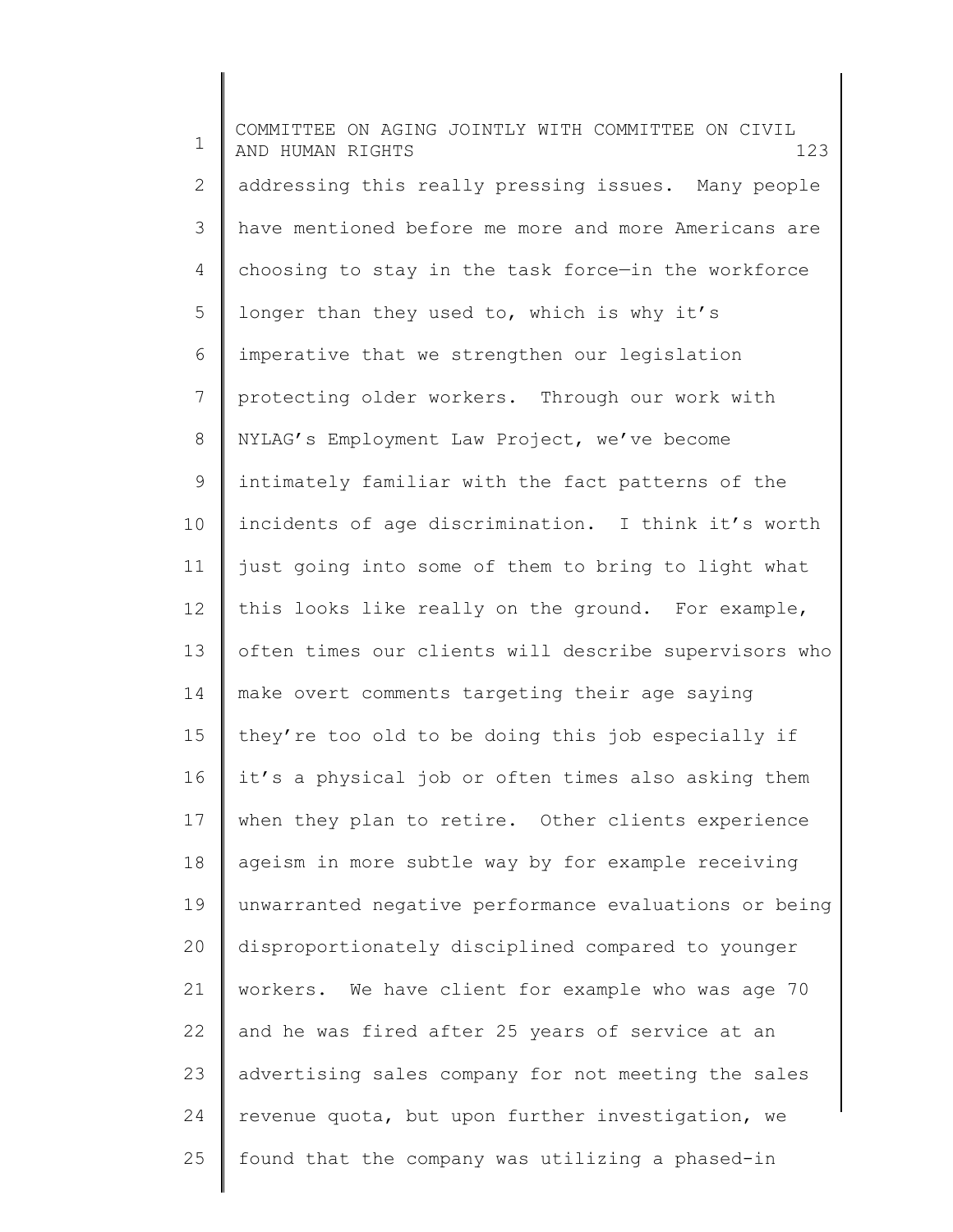1 2 3 4 5 6 7 8 9 10 11 12 13 14 15 16 17 18 19 20 21 22 23 24 25 COMMITTEE ON AGING JOINTLY WITH COMMITTEE ON CIVIL AND HUMAN RIGHTS 124 (sic) neutral policy that required workers with more years of experience to meet a higher monthly quota in order to unfairly penalize and get rid of the older workers, and we settled his case after demonstrating that significantly younger workers who had also consistently missed their quota were not being similarly disciplined. Despite the pervasiveness of age discrimination, clients have an especially hard time proving their claims because of the higher causation standard under the ADA, and assessing this particularly exacerbating failure to hire cases where well qualified applicants are passed over for a job because of their age. In these cases, applicants often lack access to the kind of evidence they really need to prove, to make a but for showing, which is evidence that other older and qualified applicants were also rejected or that younger applicant applicants were hired in their places. I think this is why the work that you're doing here and the legislation that you've proposed is so vital especially-we're especially enthusiastic about Introduction No. 11695, which will require the Commission on Human Rights to conduct regular age discrimination testing program, and I think these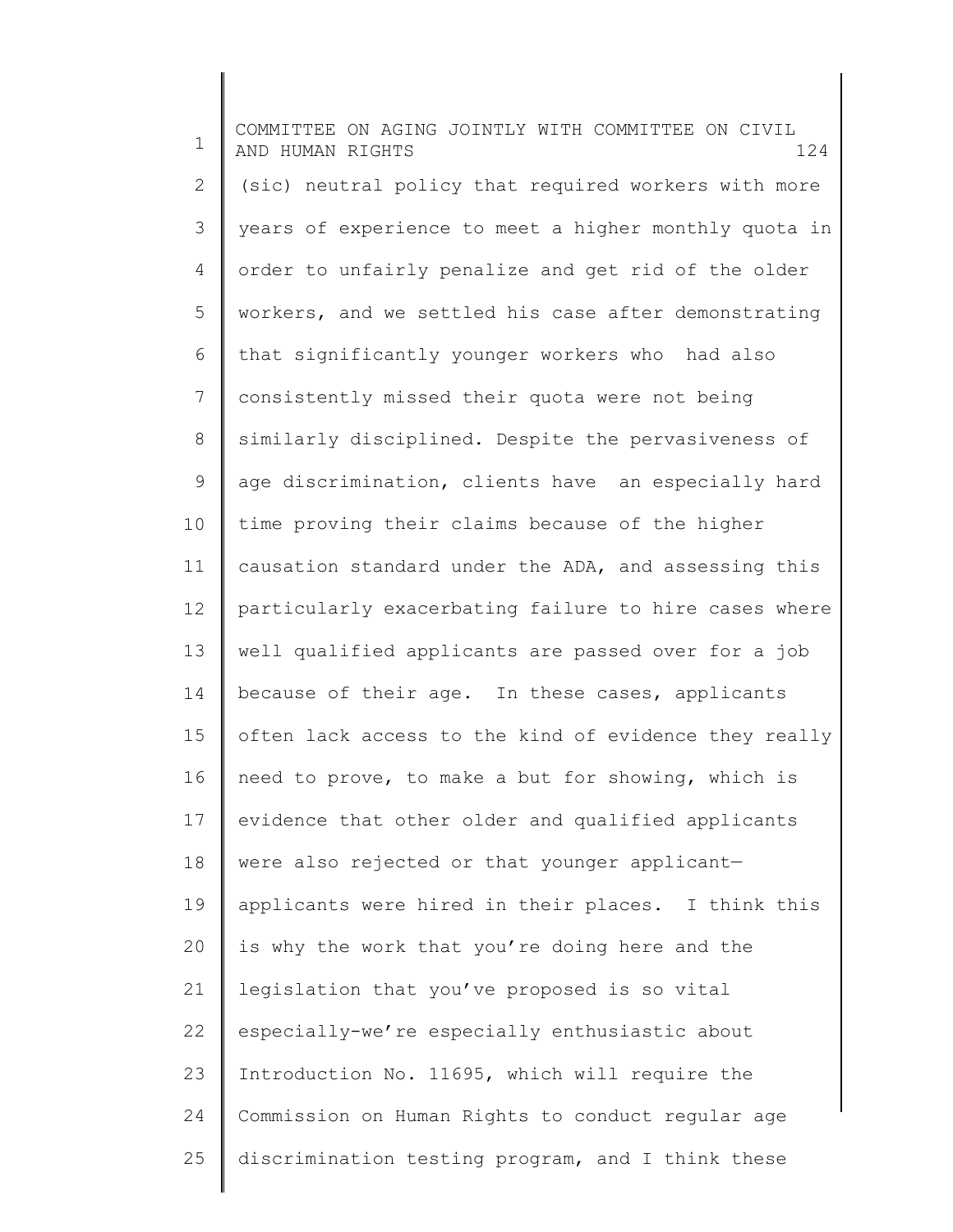1 2 3 4 5 6 7 8 COMMITTEE ON AGING JOINTLY WITH COMMITTEE ON CIVIL AND HUMAN RIGHTS 125 testing programs could be really vital to generate the much needed evidence and the failure to hire cases where applicants don't usually have the kind of evidence they need to make out those claims. So, thank you again for inviting me to testify. [bell] I appreciate it. CHAIRPERSON CHIN: Well, thank you very

9 10 11 12 13 14 15 16 much for staying so long and for testifying. We look forward to working with you, and if you have any other suggestions in terms of the legislation, please let us know because we are pushing to get these legislations passed as quickly as possible. Is there anyone else that want to testify? If not, I want to thank everyone for being here today, and the hearing is adjourned. [gavel]

> 23 24

25